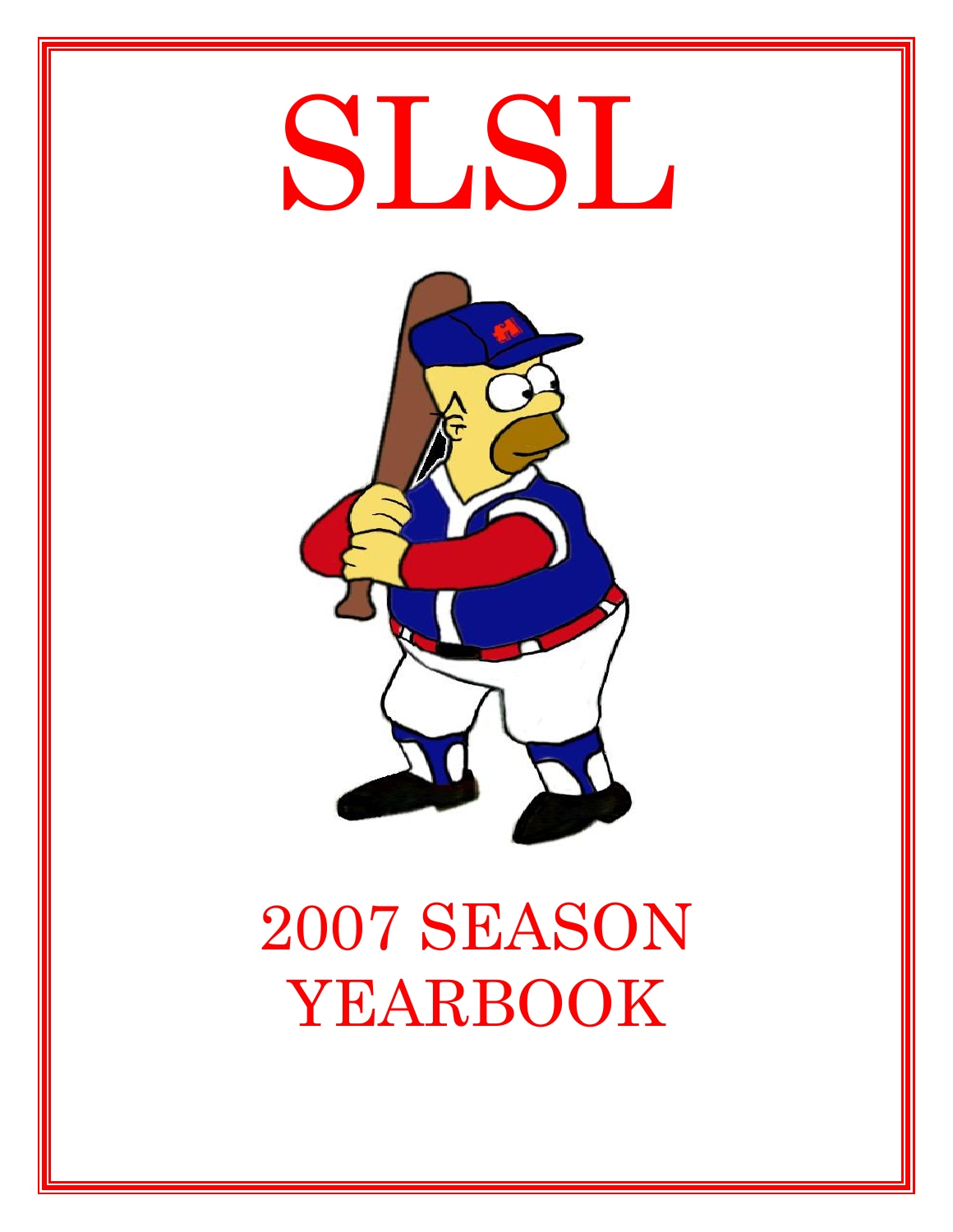# FINAL LEAGUE STANDINGS

| Aaron                         | Won | Lost | Pct  | <b>GB</b> |
|-------------------------------|-----|------|------|-----------|
| Arizona Heat                  | 92  | 70   | .568 |           |
| New York Knights              | 90  | 72   | .556 | 2         |
| Vernal Equinox                | 88  | 74   | .543 | 4         |
| Jackson Hole Guides           | 85  | 77   | .525 | 7         |
| Santa Ana Wind                | 79  | 83   | .488 | 13        |
| Galapagos Tortoises           | 75  | 87   | .463 | 17        |
|                               |     |      |      |           |
| West                          | Won | Lost | Pct  | <b>GB</b> |
| <b>Washington Generals</b>    | 95  | 67   | .586 |           |
| Chesapeake Crabs              | 85  | 77   | .525 | 10        |
| <b>Central Valley Condors</b> | 80  | 82   | .494 | 15        |
| Malibu Wave                   | 73  | 89   | .451 | 22        |
| California Dragons            | 65  | 97   | .401 | 30        |
| St. George Sunrays            | 65  | 97   | .401 | 30        |

# 2007 Expanded Records

| <b>Team</b>                   |    | Won Lost | <b>Pct</b> | Home      | Road      | <b>Extra</b> | 1-Run     |
|-------------------------------|----|----------|------------|-----------|-----------|--------------|-----------|
| Arizona Heat                  | 92 | 70       | .568       | 44-37     | 48-33     | $12 - 12$    | $26 - 23$ |
| California Dragons            | 65 | 97       | .401       | 35-46     | $30 - 51$ | $11 - 5$     | $13 - 24$ |
| <b>Central Valley Condors</b> | 80 | 82       | .494       | 49-32     | $31 - 50$ | $9 - 12$     | 29-25     |
| Chesapeake Crabs              | 85 | 77       | .525       | $50 - 31$ | 35-46     | $6 - 7$      | 14-24     |
| Galapagos Tortoises           | 75 | 87       | .463       | 34-47     | $41 - 40$ | $10 - 7$     | $33 - 21$ |
| Jackson Hole Guides           | 85 | 77       | .525       | $45 - 36$ | $40 - 41$ | $8 - 9$      | $21 - 30$ |
| Malibu Wave                   | 73 | 89       | .451       | $41 - 40$ | 32-49     | $9 - 14$     | $25 - 26$ |
| New York Knights              | 90 | 72       | .556       | 44-37     | $46 - 35$ | $8 - 5$      | $25 - 20$ |
| Santa Ana Wind                | 79 | 83       | .488       | $43 - 38$ | 36-45     | $10 - 5$     | $32 - 14$ |
| St. George Sunrays            | 65 | 97       | .401       | 34-47     | $31 - 50$ | $6 - 5$      | 17-28     |
| Vernal Equinox                | 88 | 74       | .543       | 52-29     | 36-45     | $4 - 9$      | $25 - 25$ |
| <b>Washington Generals</b>    | 95 | 67       | .586       | 49-32     | $46 - 35$ | $5 - 8$      | $21 - 21$ |

# 2007 Monthly Records

| <b>Team</b>                   | Apr       | <b>May</b> | Jun           | Jul         | Aug       | Sep+      | In Div    | <b>Out Div</b> |
|-------------------------------|-----------|------------|---------------|-------------|-----------|-----------|-----------|----------------|
| Arizona Heat                  | $13 - 11$ | $16 - 11$  | $15 - 12$     | $14 - 13$   | $16-11$   | 18-12     | $53 - 37$ | 39-33          |
| California Dragons            | $12 - 12$ | $7 - 20$   | $12 - 15$     | $10 - 17$   | $12 - 15$ | $12 - 18$ | $40 - 50$ | 25-47          |
| <b>Central Valley Condors</b> | $13 - 11$ | $17-10$    | $13 - 14$     | $15 - 12$   | 8-19      | $14-16$   | 48-42     | $32 - 40$      |
| Chesapeake Crabs              | $11 - 13$ | $12 - 15$  | $13-14$ 16-11 |             | $14 - 13$ | 19-11     | 51-39     | 34-38          |
| Galapagos Tortoises           | 7-17      | 8-19       |               | 15-12 14-13 | $15-12$   | -16-14    | 42-48     | 33-39          |
| Jackson Hole Guides           | $12 - 12$ | $18 - 9$   |               | 11-16 12-15 | $19-8$    | 13-17     | $42 - 48$ | $43 - 29$      |
| Malibu Wave                   | 11-13     | $12 - 15$  | $15-12$ 11-16 |             | 7-20      | $17-13$   | 44-46     | 29-43          |
| New York Knights              | 13-11     | $12 - 15$  | $19-8$        | $11-16$     | $19-8$    | $16-14$   | 45-45     | $45 - 27$      |
| Santa Ana Wind                | $16 - 8$  | $14 - 13$  | $8-19$        | $18-9$      | $13 - 14$ | $10 - 20$ | 44-46     | 35-37          |
| St. George Sunrays            | $13 - 11$ | $13 - 14$  | $12 - 15$     | $10-17$     | 8-19      | $9 - 21$  | 38-52     | 27-45          |
| Vernal Equinox                | $11 - 13$ | $12 - 15$  | $14-13$       | $15 - 12$   | $19 - 8$  | $17-13$   | 44-46     | 44-28          |
| <b>Washington Generals</b>    | $12 - 12$ | $21 - 6$   | $15-12$ 16-11 |             | $12 - 15$ | $19-11$   | 49-41     | $46 - 26$      |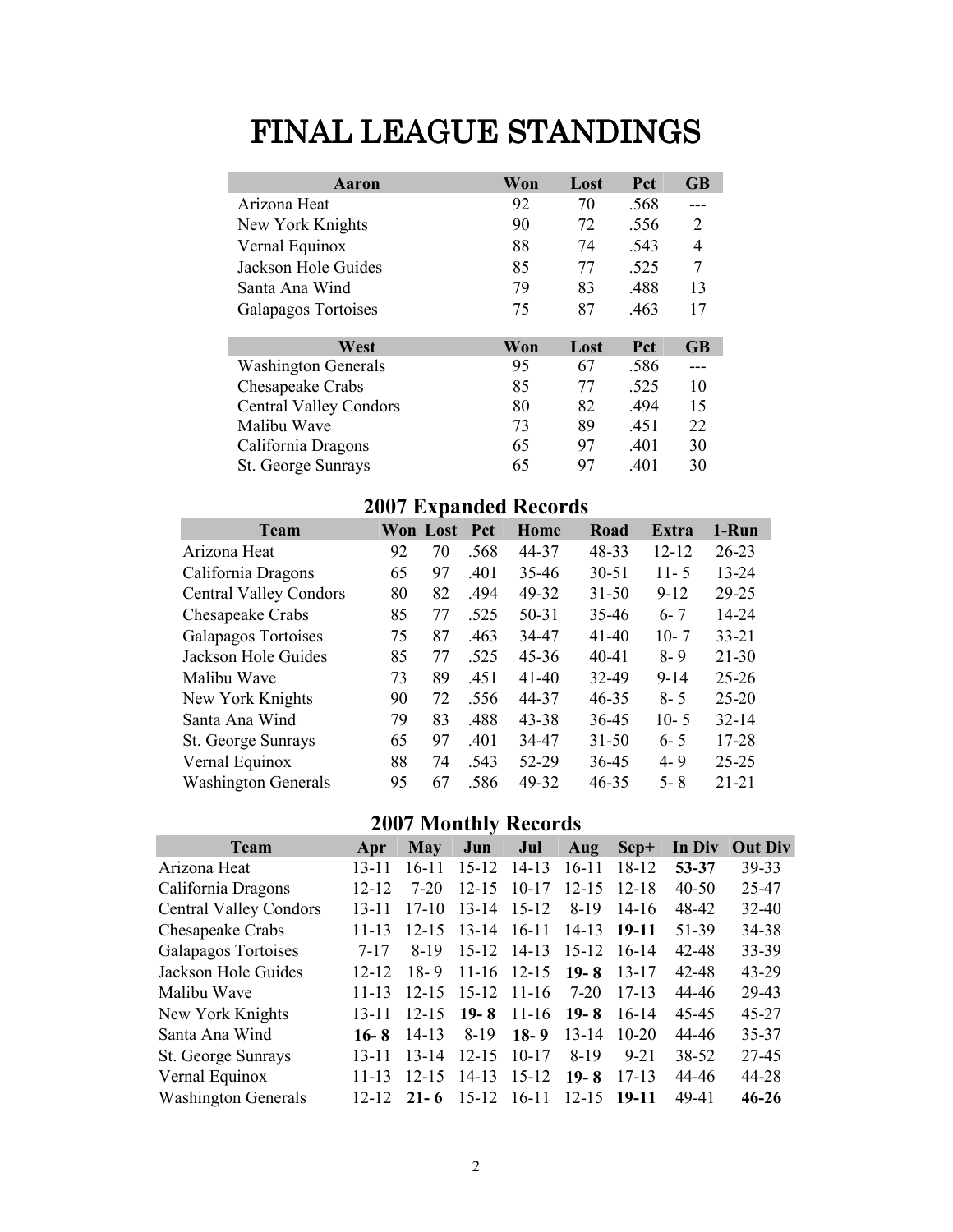| <b>Team</b>                   |    |     |    |     |    |     | AZH CAD CVC CHC GAT JAG MAW NYK SAW SGS VEE WAG |    |          |    |    |    |
|-------------------------------|----|-----|----|-----|----|-----|-------------------------------------------------|----|----------|----|----|----|
| Arizona Heat                  |    | 9   |    |     | 6  | 13  | 8                                               | 15 |          | 8  | 11 |    |
| California Dragons            |    | --- |    | n   | 6  |     | 10                                              |    |          | 10 | 3  |    |
| <b>Central Valley Condors</b> |    |     |    | 8   |    | 4   |                                                 |    | h        | 10 | 5  | 12 |
| Chesapeake Crabs              |    | 12  | 10 | --- |    | 6   | 10                                              |    |          | 11 | 4  |    |
| Galapagos Tortoises           | 12 | 6   | 5  |     |    | 8   |                                                 |    | 10       |    |    |    |
| Jackson Hole Guides           |    | 8   | 8  | h   | 10 | --- |                                                 | 8  | 11       | 8  | 8  |    |
| Malibu Wave                   |    | 8   | 11 | 8   | 8  |     |                                                 |    |          | 10 | 4  |    |
| New York Knights              |    |     | 9  | 8   | 13 | 10  | 10                                              |    |          |    | 12 |    |
| Santa Ana Wind                | 10 | 8   | h  |     | 8  |     | 8                                               | 11 |          |    | 8  |    |
| St. George Sunrays            |    | 8   | 8  |     |    | 4   | 8                                               |    |          |    |    |    |
| Vernal Equinox                |    | Q   |    | 8   |    | 10  | 8                                               | 6  | 10       | 9  |    |    |
| <b>Washington Generals</b>    | 8  |     | 6  | 10  | 8  |     |                                                 |    | $\Omega$ |    | 9  |    |

# 2007 Team by Team Matrix (Wins are Across, Losses are Down)

Batting

|                |            |        |         | э           |       |     |           |            |       |                        |       |
|----------------|------------|--------|---------|-------------|-------|-----|-----------|------------|-------|------------------------|-------|
| <b>Team</b>    | <b>AVG</b> | AB     | $\bf R$ | $\mathbf H$ | 2B    | 3В  | <b>HR</b> | <b>RBI</b> | SB    | $\overline{\text{CS}}$ | E     |
| Vernal         | .287       | 5750   | 892     | 1648        | 286   | 40  | 212       | 857        | 106   | 29                     | 92    |
| Arizona        | .283       | 5849   | 954     | 1654        | 415   | 58  | 248       | 922        | 60    | 13                     | 88    |
| New York       | .282       | 5677   | 922     | 1599        | 291   | 49  | 265       | 879        | 119   | 26                     | 113   |
| Chesapeake     | .279       | 5661   | 914     | 1577        | 328   | 39  | 218       | 865        | 118   | 29                     | 100   |
| Central Valley | .278       | 5660   | 787     | 1576        | 265   | 49  | 176       | 740        | 173   | 42                     | 62    |
| Galapagos      | .270       | 5739   | 879     | 1547        | 343   | 25  | 261       | 832        | 72    | 23                     | 114   |
| Washington     | .269       | 5623   | 928     | 1515        | 315   | 41  | 227       | 887        | 93    | 26                     | 105   |
| Malibu         | .268       | 5738   | 870     | 1540        | 303   | 36  | 250       | 824        | 125   | 19                     | 94    |
| Jackson Hole   | .267       | 5646   | 852     | 1508        | 293   | 36  | 274       | 834        | 68    | 26                     | 113   |
| California     | .257       | 5637   | 739     | 1451        | 308   | 46  | 197       | 714        | 119   | 32                     | 83    |
| St. George     | .255       | 5566   | 830     | 1418        | 329   | 28  | 275       | 813        | 48    | 8                      | 104   |
| Santa Ana      | .245       | 5552   | 768     | 1360        | 295   | 31  | 194       | 731        | 129   | 30                     | 158   |
| <b>TOTALS</b>  | .270       | 68,098 | 10,335  | 18,393      | 3,771 | 478 | 2,797     | 9,898      | 1,230 | 303                    | 1,226 |
|                |            |        |         |             |       |     |           |            |       |                        |       |

|                |            |     |     |               | <b>Pitching</b> |         |             |           |           |           |            |
|----------------|------------|-----|-----|---------------|-----------------|---------|-------------|-----------|-----------|-----------|------------|
| Team           | <b>ERA</b> | W   | L   | $\mathbf{IP}$ | $\bf H$         | $\bf R$ | ER          | <b>HR</b> | <b>BB</b> | <b>SO</b> | <b>AVG</b> |
| Washington     | 4.30       | 95  | 67  | 1462.1        | 1480            | 782     | 699         | 234       | 420       | 1310      | .263       |
| Vernal         | 4.44       | 88  | 74  | 1448.1        | 1459            | 785     | 714         | 202       | 579       | 1094      | .262       |
| Chesapeake     | 4.68       | 85  | 77  | 1444.0        | 1456            | 801     | 751         | 226       | 537       | 1415      | .261       |
| Central Valley | 4.69       | 80  | 82  | 1454.1        | 1467            | 806     | 758         | 259       | 499       | 1108      | .261       |
| New York       | 4.71       | 90  | 72  | 1449.2        | 1445            | 830     | 759         | 222       | 626       | 1191      | .259       |
| Arizona        | 4.72       | 92  | 70  | 1483.1        | 1502            | 839     | 778         | 229       | 587       | 1106      | .263       |
| Jackson        | 4.74       | 85  | 77  | 1459.2        | 1525            | 827     | 768         | 217       | 533       | 1211      | .268       |
| Santa Ana      | 4.88       | 79  | 83  | 1458.2        | 1655            | 898     | 791         | 200       | 510       | 1085      | .285       |
| California     | 5.12       | 65  | 97  | 1446.2        | 1527            | 869     | 823         | 252       | 590       | 1155      | .272       |
| Malibu         | 5.33       | 73  | 89  | 1465.0        | 1614            | 937     | 867         | 251       | 585       | 1308      | .279       |
| Galapagos      | 5.57       | 75  | 87  | 1465.0        | 1662            | 978     | 907         | 245       | 570       | 1202      | .285       |
| St. George     | 5.70       | 65  | 97  | 1438.0        | 1601            | 983     | 911         | 260       | 621       | 1213      | .281       |
| <b>TOTALS</b>  | 4.91       | 972 | 972 | 17,475.0      | 18,393          | 10,335  | 9,526 2,797 |           | 6,657     | 14,398    | .270       |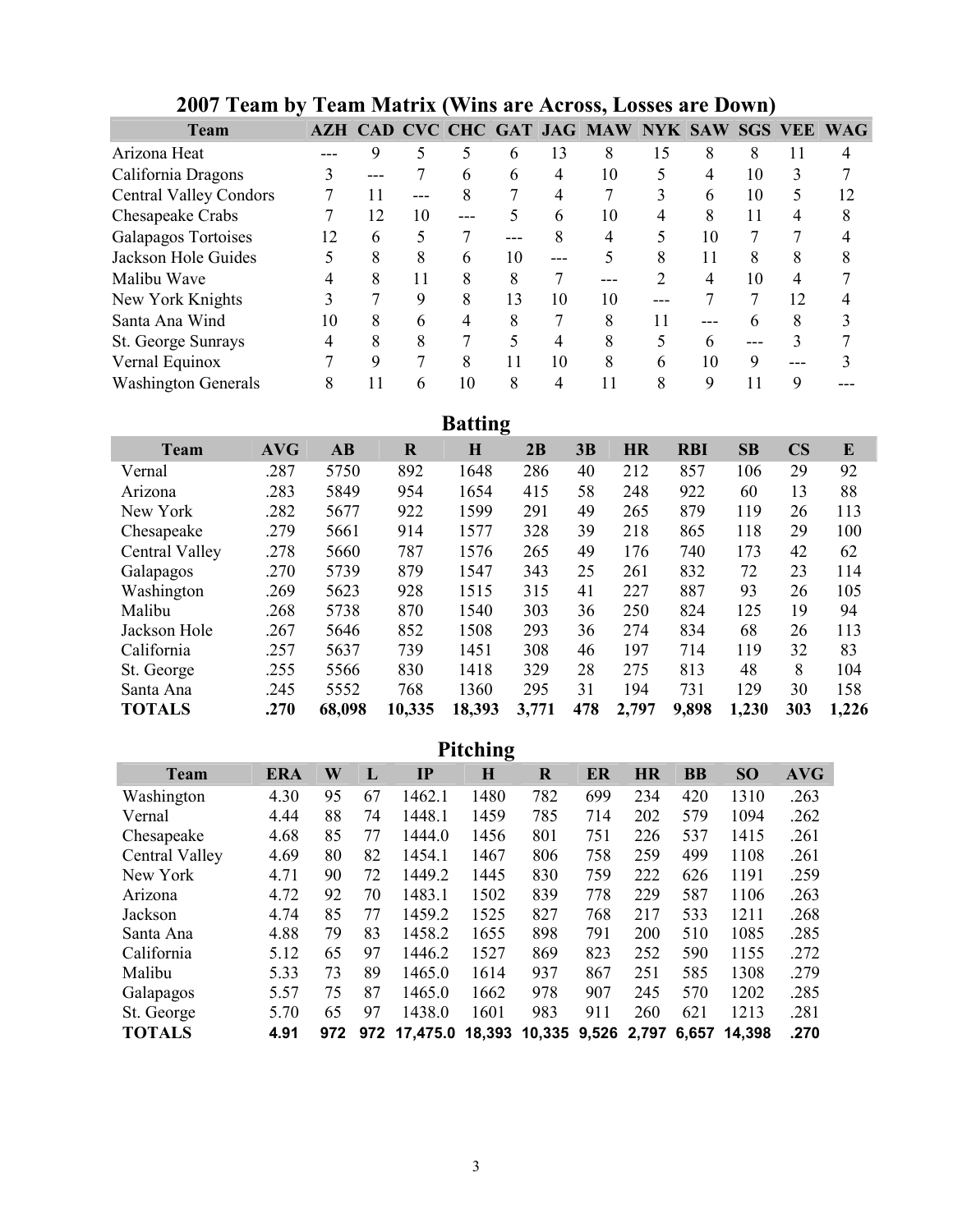|                |            |            |         |           |            | <b>Miscellaneous Team Offense</b> |            |           |           |             |           |             |             |
|----------------|------------|------------|---------|-----------|------------|-----------------------------------|------------|-----------|-----------|-------------|-----------|-------------|-------------|
| <b>Team</b>    | <b>OBA</b> | <b>SLG</b> | $O + S$ | <b>BB</b> | <b>IBB</b> | SO <sub>1</sub>                   | <b>HBP</b> | <b>SH</b> | <b>SF</b> | <b>GIDP</b> | <b>TB</b> | <b>HRHM</b> | <b>HRRD</b> |
| Arizona        | .353       | .501       | .854    | 583       | 20         | 1360                              | 74         | 36        | 44        | 131         | 2929      | 133         | 115         |
| New York       | .346       | .490       | .836    | 530       | 30         | 1065                              | 53         | 40        | 46        | 138         | 2783      | 116         | 149         |
| Chesapeake     | .357       | .466       | .823    | 653       | 24         | 1144                              | 69         | 11        | 49        | 160         | 2637      | 104         | 114         |
| Galapagos      | .346       | .474       | .820    | 597       | 28         | 1297                              | 87         | 18        | 32        | 176         | 2723      | 148         | 113         |
| Washington     | .355       | .461       | .816    | 679       | 26         | 1346                              | 90         | 19        | 42        | 159         | 2593      | 112         | 115         |
| Jackson Hole   | .334       | .477       | .811    | 487       | 22         | 1154                              | 94         | 74        | 32        | 129         | 2695      | 145         | 129         |
| Vernal         | .347       | .461       | .808    | 489       | 27         | 1098                              | 62         | 36        | 34        | 159         | 2650      | 94          | 118         |
| St. George     | .331       | .472       | .803    | 547       | 17         | 1324                              | 101        | 44        | 28        | 160         | 2628      | 159         | 116         |
| Malibu         | .337       | .464       | .802    | 557       | 21         | 1164                              | 55         | 26        | 31        | 144         | 2665      | 123         | 127         |
| Central Valley | .339       | .436       | .775    | 461       | 47         | 1049                              | 79         | 68        | 38        | 128         | 2467      | 101         | 75          |
| California     | .318       | .433       | .751    | 477       | 23         | 1165                              | 39         | 14        | 34        | 146         | 2442      | 109         | 88          |
| Santa Ana      | .321       | .414       | .735    | 597       | 19         | 1232                              | 44         | 21        | 35        | 133         | 2299      | 96          | 98          |
| <b>TOTALS</b>  | .341       | .463       | .803    | 6657      | 304        | 14398                             | 847        | 407       | 445       | 1763        | 31511     | 1440        | 1357        |

#### PLAYOFF RESULTS

### FIRST ROUND

Aaron Division Vernal over New York 4 – 2 MVP – David Wright

Mays Division Central Valley over Chesapeake 4 – 1 MVP – Ryan Howard

#### DIVISION CHAMPIONSHIP

Aaron Division Vernal over Arizona 4 - 3 MVP – Anibal Sanchez

Mays Division Washington over Central Valley 4 – 3 MVP – Jermaine Dye

### LEAGUE CHAMPIONSHIP

Washington over Vernal  $4 - 1$ MVP – Gabe Gross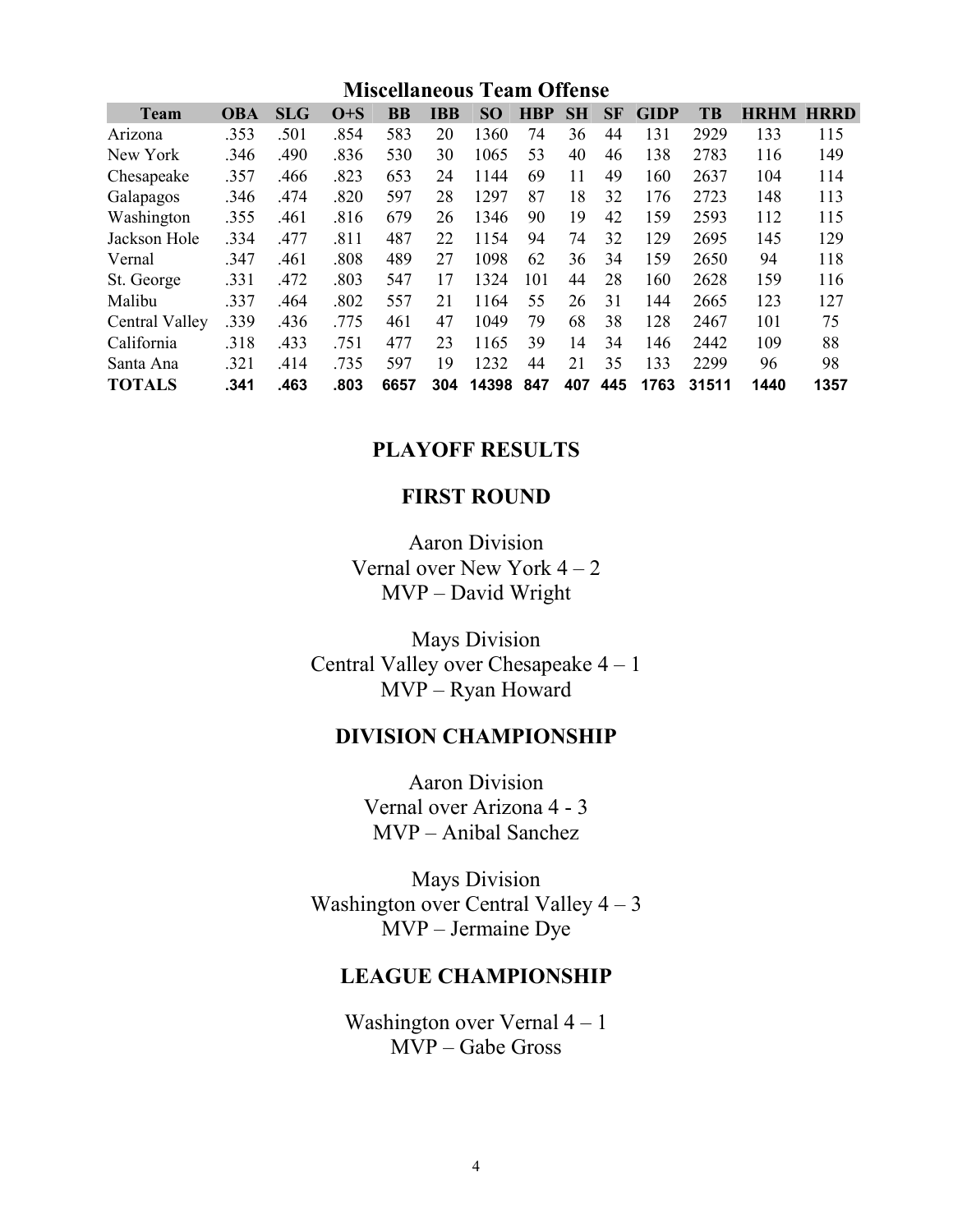#### ALL STAR GAME 2007 MAYS ALL STARS at 2007 AARON ALL STARS

| Mays All Stars                                                                                                                                                                                                           | AВ           | R            |             | H RBI   |                                                 | Aaron All Stars |                          |                |                 |              | AВ         | R           |             | H RBI      |
|--------------------------------------------------------------------------------------------------------------------------------------------------------------------------------------------------------------------------|--------------|--------------|-------------|---------|-------------------------------------------------|-----------------|--------------------------|----------------|-----------------|--------------|------------|-------------|-------------|------------|
| R. Cano 2B                                                                                                                                                                                                               | 3            | 0            | $\mathbf 1$ | 0       |                                                 | M. Young SS     |                          |                |                 |              | 2          | 1           | 0           | 0          |
| K-C. Utley PH, 2B                                                                                                                                                                                                        | 1            | $\circ$      | 0           | 0       | A-R. Furcal SS                                  |                 |                          |                |                 |              | 2          | 0           | 2           | 3          |
| D. Jeter SS                                                                                                                                                                                                              | 3            | 0            | 1           | 0       |                                                 | L. Berkman LF   |                          |                |                 |              | 2          | 1           | 1           | $\sqrt{2}$ |
| L-C. Guillen PH, SS                                                                                                                                                                                                      | 1            | 0            | 0           | 0       | B-M. Ramirez LF                                 |                 |                          |                |                 |              | $\sqrt{2}$ | 0           | 0           | 0          |
| G. Sizemore CF                                                                                                                                                                                                           | 2            | 0            | 1           | 0       |                                                 | V. Guerrero RF  |                          |                |                 |              | 3          | 0           | 0           | 0          |
| M-A. Jones CF                                                                                                                                                                                                            | $1\,$        | $\circ$      | $\circ$     | 0       | C-M. Cuddyer RF                                 |                 |                          |                |                 |              | 1          | 0           | 0           | 0          |
| M. Holliday DH                                                                                                                                                                                                           | 3            | 0            | 1           | 0       |                                                 | A. Pujols 1B    |                          |                |                 |              | 3          | $\mathbf 1$ | $\mathbf 1$ | 0          |
| N-C. Lee DH                                                                                                                                                                                                              | 1            | 0            | 0           | 0       | D-L. Overbay 1B                                 |                 |                          |                |                 |              | 1          | 0           | 0           | 0          |
| R. Howard 1B                                                                                                                                                                                                             | 3            | 0            | $\mathbf 1$ | 0       |                                                 | J. Thome DH     |                          |                |                 |              | 3          | 0           | 0           | 0          |
| O-C. Delgado 1B                                                                                                                                                                                                          | $\mathbf 1$  | 0            | 0           | 0       | E-J. Giambi DH                                  |                 |                          |                |                 |              | 0          | 0           | 0           | 0          |
| C. Jones 3B                                                                                                                                                                                                              | 3            | 0            | 0           | 0       |                                                 | B. McCann C     |                          |                |                 |              | 3          | 0           | 2           | 1          |
| P-A. Rodriguez 3B                                                                                                                                                                                                        | 1            | 0            | 0           | 0       | F-J. Bard C                                     |                 |                          |                |                 |              | 1          | 0           | 0           | 0          |
| J. Mauer C                                                                                                                                                                                                               | 2            | 0            | 1           | 0       |                                                 | G. Atkins 3B    |                          |                |                 |              | 2          | 0           | 1           | 0          |
| Q-A. Pierzynski C                                                                                                                                                                                                        | 1            | 0            | 1           | 0       | G-W. Helms 3B                                   |                 |                          |                |                 |              | 0          | 1           | $\circ$     | 0          |
| L. Scott LF                                                                                                                                                                                                              | 3            | $\circ$      | $\circ$     | 0       |                                                 | M. Anderson 2B  |                          |                |                 |              | 3          | $\circ$     | $\mathbf 1$ | 0          |
| R-A. Soriano LF                                                                                                                                                                                                          | 1            | $\mathbf{0}$ | 0           | 0       | H-D. Uggla 2B                                   |                 |                          |                |                 |              | 0          | $\mathbf 1$ | 0           | 0          |
| J. Edmonds RF                                                                                                                                                                                                            | $\mathbf{2}$ | $\mathbf{0}$ | 0           | 0       |                                                 | C. Patterson CF |                          |                |                 |              | 3          | 0           | 0           | 0          |
| J-J. Dye PH, RF                                                                                                                                                                                                          | $\mathbf{2}$ | $\circ$      | 0           | 0       | I-R. Church CF                                  |                 |                          |                |                 |              | 0          | 1           | 0           | 0          |
|                                                                                                                                                                                                                          | $- -$        |              | 7           | $\circ$ |                                                 |                 |                          |                |                 |              |            | 6           |             |            |
| Totals                                                                                                                                                                                                                   | 34           | 0            |             |         |                                                 |                 |                          | Totals         |                 |              | 31         |             | 8           | 6          |
| Mays All Stars 000000                                                                                                                                                                                                    |              |              |             |         | $0\quad 0\quad 0$                               |                 | -                        | 0              | 7               | 1            |            |             |             |            |
| Aaron All Stars 0 0 0                                                                                                                                                                                                    |              |              |             | 1 2 0   | $\mathcal{E}$<br>0                              |                 | $\overline{\phantom{0}}$ | 6              | 8               | $\mathbf{0}$ |            |             |             |            |
|                                                                                                                                                                                                                          |              |              |             |         |                                                 |                 |                          |                |                 |              |            |             |             |            |
| Mays All Stars                                                                                                                                                                                                           |              | IP           |             |         | Н<br>R                                          | ER              | BB                       |                | SO              | HR           |            |             |             |            |
| J. Lackey                                                                                                                                                                                                                |              | 3            |             |         | $\mathbf 1$<br>$\mathbf{0}$                     | $\mathbf 0$     |                          | $\mathbf{2}$   | $\mathbf 1$     | 0            |            |             |             |            |
| R. Oswalt LOSS                                                                                                                                                                                                           |              |              | $0 \t1/3$   |         | 3<br>1                                          | $\mathbf 1$     |                          | 0              | 0               | 0            |            |             |             |            |
| J. Putz                                                                                                                                                                                                                  |              | $\mathbf{1}$ | 2/3         |         | $\overline{c}$<br>1                             | $\overline{c}$  |                          | $\mathbf{1}$   | $\mathbf{2}$    | 1            |            |             |             |            |
| B. Sheets                                                                                                                                                                                                                |              | 1            |             |         | 1<br>0                                          | $\circ$         |                          | $\Omega$       | $\overline{2}$  | 0            |            |             |             |            |
| T. Hoffman                                                                                                                                                                                                               |              | 1            |             |         | 1<br>0                                          | 0               |                          | 0              | 0               | 0            |            |             |             |            |
| F. Rodriguez                                                                                                                                                                                                             |              |              | $0 \t2/3$   |         | 3<br>0                                          | 3               |                          | 3              | 0               | 0            |            |             |             |            |
| J. Nathan                                                                                                                                                                                                                |              | 0            | 1/3         |         | $\mathbb O$<br>$\mathbf 1$                      | $\circ$         |                          | $\circ$        | 0               | 0            |            |             |             |            |
| Totals                                                                                                                                                                                                                   |              | 8            |             |         | 6<br>8                                          | 6               |                          | 6              | 5               | 1            |            |             |             |            |
| Aaron All Stars                                                                                                                                                                                                          |              | IP           |             |         | H<br>R                                          | ER              | BB                       |                | SO              | HR           |            |             |             |            |
| J. Santana                                                                                                                                                                                                               |              | 3            |             |         | 3<br>0                                          | 0               |                          | 0              | 2               | 0            |            |             |             |            |
| C. Carpenter WIN                                                                                                                                                                                                         |              | 1            |             |         | 1<br>0                                          | 0               |                          | 1              | 1               | 0            |            |             |             |            |
| J. Verlander HOLD                                                                                                                                                                                                        |              | 1            |             |         | 1<br>0                                          | 0               |                          | $\mathbf{1}$   | $\Omega$        | 0            |            |             |             |            |
|                                                                                                                                                                                                                          |              |              | 12/3        |         | $\,1$<br>$\overline{0}$                         | $\circledcirc$  |                          | $\circledcirc$ | $\mathbf{2}$    | $\mathbb O$  |            |             |             |            |
| B. Ryan HOLD                                                                                                                                                                                                             |              |              |             |         |                                                 |                 |                          |                |                 |              |            |             |             |            |
| H. Street HOLD                                                                                                                                                                                                           |              | 1            |             |         | $0 \quad 0 \quad 0$                             |                 |                          | $\overline{0}$ | $\circ$         | 0            |            |             |             |            |
| B. Wagner                                                                                                                                                                                                                |              |              | $0 \t1/3$   |         | $\begin{matrix} 0&0&0&0\\ 1&0&0&0 \end{matrix}$ |                 |                          |                | $\circ$         | $\circ$      |            |             |             |            |
| J. Papelbon                                                                                                                                                                                                              |              | 1            |             |         |                                                 |                 |                          |                | $\mathbf{2}$    | 0            |            |             |             |            |
| Totals                                                                                                                                                                                                                   |              | 9            |             |         | $7^{\circ}$<br>$\Omega$                         | $\Omega$        |                          | $\overline{2}$ | $7\phantom{.0}$ | 0            |            |             |             |            |
| ATTENDANCE- 39,345 TIME- Night UMPIRES- Lennon, McCartney, Harrison, Starkey<br>T- 3:05 LEFT ON BASE- Mays All Stars: 9 Aaron All Stars: 8<br>DOUBLE PLAYS- Mays All Stars: 1 Aaron All Stars: 0<br>ERRORS- A. Rodriquez |              |              |             |         |                                                 |                 |                          |                |                 |              |            |             |             |            |

ERRORS- A. Rodriguez DOUBLES- D. Jeter, G. Sizemore, A. Pujols, B. McCann, M. Anderson TRIPLES- R. Furcal HOME RUNS- L. Berkman STOLEN BASES- M. Holliday, M. Young WALKS- Sizemore, Mauer, Young, Berkman, Giambi, Atkins, Uggla, Church HIT BY PITCH- W. Helms STRIKE OUTS- Jeter, C.Jones-3, Rodriguez, Scott, Dye, Guerrero, Thome, McCann, Atkins, Patterson GIDP- J. Bard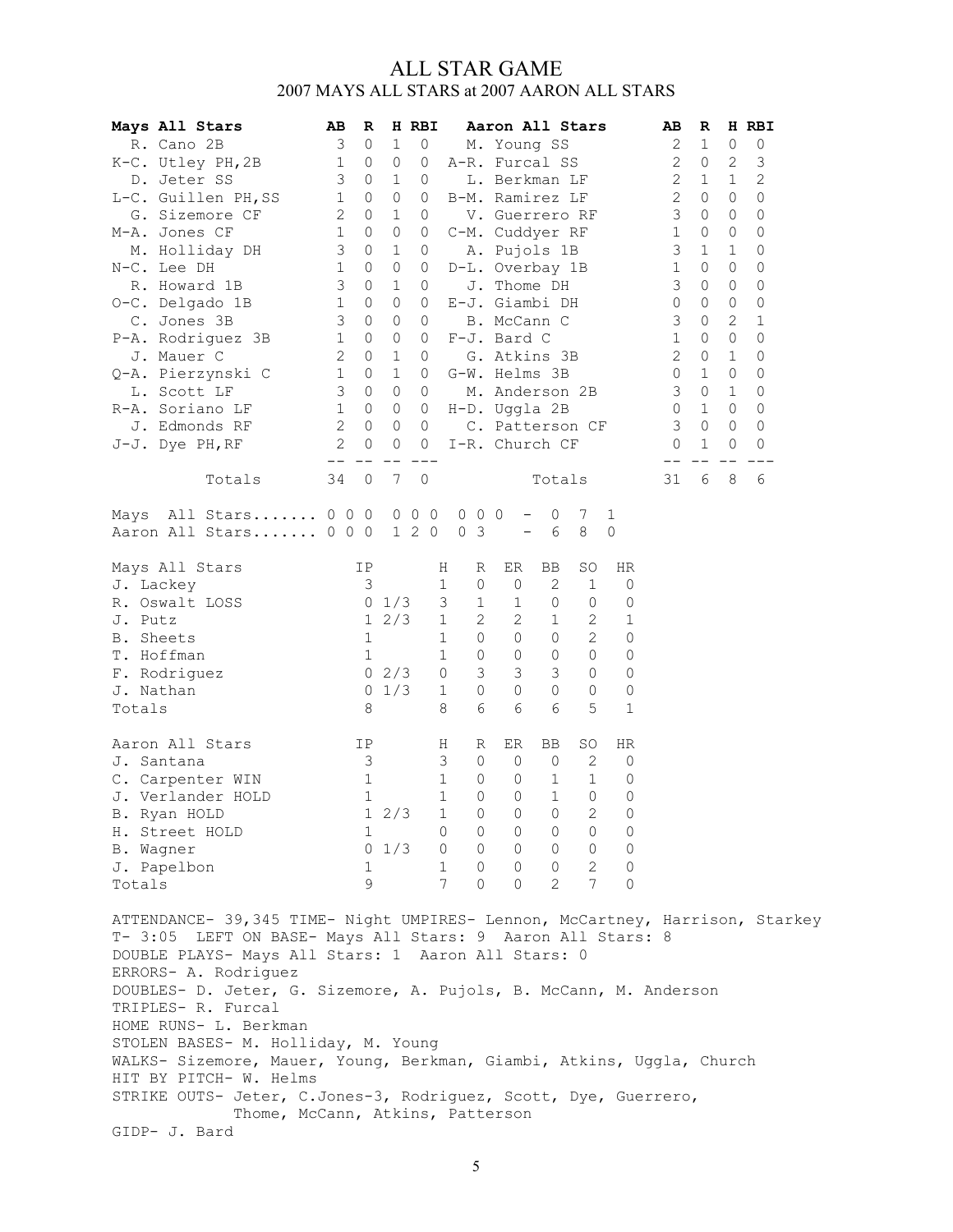# Individual League Leaders

| <b>Batting Average</b>   |            |      |                | At Bats                   |     |             | <b>Runs Scored</b>  |     |
|--------------------------|------------|------|----------------|---------------------------|-----|-------------|---------------------|-----|
| D. Jeter                 | WAG        | .341 | M. Tejada      | <b>GAT</b>                | 731 | C. Beltran  | AZH                 | 141 |
| B. McCann                | <b>NYK</b> | .336 | I. Suzuki      | <b>CVC</b>                | 700 | D. Jeter    | WAG                 | 123 |
| J. Bard                  | $***$      | .333 | R. Furcal      | SAW                       | 687 | T. Hafner   | <b>CHC</b>          | 119 |
| G. Sizemore              | <b>CVC</b> | .331 | D. Jeter       | <b>WAG</b>                | 683 | R. Church   | <b>GAT</b>          | 115 |
| L. Berkman               | AZH        | .330 | E. Renteria    | <b>MAW</b>                | 682 | B. Abreu    | <b>CHC</b>          | 115 |
| W. Helms                 | <b>NYK</b> | .327 | M. Cabrera     | AZH                       | 664 | D. Ortiz    | <b>NYK</b>          | 114 |
| C. Guillen               | <b>CHC</b> | .313 | G. Matthews Jr | $\ensuremath{\text{NYK}}$ | 661 | L. Scott    | ***                 | 114 |
| R. Ibanez                | <b>MAW</b> | .312 | M. Holliday    | SGS                       | 657 | R. Furcal   | <b>SAW</b>          | 113 |
| L. Scott                 | ***        | .311 | M. Teixeira    | GAT                       | 652 | G. Sizemore | <b>CVC</b>          | 109 |
| M. Tejada                | <b>GAT</b> | .309 | O. Hudson      | SGS                       | 635 | N. Johnson  | AZH                 | 108 |
| J. Mauer                 | CAD        | .308 | L. Castillo    | ${\rm CAD}$               | 634 | A. Pujols   | JAG                 | 108 |
| S. Drew                  | <b>AZH</b> | .308 | C. Beltran     | <b>AZH</b>                | 633 | W. Helms    | <b>NYK</b>          | 108 |
| <b>Hits</b>              |            |      |                | <b>Doubles</b>            |     |             | <b>Triples</b>      |     |
| D. Jeter                 | <b>WAG</b> | 233  | M. Cabrera     | <b>AZH</b>                | 64  | S. Drew     | AZH                 | 24  |
| M. Tejada                | <b>GAT</b> | 226  | C. Guillen     | <b>CHC</b>                | 55  | J. Reyes    | <b>NYK</b>          | 18  |
| M. Cabrera               | <b>AZH</b> | 203  | N. Johnson     | AZH                       | 54  | L. Scott    | ***                 | 18  |
| B. McCann                | <b>NYK</b> | 203  | C. Beltran     | <b>AZH</b>                | 53  | K. Lofton   | <b>CVC</b>          | 18  |
| W. Helms                 | <b>NYK</b> | 196  | M. Tejada      | GAT                       | 53  | M. Anderson | <b>AZH</b>          | 14  |
| I. Suzuki                | <b>CVC</b> | 192  | R. Church      | GAT                       | 51  | G. Sizemore | <b>CVC</b>          | 14  |
| R. Furcal                | <b>SAW</b> | 192  | W. Helms       | <b>NYK</b>                | 51  | D. Roberts  | <b>MAW</b>          | 14  |
| M. Holliday              | SGS        | 192  | M. Holliday    | SGS                       | 50  | H. Ramirez  | CAD                 | 12  |
| S. Drew                  | AZH        | 191  | L. Scott       | ***                       | 49  | W. Helms    | <b>NYK</b>          | 11  |
| G. Matthews Jr           | <b>NYK</b> | 181  | J. Bard        | ***                       | 44  | S. Spiezio  | <b>WAG</b>          | 11  |
| L. Scott                 | $***$      | 178  | G. Atkins      | <b>SAW</b>                | 42  | C. Crawford | <b>CHC</b>          | 10  |
| G. Atkins                | <b>SAW</b> | 176  |                |                           |     | R. Furcal   | <b>SAW</b>          | 10  |
|                          |            |      |                |                           |     |             |                     |     |
| <b>Home Runs</b>         |            |      |                | <b>RBIs</b>               |     |             | <b>Walks</b>        |     |
| T. Hafner                | <b>CHC</b> | 59   | T. Hafner      | <b>CHC</b>                | 152 | J. Thome    | <b>GAT</b>          | 127 |
| A. Pujols                | JAG        | 58   | A. Pujols      | JAG                       | 132 | N. Johnson  | <b>AZH</b>          | 116 |
| D. Ortiz                 | <b>NYK</b> | 57   | D. Ortiz       | <b>NYK</b>                | 124 | D. Ortiz    | <b>NYK</b>          | 110 |
| A. Jones                 | SGS        | 52   | R. Howard      | <b>CVC</b>                | 122 | B. Abreu    | <b>CHC</b>          | 110 |
| J. Thome                 | GAT        | 49   | W. Helms       | <b>NYK</b>                | 118 | B. Bonds    | <b>WAG</b>          | 110 |
| C. Beltran               | AZH        | 48   | A. Jones       | SGS                       | 115 | T. Hafner   | ${\rm CHC}$         | 109 |
| R. Howard                | <b>CVC</b> | 47   | B. McCann      | <b>NYK</b>                | 114 | C. Beltran  | <b>AZH</b>          | 101 |
| C. Delgado               | SGS        | 44   | R. Ibanez      | <b>MAW</b>                | 114 | M. Ramirez  | <b>VEE</b>          | 100 |
| R. Church                | GAT        | 40   | M. Teixeira    | GAT                       | 110 | R. Howard   | <b>CVC</b>          | 100 |
| J. Giambi                | JAG        | 40   | C. Delgado     | SGS                       | 110 | J. Giambi   | JAG                 | 94  |
| L. Berkman               | AZH        | 39   |                |                           |     | G. Atkins   | <b>SAW</b>          | 88  |
| B. McCann                | <b>NYK</b> | 39   |                |                           |     | J. Bay      | <b>CHC</b>          | 83  |
| <b>Intentional Walks</b> |            |      |                | <b>Strike Outs</b>        |     |             | <b>Hit by Pitch</b> |     |
| R. Howard                | <b>CVC</b> | 27   | R. Howard      | <b>CVC</b>                | 198 | C. Quentin  | SGS                 | 22  |
| J. Thome                 | GAT        | 17   | D. Ross        | SGS                       | 179 | N. Johnson  | <b>AZH</b>          | 18  |
| A. Pujols                | JAG        | 15   | S. Drew        | AZH                       | 178 | J. Giambi   | <b>JAG</b>          | 17  |
| J. Mauer                 | CAD        | 13   | M. Cuddyer     | GAT                       | 176 | M. Cuddyer  | GAT                 | 16  |
| D. Ortiz                 | <b>NYK</b> | 12   | A. Rodriguez   | SGS                       | 173 | K. Johjima  | <b>VEE</b>          | 16  |
| <b>B.</b> Bonds          | <b>WAG</b> | 10   | M. Ramirez     | <b>VEE</b>                | 169 | M. Holliday | SGS                 | 16  |
| L. Berkman               | AZH        | 9    | R. Church      | GAT                       | 165 | D. Jeter    | WAG                 | 16  |
| G. Atkins                | SAW        | 9    | G. Gross       | WAG                       | 159 | J. Kendall  | <b>CVC</b>          | 14  |
| T. Hafner                | <b>CHC</b> | 7    | C. Beltran     | AZH                       | 156 | R. Freel    | WAG                 | 14  |
| C. Lee                   | CAD        | 6    | J. Thome       | GAT                       | 156 |             |                     |     |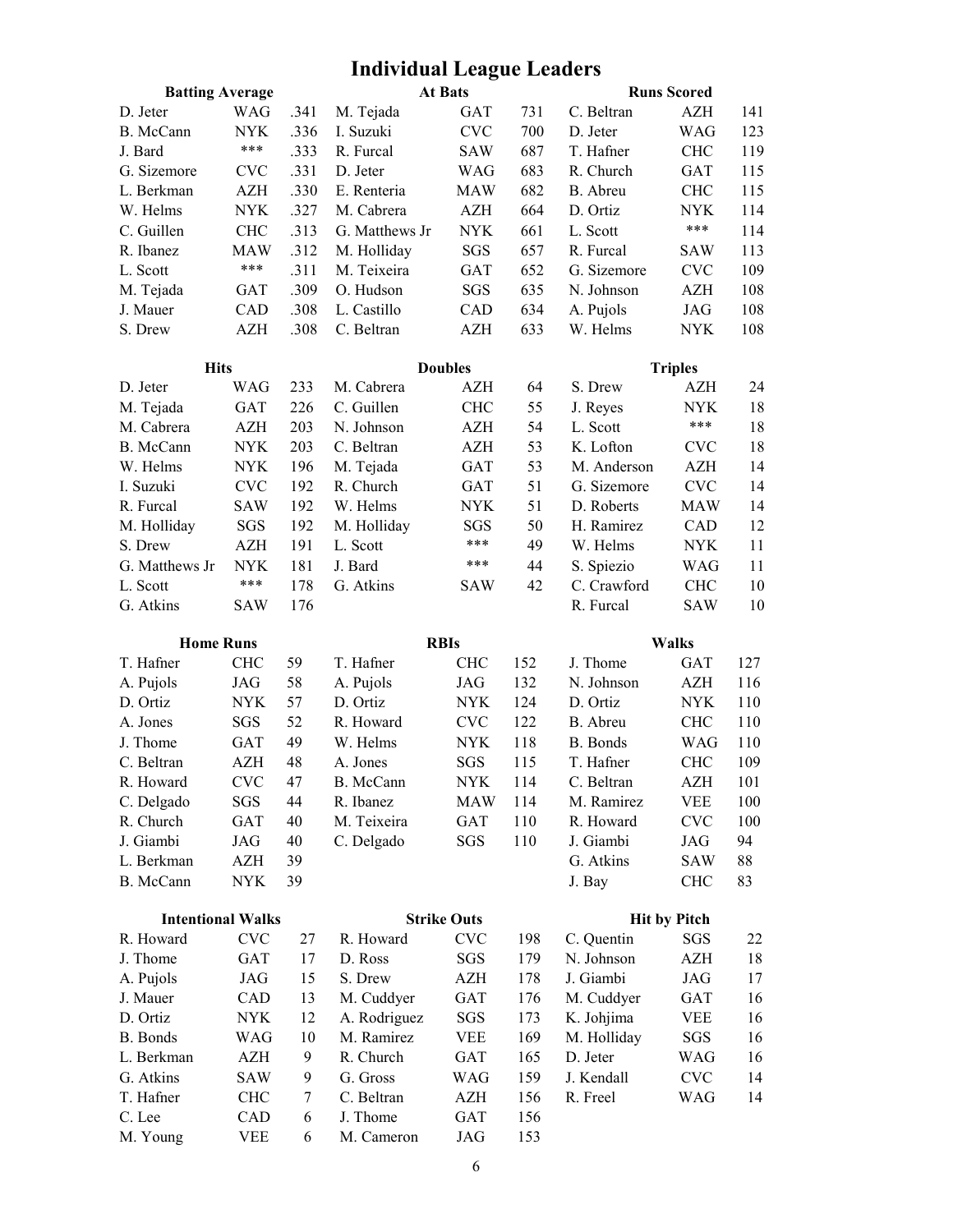| <b>Sacrifice Hits</b>  |                          |              |                                 | <b>Stolen Bases</b>    |                |                         | <b>Slugging Pct</b>              |              |
|------------------------|--------------------------|--------------|---------------------------------|------------------------|----------------|-------------------------|----------------------------------|--------------|
| O. Hudson              | SGS                      | 27           | J. Reyes                        | <b>NYK</b>             | 66             | T. Hafner               | <b>CHC</b>                       | .680         |
| J. Reyes               | <b>NYK</b>               | 21           | D. Roberts                      | <b>MAW</b>             | 64             | A. Pujols               | <b>JAG</b>                       | .650         |
| Y. Betancourt          | <b>JAG</b>               | 20           | R. Furcal                       | <b>SAW</b>             | 52             | G. Sizemore             | <b>CVC</b>                       | .647         |
| J. Kendall             | <b>CVC</b>               | 19           | I. Suzuki                       | <b>CVC</b>             | 47             | L. Berkman              | AZH                              | .639         |
| M. Giles               | JAG                      | 18           | H. Ramirez                      | CAD                    | 44             | L. Scott                | ***                              | .637         |
| O. Vizquel             | <b>VEE</b>               | 15           | K. Lofton                       | <b>CVC</b>             | 41             | J. Thome                | <b>GAT</b>                       | .632         |
| J. Damon               | <b>SAW</b>               | 12           | C. Crawford                     | <b>CHC</b>             | 38             | D. Ortiz                | <b>NYK</b>                       | .631         |
| C. Beltran             | <b>AZH</b>               | 10           | L. Castillo                     | CAD                    | 37             | R. Church               | <b>GAT</b>                       | .622         |
| I. Suzuki              | <b>CVC</b>               | $10\,$       | D. Jeter                        | <b>WAG</b>             | 35             | J. Giambi               | <b>JAG</b>                       | .603         |
| D. Roberts             | <b>MAW</b>               | 10           | C. Patterson                    | <b>VEE</b>             | 32             | W. Helms                | <b>NYK</b>                       | .598         |
| N. Punto               | <b>VEE</b>               | 9            | A. Soriano                      | <b>CVC</b>             | 28             | R. Ibanez               | <b>MAW</b>                       | .594         |
| K. Lofton              | <b>CVC</b>               | 8            | B. Abreu                        | <b>CHC</b>             | 28             | B. McCann               | <b>NYK</b>                       | .591         |
| <b>On Base Pct</b>     |                          |              | <b>Runs Created per 27 Outs</b> |                        |                |                         | <b>Total Average</b>             |              |
| J. Thome               | GAT                      | .431         | G. Sizemore                     | <b>CVC</b>             | 10.6           | J. Thome                | GAT                              | 1.211        |
| L. Berkman             | <b>AZH</b>               | .416         | J. Thome                        | GAT                    | 10.3           | T. Hafner               | <b>CHC</b>                       | 1.181        |
| D. Jeter               | <b>WAG</b>               | .413         | T. Hafner                       | <b>CHC</b>             | 9.9            | G. Sizemore             | <b>CVC</b>                       | 1.173        |
| J. Giambi              | JAG                      | .410         | L. Scott                        | ***                    | 9.9            | J. Giambi               | <b>JAG</b>                       | 1.161        |
| N. Johnson             | <b>AZH</b>               | .409         | L. Berkman                      | AZH                    | 9.9            | L. Berkman              | <b>AZH</b>                       | 1.122        |
| J. Bard                | ***                      | .408         | J. Giambi                       | JAG                    | 9.6            | D. Ortiz                | NYK                              | 1.116        |
| T. Hafner              | <b>CHC</b>               | .408         | D. Ortiz                        | <b>NYK</b>             | 8.9            | L. Scott                | ***                              | 1.114        |
| G. Sizemore            | <b>CVC</b>               | .402         | R. Church                       | GAT                    | 8.8            | R. Church               | <b>GAT</b>                       | 1.075        |
| L. Scott               | ***                      | .396         | A. Pujols                       | <b>JAG</b>             | 8.6            | A. Pujols               | JAG                              | 1.074        |
| D. Ortiz               | NYK                      | .395         | R. Howard                       | <b>CVC</b>             | 8.5            | R. Howard               | <b>CVC</b>                       | 1.061        |
| R. Howard              | <b>CVC</b>               | .393         | W. Helms                        | <b>NYK</b>             | 8.4            | C. Beltran              | <b>AZH</b>                       | 1.015        |
| M. Ramirez             | <b>VEE</b>               | .390         | B. McCann                       | <b>NYK</b>             | 8.3            | N. Johnson              | <b>AZH</b>                       | 1.000        |
|                        |                          |              |                                 |                        |                |                         |                                  |              |
|                        |                          |              |                                 |                        |                |                         |                                  |              |
| Wins<br>J. Santana     | JAG                      | 25           | R. Johnson                      | Losses<br><b>SGS</b>   | 24             | J. Johnson              | <b>Winning Pct</b><br><b>CHC</b> | .850         |
| R. Oswalt              |                          | 21           | B. Webb                         | <b>SAW</b>             | 20             |                         | <b>VEE</b>                       | .731         |
|                        | <b>WAG</b>               |              |                                 |                        |                | J. Jennings             |                                  |              |
| C. Wang                | <b>SAW</b>               | 20           | N. Robertson                    | CAD                    | 18             | J. Santana              | <b>JAG</b>                       | .694         |
| J. Jennings<br>D. Lowe | <b>VEE</b><br><b>VEE</b> | 19<br>18     | C. Capuano<br>J. Smoltz         | GAT<br>JAG             | 18<br>18       | K. Escobar<br>D. Lowe   | <b>CHC</b>                       | .688<br>.667 |
| R. Clemens             | <b>NYK</b>               | 17           |                                 | CAD                    | 17             | R. Clemens              | <b>VEE</b><br><b>NYK</b>         | .654         |
|                        |                          |              | B. Arroyo<br>A. Sanchez         |                        |                |                         |                                  |              |
| B. Zito                | <b>NYK</b><br><b>CHC</b> | 17           |                                 | <b>VEE</b>             | $17\,$         | B. Zito                 | $\ensuremath{\text{NYK}}$        | .654         |
| D. Haren<br>J. Johnson |                          | 17<br>17     | C. Carpenter<br>A. Burnett      | SAW<br>CAD             | 17<br>16       | C. Young<br>M. Mussina  | WAG<br>JAG                       | .654<br>.647 |
|                        | <b>CHC</b>               | 17           |                                 |                        |                | C. Zambrano             |                                  |              |
| C. Young               | <b>WAG</b>               |              | S. Olsen                        | CAD                    | 16             | J. Verlander            | MAW<br>AZH                       | .609         |
|                        |                          |              |                                 |                        |                | R. Oswalt               | WAG                              | .583<br>.583 |
| <b>ERA</b>             |                          |              |                                 |                        |                |                         |                                  |              |
|                        | <b>CHC</b>               |              |                                 | <b>Innings Pitched</b> |                |                         | <b>Games Pitched</b>             |              |
| J. Johnson             |                          | 3.26         | J. Santana                      | JAG                    | 321.2          | B. League               | <b>NYK</b>                       | 87           |
| J. Benoit              | GAT                      | 3.35         | C. Carpenter                    | SAW                    | 299.0          | M. Rivera               | <b>WAG</b>                       | 86           |
| J. Santana             | JAG<br><b>CVC</b>        | 3.78<br>3.89 | C. Wang<br>R. Oswalt            | SAW<br>WAG             | 296.2<br>289.0 | J. Benoit               | GAT                              | 83<br>81     |
| J. Lackey<br>D. Bush   |                          | 3.93         |                                 |                        | 279.1          | J. Papelbon<br>J. Crain | VEE                              | 77           |
| C. Wang                | <b>CVC</b><br>SAW        | 4.00         | B. Webb<br>D. Haren             | SAW<br><b>CHC</b>      | 266.1          | B. Ryan                 | <b>NYK</b><br>GAT                | 76           |
| R. Halladay            | AZH                      | 4.25         | J. Bonderman                    | AZH                    | 263.2          | D. Sanchez              | <b>MAW</b>                       | 76           |
| C. Sabathia            | <b>VEE</b>               | 4.40         |                                 | <b>VEE</b>             | 260.1          | K. Correia              | JAG                              | 75           |
| J. Verlander           | AZH                      | 4.45         | J. Jennings<br>A. Harang        | <b>WAG</b>             | 260.1          | H. Street               | VEE                              | 75           |
| M. Mussina             | JAG                      | 4.45         | B. Arroyo                       | CAD                    | 250.1          | <b>B.</b> Fuentes       | JAG                              | 73           |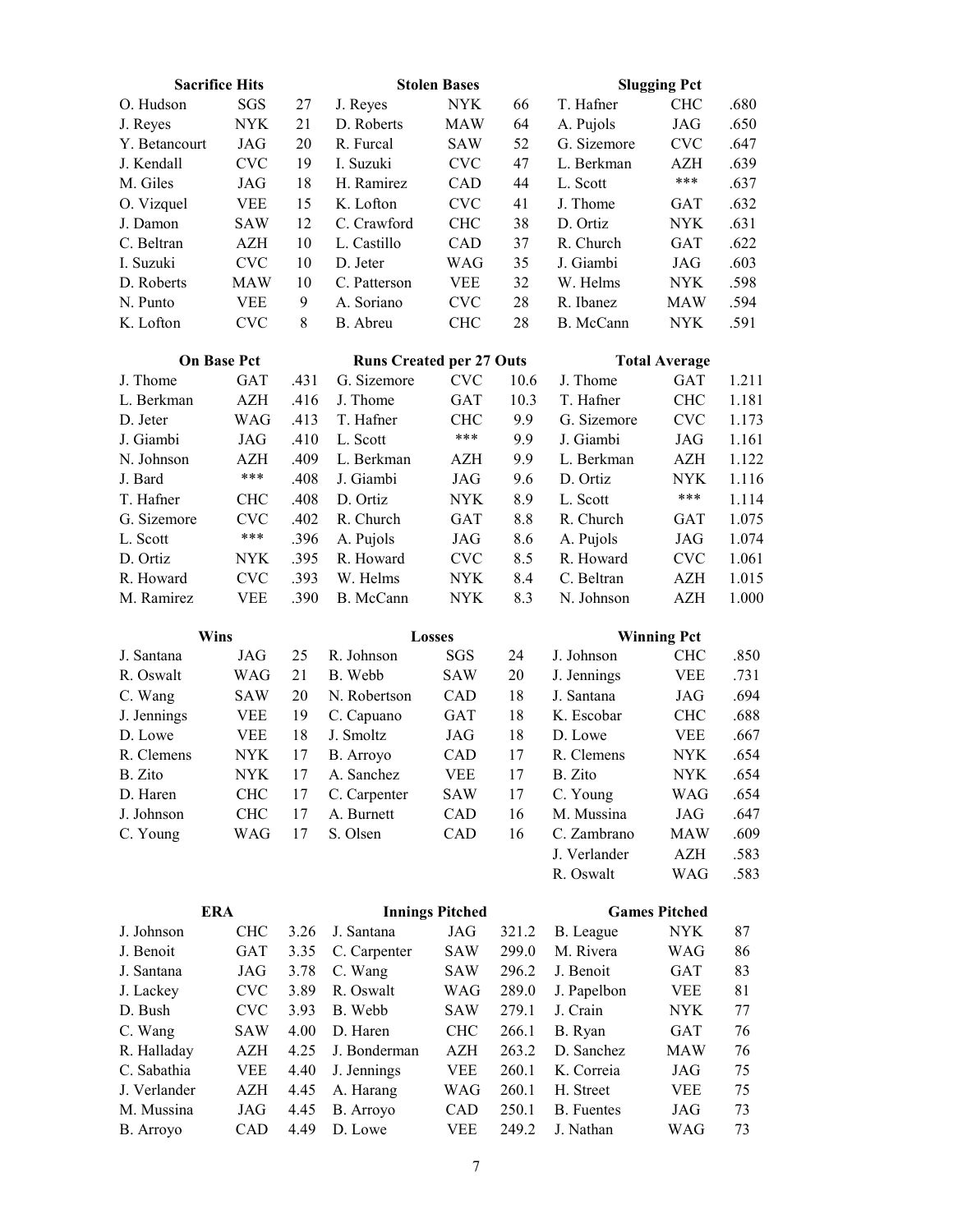| <b>Total Batters Faced</b> |            |      |              | <b>Complete Games</b>   |       | <b>Games Finished</b>    |            |                  |
|----------------------------|------------|------|--------------|-------------------------|-------|--------------------------|------------|------------------|
| J. Santana                 | JAG        | 1323 | J. Santana   | <b>JAG</b>              | 19    | B. Ryan                  | <b>GAT</b> | 62               |
| C. Carpenter               | <b>SAW</b> | 1297 | B. Arroyo    | CAD                     | 15    | B. League                | <b>NYK</b> | 58               |
| C. Wang                    | <b>SAW</b> | 1275 | B. Webb      | <b>SAW</b>              | 15    | J. Papelbon              | <b>VEE</b> | 55               |
| B. Webb                    | <b>SAW</b> | 1258 | C. Carpenter | <b>SAW</b>              | 14    | J. Nathan                | WAG        | 52               |
| R. Oswalt                  | WAG        | 1246 | D. Bush      | <b>CVC</b>              | 13    | T. Hoffman               | <b>MAW</b> | 47               |
| J. Bonderman               | <b>AZH</b> | 1177 | C. Wang      | <b>SAW</b>              | 12    | S. Shields               | SGS        | 41               |
| C. Capuano                 | GAT        | 1148 | R. Oswalt    | WAG                     | 12    | T. Saito                 | <b>CHC</b> | 40               |
| J. Jennings                | <b>VEE</b> | 1147 | J. Lackey    | <b>CVC</b>              | 11    | D. Sanchez               | <b>MAW</b> | 37               |
| A. Harang                  | <b>WAG</b> | 1139 | F. Liriano   | <b>CHC</b>              | 11    | B. Wickman               | <b>JAG</b> | 36               |
| D. Haren                   | <b>CHC</b> | 1133 | Je. Weaver   | <b>WAG</b>              | 11    | J. Julio                 | <b>CVC</b> | 36               |
| J. Smoltz                  | <b>JAG</b> | 1124 |              |                         |       | F. Rodriguez             | CAD        | 35               |
| B. Zito                    | <b>NYK</b> | 1105 |              |                         |       | J. Putz                  | SGS        | 34               |
|                            |            |      |              |                         |       |                          |            |                  |
| <b>Saves</b>               | <b>VEE</b> | 27   | A. Burnett   | <b>Shutouts</b><br>CAD  | 3     | Hits per 9<br>J. Johnson | <b>CHC</b> | 6.68             |
| J. Papelbon<br>T. Hoffman  | <b>MAW</b> | 27   | K. Escobar   | <b>CHC</b>              | 3     |                          |            | 7.75             |
| J. Nathan                  |            |      |              |                         | 3     | J. Santana               | JAG        |                  |
|                            | <b>WAG</b> | 26   | J. Johnson   | <b>CHC</b>              |       | C. Young                 | <b>WAG</b> | 7.77             |
| B. League                  | <b>NYK</b> | 24   | A. Harang    | <b>WAG</b>              | 3     | J. Benoit                | <b>GAT</b> | 7.80             |
| B. Ryan                    | <b>GAT</b> | 22   |              |                         |       | Je. Weaver               | <b>WAG</b> | 7.80             |
| B. Wagner                  | AZH        | 21   |              |                         |       | P. Martinez              | <b>NYK</b> | 8.07             |
| F. Rodriguez               | CAD        | 20   |              |                         |       | F. Liriano               | <b>CHC</b> | 8.13             |
| J. Putz                    | SGS        | 20   |              |                         |       | J. Maine                 | <b>NYK</b> | 8.23             |
| T. Saito                   | <b>CHC</b> | 18   |              |                         |       | C. Zambrano              | <b>MAW</b> | 8.38             |
| J. Julio                   | <b>CVC</b> | 17   |              |                         |       | D. Bush                  | <b>CVC</b> | 8.38             |
| B. Wickman                 | JAG        | 15   |              |                         |       | M. Cain                  | <b>GAT</b> | 8.54             |
|                            |            |      |              |                         |       | J. Schmidt               | CAD        | 8.67             |
| <b>Strikeouts</b>          |            |      |              | <b>Wild Pitches</b>     |       | <b>Balks</b>             |            |                  |
| J. Santana                 | JAG        | 329  | J. Contreras | <b>MAW</b>              | 21    | C. Meredith              | <b>AZH</b> | $\overline{4}$   |
| F. Liriano                 | <b>CHC</b> | 258  | M. Cain      | <b>GAT</b>              | 20    | A. Burnett               | CAD        | 4                |
| C. Carpenter               | <b>SAW</b> | 255  | F. Liriano   | <b>CHC</b>              | 19    | M. Cain                  | <b>GAT</b> | $\overline{4}$   |
| A. Harang                  | <b>WAG</b> | 255  | F. Hernandez | SGS                     | 14    | E. Santana               | <b>JAG</b> | 3                |
| C. Hamels                  | <b>MAW</b> | 248  | J. Benoit    | <b>GAT</b>              | 13    | A. Sanchez               | <b>VEE</b> | $\mathfrak{Z}$   |
| J. Bonderman               | AZH        | 232  | E. Santana   | JAG                     | 13    | R. Johnson               | SGS        | 3                |
| P. Martinez                | <b>NYK</b> | 230  | J. Lackey    | CVC                     | 13    | N. Lowry                 | GAT        | $\boldsymbol{2}$ |
| S. Kazmir                  | GAT        | 224  | S. Shields   | SGS                     | 13    | D. Lowe                  | VEE        | $\overline{c}$   |
| J. Smoltz                  | JAG        | 224  | A. Burnett   | CAD                     | 12    | F. Liriano               | <b>CHC</b> | $\overline{c}$   |
| D. Haren                   | <b>CHC</b> | 219  |              |                         |       | B. Webb                  | SAW        | $\boldsymbol{2}$ |
| R. Oswalt                  | WAG        | 216  |              |                         |       | R. Oswalt                | WAG        | $\sqrt{2}$       |
| B. Webb                    | SAW        | 210  |              |                         |       |                          |            |                  |
| Walks per 9                |            |      |              | <b>Strikeouts per 9</b> |       |                          | HR per 9   |                  |
| D. Bush                    | <b>CVC</b> | 1.59 | C. Hamels    | MAW                     | 10.65 | C. Wang                  | SAW        | 0.79             |
| R. Halladay                | AZH        | 1.74 | F. Liriano   | <b>CHC</b>              | 10.54 | E. Bedard                | SGS        | 0.94             |
| D. Haren                   | <b>CHC</b> | 1.86 | S. Kazmir    | GAT                     | 9.39  | M. Cain                  | GAT        | 0.97             |
| R. Oswalt                  | WAG        | 1.99 | J. Peavy     | <b>CHC</b>              | 9.38  | B. Webb                  | SAW        | 0.97             |
|                            |            |      |              |                         |       |                          |            |                  |
| C. Schilling               | MAW        | 2.03 | P. Martinez  | NYK.                    | 9.28  | J. Benoit                | GAT        | 0.99             |
| A. Harang                  | <b>WAG</b> | 2.18 | J. Santana   | JAG                     | 9.21  | R. Clemens               | <b>NYK</b> | 1.02             |
| J. Santana                 | JAG        | 2.24 | A. Harang    | WAG                     | 8.82  | J. Contreras             | <b>MAW</b> | 1.04             |
| C. Carpenter               | SAW        | 2.38 | R. Clemens   | <b>NYK</b>              | 8.55  | F. Liriano               | <b>CHC</b> | 1.06             |
| M. Mussina                 | JAG        | 2.41 | J. Benoit    | GAT                     | 8.42  | J. Lackey                | <b>CVC</b> | 1.08             |
| Je. Weaver                 | WAG        | 2.52 | S. Olsen     | CAD                     | 8.42  | D. Lowe                  | VEE        | 1.12             |
| C. Wang                    | SAW        | 2.67 | C. Schilling | MAW                     | 8.28  | C. Carpenter             | SAW        | 1.17             |
| A. Burnett                 | CAD        | 2.69 | J. Smoltz    | JAG                     | 8.14  | J. Bonderman             | AZH        | 1.23             |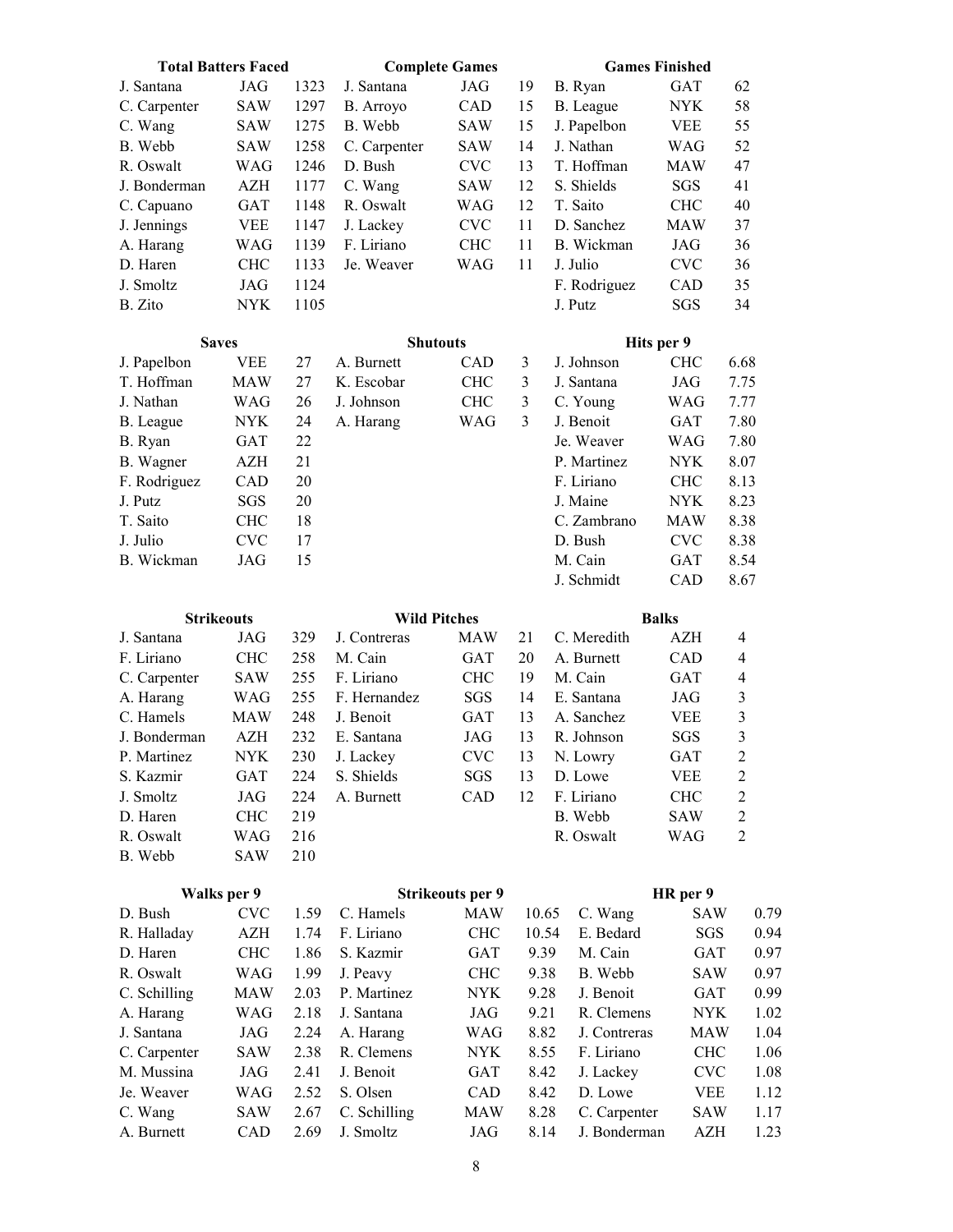| <b>Opponent Batting Average</b> |            |      |                                | <b>Left Opponent BA</b> |      |              | <b>Right Opponent BA</b>    |      |
|---------------------------------|------------|------|--------------------------------|-------------------------|------|--------------|-----------------------------|------|
| J. Johnson                      | <b>CHC</b> | .208 | R. Johnson                     | SGS                     | .175 | Je. Weaver   | WAG                         | .164 |
| J. Santana                      | JAG        | .229 | J. Benoit                      | <b>GAT</b>              | .181 | C. Zambrano  | <b>MAW</b>                  | .205 |
| J. Weaver*                      | WAG        | .231 | J. Johnson                     | <b>CHC</b>              | .189 | R. Clemens   | NYK.                        | .208 |
| J. Benoit                       | <b>GAT</b> | .231 | C. Young                       | WAG                     | .204 | J. Santana   | JAG                         | .213 |
| C. Young                        | WAG        | .233 | J. Maine                       | <b>NYK</b>              | .216 | B. Arroyo    | CAD                         | .218 |
| P. Martinez                     | <b>NYK</b> | .235 | S. Olsen                       | CAD                     | .221 | J. Lackey    | <b>CVC</b>                  | .221 |
| F. Liriano                      | <b>CHC</b> | .239 | E. Bedard                      | SGS                     | .224 | J. Johnson   | <b>CHC</b>                  | .229 |
| J. Maine                        | NYK        | .242 | F. Liriano                     | <b>CHC</b>              | .225 | J. Schmidt   | <b>CAD</b>                  | .235 |
| D. Bush                         | <b>CVC</b> | .243 | P. Martinez                    | <b>NYK</b>              | .227 | J. Verlander | AZH                         | .240 |
| C. Zambrano                     | <b>MAW</b> | .246 | M. Cain                        | <b>GAT</b>              | .228 | C. Carpenter | SAW                         | .241 |
| M. Cain                         | GAT        | .249 | C. Hamels                      | <b>MAW</b>              | .229 | F. Liriano   | <b>CHC</b>                  | .242 |
| R. Clemens                      | NYK.       | .251 | M. Mussina                     | JAG                     | .234 | D. Bush      | <b>CVC</b>                  | .243 |
|                                 |            |      |                                |                         |      |              |                             |      |
|                                 |            |      | <b>Inherited Runs Scored %</b> |                         |      |              | <b>Strikeout/Walk Ratio</b> |      |
| <b>Run Support</b><br>R. Oswalt | WAG        | 6.30 | J. Rincon                      | <b>SAW</b>              | .143 | D. Bush      | <b>CVC</b>                  | 4.83 |
| R. Clemens                      | <b>NYK</b> | 6.22 | J. Nathan                      | WAG                     | .157 | J. Santana   | JAG                         | 4.11 |
| M. Cain                         | <b>GAT</b> | 6.09 | J. Putz                        | <b>SGS</b>              | .200 | C. Schilling | <b>MAW</b>                  | 4.08 |
| C. Zambrano                     | <b>MAW</b> | 6.03 | J. Papelbon                    | <b>VEE</b>              | .205 | A. Harang    | WAG                         | 4.05 |
| D. Lowe                         | VEE        | 6.03 | H. Carrasco                    | <b>CVC</b>              | .216 | D. Haren     | <b>CHC</b>                  | 3.98 |
| J. Jennings                     | <b>VEE</b> | 5.97 | C. Meredith                    | AZH                     | .221 | R. Oswalt    | WAG                         | 3.38 |
| J. Bonderman                    | <b>AZH</b> | 5.90 | D. Marte                       | CAD                     | .235 | C. Carpenter | SAW                         | 3.23 |
| C. Young                        | WAG        | 5.88 | J. Speier                      | WAG                     | .250 | R. Halladay  | AZH                         | 3.19 |
| E. Santana                      | JAG        | 5.86 | <b>B.</b> Medders              | AZH                     | .258 | Je. Weaver   | WAG                         | 3.06 |
| F. Liriano                      | <b>CHC</b> | 5.84 | T. Miller                      | <b>CVC</b>              | .259 | J. Peavy     | <b>CHC</b>                  | 2.90 |
| J. Peavy                        | <b>CHC</b> | 5.82 | R. Springer                    | <b>GAT</b>              | .265 | M. Mussina   | JAG                         | 2.70 |

#### Awards Voting

| Player of the Year | <b>Pitcher of the Year</b> |                   |     |
|--------------------|----------------------------|-------------------|-----|
| C. Beltran (AZH)   | 377                        | J. Santana (JAG)  | 126 |
| T. Hafner (CHC)    | 374                        | J. Nathan (NYK)   | 91  |
| A. Pujols (JAG)    | 214                        | J. Johnson (CHC)  | 46  |
| D. Ortiz (NYK)     |                            | 136 B. Ryan (GAT) | 18  |
| B. McCann (NYK)    | 97                         | C. Young (WAG)    | 7   |

#### All SLSL Team

| Pos       | 1st Team         | <b>Votes</b> | 2nd Team         | <b>Votes</b> |
|-----------|------------------|--------------|------------------|--------------|
| C         | B. McCann(NYK)   | 2,962,545    | D. Ross(SGS)     | 1,817,789    |
| 1B        | T. Hafner(CHC)   | 4,638,965    | A. Pujols(JAG)   | 4,072,763    |
| 2B        | O. Hudson(SGS)   | 1,797,433    | M. Anderson(AZH) | 1,367,515    |
| 3B        | M. Cabrera(AZH)  | 2,396,189    | D. Wright(VEE)   | 1,998,318    |
| SS        | M. Tejada(GAT)   | 2,596,647    | D. Jeter(WAG)    | 2,565,011    |
| LF        | L. Scott $(***)$ | 3,031,726    | M. Holliday(SGS) | 2,205,988    |
| <b>CF</b> | C. Beltran(AZH)  | 4,260,398    | A. Jones(SGS)    | 3,043,635    |
| RF        | J. Dye(WAG)      | 1,992,231    | V. Guerrero(NYK) | 1,890,699    |
| Pi        | J. Santana(JAG)  | 4,453,406    | J. Nathan(WAG)   | 2,734,939    |
|           | B. Ryan(GAT)     | 2,705,586    | J. Johnson(CHC)  | 2,559,224    |
|           | J. Papelbon(VEE) | 1,831,564    | C. Young(WAG)    | 1,815,333    |
|           | B. League(NYK)   | 1,780,658    | R. Clemens(NYK)  | 1,649,250    |
|           | J. Jennings(VEE) | 1,580,405    | D. Bush(CVC)     | 1,359,236    |
|           | C. Meredith(AZH) | 1,298,842    | F. Liriano(CHC)  | 1,205,997    |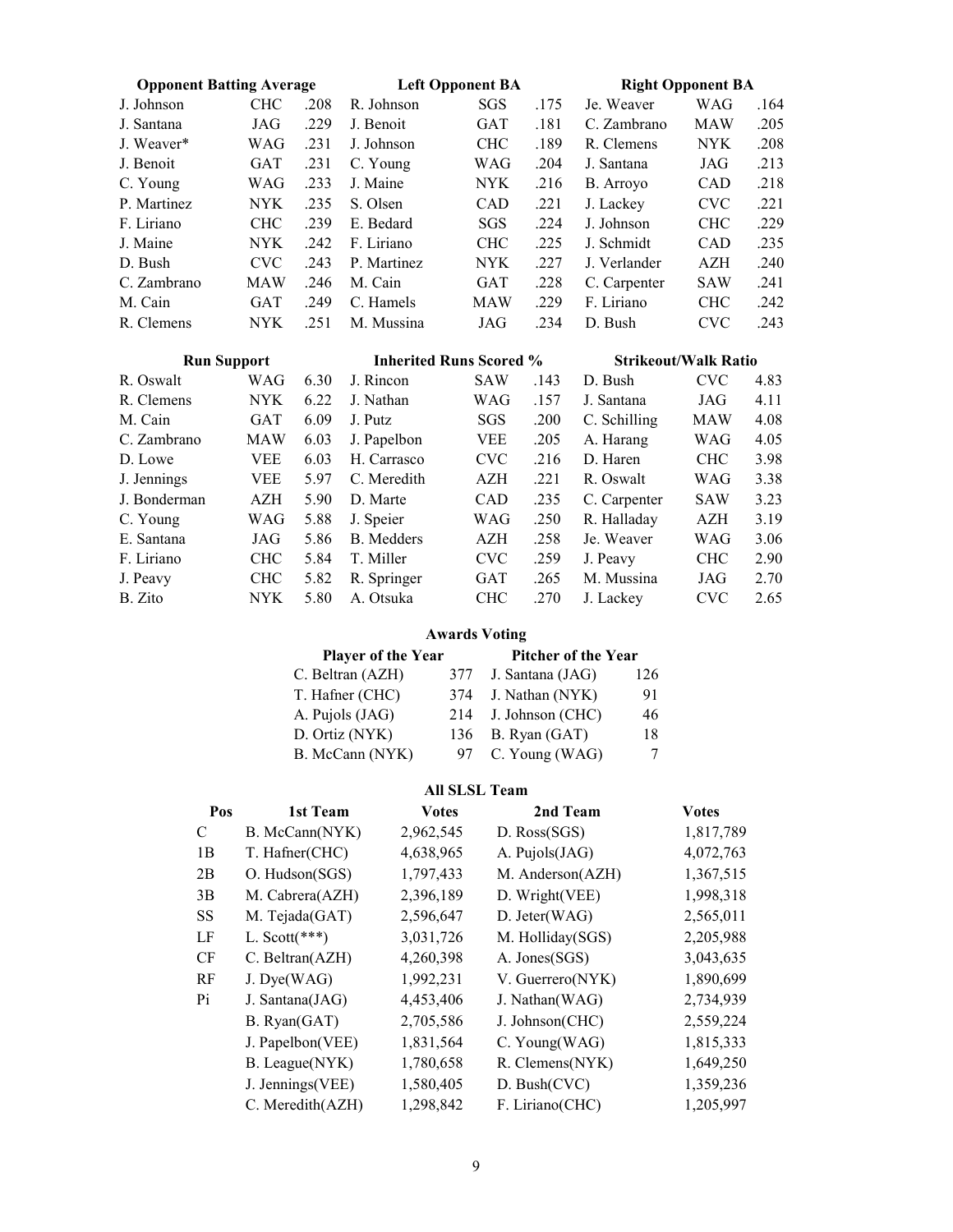| Pos           | Winner            | Runner-up            | Pos | Winner           | <b>Runner-up</b>  |
|---------------|-------------------|----------------------|-----|------------------|-------------------|
| P             | C. Capuano (GAT)  | C. Wang (SAW)        | C   | B. McCann (NYK)  | D. Ross (SGS)     |
| $\mathcal{C}$ | J. Mauer (CAD)    | J. Kendall (CVC)     | 1В  | T. Hafner (CHC)  | A. Pujols (JAG)   |
| 1B            | M. Teixeira (GAT) | A. Gonzalez (VEE)    | 2B  | O. Hudson (SGS)  | M. Anderson (AZH) |
| 2B            | O. Hudson (SGS)   | A. Kennedy (VEE)     | 3B  | M. Cabrera (AZH) | D. Wright (VEE)   |
| 3B            | S. Spiezio (WAG)  | A. Ramirez (CHC)     | SS  | M. Tejada (GAT)  | D. Jeter (WAG)    |
| SS            | D. Jeter (WAG)    | J. Rollins (CVC)     | LF  | L. Scott $(***)$ | M. Holliday (SGS) |
| OF            | C. Beltran (AZH)  | G. Matthews Jr (NYK) | CF  | C. Beltran (AZH) | A. Jones (SGS)    |
| OF            | A. Jones (SGS)    | J. Damon (SAW)       | RF  | J. Dye (WAG)     | V. Guerrero (NYK) |
| OF            | V. Wells (CAD)    | J. Drew (CAD)        |     |                  |                   |

#### Gold Glove Awards Silver Slugger Awards

| Pos | Winner           | Runner-up         |
|-----|------------------|-------------------|
| С   | B. McCann (NYK)  | D. Ross (SGS)     |
| 1B  | T. Hafner (CHC)  | A. Pujols (JAG)   |
| 2B  | O. Hudson (SGS)  | M. Anderson (AZH) |
| 3В  | M. Cabrera (AZH) | D. Wright (VEE)   |
| SS  | M. Tejada (GAT)  | D. Jeter (WAG)    |
| LF  | L. Scott $(***)$ | M. Holliday (SGS) |
| СF  | C. Beltran (AZH) | A. Jones (SGS)    |
| RF  | J. Dye (WAG)     | V. Guerrero (NYK) |

#### Reliever of the Year Manager of the Year

| J. Nathan(WAG)   | 78 |
|------------------|----|
| J. Papelbon(VEE) | 69 |
| B. Ryan(GAT)     | 64 |
| B. League(NYK)   | 58 |
| T. Hoffman(MAW)  | 57 |
|                  |    |

| 78 | <b>Steve Weiser</b>   | Arizona    |
|----|-----------------------|------------|
| 69 | Mike Scioscia         | Washington |
| 64 | Jim Fregosi           | Santa Ana  |
| 58 | Lou Piniella          | New York   |
| 57 | <b>Charles Darwin</b> | Galapagos  |
|    |                       |            |

# 2007 FREE AGENT DRAFT

|    | Round 1    | Pick           |    | Round 2    | Pick                  |    | Round 3    | Pick            |
|----|------------|----------------|----|------------|-----------------------|----|------------|-----------------|
| 1  | Arizona    | Stephen Drew   | 13 | California | Carlos Villanueva     | 25 | California | Scott Olsen     |
| 2  | Chesapeake | Josh Johnson   | 14 | Chesapeake | Esteban German        | 26 | Chesapeake | Takashi Saito   |
| 3  | Vernal     | Anibal Sanchez | 15 | Vernal     | Kenji Johjima         | 27 | St. George | Troy Tulowitzki |
| 4  | Arizona    | James Loney    | 16 | Arizona    | Marlon Anderson       | 28 | Arizona    | Cla Meredith    |
| 5  | New York   | Dan Uggla      | 17 | New York   | John Maine            | 29 | New York   | Dennys Reyes    |
| 6  | Galapagos  | Delmon Young   | 18 | Galapagos  | <b>Russell Martin</b> | 30 | Galapagos  | Howie Kendrick  |
| 7  | Washington | Jered Weaver   | 19 | Washington | Gabe Gross            | 31 | Arizona    | Tom Gorzelanny  |
| 8  | Cen Valley | Nick Markakis  | 20 | Cen Valley | Ronny Paulino         | 32 | Cen Valley | Rafael Soriano  |
| 9  | Malibu     | Cole Hamels    | 21 | Malibu     | Jose Valentin         | 33 | Malibu     | Jose Contreras  |
| 10 | St. George | Carlos Quentin | 22 | St. George | Chad Billingsley      | 34 | St. George | Adam Lind       |
| 11 | Santa Ana  | Joel Zumaya    | 23 | Santa Ana  | <b>Boof Bonser</b>    | 35 | Chesapeake | Jeremy Sowers   |
| 12 | Jackson    | Chris Young    | 24 | Jackson    | Chris Duncan          | 36 | Jackson    | Chad Bradford   |

|    | Round 4    | Pick                  |    | Round 5    | Pick                 |    | Round 6    | Pick                     |
|----|------------|-----------------------|----|------------|----------------------|----|------------|--------------------------|
| 37 | California | Adam Wainwright       | 49 | California | Dustin Pedroia       | 61 | California | <b>Brent Clevlen</b>     |
| 38 | Chesapeake | Josh Barfield         | 50 | Chesapeake | Jeff Davanon         | 62 | Chesapeake | Corey Hart               |
| 39 | Vernal     | Corey Patterson       | 51 | Vernal     | Kevin Millwood       | 63 | Vernal     | Matt Thornton            |
| 40 | Arizona    | David Aardsma         | 52 | Arizona    | Olmedo Saenz         | 64 | Arizona    | <b>Taylor Tankersley</b> |
| 41 | New York   | <b>Brad Hennessey</b> | 53 | New York   | Brandon League       | 65 | New York   | Morgan Ensberg           |
| 42 | Galapagos  | Matt Garza            | 54 | Galapagos  | Andre Ethier         | 66 | Galapagos  | Rich Hill                |
| 43 | Washington | Ian Kinsler           | 55 | Washington | Mike Napoli          | 67 | Washington | Shane Victorino          |
| 44 | Cen Valley | Trever Miller         | 56 | Cen Valley | Rafael Betancourt    | 68 | Cen Valley | Josh Hancock             |
| 45 | Malibu     | <b>Austin Kearns</b>  | 57 | Malibu     | Rocco Baldelli       | 69 | Malibu     | Gerald Laird             |
| 46 | St. George | Matt Kemp             | 58 | St. George | Mike Pelfrey         | 70 | St. George | Khalil Greene            |
| 47 | Santa Ana  | Jonathan Broxton      | 59 | Santa Ana  | <b>Scott Procter</b> | 71 | Santa Ana  | Jeff Kent                |
| 48 | Jackson    | Chris Iannetta        | 60 | Jackson    | Bob Wickman          | 72 | Jackson    | Jose Bautista            |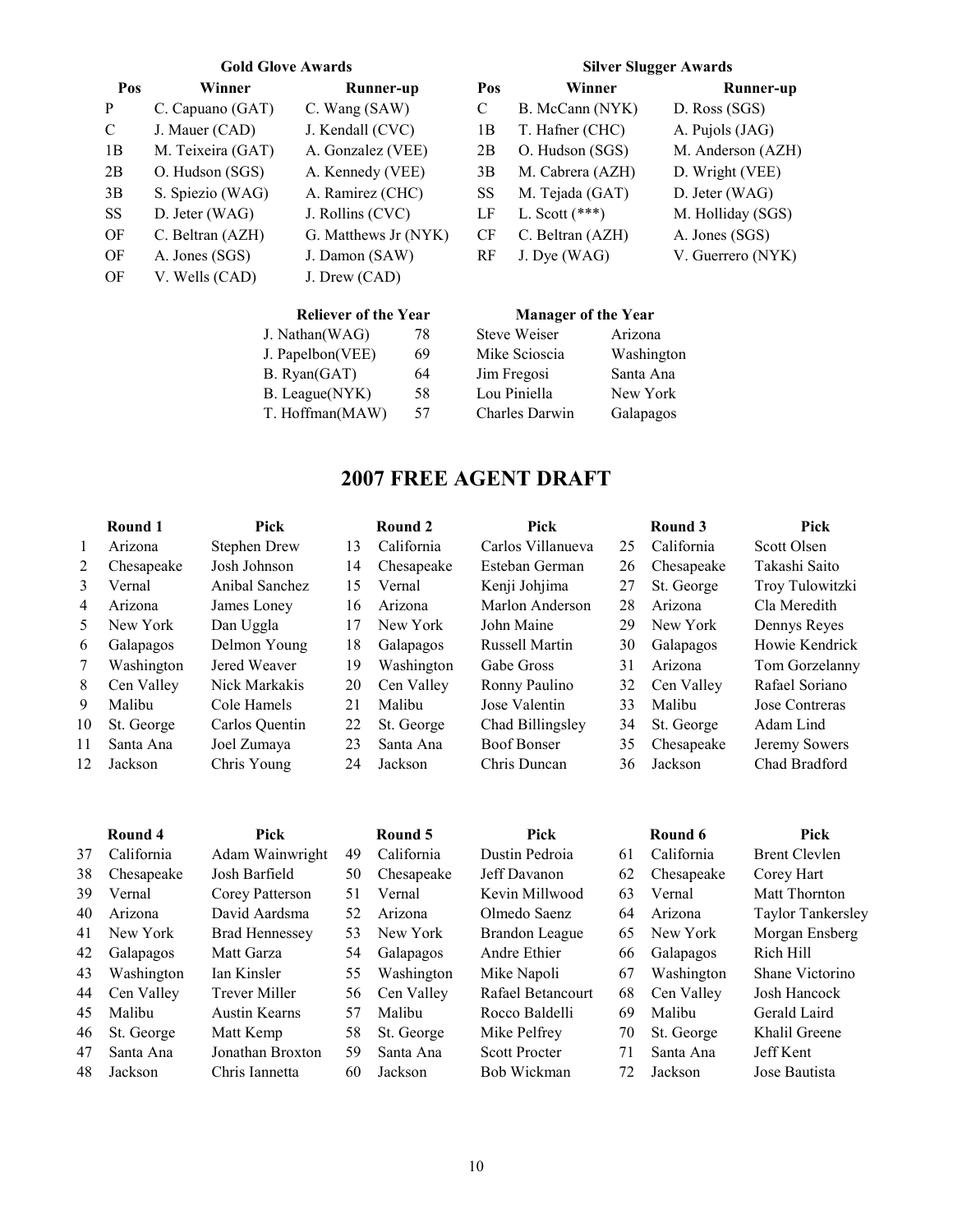|    | Round 7    | Pick             |    | Round 8    | <b>Pick</b>          |
|----|------------|------------------|----|------------|----------------------|
| 73 | California | Taylor Buchholz  | 85 | California | Nate Robertson       |
| 74 | Chesapeake | Josh Willingham  | 86 | Chesapeake | <b>Ryan Sweeney</b>  |
| 75 | Cen Valley | Jorge Julio      | 87 | Vernal     | Greg Norton          |
| 76 | Arizona    | Jeff Cirillo     | 88 | Arizona    | Andrew Miller        |
| 77 | New York   | Ryan Theriot     | 89 | St. George | Randy Johnson        |
| 78 | Galapagos  | Kevin Kouzmanoff | 90 | Galapagos  | Ty Wigginton         |
| 79 | Washington | Scott Spiezio    | 91 | Washington | Lastings Milledge    |
| 80 | Cen Valley | Mike Lamb        | 92 | New York   | Melky Cabrera        |
| 81 | Malibu     | Duaner Sanchez   | 93 | Malibu     | <b>Ben Broussard</b> |
| 82 | St. George | Adam Jones       | 94 | St. George | Pat Neshek           |
| 83 | Santa Ana  | Jonathan Sanchez | 95 | Santa Ana  | Marco Scutaro        |
| 84 | Jackson    | Alan Embree      | 96 | Jackson    | Bobby Kielty         |

### 2007 FREE AGENT DRAFT BY TEAM

David Aardsma Taylor Buchholz Rafael Betancourt Josh Barfield Marlon Anderson Brent Clevlen Josh Hancock Jeff Davanon Jeff Cirillo Scott Olsen Jorge Julio Esteban German Stephen Drew Dustin Pedroia Mike Lamb Corey Hart Tom Gorzelanny Nate Robertson Nick Markakis Josh Johnson James Loney Carlos Villanueva Trever Miller Takashi Saito Cla Meredith Adam Wainwright Ronny Paulino Jeremy Sowers

Andrew Miller **Rafael Soriano** Ryan Sweeney Olmedo Saenz Josh Willingham Taylor Tankersley

Matt Garza **Chad Bradford** Ben Broussard Morgan Ensberg Rich Hill Chris Duncan Jose Contreras Brad Hennessey Howie Kendrick Alan Embree Cole Hamels Brandon League Kevin Kouzmanoff Chris Iannetta Austin Kearns John Maine Russell Martin Bobby Kielty Gerald Laird Dennys Reyes Ty Wigginton Bob Wickman Duaner Sanchez Ryan Theriot Delmon Young Chris Young Jose Valentin Dan Uggla

Boof Bonser Chad Billingsley Gabe Gross Kenji Johjima Jonathan Broxton Khalil Greene Ian Kinsler Kevin Millwood Jeff Kent Randy Johnson Lastings Milledge Greg Norton Scott Procter Adam Jones Mike Napoli Corey Patterson<br>
Jonathan Sanchez Matt Kemp Scott Spiezio Anibal Sanchez Jonathan Sanchez Matt Kemp Scott Spiezio Marco Scutaro Adam Lind Shane Victorino Matt Thornton Joel Zumaya Pat Neshek Jered Weaver

Galapagos Jackson Malibu New York Andre Ethier Jose Bautista Rocco Baldelli Melky Cabrera

Santa Ana St. George **St. George** Vernal Washington<br>
Bonser Chad Billingslev Gabe Gross Kenii Johiima Mike Pelfrey Carlos Quentin Troy Tulowitzki

Arizona California Central Valley Chesapeake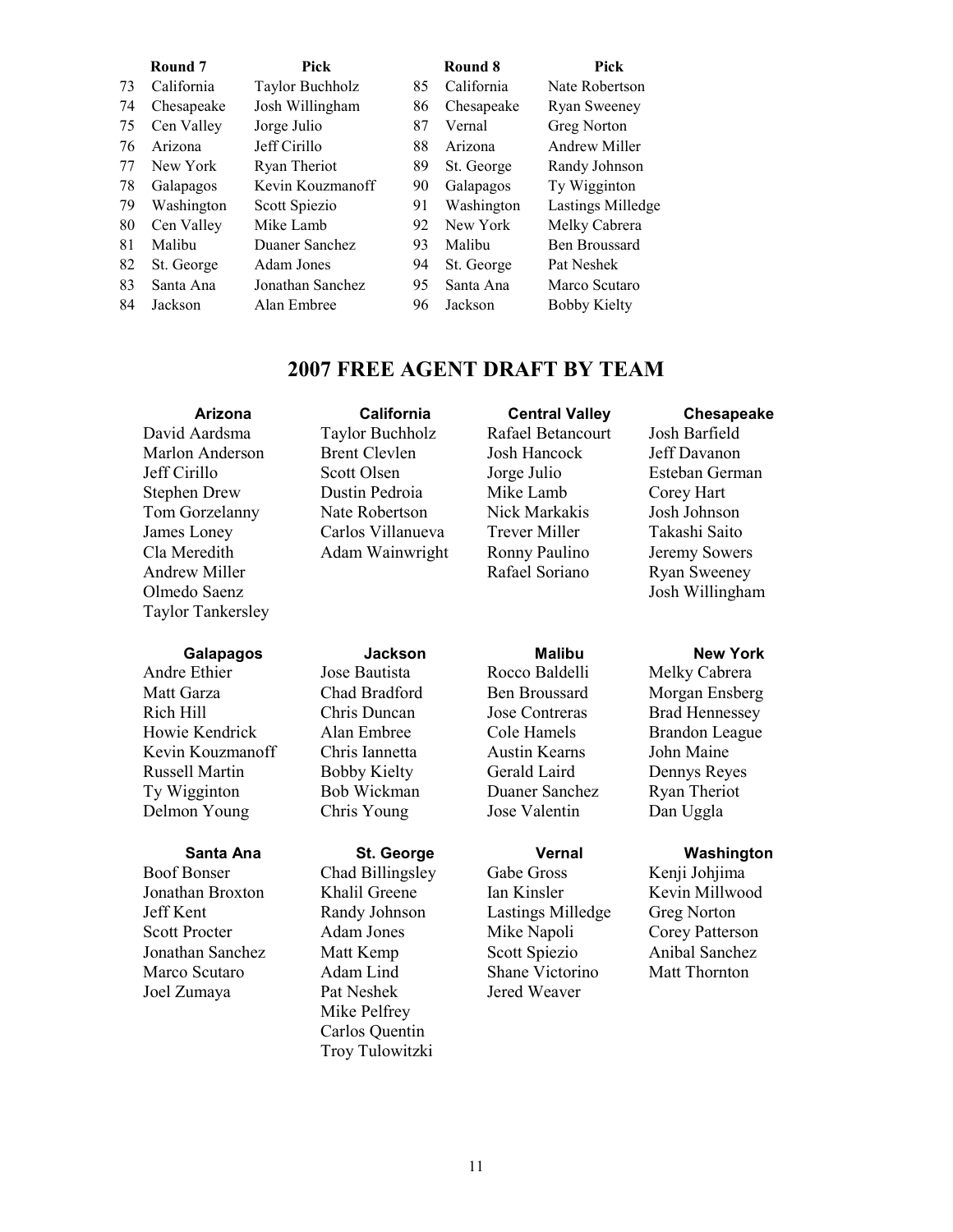# SUPPLEMENTAL DRAFT MARCH 31, 2007

|    | Round 1    | Pick                    | Cut                |    | Round 2    | Pick          | Cut               |
|----|------------|-------------------------|--------------------|----|------------|---------------|-------------------|
| 1  | California | Pass                    |                    | 12 | Vernal     | Jason Hirsch  | David Riske       |
| 2  | Chesapeake | Pass                    |                    | 13 | Arizona    | Pass          |                   |
| 3  | Vernal     | <b>Brandon Phillips</b> | Jorge Piedra       | 14 | Cen Valley | Nelson Cruz   | Scott Eyre        |
| 4  | Arizona    | Pedro Feliciano         | Jorge Sosa         | 15 | Malibu     | Mike Wuertz   | Mike Morse        |
| 5  | Cen Valley | Gil Meche               | <b>Brad Ausmus</b> | 16 | St. George | Pass          |                   |
| 6  | Galapagos  | Pass                    |                    | 17 | Jackson    | Mike Myers    | Javy Lopez        |
| 7  | Washington | Pass                    |                    |    | Round 3    | Pick          | Cut               |
| 8  | Cen Valley | Jeff Baker              | <b>Todd Coffey</b> | 18 | Vernal     | Jason Kubel   | Frank Catalanotto |
| 9  | Malibu     | Hong-Chih Kuo           | Shawn Chacon       | 19 | Cen Valley | Chris Sampson | Scott Podsednik   |
| 10 | St. George | Ricky Nolasco           | Gary Majewski      | 20 | Malibu     | Ben Zobrist   | Tony Graffanino   |
| 11 | Jackson    | Kevin Correia           | Todd Jones         | 21 | Jackson    | Chris Coste   | Ron Belliard      |
|    | Round 4    | Pick                    | Cut                |    | Round 5    | Pick          | Cut               |
| 22 | Vernal     | Pass                    |                    | 26 | Cen Valley | Chad Paronto  | Josh Hancock      |
| 23 | Cen Valley | Henry Blanco            | Mike Lamb          | 27 | Jackson    | Nook Logan    | Phil Nevin        |
| 24 | Malibu     | Pass                    |                    |    |            |               |                   |
| 25 | Jackson    | Alex Escobar            | Jeff Conine        |    |            |               |                   |
|    | Round 6    | Pick                    | Cut                |    | Round 7    | Pick          | Cut               |
| 28 | Cen Valley | Pass                    |                    | 30 | Jackson    | Erick Aybar   | Randy Winn        |
| 29 | Jackson    | <b>Scott Downs</b>      | Alan Embree        |    |            |               |                   |

# SUPPLEMENTAL DRAFT JUNE 30, 2007

|    | Round 1      | Pick           | $\bf{Cut}$         |    | Round 2      | Pick                   | Cut                  |
|----|--------------|----------------|--------------------|----|--------------|------------------------|----------------------|
|    | California   | Fausto Carmona | <b>Josh Towers</b> | 13 | California   | Jason Bergmann         | Paul Byrd            |
| 2  | Galapagos    | Reggie Willits | Mark Sweeney       | 14 | Galapagos    | James Shields          | Mike Sweeney         |
| 3  | St. George   | Chad Gaudin    | Luis A. Gonzalez   | 15 | St. George   | Jorge Sosa             | John Patterson       |
| 4  | Chesapeake   | Mike Lamb      | Zach Duke          | 16 | Chesapeake   | <b>Brendan Harris</b>  | Paul Maholm          |
| 5. | Santa Ana    | Casey Kotchman | <b>Brady Clark</b> | 17 | Santa Ana    | <b>Brian Bannister</b> | Jose Castillo        |
| 6  | Jackson Hole | Robb Quinlan   | Preston Wilson     | 18 | Jackson Hole | Ross Gload             | Adam Eaton           |
| 7  | Malibu       | Dmitri Young   | Tomo Ohka          | 19 | Malibu       | Kaz Matsui             | Tom Gordon           |
| 8  | Vernal       | Jeremy Guthrie | Jerome Williams    | 20 | Vernal       | Willie Harris          | <b>Bill Mueller</b>  |
| 9  | New York     | Pass           |                    | 21 | Malibu       | Heath Bell             | Willie Aybar         |
| 10 | Vernal       | Sergio Mitre   | Woody Williams     | 22 | Arizona      | Aaron Hill             | <b>Anthony Reyes</b> |
| 11 | Arizona      | Sean Marcum    | Ryan Shealy        |    |              |                        |                      |
| 12 | Washington   | Pass           |                    |    |              |                        |                      |

|      | Round 3      | Pick                   | Cut                 |    | Round 4      | Pick            | Cut                      |
|------|--------------|------------------------|---------------------|----|--------------|-----------------|--------------------------|
| 23.  | California   | <b>Frank Gutierrez</b> | Toby Hall           | 33 | California   | Pass            |                          |
| 24   | Galapagos    | Aaron Boone            | Craig Monroe        | 34 | Galapagos    | Greg Maddux     | Jaret Wright             |
| 25 - | St. George   | Manuel Corpas          | Adam Jones          | 35 | St. George   | Jarrod Washburn | Brandon Inge             |
| 26-  | Chesapeake   | Matt Guerrier          | <b>Ryan Sweeney</b> | 36 | Chesapeake   | Mark Buehrle    | Brad Wilkerson           |
| 27   | Washington   | Fabio Castro           | Tim Worrell         | 37 | Santa Ana    | Pass            |                          |
| 28.  | Jackson Hole | Omar Infante           | Jose Bautista       | 38 | Jackson Hole | Pass            |                          |
| 29.  | Malibu       | Sean Marshall          | Mark Ellis          | 39 | Malibu       | Pass            |                          |
| 30.  | Vernal       | Moises Alou            | Corey Sullivan      | 40 | Vernal       | Alex Cora       | Jason Kubel              |
| 31   | Malibu       | Dan Johnson            | Ben Broussard       | 41 | Cen Valley   | Pass            |                          |
| 32   | Arizona      | Ted Lilly              | <b>Neal Cotts</b>   | 42 | Arizona      | Carlos Ruiz     | <b>Taylor Tankersley</b> |
|      |              |                        |                     |    |              |                 |                          |

|    | Round 5 | Pick                   | - Cut       |
|----|---------|------------------------|-------------|
| 43 | Arizona | <b>Shannon Stewart</b> | Chris Burke |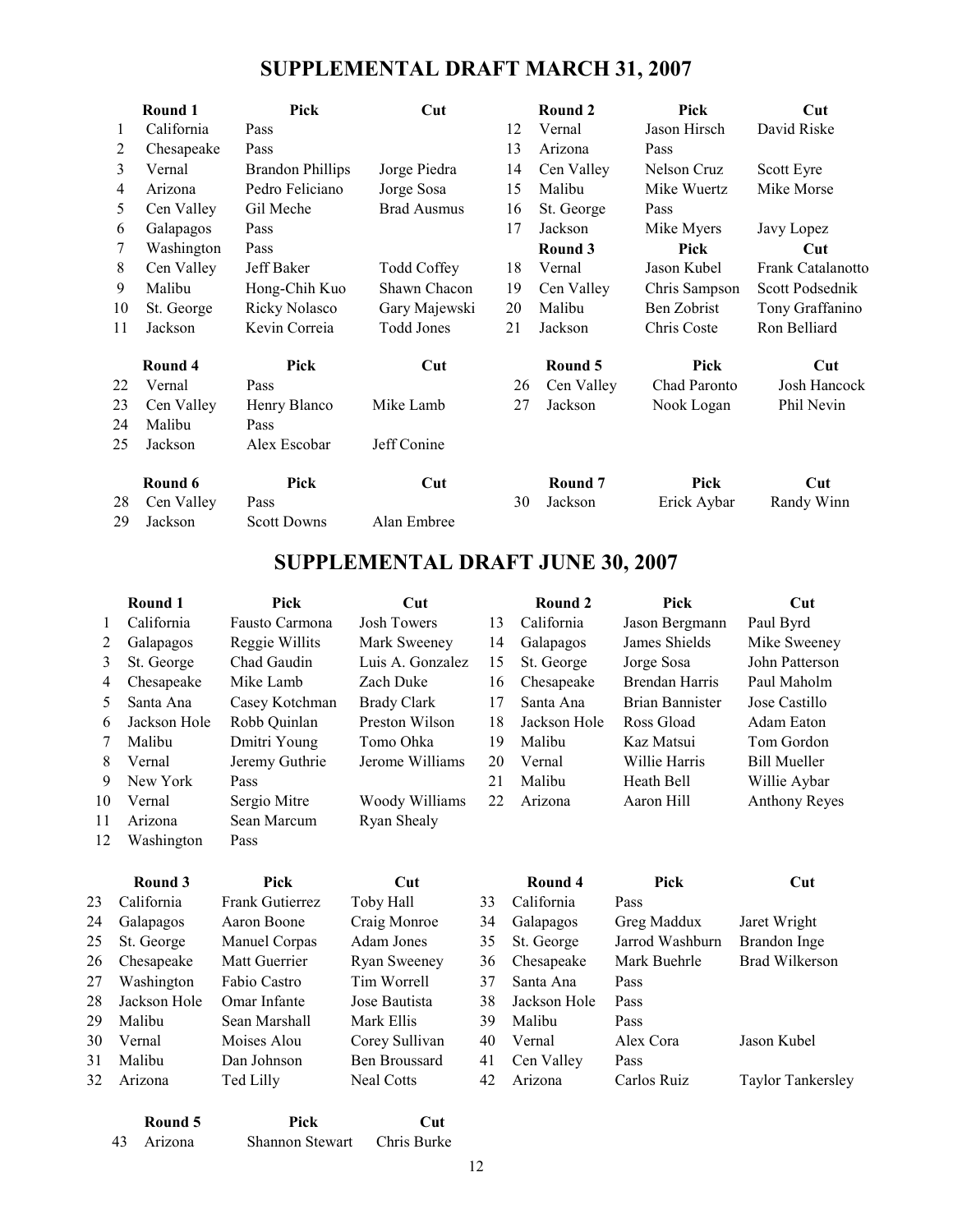### SUPPLEMENTAL DRAFT SEPTEMBER 1, 2007

|    | Round 1          | Pick                  | Cut                     |    | Round 2      | Pick            | Cut                  |
|----|------------------|-----------------------|-------------------------|----|--------------|-----------------|----------------------|
| 1  | California       | Ryan Spilborghs       | <b>Brent Clevlen</b>    | 11 | California   | Wandy Rodriguez | Ryan Dempster        |
| 2  | St. George       | Pass                  |                         | 12 | Malibu       | Manny Delcarmen | <b>Bartolo Colon</b> |
| 3  | Malibu           | Shawn Hill            | Dan Johnson             | 13 | Galapagos    | Marlon Byrd     | Mark Loretta         |
| 4  | Galapagos        | Jeff Keppinger        | <b>ORS</b>              | 14 | Chesapeake   | Carlos Marmol   | Jeremy Sowers        |
| 5  | Chesapeake       | Rajai Davis           | <b>Brandon McCarthy</b> | 15 | Santa Ana    | Tim Wakefield   | Cliff Floyd          |
| 6  | Santa Ana        | Joey Gathwright       | Jose Cruz, Jr.          | 16 | Cen Valley   | Pass            |                      |
| 7  | Cen Valley       | Brandon Lyon          | David Dellucci          | 17 | Jackson Hole | Tony Pena, Jr.  | <b>Clint Barmes</b>  |
| 8  | Jackson Hole     | Ryan Franklin         | Matt Morris             | 18 | Vernal       | Adam Jones      | Mike Lieberthal      |
| 9  | Vernal           | Matt Capps            | Kyle Farnsworth         | 19 | Arizona      | Pass            |                      |
| 10 | Arizona          | Kevin Frandsen        | <b>ORS</b>              |    |              |                 |                      |
|    | Round 3          | Pick                  | Cut                     |    | Round 4      | Pick            | Cut                  |
| 20 | California       | <b>Kendry Morales</b> | <b>Steve Finley</b>     | 27 | California   | Brian Wilson    | Juan Uribe           |
| 21 | Malibu           | George Sherrill       | Hong-Chih Kuo           | 28 | Malibu       | Pass            |                      |
| 22 | <b>Galapagos</b> | Pass                  |                         | 29 | Vernal       | Jake Westbrook  | Octavio Dotel        |
| 23 | Chesapeake       | Pass                  |                         |    |              |                 |                      |
| 24 | Santa Ana        | Pass                  |                         |    |              |                 |                      |
| 25 | Jackson Hole     | Pass                  |                         |    |              |                 |                      |
| 26 | Vernal           | Joel Piniero          | Alex Cora               |    |              |                 |                      |

### 2007 OFFICIAL TRADES

#### January 6, 2007

California trades the first pick of the 2007 draft to Arizona for Hanley Ramirez

Vernal trades Alfonso Soriano and their 7th round pick of the 2007 draft to Central Valley for Hideki Matsui and Joe Crede.

Chesapeake trades Johnny Damon to Santa Ana for Clay Hensley and their third round pick in the 2007 draft.

Arizona trades Mark Teahan to Washington for their 3rd round pick in the 2007 draft.

St. George trades Nick Swisher to Vernal for their 3rd round pick in the 2007 draft.

Central Valley trades its 8th round pick to New York for their 1st round supplemental draft pick in March 2007.

#### March 15, 2007

Central Valley trades Kelly Shoppach to the Vernal Equinox for Jeff Suppan.

#### June 30, 2007

Central Valley trades their 1st round supplemental pick of June 30 to Vernal for their 8th round pick in the 2008 Free Agent draft.

Central Valley trades their 2nd and 3rd round supplemental pick of June 30 to Malibu for their 8th round pick in the 2008 Free Agent draft.

Santa Ana trades their 3rd round supplemental pick of June 30 to Washington for their 2nd round pick in the August 2007 supplemental draft.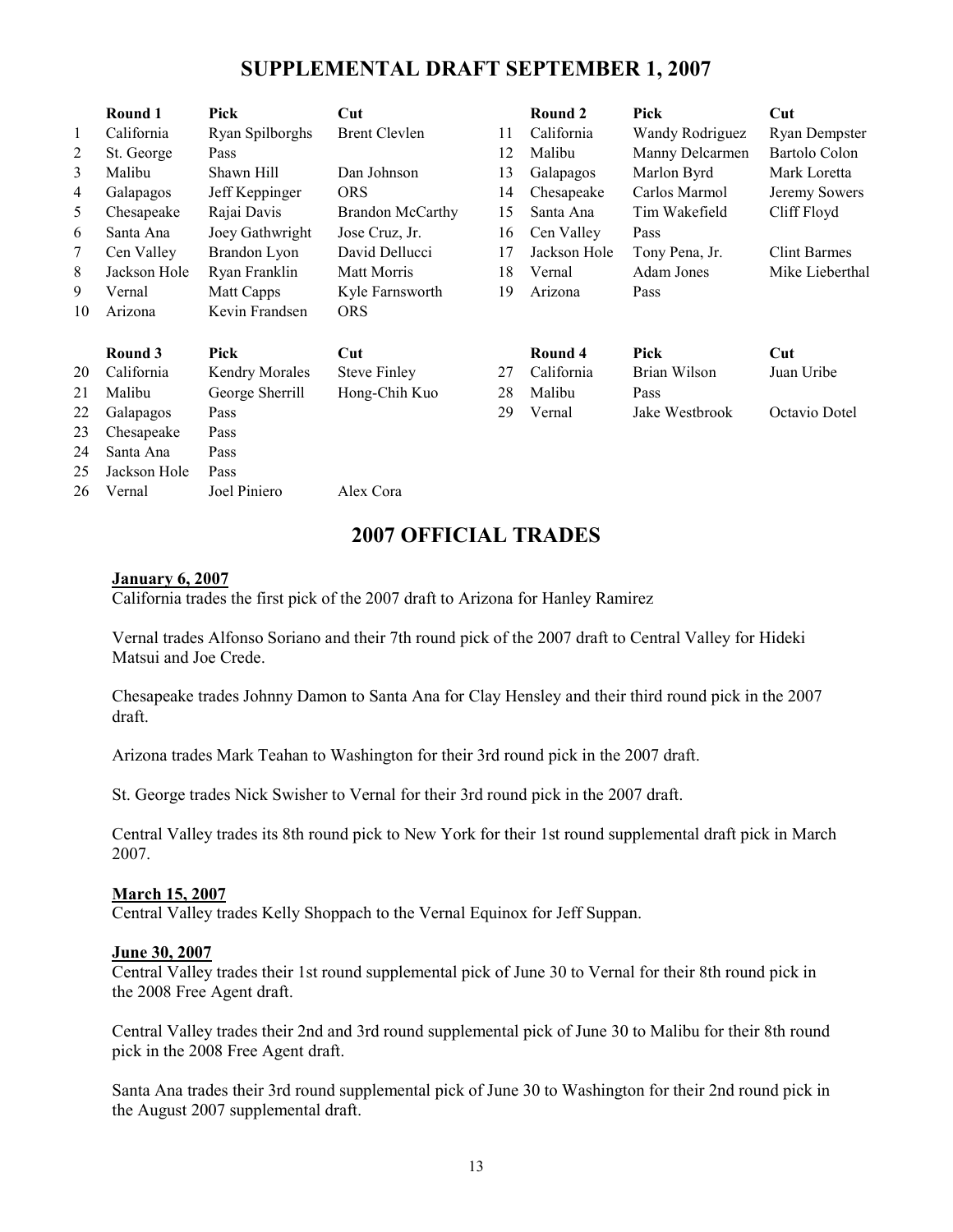### July 11, 2007

Vernal trades their 1st round pick in the 2008 Free Agent Draft and Sergio Mitre to St. George for Luke Scott and their 7th round pick in the 2008 Free Agent Draft.

#### August 3, 2007

Arizona trades their 4th round pick in the 2008 Free Agent Draft to Galapagos for Josh Bard. Arizona releases Jake Westbrook.

#### August 13, 2007

Central Valley trades their 3rd round pick in the 2008 Free Agent Draft to Arizona for Scott Rolen.

### INDIVIDUAL BATTING STATISTICS (BY ALPHA)

| <b>NAME</b>            | <b>TM</b>  | AVG  | <b>OBA</b> | <b>SLG</b> | <b>OPS</b> | <b>GM</b>    | AB             | R            | н                       | 2B                      | 3B             | <b>HR</b>      | <b>RBI</b>     | <b>BB</b>      | <b>IBB</b>     | <b>SO</b> | HB             | <b>SH</b>      | <b>SF</b>      | <b>DP</b>      | <b>SB</b>      | <b>CS</b>      | Е              |
|------------------------|------------|------|------------|------------|------------|--------------|----------------|--------------|-------------------------|-------------------------|----------------|----------------|----------------|----------------|----------------|-----------|----------------|----------------|----------------|----------------|----------------|----------------|----------------|
| <b>Bobby Abreu</b>     | CHC        | .268 | .389       | 442        | .831       | 151          | 563            | 115          | 151                     | 39                      | 4              | 17             | 73             | 110            | 3              | 152       | 5              | 0              | 6              | 8              | 28             | 6              | 6              |
| Moises Alou            | <b>VEE</b> | .304 | 389        | 608        | .996       | 35           | 79             | 13           | 24                      | 6                       | 0              | 6              | 19             | 10             | 0              | 13        | 1              | 0              | 0              | 3              | 0              | 0              | 0              |
| Marlon Anderson        | AZH        | .299 | .355       | 517        | .872       | 128          | 462            | 66           | 138                     | 25                      | 14             | 16             | 70             | 41             | 3              | 88        | 1              | 1              | 3              | 12             | 3              | 3              | 9              |
| <b>Garrett Atkins</b>  | SAW        | .279 | .371       | 435        | .806       | 162          | 630            | 76           | 176                     | 42                      | 1              | 18             | 91             | 88             | 9              | 96        | 6              | 1              | 3              | 18             | 3              | 0              | 20             |
| Rich Aurilia           | CAD        | .312 | 362        | 595        | .957       | 65           | 205            | 33           | 64                      | 17                      | 1              | 13             | 39             | 17             | 1              | 31        | 0              | 0              | 2              |                | 0              | 0              | 4              |
| <b>Jeff Baker</b>      | <b>CVC</b> | .328 | 397        | 738        | 1.135      | 33           | 61             | 13           | 20                      | $\overline{\mathbf{4}}$ | 0              | $\overline{7}$ | 21             | $\overline{7}$ | 4              | 9         | 0              | 0              | 0              | 1              | 0              | $\Omega$       | $\mathbf 0$    |
| Rocco Baldelli         | <b>MAW</b> | .285 | .329       | 494        | .823       | 73           | 158            | 29           | 45                      | 16                      | 1              | 5              | 17             | $\overline{4}$ | $\overline{2}$ | 44        | $\overline{7}$ | 0              | 1              | 0              | 0              | 0              | $\mathbf 0$    |
| Josh Bard              | $***$      | .333 | .408       | 507        | .915       | 128          | 460            | 74           | 153                     | 44                      | 0              | 12             | 66             | 56             | 0              | 99        | $\overline{7}$ | 0              | 6              | 13             | 0              | 0              | $\overline{2}$ |
| Josh Barfield          | CHC        | .204 | .250       | 429        | .679       | 27           | 49             | 6            | 10                      | $\overline{2}$          | 0              | 3              | 5              | 3              | 0              | 12        | 0              | 0              | 0              | 1              | 0              | $\overline{c}$ | $\mathbf 0$    |
| <b>Clint Barmes</b>    | JAG        | .286 | .286       | .714       | 1.000      | 6            | $\overline{7}$ | $\mathbf{1}$ | $\overline{2}$          | $\mathbf 0$             | 0              | $\mathbf{1}$   | 5              | $\mathbf 0$    | 0              | 4         | 0              | $\overline{c}$ | 0              | 0              | 0              | 0              | $\mathbf 0$    |
| <b>Michael Barrett</b> | CHC        | .330 | .402       | .613       | 1.015      | 65           | 194            | 41           | 64                      | 17                      | 4              | 10             | 40             | 23             | 0              | 23        | 3              | 0              | 4              | 8              | 0              | 0              | $\mathbf 1$    |
| Jason Bartlett         | CHC        | .361 | .424       | .443       | .867       | 45           | 122            | 15           | 44                      | 10                      | 0              | 0              | 21             | 9              | 0              | 14        | 6              | 1              | $\overline{c}$ | $\overline{7}$ | 6              | 3              | 10             |
| Jose Bautista          | <b>JAG</b> | .171 | .306       | 488        | .794       | 13           | 41             | 11           | $\overline{7}$          | 1                       | 0              | 4              | 6              | 5              | 0              | 18        | 3              | 1              | 0              | 1              | 0              | $\Omega$       | 1              |
| Jason Bay              | CHC        | 256  | .363       | 466        | .829       | 144          | 515            | 94           | 132                     | 21                      | 0              | 29             | 78             | 83             | 0              | 149       | 5              | 0              | 3              | 14             | 4              | 3              | 3              |
| Carlos Beltran         | <b>AZH</b> | .259 | .363       | .577       | .940       | 161          | 633            | 141          | 164                     | 53                      | 2              | 48             | 109            | 101            | $\overline{c}$ | 156       | 5              | 10             | 4              | 8              | 16             | 3              | 3              |
| <b>Adrian Beltre</b>   | <b>MAW</b> | 266  | .338       | 486        | .824       | 98           | 173            | 24           | 46                      | 13                      | 2              | 7              | 22             | 16             | 0              | 34        | 4              | 1              | 2              | 6              | 3              | 1              | 4              |
| Lance Berkman          | AZH        | .330 | .416       | 639        | 1.056      | 139          | 488            | 95           | 161                     | 30                      | $\overline{c}$ | 39             | 106            | 70             | 9              | 114       | 5              | 0              | 4              | 18             | 0              | 0              | 6              |
| Yuniesky Betancourt    | <b>JAG</b> | .268 | .274       | 400        | .674       | 158          | 570            | 68           | 153                     | 20                      | 8              | 13             | 47             | 6              | 0              | 70        | 0              | 20             | 4              | 8              | 13             | 5              | 17             |
| Casey Blake            | <b>SAW</b> | .293 | .380       | 524        | .904       | 67           | 191            | 39           | 56                      | 8                       | 0              | 12             | 42             | 23             | 0              | 43        | 5              | 0              | $\overline{c}$ | 6              | 1              | $\Omega$       | $\overline{2}$ |
| Hank Blalock           | <b>WAG</b> | .000 | 333        | .000       | .333       | 1            | 2              | 0            | 0                       | 0                       | 0              | 0              | 0              | 1              | 0              | 1         | 0              | 0              | 0              | 0              | 0              | 0              | $\mathbf 0$    |
| Henry Blanco           | <b>CVC</b> | .152 | .171       | 333        | .505       | 23           | 33             | 4            | 5                       | 0                       | 0              | $\overline{2}$ | $\overline{7}$ | 1              | 0              | 3         | 0              | 5              | 1              | 1              | 0              | 0              | $\mathbf 0$    |
| <b>Barry Bonds</b>     | <b>WAG</b> | .200 | .348       | 412        | .760       | 148          | 515            | 92           | 103                     | 22                      | 0              | 29             | 82             | 110            | 10             | 98        | 9              | 0              | 4              | 18             | 0              | 0              | $\mathbf 0$    |
| Aaron Boone            | GAT        | .000 | .000       | .000       | .000       | $\mathbf{1}$ | 1              | 0            | $\mathbf 0$             | 0                       | 0              | $\mathbf 0$    | 0              | $\mathbf 0$    | 0              | 0         | 0              | 0              | 0              | $\Omega$       | 0              | 0              | $\mathbf 0$    |
| <b>Milton Bradley</b>  | GAT        | .279 | 351        | 453        | .804       | 68           | 172            | 32           | 48                      | 4                       | 1              | 8              | 21             | 18             | 0              | 29        | $\overline{2}$ | 0              | $\overline{c}$ | 5              | 6              | 0              | $\overline{c}$ |
| Russell Branyan        | SAW        | .215 | .313       | 496        | .809       | 120          | 377            | 43           | 81                      | 31                      | 0              | 25             | 67             | 45             | 0              | 142       | 10             | 0              | $\overline{c}$ | 4              | 2              | 1              | 8              |
| <b>Ben Broussard</b>   | <b>MAW</b> | .000 | .000       | .000       | .000       | 4            | 10             | 0            | $\mathbf 0$             | $\mathbf 0$             | 0              | 0              | 0              | 0              | 0              | 6         | 0              | 0              | 0              | 0              | 0              | 0              | $\mathbf 0$    |
| Emil Brown             | JAG        | .273 | 325        | 475        | .799       | 45           | 139            | 15           | 38                      | 10                      | 0              | 6              | 21             | 11             | 0              | 31        | 0              | 2              | 1              | 5              | 1              | 2              | 1              |
| John Buck              | SGS        | .100 | 240        | .150       | .390       | 12           | 20             | 2            | $\overline{\mathbf{c}}$ | 1                       | 0              | 0              | 1              | 3              | 0              | 5         | 1              | 0              | 1              | 1              | 0              | 0              | 1              |
| <b>Chris Burke</b>     | AZH        | .273 | 385        | 455        | .839       | 5            | 11             | 2            | 3                       | $\overline{2}$          | 0              | 0              | 1              | $\mathbf 0$    | 0              | 1         | 2              | 0              | 0              | 1              | 0              | 0              | 0              |
| Pat Burrell            | AZH        | .285 | .404       | 576        | .980       | 54           | 158            | 33           | 45                      | 8                       | 1              | 12             | 30             | 33             | 0              | 48        | 0              | 0              | 2              | 5              | 0              | 0              | 0              |
| <b>Eric Byrnes</b>     | <b>AZH</b> | .228 | .264       | 394        | .658       | 81           | 246            | 43           | 56                      | 18                      | $\mathbf 1$    | $\overline{7}$ | 33             | 10             | 0              | 46        | $\overline{2}$ | $\mathbf{1}$   | 0              | 5              | 6              | 1              | 0              |
| Miguel Cabrera         | <b>AZH</b> | .306 | .369       | 511        | .880       | 159          | 664            | 103          | 203                     | 64                      | 3              | 22             | 103            | 58             | 4              | 152       | 12             | 0              | 5              | 20             | 5              | $\overline{2}$ | 3              |
| Orlando Cabrera        | <b>CVC</b> | .282 | .313       | 346        | .659       | 36           | 78             | 13           | 22                      | 5                       | 0              | 0              | $\overline{7}$ | 4              | 0              | 13        | 0              | 4              | 1              | 0              | $\mathbf{1}$   | 0              | 5              |
| Melky Cabrera          | <b>NYK</b> | .259 | 350        | 342        | .692       | 135          | 386            | 56           | 100                     | 12                      | 1              | 6              | 42             | 52             | 0              | 67        | 4              | 7              | 4              | 10             | 6              | 1              | $\overline{2}$ |
| Mike Cameron           | JAG        | .228 | .309       | .384       | .693       | 151          | 521            | 71           | 119                     | 26                      | 5              | 15             | 75             | 56             | 1              | 153       | $\overline{7}$ | 3              | 5              | 9              | 19             | $\overline{7}$ | 8              |
| Robinson Cano          | <b>CVC</b> | .321 | .360       | .481       | .842       | 120          | 405            | 46           | 130                     | 31                      | $\overline{2}$ | 10             | 53             | 24             | $\overline{c}$ | 70        | $\overline{2}$ | $\overline{c}$ | $\overline{c}$ | 17             | $\overline{7}$ | 0              | 10             |
| <b>Jamey Carroll</b>   | <b>MAW</b> | .260 | .340       | .383       | .723       | 96           | 227            | 27           | 59                      | 11                      | 1              | 5              | 24             | 28             | 0              | 30        | $\mathbf 0$    | 4              | 1              | 2              | $\overline{c}$ | 0              | 1              |
| Luis Castillo          | CAD        | .260 | .303       | .308       | .610       | 159          | 634            | 79           | 165                     | 14                      | 5              | $\overline{c}$ | 54             | 40             | 0              | 99        | 0              | 5              | 3              | $10$           | 37             | 11             | 5              |
| Jose Castillo          | SAW        | .250 | .250       | .250       | .500       | 1            | 4              | 0            | 1                       | 0                       | 0              | 0              | 0              | 0              | 0              | 0         | 0              | 0              | 0              | 0              | 0              | 0              | $\mathbf 1$    |
| Eric Chavez            | CAD        | .189 | .308       | .318       | .626       | 138          | 381            | 40           | 72                      | 16                      | 0              | 11             | 35             | 66             | 1              | 86        | 0              | 1              | 1              | 16             | 2              | 1              | 5              |
| <b>Endy Chavez</b>     | <b>WAG</b> | .315 | .351       | .416       | .767       | 65           | 89             | 11           | 28                      | 5                       | 2              | 0              | 15             | 5              | 0              | 17        | 0              | 5              | 0              | 2              | 1              | 1              | 1              |
| Ryan Church            | <b>GAT</b> | .296 | .382       | .622       | 1.004      | 139          | 548            | 115          | 162                     | 51                      | 4              | 40             | 99             | 76             | 0              | 165       | 3              | 2              | 4              | 11             | 10             | 3              | 6              |
| Jeff Cirillo           | <b>AZH</b> | .125 | .125       | .125       | .250       | 2            | 8              | 0            | 1                       | 0                       | 0              | 0              | 0              | 0              | 0              | 5         | 0              | 0              | 0              | 0              | 0              | 0              | 0              |
| <b>Brent Clevien</b>   | CAD        | .214 | .267       | .429       | .695       | 6            | 14             | 1            | 3                       | 1                       | 1              | 0              | 3              | 1              | 0              | 3         | 0              | 0              | 0              | 0              | 0              | 0              | 0              |
| <b>Chris Coste</b>     | <b>JAG</b> | .308 | .338       | .439       | .777       | 121          | 428            | 52           | 132 25                  |                         | $\overline{c}$ | 9              | 44             | 14             | 1              | 59        | 7              | 1              | 4              | 16             | 0              | 0              | 8              |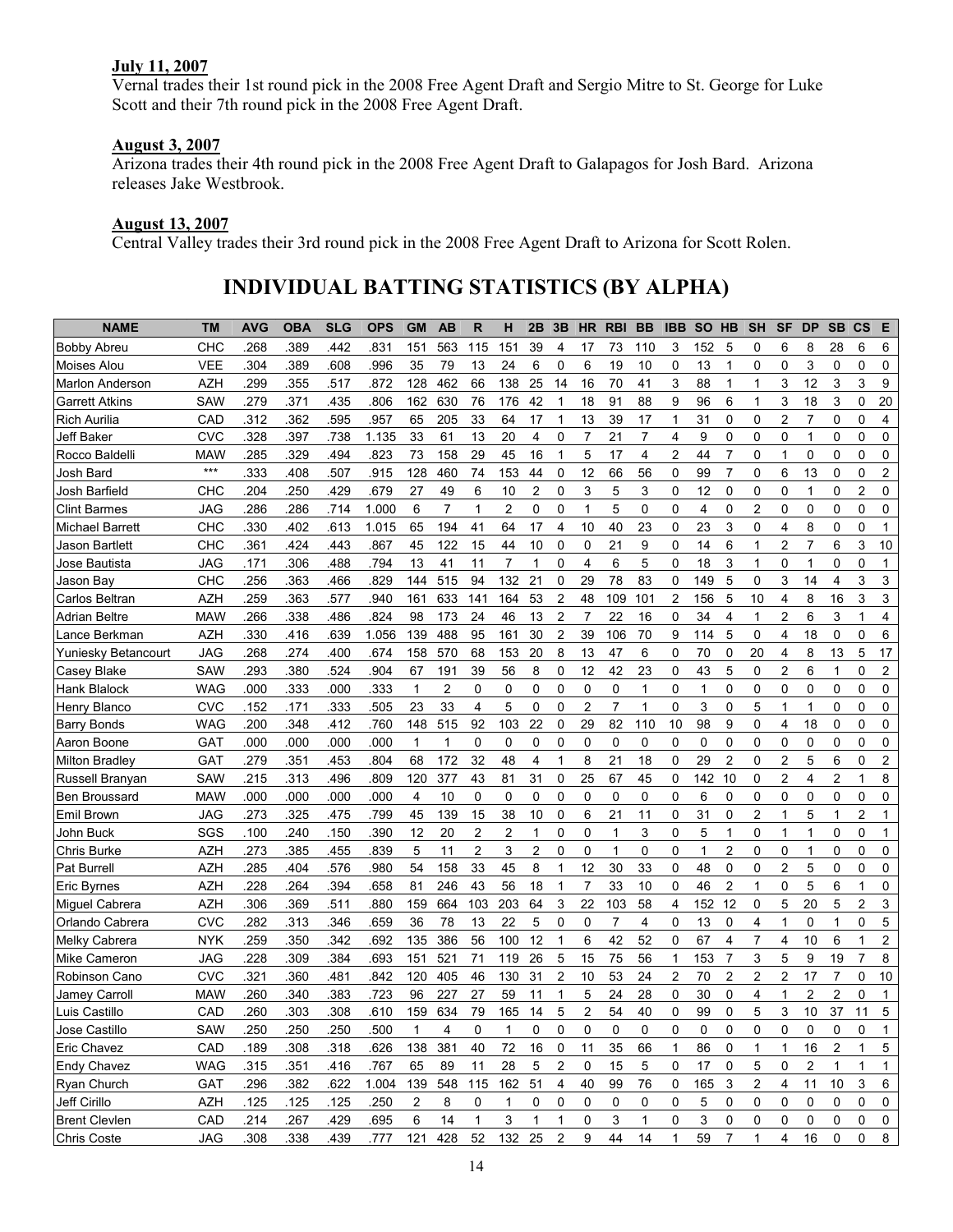| <b>NAME</b>                       | <b>TM</b>                | <b>AVG</b>   | <b>OBA</b>   | <b>SLG</b>   | <b>OPS</b>    | <b>GM</b>      | <b>AB</b>      | $\mathsf{R}$   | н                       | 2B                      | 3B             | <b>HR</b>      | <b>RBI</b>              | <b>BB</b>            | <b>IBB</b>     | <b>SO</b>      | HB                  | <b>SH</b>           | <b>SF</b>             | <b>DP</b>      | <b>SB</b>      | <b>CS</b>      | Е                       |
|-----------------------------------|--------------------------|--------------|--------------|--------------|---------------|----------------|----------------|----------------|-------------------------|-------------------------|----------------|----------------|-------------------------|----------------------|----------------|----------------|---------------------|---------------------|-----------------------|----------------|----------------|----------------|-------------------------|
| Carl Crawford                     | CHC                      | .257         | .296         | .398         | .695          | 143            | 502            | 60             | 129                     | 12                      | 10             | 13             | 72                      | 26                   | 2              | 80             | 5                   | 2                   | 7                     | 7              | 38             | 3              | 1                       |
| Joe Crede                         | <b>VEE</b>               | .261         | 320          | .304         | 624           | 38             | 23             | 2              | 6                       | 1                       | 0              | 0              | 4                       | 1                    | 0              | 2              | 1                   | 0                   | 0                     | 0              | 0              | 0              | 1                       |
| Coco Crisp                        | CHC                      | .083         | .154         | .083         | .237          | 3              | 12             | 2              | $\mathbf{1}$            | 0                       | 0              | 0              | $\mathbf 0$             | 1                    | 0              | 5              | 0                   | 0                   | 0                     | 1              | 0              | 0              | 0                       |
| <b>Nelson Cruz</b>                | <b>CVC</b>               | .000         | .125         | .000         | .125          | $\overline{7}$ | $\overline{7}$ | 0              | $\mathbf 0$             | 0                       | $\Omega$       | 0              | $\mathbf 0$             | 1                    | $\Omega$       | $\mathbf 1$    | $\Omega$            | 0                   | 0                     | 1              | 0              | 0              | 0                       |
| Jose Cruz                         | SAW                      | .200         | 344          | 360          | .704          | 13             | 25             | 5              | 5                       | 1                       | 0              | $\mathbf 1$    | 3                       | 6                    | 0              | 11             | 0                   | 1                   | 1                     | 1              | 0              | 0              | 0                       |
| Mike Cuddyer                      | GAT                      | .241         | .313         | .448         | .760          | 156            | 594            | 86             | 143                     | 35                      | $\overline{2}$ | 28             | 81                      | 47                   | $\Omega$       | 176            | 16                  | 0                   | $\overline{2}$        | 20             | $\mathbf{1}$   | $\mathbf 0$    | $\overline{7}$          |
| Johnny Damon                      | SAW                      | .238         | .298         | .388         | .686          | 159            | 614            | 73             | 146                     | 32                      | 6              | 16             | 76                      | 54                   | $\mathbf 0$    | 121            | $\overline{2}$      | 12                  | $\overline{7}$        | 10             | 23             | 5              | 1                       |
| Jeff Davanon                      | CHC                      | .283         | .380         | .380         | .760          | 53             | 166            | 18             | 47                      | 10                      | 3              | 0              | 21                      | 26                   | 1              | 34             | $\mathbf 0$         | 0                   | 0                     | 4              | 8              | $\overline{7}$ | 0                       |
| David Dejesus                     | <b>NYK</b>               | .257         | .349         | .399         | .748          | 80             | 218            | 36             | 56                      | 18                      | 5              | $\mathbf{1}$   | 25                      | 26                   | 3              | 30             | 5                   | $\mathbf{1}$        | 0                     | 6              | 1              | $\overline{c}$ | 1                       |
| Carlos Delgado                    | SGS                      | .248         | .334         | .535         | .869          | 159            | 592            | 89             | 147                     | 32                      | 3              | 44             | 110                     | 68                   | 3              | 148            | 10                  | 0                   | 4                     | 29             | $\mathbf{1}$   | 0              | 10                      |
| David Dellucci                    | <b>CVC</b>               | .188         | .316         | .188         | .503          | 10             | 16             | $\overline{2}$ | 3                       | 0                       | 0              | 0              | 0                       | 2                    | 0              | 3              | 1                   | 0                   | 0                     | 0              | 0              | 0              | 0                       |
| Mark Derosa                       | <b>AZH</b>               | .268         | 319          | .474         | .792          | 105            | 209            | 32             | 56                      | 16                      | 0              | 9              | 37                      | 14                   | 0              | 48             | $\overline{2}$      | 3                   | 1                     | 3              | 1              | 0              | 1                       |
| <b>Matt Diaz</b>                  | CAD                      | .294         | 321          | .467         | .788          | 62             | 197            | 25             | 58                      | 13                      | 3              | 5              | 25                      | 4                    | 0              | 40             | 5                   | 0                   | 3                     | 4              | 0              | 1              | 2                       |
| Steven Drew                       | <b>AZH</b>               | .308         | .343         | 501          | .844          | 162            | 621            | 81             | 191                     | 39                      | 24             | 11             | 84                      | 35                   | 1              | 178            | $\Omega$            | 4                   | $\overline{2}$        | $\overline{7}$ | $\overline{2}$ | 0              | 16                      |
| J.D. Drew                         | CAD                      | .255         | .337         | 457          | .793          | 139            | 462            | 71             | 118                     | 35                      | 5              | 16             | 52                      | 57                   | 0              | 115            | $\mathbf 1$         | $\overline{c}$      | 3                     | 8              | 4              | $\overline{2}$ | 6                       |
| Chris Duffy                       | <b>WAG</b>               | .429         | 429          | 571          | 1.000         | 32             | 7              | $\overline{7}$ | 3                       | 1                       | 0              | $\mathbf 0$    | 2                       | 0                    | 0              | 1              | $\mathbf 0$         | 0                   | 0                     | 0              | 4              | 0              | 0                       |
| Chris Duncan                      | JAG                      | .301         | 370          | .621         | .991          | 127            | 425            | 69             | 128                     | 17                      | 4              | 37             | 82                      | 44                   | $\overline{2}$ | 114            | 5                   | 0                   | 4                     | 8              | 0              | $\mathbf 0$    | 10                      |
| Adam Dunn                         | SAW                      | .160         | 284          | .365         | .649          | 115            | 351            | 47             | 56                      | 12                      | 0              | 20             | 44                      | 56                   | 1              | 142            | 5                   | 0                   | 0                     | 4              | 6              | $\overline{2}$ | 11                      |
| Ray Durham                        | SAW                      | .230         | 285          | .403         | .688          | 93             | 335            | 43             | 77                      | 18                      | $\overline{2}$ | 12             | 45                      | 25                   | 1              | 57             | 1                   | 0                   | $\mathbf{1}$          | 16             | $\mathbf{1}$   | 3              | 11                      |
| Jermaine Dye                      | <b>WAG</b>               | .271         | 341          | .559         | .900          | 143            | 524            | 83             | 142                     | 29                      | 7              | 36             | 108                     | 53                   | 0              | 133            | 5                   | 0                   | 5                     | 21             | $\overline{c}$ | $\overline{c}$ | $\overline{4}$          |
| David Eckstein                    | <b>MAW</b>               | .350         | .350         | .400         | .750          | 10             | 20             | 5              | $\overline{7}$          | $\mathbf 1$             | 0              | 0              | $\overline{2}$          | 0                    | $\mathbf 0$    | $\overline{2}$ | 0                   | 0                   | 0                     | 1              | $\mathbf{1}$   | 0              | $\mathbf{1}$            |
| Jim Edmonds                       | <b>MAW</b>               | .299         | .413         | .572         | .985          | 145            | 418            | 72             | 125                     | 27                      | 0              | 29             | 66                      | 81                   | $\overline{2}$ | 119            | 0                   | 0                   | 0                     | 9              | 3              | $\mathbf 0$    | 6                       |
| Edwin Encarnacion                 | JAG                      | .261         | .330         | .438         | .769          | 61             | 203            | 29             | 53                      | 15                      | 0              | $\overline{7}$ | 18                      | 14                   | 0              | 41             | $\overline{7}$      | $\mathbf{1}$        | 0                     | 6              | 3              | $\mathbf 1$    | 11                      |
| Juan Encarnacion                  | <b>WAG</b>               | .118         | .151         | .196         | .347          | 36             | 51             | $\overline{2}$ | 6                       | 1                       | 0              | $\mathbf 1$    | $\overline{4}$          | $\overline{c}$       | 0              | 10             | $\mathbf 0$         | 0                   | 0                     | $\overline{c}$ | 0              | 0              | 0                       |
| Morgan Ensberg                    | <b>NYK</b>               | .274         | .390         | .659         | 1.050         | 52             | 135            | 31             | 37                      | 4                       | 0              | 16             | 35                      | 26                   | 0              | 36             | 1                   | 0                   | $\overline{c}$        | 4              | 0              | 0              | 2                       |
| Alex Escobar                      | JAG                      | .402         | .450         | .870         | 1.320         | 48             | 92             | 25             | 37                      | 3                       | 2              | 12             | 33                      | 8                    | 1              | 27             | $\mathbf 0$         | 0                   | 0                     | 0              | 2              | 0              | 2                       |
| Johnny Estrada                    | снс                      | .190         | .190         | 238          | .429          | 9              | 21             | 1              | 4                       | 1                       | 0              | 0              | 0                       | 0                    | 0              | 2              | 0                   | 0                   | 0                     | 1              | 0              | 0              | 0                       |
| <b>Andre Ethier</b>               | GAT                      | .246         | .324         | 409          | .734          | 134            | 464            | 64             | 114                     | 29                      | $\overline{7}$ | 11             | 47                      | 43                   | 0              | 104            | 13                  | 0                   | 4                     | 16             | $\overline{7}$ | 5              | 6                       |
| <b>Prince Fielder</b>             | CAD                      | .257         | .349         | .376         | .725          | 39             | 109            | 10             | 28                      | 4                       | 0              | 3              | 12                      | 13                   | 1              | 24             | 4                   | 0                   | 3                     | 3              | 0              | 0              | $\overline{\mathbf{c}}$ |
| Chone Figgins                     | <b>JAG</b>               | .278         | .381         | 361          | .742          | 41             | 36             | 14             | 10                      | 1                       | 1              | 0              | 8                       | 6                    | 0              | 3              | 0                   | 7                   | 0                     | 1              | 10             | $\overline{2}$ | 1                       |
| <b>Steve Finley</b>               | CAD                      | .256         | 293          | 487          | .780          | 12             | 39             | 5              | 10                      | 4                       | 1              | 1              | 5                       | $\overline{2}$       | 0              | $\overline{7}$ | 0                   | 0                   | 0                     | 0              | 0              | 0              | 0                       |
| Jeff Francoeur                    | GAT                      | .237         | .280         | .422         | .702          | 54             | 135            | 22             | 32                      | $\overline{2}$          | 1              | $\overline{7}$ | 24                      | 8                    | $\overline{2}$ | 29             | $\mathbf 0$         | 0                   | 0                     | 4              | $\mathbf{1}$   | 0              | $\overline{2}$          |
| Ryan Freel                        | <b>WAG</b>               | .280         | .420         | .374         | .794          | 92             | 211            | 44             | 59                      | 16                      | $\overline{2}$ | $\mathbf 0$    | 21                      | 37                   | $\Omega$       | 47             | 14                  | $\mathbf{1}$        | 0                     | 4              | 24             | 6              | $\overline{4}$          |
| Rafael Furcal                     | SAW                      | .279         | .340         | .405         | .745          | 161            | 687            | 113            | 192                     | 39                      | 10             | 9              | 58                      | 64                   | $\mathbf 0$    | 125            | 0                   | 6                   | 1                     | $\overline{7}$ | 52             | 12             | 22                      |
| Nomar Garciaparra                 | JAG                      | .283         | .343         | .414         | .757          | 74             | 198            | 24             | 56                      | 14                      | 0              | 4              | 26                      | 14                   | 0              | 26             | 4                   | 0                   | 0                     | 6              | 0              | $\mathbf{1}$   | 0                       |
| Ryan Garko                        | GAT                      | .284         | 354          | .447         | .801          | 52             | 141            | 29             | 40                      | 5                       | 0              | 6              | 24                      | 8                    | $\mathbf{1}$   | 26             | 8                   | 0                   | $\mathbf{1}$          | 1              | 0              | 0              | 0                       |
| Esteban German                    | CHC                      | .280         | 361          | 387          | .748          | 156            | 574            | 97             | 161                     | 32                      | 7              | 5              | 56                      | 66                   | $\mathbf{1}$   | 117            | 10                  | $\overline{7}$      | 6                     | 14             | 8              | $\overline{2}$ | 8                       |
| Jason Giambi                      | JAG                      | 249          | 410          | 603          | 1.013         | 133            | 398            | 88             | 99                      | 21                      | $\Omega$       | 40             | 97                      | 94                   | 0              | 117            | 17                  | 0                   | 3                     | 5              | $\mathfrak{p}$ | $\Omega$       | 0                       |
| <b>Marcus Giles</b>               | <b>JAG</b>               | .241         | .300         | .360         | .660          | 140            | 494            | 71             |                         | 27                      | 1              | 10             | 45                      |                      | 1              |                | 3                   | 18                  | 3                     | 6              | 6              | $\overline{c}$ | 14                      |
| <b>Brian Giles</b>                | SGS                      | .263         | .377         | .411         | .788          | 128            | 467            | 85             | 119<br>123              | 36                      | 0              | 11             | 45                      | 40<br>78             | 0              | 111<br>56      |                     | 1                   |                       | 10             | 5              |                |                         |
|                                   |                          |              |              |              |               |                |                |                |                         |                         |                |                |                         |                      |                |                | 8                   |                     | 2                     |                |                |                | 2                       |
| <b>Troy Glaus</b>                 | <b>SAW</b>               | .220         | .337         | .488         | .825          | 54             | 168            | 24             | 37                      | 6                       | 0              | 13             | 30                      | 28                   | 0              | 43             | $\overline{c}$      | 0                   | 1                     | 4              | 1              | 0              | 6                       |
| Ross Gload<br><b>Johnny Gomes</b> | <b>JAG</b><br><b>MAW</b> | .325<br>.299 | .358<br>.433 | .474<br>.654 | .832<br>1.087 | 47<br>62       | 114<br>127     | 15<br>24       | 37                      | 5                       | 0              | 4<br>7         | 18<br>28                | 4<br>28              | 1<br>0         | 9<br>39        | 2<br>$\overline{2}$ | 1<br>0              | 0                     | 3<br>4         | 3<br>1         | 2              | 3                       |
|                                   | <b>JAG</b>               |              |              |              |               |                |                | $\overline{c}$ | 38                      | 16<br>$\mathbf{1}$      | 4<br>0         | $\overline{2}$ | 5                       | 0                    | 0              | 0              | 1                   |                     | 0<br>0                | 0              |                | 1<br>0         | 1<br>0                  |
| Luis Gonzalez                     |                          | .250         | .308         | .833<br>.000 | 1.141<br>.000 | 10<br>2        | 12<br>9        | $\mathbf 0$    | 3<br>0                  |                         | 0              | 0              | 0                       | 0                    | 0              | 5              | 0                   | 0<br>0              |                       | 0              | 0              |                |                         |
| Luis A. Gonzalez                  | SGS<br><b>VEE</b>        | .000         | .000         |              |               |                |                | 71             |                         | 0                       | 4              | 23             |                         |                      | 1              |                | 0                   |                     | 0                     | 22             | 0<br>0         | 0<br>0         | 0                       |
| Adrian Gonzalez                   | SGS                      | .267<br>.123 | .300<br>.213 | .453<br>.169 | .754<br>.383  | 148<br>49      | 547<br>65      | 5              | 146<br>8                | 25<br>3                 | $\mathbf 0$    | 0              | 69<br>4                 | 27<br>8              | $\mathbf{1}$   | 113<br>26      | 0                   | 0<br>$\overline{c}$ | 2<br>$\boldsymbol{2}$ | 1              | $\mathbf{1}$   | 0              | 5<br>0                  |
| <b>Curtis Granderson</b>          |                          |              |              |              |               |                |                |                |                         |                         |                |                |                         |                      |                |                | $\overline{7}$      |                     |                       |                |                |                |                         |
| Khalil Greene<br>Ken Griffey Jr   | SGS                      | .235         | .294         | .433         | .727          | 141<br>39      | 464            | 67<br>15       | 109<br>23               | 29                      | 3              | 19             | 48                      | 32<br>$\overline{7}$ | 0              | 114            |                     | 4                   | 1                     | 16             | 2              | 0<br>0         | 13                      |
|                                   | <b>MAW</b>               | .245         | .297         | .489         | .786          |                | 94             |                |                         | $\mathbf 5$             | 0              | 6              | 12                      |                      | 0              | 12             | 0                   | 0                   | 0                     | 4              | 0              |                | $\overline{c}$          |
| Gabe Gross                        | <b>WAG</b>               | .232         | .343         | .379         | .722          | 134            | 448            | 67             | 104                     | 21                      | 0              | 15             | 54                      | 72                   | 5              | 159            | 5                   | 1                   | 3                     | 11             | $\overline{c}$ | 0              | 5                       |
| Mark Grudzielanek                 | <b>NYK</b>               | .222         | .222         | .222         | .444          | 7              | 9              | 1              | $\overline{c}$          | 0                       | 0              | 0              | 0                       | 0                    | 0              | 3              | 0                   | 0                   | 0                     | 0              | 0              | 0              | 0                       |
| Vladimir Guerrero                 | <b>NYK</b>               | .290         | 326          | .508         | .834          | 151            | 604            | 80             | 175                     | 29                      | 2              | 33             | 82                      | 32                   | $\mathbf{1}$   | 85             | 1                   | 0                   | 1                     | 25             | 12             | 1              | 5                       |
| Carlos Guillen                    | <b>CHC</b>               | .313         | .382         | .509         | .891          | 132            | 521            | 88             | 163                     | 55                      | 7              | 11             | 81                      | 51                   | 0              | 104            | 8                   | 0                   | 1                     | 22             | 22             | 2              | 27                      |
| <b>Franklin Gutierrez</b>         | CAD                      | .400         | .400         | .600         | 1.000         | 5              | 5              | 0              | $\overline{\mathbf{c}}$ | 1                       | 0              | 0              | 0                       | 0                    | 0              | $\mathbf 1$    | 0                   | 0                   | 0                     | 0              | 0              | 0              | 0                       |
| Travis Hafner                     | CHC                      | .294         | .408         | .680         | 1.088         | 154            | 571            | 119            | 168                     | 41                      | 1              | 59             | 152                     | 109                  | 7              | 148            | 5                   | 0                   | 6                     | 22             | 0              | 0              | 0                       |
| <b>Bill Hall</b>                  | CAD                      | .287         | .367         | .593         | .960          | 63             | 216            | 43             | 62                      | 10                      | 1              | 18             | 50                      | 28                   | 0              | 71             | 0                   | 1                   | 1                     | 4              | 3              | 2              | 10                      |
| J.J. Hardy                        | CHC                      | .167         | .246         | .389         | .635          | 22             | 54             | 6              | 9                       | 0                       | $\mathbf 0$    | 4              | 12                      | 6                    | 0              | 9              | 0                   | $\mathbf{1}$        | 1                     | $\overline{c}$ | 0              | 0              | $\overline{2}$          |
| Corey Hart                        | <b>CHC</b>               | .250         | .250         | .250         | .500          | 3              | 8              | 0              | 2                       | 0                       | 0              | 0              | 0                       | 0                    | 0              | 1              | 0                   | 0                   | 0                     | 1              | 0              | 1              | 0                       |
| Scott Hatteberg                   | <b>CHC</b>               | .143         | .250         | .286         | .536          | 8              | 14             | 1              | 2                       | $\overline{\mathbf{c}}$ | 0              | 0              | $\overline{\mathbf{c}}$ | $\overline{c}$       | 0              | 3              | 0                   | 0                   | 0                     | 2              | 0              | 0              | 0                       |
| <b>Brad Hawpe</b>                 | <b>MAW</b>               | .314         | .457         | .571         | 1.028         | 21             | 35             | 8              | 11                      | 3                       | 0              | 2              | 9                       | 10                   | 0              | 8              | 0                   | 0                   | 1                     | 0              | $\mathbf{1}$   | 0              | $\mathbf{1}$            |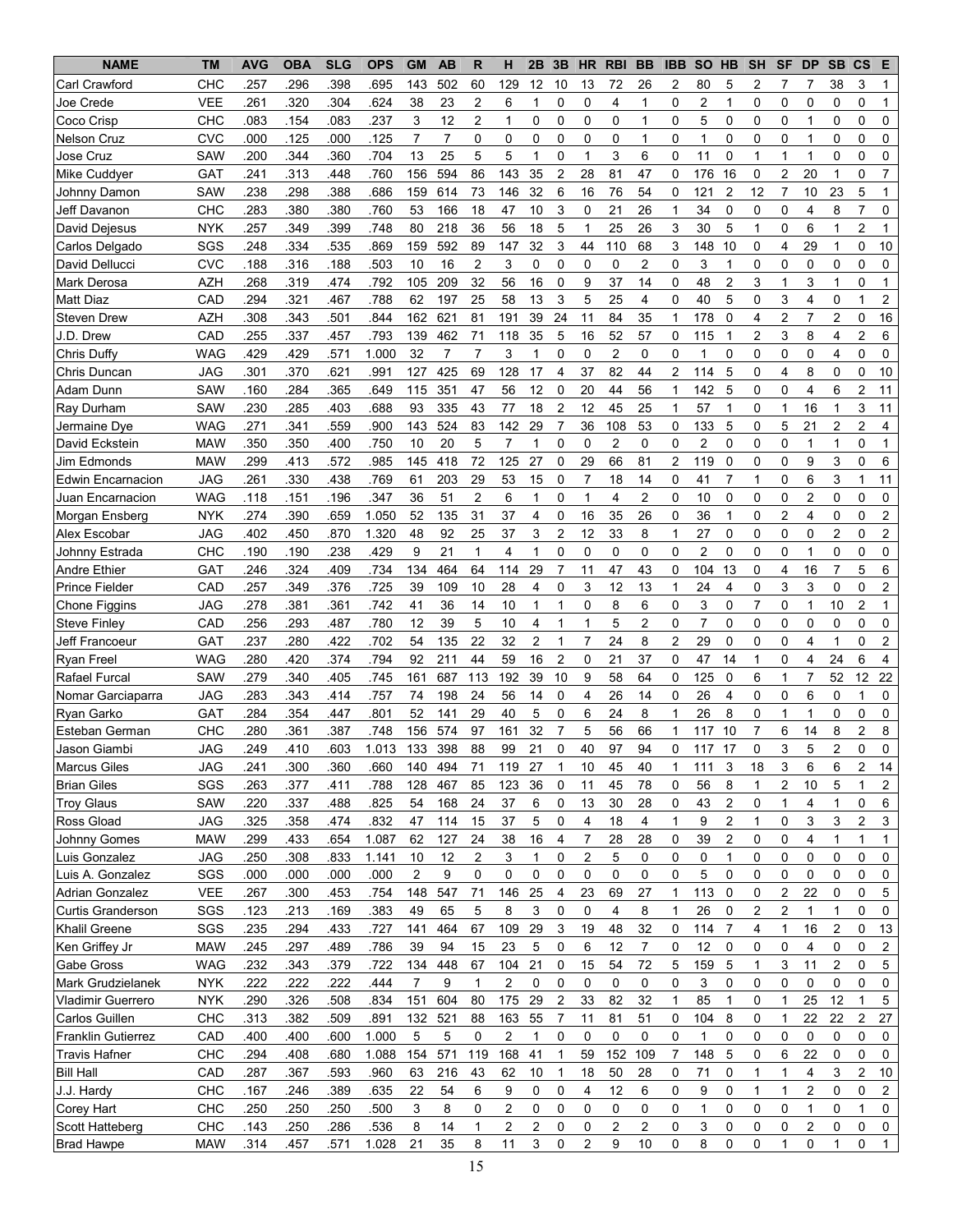| <b>NAME</b>                 | <b>TM</b>         | <b>AVG</b>   | <b>OBA</b>                                   | <b>SLG</b>   | <b>OPS</b>   | <b>GM</b>            | <b>AB</b>           | $\mathsf{R}$      | н                       | 2B             | 3B             | <b>HR</b>           | <b>RBI</b>         | <b>BB</b>               | <b>IBB</b>        | <b>SO</b>            | <b>HB</b>        | <b>SH</b>           | <b>SF</b>               | <b>DP</b>           | <b>SB</b>      | $\mathsf{cs}$    | Е                       |
|-----------------------------|-------------------|--------------|----------------------------------------------|--------------|--------------|----------------------|---------------------|-------------------|-------------------------|----------------|----------------|---------------------|--------------------|-------------------------|-------------------|----------------------|------------------|---------------------|-------------------------|---------------------|----------------|------------------|-------------------------|
| Wes Helms                   | NYK               | .327         | .370                                         | 598          | .968         | 149                  | 600                 | 108               | 196                     | 51             | 11             | 30                  | 118                | 38                      | 0                 | 135                  | 10               | 0                   | 12                      | 12                  | 0              | 0                | 24                      |
| Todd Helton                 | WAG               | .286         | .364                                         | 480          | .844         | 76                   | 175                 | 27                | 50                      | 11             | 1              | 7                   | 31                 | 20                      | 1                 | 21                   | $\overline{2}$   | 0                   | 1                       | 5                   | 0              | 0                | $\overline{\mathbf{c}}$ |
| Jeremy Hermida              | CAD               | .167         | .167                                         | .167         | .333         | 12                   | 30                  | 1                 | 5                       | 0              | 0              | 0                   | 1                  | 0                       | 0                 | 9                    | 0                | 0                   | 0                       | 1                   | 0              | 0                | 0                       |
| Roberto Hernandez           | JAG               | .267         | 354                                          | 488          | .842         | 102                  | 217                 | 31                | 58                      | 15             | 0              | 11                  | 34                 | 22                      | 0                 | 46                   | $\overline{7}$   | 1                   | 0                       | $\overline{7}$      | 0              | 0                | 6                       |
| Shea Hillenbrand            | <b>VEE</b>        | .409         | .471                                         | .523         | .993         | 20                   | 44                  | 5                 | 18                      | $\overline{c}$ | 0              | 1                   | 14                 | 5                       | 0                 | 9                    | 1                | 0                   | 1                       | 1                   | 0              | 0                | 0                       |
| <b>Eric Hinske</b>          | SAW               | .205         | .281                                         | 309          | .590         | 117                  | 395                 | 51                | 81                      | 18             | 1              | $\overline{7}$      | 42                 | 44                      | 5                 | 124                  | 0                | 0                   | 6                       | 9                   | $\overline{c}$ |                  | 1                       |
| Matt Holliday               | SGS               | .292         | 349                                          | .498         | .846         | 161                  | 657                 | 94                | 192                     | 50             | $\overline{2}$ | 27                  | 106                | 43                      | 1                 | 147                  | 16               | 0                   | 4                       | 21                  | 5              | 1                | 0                       |
| Ryan Howard                 | <b>CVC</b>        | .270         | .393                                         | .588         | .981         | 159                  | 549                 | 97                | 148                     | 24             | 5              | 47                  | 122                | 100                     | 27                | 198                  | 13               | 0                   | $\overline{2}$          | 11                  | $\mathbf{1}$   | 0                | 7                       |
| Orlando Hudson              | SGS               | .227         | .289                                         | .373         | .662         | 156                  | 635                 | 86                | 144                     | 31             | 4              | 18                  | 79                 | 53                      | 1                 | 116                  | 4                | 27                  | 3                       | 16                  | $\overline{7}$ | 3                | 11                      |
| <b>Aubrey Huff</b>          | <b>JAG</b>        | .214         | .214                                         | .286         | .500         | 9                    | 14                  | 0                 | 3                       | $\mathbf{1}$   | 0              | 0                   | 0                  | 0                       | 0                 | $\mathbf{1}$         | $\mathbf 0$      | 0                   | 0                       | 2                   | 0              | 0                | 0                       |
| Torii Hunter                | VEE               | .254         | .301                                         | 554          | .855         | 104                  | 213                 | 35                | 54                      | 9              | 2              | 17                  | 41                 | 14                      | 0                 | 52                   | 1                | 0                   | 1                       | 12                  | 1              | 3                | 0                       |
| Chris lannetta              | <b>JAG</b>        | .429         | 500                                          | .857         | 1.357        | 4                    | 7                   | 1                 | 3                       | 0              | 0              | $\mathbf{1}$        | 3                  | 0                       | 0                 | $\overline{2}$       | 1                | 0                   | 0                       | 0                   | 0              | 0                | 0                       |
| Raul Ibanez                 | <b>MAW</b>        | .312         | 357                                          | .594         | .951         | 146                  | 507                 | 77                | 158                     | 29             | 6              | 34                  | 114                | 39                      | 5                 | 78                   | 0                | 0                   | 6                       | 20                  | 3              | 0                | 0                       |
| Tadahito Iquchi             | <b>CVC</b>        | .303         | 343                                          | .606         | .949         | 16                   | 33                  | 6                 | 10                      | $\mathbf 1$    | 0              | 3                   | 3                  | 2                       | 0                 | 6                    | 0                | 1                   | 0                       | 1                   | 0              | 0                | 0                       |
| Omar Infante                | JAG               | .190         | .247                                         | .295         | .542         | 74                   | 200                 | 15                | 38                      | 6              | 6              | $\mathbf 1$         | 14                 | 9                       | 0                 | 53                   | 6                | $\overline{c}$      | 0                       | 4                   | 0              | 0                | 6                       |
| Macier Izturis              | GAT               | .245         | .326                                         | .385         | .711         | 124                  | 387                 | 49                | 95                      | 17             | 5              | 9                   | 38                 | 42                      | $\overline{c}$    | 61                   | 5                | 6                   | $\overline{2}$          | 10                  | 16             | 7                | $\overline{7}$          |
| Mike Jacobs                 | <b>NYK</b>        | .000         | .000                                         | .000         | .000         | $\overline{c}$       | $\mathbf{1}$        | 1                 | $\mathbf 0$             | 0              | 0              | 0                   | $\mathbf 0$        | 0                       | 0                 | $\mathbf{1}$         | $\mathbf 0$      | 0                   | 0                       | 0                   | 0              | $\mathbf 0$      | 0                       |
| Geoff Jenkins               | JAG               | 242          | .310                                         | 451          | .761         | 85                   | 273                 | 33                | 66                      | 18             | 0              | 13                  | 33                 | 19                      | 0                 | 70                   | 8                | 1                   | 0                       | 13                  | 0              | 1                | 3                       |
| Derek Jeter                 | <b>WAG</b>        | .341         | .413                                         | .436         | .849         | 162                  | 683                 | 123               | 233                     | 40             | $\overline{2}$ | $\overline{7}$      | 89                 | 71                      | 5                 | 127                  | 16               | 4                   | 5                       | 16                  | 35             | 9                | 18                      |
| Kenji Johjima               | <b>VEE</b>        | .326         | 354                                          | .501         | .855         | 137                  | 439                 | 52                | 143                     | 21             | 1              | 18                  | 82                 | 5                       | $\overline{2}$    | 45                   | 16               | 1                   | 3                       | 11                  | $\overline{7}$ | $\Omega$         | 6                       |
| Nick Johnson                | <b>AZH</b>        | .277         | .409                                         | .510         | .919         | 154                  | 588                 | 108               | 163                     | 54             | 1              | 27                  | 96                 | 116                     | 0                 | 115                  | 18               | 6                   | 4                       | 12                  | 4              | $\mathbf{1}$     | 17                      |
| Reed Johnson                | <b>VEE</b>        | .272         | 323                                          | .405         | .728         | 124                  | 383                 | 48                | 104                     | 21             | 0              | 10                  | 48                 | 17                      | 0                 | 90                   | 13               | $\overline{c}$      | $\overline{c}$          | $\overline{7}$      | $\overline{c}$ | 1                | $\mathbf{1}$            |
| Jacque Jones                | CHC               | .326         | 385                                          | .568         | .953         | 36                   | 95                  | 15                | 31                      | 5              | 0              | 6                   | 17                 | 8                       | 0                 | 20                   | $\mathbf{1}$     | 0                   | 0                       | 5                   | 3              | 0                | $\mathbf 0$             |
| Chipper Jones               | <b>MAW</b>        | .289         | .368                                         | .510         | .878         | 138                  | 457                 | 80                | 132                     | 24             | 1              | 25                  | 80                 | 59                      | 3                 | 89                   | 0                | 0                   | 3                       | 8                   | 6              | $\overline{2}$   | 22                      |
| Andruw Jones                | SGS               | .250         | $\hspace{1.5cm} \textbf{---} \hspace{1.5cm}$ |              | .000         | 158                  | 581                 | 99                | 145                     | 19             | 0              | 52                  | 115                | 67                      | 0                 | 125                  | 12               | 0                   | 0                       | 17                  | $\overline{c}$ | 0                | $\overline{\mathbf{c}}$ |
|                             | $***$             | ----         | ----                                         | ----         | .000         | 1                    | 0                   | 0                 | 0                       | 0              | 0              | $\mathbf 0$         | 0                  | 0                       | 0                 | 0                    | 0                | 0                   | 0                       | 0                   | 0              | 0                | 0                       |
| Adam Jones                  |                   |              |                                              | ----         |              |                      |                     |                   |                         | 9              | 0              | 7                   |                    |                         | 0                 |                      | 5                | 0                   |                         | 5                   | 2              | 0                |                         |
| <b>Austin Kearns</b>        | <b>MAW</b><br>SGS | .265         | .380                                         | 485          | .866<br>.790 | 81<br>9              | 136                 | 27<br>4           | 36<br>3                 | 0              | 0              | 3                   | 24<br>5            | 21<br>$\mathbf{1}$      | 0                 | 33<br>9              | 0                | 0                   | 1<br>$\mathbf 0$        | 0                   |                | 0                | 0<br>0                  |
| Matt Kemp                   |                   | .150<br>.254 | .190                                         | .600<br>.298 | .625         | 153                  | 20<br>484           | 51                | 123                     | 18             |                | 1                   | 44                 |                         | 1                 |                      |                  | 19                  |                         | 19                  | 0<br>5         | 3                | 5                       |
| Jason Kendall               | <b>CVC</b><br>GAT | .319         | .328<br>.338                                 | .594         | .932         | 23                   | 69                  | 12                | 22                      | 8              | 0<br>1         | 3                   | 10                 | 41<br>1                 | 0                 | 65<br>$\overline{7}$ | 14<br>1          | $\mathbf{1}$        | 4<br>0                  | 0                   | 0              | 0                | 4                       |
| Howie Kendrick              |                   |              | 301                                          | 369          |              |                      |                     |                   | 126                     | 28             |                | 7                   |                    |                         | $\overline{2}$    | 81                   |                  |                     |                         | 13                  | 19             | 8                |                         |
| Adam Kennedy<br>Jeff Kent   | VEE<br>SAW        | .249<br>.240 | 320                                          | .409         | .670<br>.728 | 135                  | 507<br>416          | 87<br>49          | 100                     | 21             | 6<br>5         | 13                  | 38<br>50           | 33<br>40                | 1                 | 82                   | 5<br>9           | 3<br>0              | 0<br>$\mathbf{1}$       | 16                  | 3              | 0                | 9                       |
| <b>Bobby Kielty</b>         | <b>JAG</b>        | .256         | .293                                         | .472         | .765         | 117                  |                     | 28                |                         |                | $\overline{c}$ |                     | 30                 | 9                       | $\mathbf 0$       | 30                   | $\mathbf{1}$     | 0                   | $\mathbf{1}$            |                     | 0              | 0                | 18                      |
|                             |                   |              |                                              | .467         |              | 93<br>34             | 180                 |                   | 46<br>30                | 8<br>13        | $\mathbf 0$    | 9<br>$\overline{2}$ | 12                 | 13                      | $\mathbf 0$       | 20                   |                  | 0                   |                         | 9<br>$\overline{7}$ | 5              |                  | 0<br>$\overline{c}$     |
| lan Kinsler<br>Paul Konerko | <b>WAG</b>        | .286         | .361<br>.345                                 |              | .828         |                      | 105                 | 15                | 152                     |                |                | 27                  |                    | 63                      |                   | 121                  | 0                |                     | 1                       | 27                  | $\mathbf{1}$   |                  | 9                       |
|                             | <b>MAW</b>        | .264         |                                              | .454         | .798         | 155                  | 575                 | 79                |                         | 28             | 0              |                     | 97                 |                         | 3                 |                      | 10               | 0                   | 5                       |                     |                | $\mathbf 1$      |                         |
| Kevin Kouzmanoff            | <b>GAT</b>        | .000<br>255  | .000<br>282                                  | .000<br>401  | .000<br>683  | $\overline{c}$<br>77 | $\mathbf{1}$<br>157 | $\mathbf 0$<br>14 | 0<br>40                 | 0<br>8         | 0<br>0         | 0<br>5              | $\mathbf{1}$<br>10 | 0<br>6                  | 0<br>$\mathbf{1}$ | 0<br>30              | 0<br>$\mathbf 0$ | 0<br>$\overline{c}$ | 0<br>$\mathbf 0$        | 0<br>4              | 0<br>3         | 0<br>$\mathbf 0$ | 0<br>4                  |
| <b>Gerald Laird</b>         | <b>MAW</b><br>CHC |              | 200                                          | 220          | 420          |                      |                     | 2                 |                         |                | $\Omega$       | 0                   | 4                  |                         |                   | 5                    |                  |                     |                         | $\overline{2}$      | $\Omega$       | $\Omega$         | 4                       |
| Mike Lamb                   |                   | 146          |                                              |              |              | 15                   | 41                  |                   | 6                       | 3              |                |                     |                    | 3                       | 0                 |                      | 0                | 0                   | 1                       |                     |                |                  |                         |
| Adam Laroche                | <b>WAG</b>        | .270         | 319                                          | .561         | .880         | 126                  | 460                 | 76                | 124                     | 34             | 2              | 32                  | 87                 | 34                      | 0                 | 123                  | 0                | 0                   | 1                       | 17                  | 0              | 0                | 2                       |
| Carlos Lee                  | CAD               | .272         | 328                                          | .482         | .810         | 127                  | 463                 | 66                | 126                     | 20             | 1              | 25                  | 76                 | 39                      | 6                 | 60                   | 3                | 0                   | 7                       | 14                  | 7              | 1                | 0                       |
| Derrek Lee                  | <b>SAW</b>        | .202         | .327                                         | .362         | .688         | 54                   | 163                 | 31                | 33                      | 5              | 0              | 7                   | 21                 | 31                      | 0                 | 42                   | 0                | 0                   | 2                       | 2                   | 15             | $\overline{c}$   | 9                       |
| Mike Lieberthal             | <b>VEE</b>        | .000         | .000                                         | .000         | .000         | 1                    | 2                   | 0                 | 0                       | 0              | 0              | 0                   | 0                  | 0                       | 0                 | 1                    | 0                | 0                   | 0                       | 0                   | 0              | 0                | 0                       |
| Adam Lind                   | SGS               | .377         | .450                                         | 547          | .997         | 25                   | 53                  | 4                 | 20                      | 9              | 0              | 0                   | 7                  | 7                       | 0                 | 16                   | 0                | 0                   | 0                       | 0                   | 0              | 0                | 0                       |
| Paul Lo Duca                | <b>AZH</b>        | .333         | .340                                         | .471         | .811         | 46                   | 138                 | 18                | 46                      | $10$           | 0              | 3                   | 20                 | $\mathbf{1}$            | 0                 | 15                   | $\mathbf{1}$     | $\overline{c}$      | 1                       | 3                   | 0              | 0                | $\overline{c}$          |
| Kenny Lofton                | <b>CVC</b>        | .305         | 348                                          | .413         | .760         | 129                  | 475                 | 79                | 145                     | 15             | 18             | 0                   | 42                 | 32                      | 3                 | 50                   | 0                | 8                   | $\overline{\mathbf{c}}$ | 5                   | 41             | 10               | 0                       |
| Nook Logan                  | <b>JAG</b>        | .240         | .284                                         | .430         | .714         | 62                   | 100                 | 20                | 24                      | 8              | 1              | 3<br>$\mathbf{1}$   | 14                 | 7                       | 0                 | 19                   | 0                | 5                   | $\overline{c}$          | 0                   | 3              | $\mathbf{1}$     | 1                       |
| James Loney                 | <b>AZH</b>        | .191         | .235                                         | .383         | .618         | 17                   | 47                  | 5                 | 9                       | 4              | $\mathbf{1}$   |                     | 5                  | $\overline{\mathbf{c}}$ | $\mathbf 0$       | 6                    | 1                | 0                   | 1                       | 5                   | 0              | 0                | 0                       |
| Jose Lopez                  | <b>JAG</b>        | .325         | .359                                         | .513         | .871         | 59                   | 160                 | 29                | 52                      | 8              | 2              | 6                   | 20                 | 4                       | 0                 | 27                   | 5                | 7                   | 1                       | 0                   | 2              | 1                | 6                       |
| Felipe Lopez                | SGS               | .264         | .305                                         | .340         | .645         | 37                   | 53                  | 13                | 14                      | 1              | 0              | $\mathbf{1}$        | $\overline{7}$     | 3                       | 0                 | 11                   | $\mathbf{1}$     | 3                   | $\overline{\mathbf{c}}$ | 0                   | 8              | $\overline{c}$   | 4                       |
| Mark Loretta                | GAT               | .000         | .000                                         | .000         | .000         | 1                    | $\mathbf{1}$        | 0                 | 0                       | 0              | 0              | 0                   | 0                  | 0                       | 0                 | 0                    | 0                | 0                   | 0                       | 0                   | 0              | 0                | 0                       |
| <b>Mike Lowell</b>          | <b>CVC</b>        | .267         | .319                                         | .408         | .727         | 129                  | 424                 | 40                | 113                     | 25             | 1              | 11                  | 59                 | 28                      | 0                 | 52                   | 7                | 0                   | 5                       | 13                  | 0              | 0                | 3                       |
| Julio Lugo                  | SAW               | .333         | .391                                         | .476         | .867         | 18                   | 21                  | 5                 | $\overline{7}$          | 0              | 0              | 1                   | 4                  | 2                       | 0                 | $\overline{c}$       | 0                | 0                   | 0                       | 2                   | 5              | 0                | 0                       |
| Rob Mackowiak               | <b>WAG</b>        | .290         | 340                                          | .443         | .782         | 131                  | 427                 | 55                | 124                     | 31             | 2              | 10                  | 55                 | 30                      | 1                 | 105                  | 4                | 0                   | 4                       | 7                   | 2              | 1                | 7                       |
| Mick Markakis               | CVC               | .237         | .316                                         | .375         | .691         | 106                  | 253                 | 27                | 60                      | 11             | 0              | 8                   | 28                 | 29                      | 0                 | 40                   | 0                | 6                   | 0                       | 9                   | 1              | 0                | 2                       |
| Andy Marte                  | <b>CVC</b>        | .400         | .400                                         | 1.000        | 1.400        | 3                    | 5                   | 1                 | $\overline{\mathbf{c}}$ | 0              | 0              | $\mathbf{1}$        | $\mathbf 1$        | 0                       | 0                 | 1                    | 0                | 0                   | 0                       | 0                   | 0              | 0                | 0                       |
| Russell Martin              | <b>GAT</b>        | .290         | .351                                         | .444         | .795         | 62                   | 207                 | 26                | 60                      | 13             | 2              | 5                   | 33                 | 17                      | 1                 | 33                   | 4                | 0                   | 3                       | 10                  | 5              | 0                | 3                       |
| <b>Victor Martinez</b>      | <b>CHC</b>        | .307         | .374                                         | .426         | .800         | 118                  | 430                 | 50                | 132                     | 24             | 0              | 9                   | 60                 | 44                      | 5                 | 72                   | $\overline{4}$   | 0                   | 3                       | 8                   | 0              | 0                | 9                       |
| Kaz Matsui                  | <b>MAW</b>        | .000         | .000                                         | .000         | .000         | 4                    | 1                   | $\overline{2}$    | 0                       | 0              | 0              | 0                   | 0                  | 0                       | 0                 | 1                    | 0                | 0                   | 0                       | 0                   | 0              | 1                | 0                       |
| Hideki Matsui               | <b>VEE</b>        | .292         | .381                                         | .498         | .878         | 124                  | 408                 | 80                | 119                     | 18             | $\mathbf 0$    | 22                  | 67                 | 61                      | 5                 | 45                   | 0                | 0                   | 4                       | 16                  | 4              | 0                | 0                       |
| Gary Matthews Jr            | <b>NYK</b>        | .274         | 327                                          | .436         | .763         | 154                  | 661                 | 103               | 181                     | 31             | 2              | 24                  | 97                 | 51                      | 0                 | 123                  | 4                | 0                   | 6                       | 7                   | 16             | 4                | $\overline{7}$          |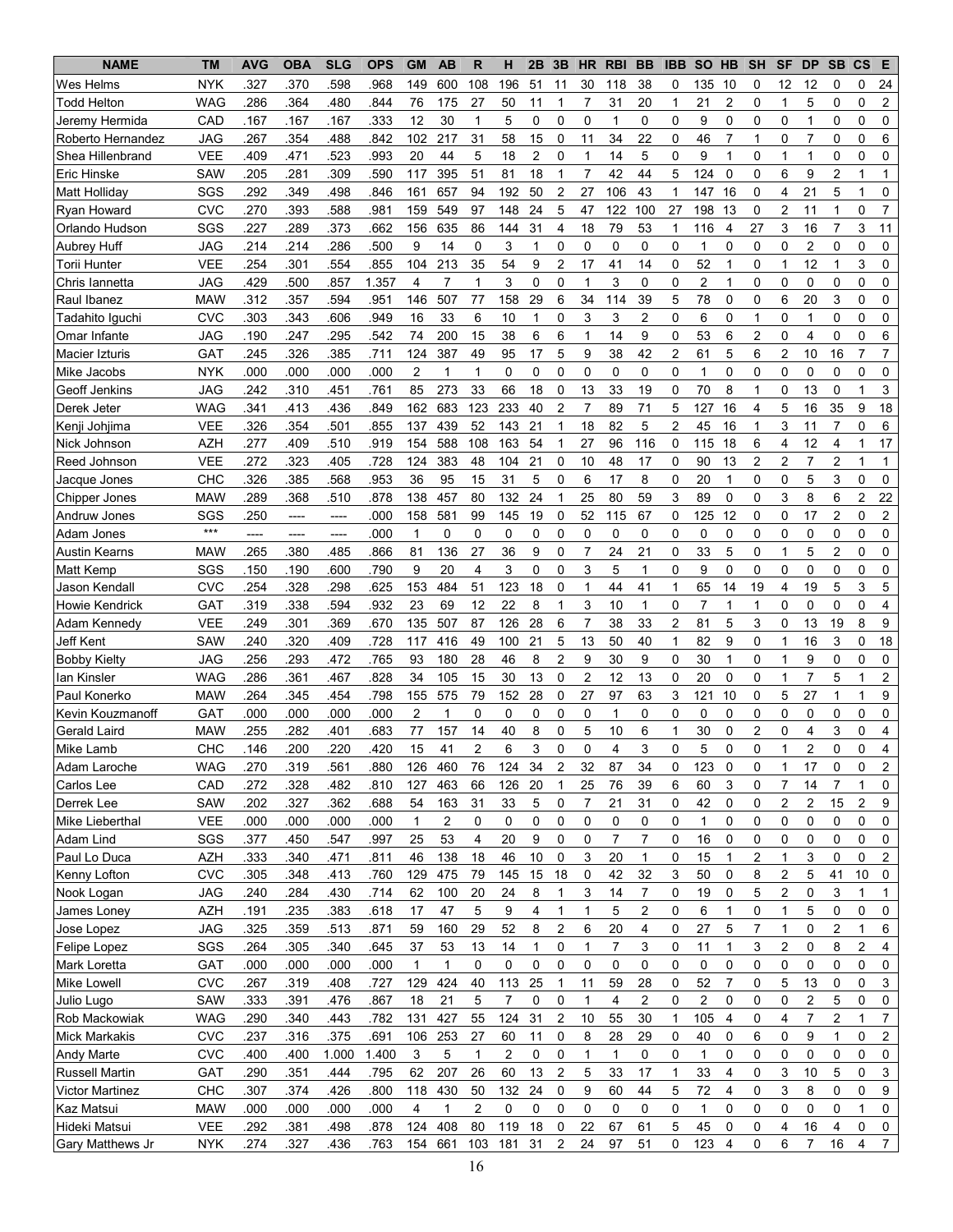| <b>NAME</b>             | <b>TM</b>           | <b>AVG</b> | <b>OBA</b> | <b>SLG</b> | <b>OPS</b> | <b>GM</b>    | <b>AB</b> | $\mathsf{R}$ | н                       | 2B             | 3B               | <b>HR</b>      | <b>RBI</b>              | <b>BB</b>      | <b>IBB</b>     | <b>SO</b>      | HB             | <b>SH</b>               | <b>SF</b>               | <b>DP</b>      | <b>SB</b>      | $\mathsf{cs}$  | Е                       |
|-------------------------|---------------------|------------|------------|------------|------------|--------------|-----------|--------------|-------------------------|----------------|------------------|----------------|-------------------------|----------------|----------------|----------------|----------------|-------------------------|-------------------------|----------------|----------------|----------------|-------------------------|
| Joe Mauer               | CAD                 | .308       | .369       | .463       | .832       | 151          | 561       | 70           | 173                     | 36             | 3                | 15             | 78                      | 55             | 13             | 71             | 0              | 0                       | 2                       | 22             | 6              | 1              | 8                       |
| <b>Brian McCann</b>     | <b>NYK</b>          | .336       | .387       | 591        | .978       | 155          | 604       | 103          | 203                     | 37             | $\mathbf 0$      | 39             | 114                     | 46             | 5              | 87             | 6              | 1                       | 3                       | 21             | 0              | 0              | 13                      |
| Jason Michaels          | <b>NYK</b>          | .216       | .273       | .275       | 547        | 30           | 51        | 6            | 11                      | 3              | 0                | 0              | 6                       | 4              | 0              | 12             | $\mathbf 0$    | $\mathbf{1}$            | 0                       | 0              | 1              | 0              | 0                       |
| Doug Mientkiewicz       | <b>CVC</b>          | .263       | .317       | 362        | .679       | 65           | 152       | 17           | 40                      | 12             | 0                | $\mathbf{1}$   | 11                      | 12             | 0              | 28             | $\mathbf 0$    | 0                       | 0                       | $\overline{2}$ | 0              | 0              | 1                       |
| <b>Kevin Millar</b>     | <b>NYK</b>          | .209       | 271        | 326        | .596       | 21           | 43        | 6            | 9                       | $\overline{2}$ | 0                | 1              | 4                       | 3              | 0              | 6              | 1              | 0                       | 1                       | 3              | 0              | 1              | $\overline{c}$          |
| Yadier Molina           | GAT                 | .200       | .200       | .200       | .400       | 4            | 5         | 0            | 1                       | 0              | 0                | $\mathbf 0$    | $\mathbf 0$             | $\mathbf 0$    | 0              | $\overline{c}$ | $\mathbf 0$    | 0                       | 0                       | 1              | 0              | 0              | 0                       |
| Jose Molina             | <b>NYK</b>          | .125       | .125       | .500       | .625       | 4            | 8         | 1            | $\mathbf{1}$            | 0              | 0                | 1              | $\mathbf{1}$            | 0              | 0              | $\mathbf 0$    | 0              | 3                       | 0                       | 0              | 0              | 0              | 0                       |
| Bengie Molina           | SAW                 | .150       | .227       | .150       | .377       | 13           | 20        | 1            | 3                       | 0              | 0                | 0              | 0                       | $\mathbf{1}$   | 0              | 3              | 1              | 0                       | 0                       | 4              | 0              | 0              | 0                       |
| Craig Monroe            | <b>GAT</b>          | .250       | .250       | .375       | .625       | 4            | 8         | 1            | $\overline{c}$          | 1              | 0                | 0              | 1                       | 0              | 0              | $\overline{4}$ | 0              | 0                       | 0                       | 0              | 0              | 0              | 0                       |
| Justin Morneau          | CHC                 | .282       | 335        | .399       | .734       | 143          | 561       | 76           | 158                     | 23             | 2                | 13             | 58                      | 40             | 3              | 109            | 6              | 0                       | $\overline{2}$          | 13             | 0              | 0              | 6                       |
| <b>Matt Murton</b>      | CAD                 | .197       | .257       | .276       | .534       | 56           | 152       | 14           | 30                      | 6              | 0                | 2              | 19                      | 9              | 0              | 24             | 4              | 0                       | $\overline{2}$          | 4              | 2              | 0              | 1                       |
| Xavier Nady             | <b>CVC</b>          | .267       | .330       | .519       | .849       | 64           | 187       | 30           | 50                      | 5              | 0                | 14             | 24                      | 14             | $\overline{c}$ | 45             | 4              | $\mathbf{1}$            | 1                       | 3              | $\mathbf{1}$   | 0              | $\overline{c}$          |
| Mike Napoli             | WAG                 | .213       | .360       | .279       | .639       | 29           | 61        | 8            | 13                      | 1              | 0                | 1              | 9                       | 13             | 0              | 19             | 1              | 0                       | 0                       | 1              | 0              | 0              | 0                       |
| <b>Trot Nixon</b>       | JAG                 | .230       | 325        | .363       | .688       | 43           | 135       | 20           | 31                      | 6              | 0                | $\overline{4}$ | 13                      | 17             | 0              | 26             | $\overline{2}$ | $\mathbf{1}$            | 0                       | 1              | 0              | 0              | 0                       |
| <b>Greg Norton</b>      | <b>VEE</b>          | .280       | .346       | .423       | .769       | 69           | 189       | 19           | 53                      | 12             | 0                | 5              | 25                      | 19             | 0              | 45             | $\overline{2}$ | 0                       | 4                       | 8              | 0              | 0              | 6                       |
| Miguel Olivo            | CAD                 | .279       | .290       | .485       | .775       | 18           | 68        | 9            | 19                      | 3              | 1                | 3              | 9                       | 1              | 0              | 21             | $\mathbf 0$    | 1                       | 0                       | 1              | 0              | 0              |                         |
| Magglio Ordonez         | <b>MAW</b>          | .220       | 265        | .398       | .663       | 76           | 191       | 17           | 42                      | 13             | $\mathbf 0$      | $\overline{7}$ | 32                      | 11             | $\overline{2}$ | 49             | $\mathbf{1}$   | 0                       | $\mathbf{1}$            | 4              | 0              | $\mathbf 0$    | $\overline{c}$          |
| David Ortiz             | <b>NYK</b>          | .263       | 395        | .631       | 1.026      | 151          | 529       | 114          | 139                     | 18             | 3                | 57             | 124                     | 110            | 12             | 115            | 9              | 0                       | 5                       | 16             | 0              | 0              | 0                       |
| Lyle Overbay            | <b>NYK</b>          | .299       | 367        | 525        | .892       | 126          | 442       | 75           | 132                     | 33             | $\overline{2}$   | 21             | 74                      | 50             | $\overline{2}$ | 87             | $\mathbf 1$    | $\mathbf{1}$            | 5                       | 10             | 3              | $\overline{c}$ | $\overline{7}$          |
| Pablo Ozuna             | <b>CVC</b>          | .344       | .409       | .448       | .857       | 61           | 163       | 13           | 56                      | 10             | $\overline{2}$   | $\mathbf{1}$   | 11                      | 12             | $\overline{2}$ | 20             | 6              | 1                       | 0                       | 4              | 5              | 1              | $\overline{7}$          |
| <b>Corey Patterson</b>  | <b>VEE</b>          | .331       | .359       | .500       | .859       | 114          | 338       | 64           | 112                     | 18             | 6                | 9              | 42                      | 10             | $\overline{2}$ | 74             | 5              | $\overline{c}$          | 1                       | 5              | 32             | 9              | $\overline{\mathbf{c}}$ |
| Ronny Paulino           | <b>CVC</b>          | .250       | .250       | .250       | .500       | 9            | 20        | 0            | 5                       | 0              | 0                | $\mathbf 0$    | $\mathbf{1}$            | 0              | 0              | 3              | $\mathbf 0$    | 0                       | 0                       | 1              | 0              | $\mathbf 0$    | 1                       |
| Jay Payton              | SGS                 | .303       | .331       | .436       | .768       | 54           | 165       | 19           | 50                      | $\overline{7}$ | 0                | 5              | 22                      | 3              | 0              | 24             | 4              | $\overline{\mathbf{c}}$ | 0                       | 3              | 3              | 0              | $\mathbf{1}$            |
| Dustin Pedroia          | CAD                 | ----       | $---$      | ----       | .000       | $\mathbf{1}$ | 0         | 0            | $\mathbf 0$             | 0              | 0                | 0              | $\mathbf 0$             | 0              | 0              | 0              | $\mathbf 0$    | 0                       | 0                       | 0              | 0              | 0              | 0                       |
| Wily Mo Pena            | CAD                 | .241       | .284       | 426        | .710       | 111          | 427       | 44           | 103                     | 22             | 6                | 15             | 56                      | 19             | 1              | 147            | $\overline{7}$ | 0                       | 1                       | 12             | 0              | 0              | 3                       |
| Jhonny Peralta          | <b>GAT</b>          | ----       | ----       | ----       | .000       | 1            | 0         | 0            | 0                       | 0              | 0                | 0              | 0                       | 0              | 0              | 0              | 0              | 0                       | 0                       | 0              | 0              | 0              | 0                       |
| <b>Brandon Phillips</b> | VEE                 | .364       | 364        | 500        | .864       | 14           | 22        | 4            | 8                       | 0              | 0                | 1              | 1                       | 0              | 0              | 3              | 0              | 1                       | 0                       | 0              | 0              | 0              | 2                       |
| Mike Piazza             | CAD                 | .279       | .330       | .599       | .929       | 48           | 172       | 24           | 48                      | 8              | 1                | 15             | 35                      | 10             | 0              | 26             | 3              | 0                       | 0                       | 8              | 0              | 0              | 0                       |
| Juan Pierre             | <b>MAW</b>          | .215       | .239       | .292       | .531       | 34           | 65        | 13           | 14                      | $\mathbf 1$    | 2                | 0              | 3                       | 1              | 0              | 3              | 1              | 3                       | 0                       | 1              | 10             | 0              | 0                       |
| A.J. Pierzynski         | <b>MAW</b>          | .277       | .319       | 429        | .749       | 116          | 354       | 42           | 98                      | 12             | 0                | 14             | 42                      | 10             | 0              | 59             | 13             | $\mathbf{1}$            | $\overline{c}$          | 9              | $\mathbf{1}$   | 0              | 2                       |
| Placido Polanco         | <b>WAG</b>          | .500       | 667        | .500       | 1.167      | 1            | 2         | 1            | 1                       | 0              | 0                | 0              | $\mathbf 0$             | 1              | 0              | $\mathbf 0$    | 0              | 0                       | 0                       | 0              | 0              | $\Omega$       | 0                       |
| Jorge Posada            | <b>WAG</b>          | 242        | 347        | .459       | .806       | 146          | 521       | 81           | 126                     | 29             | 3                | 26             | 92                      | 76             | 0              | 134            | 13             | $\overline{c}$          | 9                       | 16             | $\overline{c}$ | 0              | 13                      |
| <b>Albert Pujols</b>    | JAG                 | .289       | 375        | .650       | 1.025      | 153          | 585       | 108          | 169                     | 35             | 1                | 58             | 132                     | 78             | 15             | 81             | 5              | 0                       | 4                       | 18             | 4              | 1              | 8                       |
| <b>Nick Punto</b>       | <b>VEE</b>          | .277       | 344        | .350       | .695       | 71           | 137       | 18           | 38                      | 6              | $\overline{c}$   | 0              | 17                      | 15             | 0              | 23             | $\mathbf 0$    | 9                       | $\overline{c}$          | $\overline{c}$ | $\overline{2}$ | $\overline{c}$ | 6                       |
| Carlos Quentin          | SGS                 | .245       | .346       | .533       | .878       | 59           | 184       | 25           | 45                      | 11             | 3                | 12             | 30                      | $\overline{7}$ | 0              | 54             | 22             | 0                       | 1                       | 8              | 0              | $\mathbf 0$    | 6                       |
| Rob Quinlan             | <b>JAG</b>          | .263       | .320       | .432       | .752       | 38           | 95        | 12           | 25                      | $\overline{c}$ | 1                | 4              | 11                      | 5              | 0              | 15             | 3              | $\mathbf{1}$            | 0                       | 1              | 0              | 0              | 0                       |
| <b>Hanley Ramirez</b>   | CAD                 | .234       | .291       | .409       | .701       | 161          | 591       | 88           | 138                     | 41             | 12               | 13             | 50                      | 47             | 0              | 137            | $\overline{c}$ | 4                       | $\overline{2}$          | 11             | 44             | $\overline{7}$ | 22                      |
| Aramis Ramirez          | СНС                 | 252        | 307        | 472        | 779        | 153          | 587       | 96           | 148                     | 28             | 1                | 33             | 100                     | 42             | 2              | 73             | $\overline{7}$ | 0                       | 6                       | 18             | 1              | $\Omega$       | 12                      |
| Manny Ramirez           | <b>VEE</b>          | .284       | 390        | .504       | .894       | 149          | 556       | 101          | 158                     | 17             | 3                | 33             | 109                     | 100            | 2              | 169            | 0              | 0                       | 5                       | 16             | 0              | 0              | 1                       |
| Mike Redmond            | <b>VEE</b>          | .342       | 382        | .432       | .814       | 65           | 146       | 17           | 50                      | 13             | 0                | 0              | 23                      | $\overline{7}$ | 1              | 16             | 3              | 0                       | 1                       | 6              | 0              | 0              | 0                       |
| Edgar Renteria          | <b>MAW</b>          | .251       | .304       | .375       | .679       | 158          | 682       | 96           | 171                     | 33             | $\overline{2}$   | 16             | 82                      | 50             | 1              | 128            | 3              | 4                       | 3                       | 13             | 17             | 3              | 14                      |
| Jose Reyes              | <b>NYK</b>          | .267       | .310       | .446       | .756       | 159          | 610       | 101          | 163                     | 25             | 18               | 16             | 71                      | 39             | 4              | 89             | 0              | 21                      | 3                       | 7              | 66             | $\overline{7}$ | 16                      |
| Alex Rios               | <b>AZH</b>          | .257       | .304       | .436       | .740       | 128          | 452       | 67           | 116                     | 24             | 9                | 13             | 64                      | 29             | 0              | 99             | 3              | 3                       | 3                       | 11             | 16             | 3              | 0                       |
| Juan Rivera             | SAW                 | .311       | .369       | .562       | .931       | 81           | 219       | 37           | 68                      | 16             | $\mathsf 0$      | 13             | 40                      | 18             | $\overline{c}$ | 34             | 3              | 0                       | $\mathbf{1}$            | 5              | 0              | 0              | $\overline{7}$          |
| Dave Roberts            | <b>MAW</b>          | .282       | .350       | .385       | .736       | 146          | 475       | 92           | 134                     | 18             | 14               | 1              | 35                      | 47             | 0              | 74             | 3              | 10                      | 0                       | 7              | 64             | 9              | 0                       |
| <b>Brian Roberts</b>    | SAW                 | .282       | .318       | .436       | .754       | 102          | 326       | 46           | 92                      | 20             | 3                | 8              | 46                      | 18             | 0              | 48             | 0              | 0                       | 2                       | $\overline{7}$ | 14             | 4              | 6                       |
| Ivan Rodriguez          | GAT                 | .348       | .364       | .509       | .873       | 52           | 161       | 17           | 56                      | 5              | 3                | 5              | 23                      | $\overline{4}$ | $\mathbf 0$    | 22             | 0              | 3                       | 0                       | 9              | $\mathbf{1}$   | $\mathbf{1}$   | 1                       |
| Alex Rodriguez          | SGS                 | .262       | .348       | .433       | .781       | 159          | 584       | 84           | 153                     | 24             | $\boldsymbol{2}$ | 24             | 72                      | 74             | 1              | 173            | 4              | 0                       | 2                       | $20\,$         | 11             | 1              | 30                      |
| Scott Rolen             | $***$               | .245       | .321       | .500       | .821       | 49           | 98        | 22           | 24                      | $10$           | $\mathbf 0$      | 5              | 17                      | 10             | $\mathbf 0$    | 19             | $\overline{2}$ | 0                       | $\overline{\mathbf{c}}$ | 5              | $\mathbf{1}$   | 0              | 0                       |
| Jimmy Rollins           | <b>CVC</b>          | .213       | .275       | .325       | .600       | 147          | 489       | 48           | 104                     | 18             | 2                | 11             | 46                      | 39             | 3              | 75             | 5              | $\mathbf{1}$            | 5                       | 13             | 18             | 10             | $\overline{7}$          |
| David Ross              | SGS                 | .238       | .303       | .522       | .825       | 148          | 517       | 67           | 123                     | 34             | 4                | 35             | 86                      | 45             | 4              | 179            | 5              | 4                       | 4                       | 10             | 0              | 0              | 14                      |
| Aaron Rowand            | <b>WAG</b>          | .333       | .333       | .500       | .833       | 4            | 6         | 1            | $\overline{\mathbf{c}}$ | 1              | 0                | 0              | 2                       | 0              | 0              | $\mathbf{1}$   | 0              | 0                       | 0                       | 0              | 0              | 0              | 0                       |
| Carlos Ruiz             | <b>AZH</b>          | ----       | ----       | ----       | .000       | 1            | 0         | 0            | 0                       | 0              | 0                | 0              | 0                       | 0              | 0              | 0              | 0              | 0                       | 0                       | 0              | 0              | 0              | 0                       |
| Olmedo Saenz            | <b>AZH</b>          | .276       | .359       | 547        | .906       | 54           | 170       | 34           | 47                      | 13             | 0                | 11             | 35                      | 13             | 1              | 55             | 10             | 0                       | 2                       | 3              | 0              | 0              | 2                       |
| <b>Freddy Sanchez</b>   | <b>CVC</b>          | .354       | .378       | .436       | .814       | 82           | 243       | 28           | 86                      | 14             | 0                | $\overline{c}$ | 32                      | 9              | 2              | 34             | 1              | 6                       | 1                       | 3              | 0              | 0              | 1                       |
| <b>Brian Schneider</b>  | <b>NYK</b><br>$***$ | .250       | .286       | .300       | .586       | 12           | 20        | 0            | 5                       | 1              | 0                | 0              | $\overline{\mathbf{c}}$ | 1              | 0              | 5              | 0              | 0                       | 0                       | 0              | 0              | 0              | 1                       |
| Luke Scott              |                     | .311       | .396       | .637       | 1.033      | 154          | 573       | 114          | 178                     | 49             | 18               | 34             | 104                     | 73             | 5              | 111            | 9              | 0                       | 1                       | 9              | 3              | 0              | $\mathbf 0$             |
| Marco Scutaro           | SAW                 | .250       | .387       | .375       | .762       | 24           | 24        | 5            | 6                       | 1              | 1                | 0              | 5                       | 6              | 0              | 5              | 0              | 0                       | 1                       | 1              | 0              | 0              | 0                       |
| <b>Richie Sexson</b>    | CAD                 | .256       | 317        | .530       | .847       | 102          | 328       | 50           | 84                      | 21             | 0                | 23             | 46                      | 26             | 0              | 82             | 4              | 0                       | $\overline{\mathbf{c}}$ | 4              | 1              | 1              | $\overline{c}$          |
| <b>Gary Sheffield</b>   | <b>WAG</b>          | .328       | .405       | .503       | .907       | 68           | 183       | 32           | 60                      | 2              | 0                | 10             | 39                      | 23             | 0              | 32             | $\overline{2}$ | 0                       | 2                       | 8              | 2              | $\mathbf{1}$   | 4                       |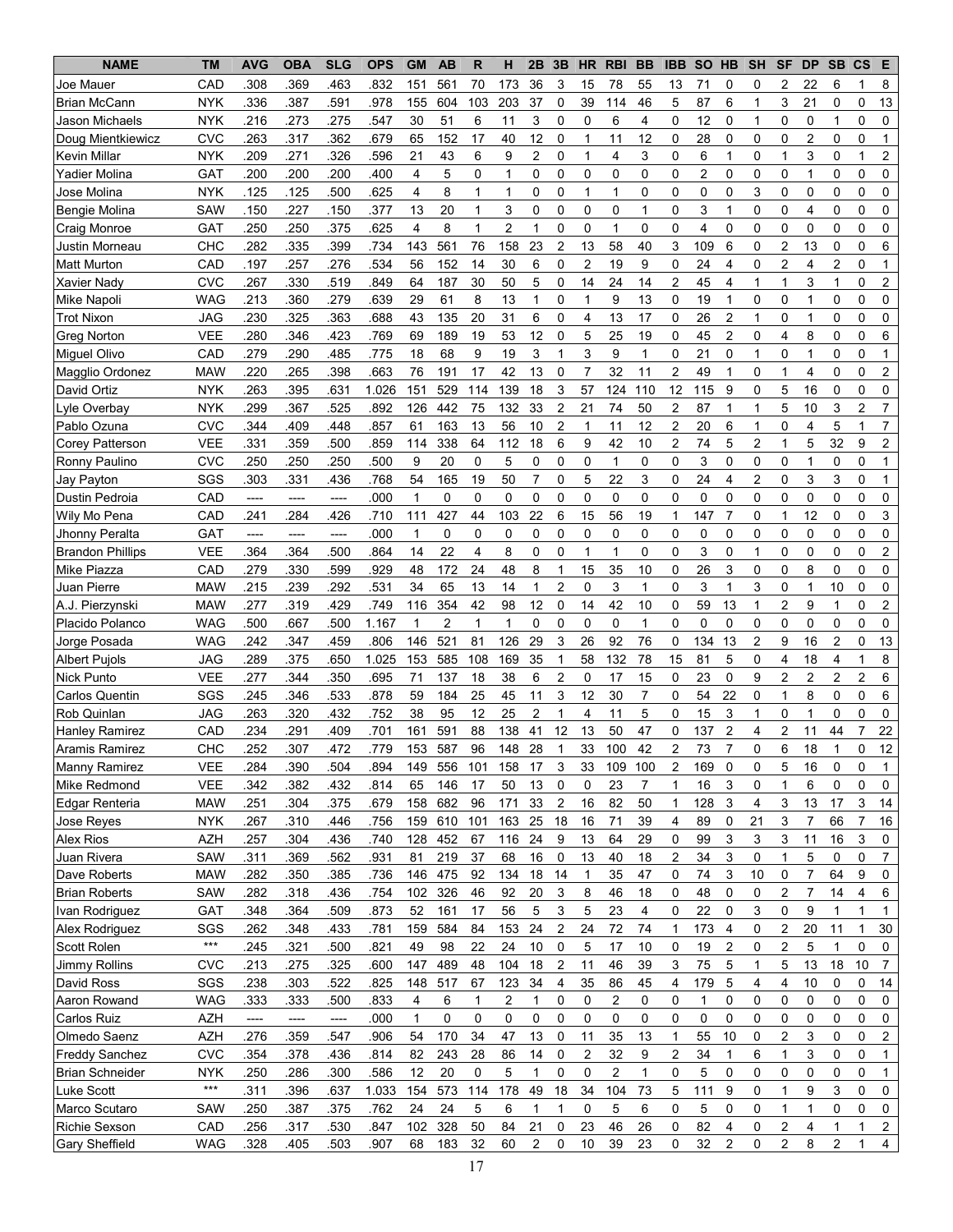| <b>NAME</b>            | <b>TM</b>  | <b>AVG</b> | <b>OBA</b> | <b>SLG</b> | <b>OPS</b> | <b>GM</b>      | <b>AB</b>               | R              | н                       | 2B             | 3B             | <b>HR</b>               | <b>RBI</b>              | <b>BB</b>      | <b>IBB</b>     | <b>SO</b>      | <b>HB</b>      | <b>SH</b>               | <b>SF</b>      | <b>DP</b>      | <b>SB</b>      | $\mathbf{c}\mathbf{s}$ | Е              |
|------------------------|------------|------------|------------|------------|------------|----------------|-------------------------|----------------|-------------------------|----------------|----------------|-------------------------|-------------------------|----------------|----------------|----------------|----------------|-------------------------|----------------|----------------|----------------|------------------------|----------------|
| <b>Chris Shelton</b>   | <b>WAG</b> | .118       | .286       | 118        | .403       | 7              | 17                      | 2              | 2                       | 0              | 0              | 0                       | 0                       | 4              | 0              | 10             | 0              | 0                       | 0              | 0              | 0              | 0                      | 0              |
| Kelly Shoppach         | VEE        | .000       | .000       | .000       | .000       | $\overline{c}$ | 1                       | 0              | 0                       | 0              | 0              | 0                       | 0                       | 0              | 0              | 1              | 0              | 0                       | 0              | 0              | 0              | 0                      | $\mathbf 0$    |
| Grady Sizemore         | <b>CVC</b> | .331       | .402       | 647        | 1.048      | 142            | 498                     | 109            | 165                     | 36             | 14             | 31                      | 102                     | 50             | 1              | 135            | 10             | 0                       | 2              | 6              | 18             | $\overline{2}$         | $\overline{2}$ |
| <b>Chris Snyder</b>    | <b>AZH</b> | .214       | .243       | .305       | .548       | 94             | 318                     | 24             | 68                      | 11             | 0              | 6                       | 36                      | 10             | 0              | 97             | 3              | 2                       | 3              | 5              | 0              | 0                      | 5              |
| Alfonso Soriano        | <b>CVC</b> | .263       | .311       | 504        | .815       | 118            | 357                     | 56             | 94                      | 23             | 0              | 21                      | 66                      | 20             | $\Omega$       | 99             | $\overline{7}$ | $\overline{2}$          | 5              | 4              | 28             | 8                      | 4              |
| Scott Spiezio          | <b>WAG</b> | 261        | 352        | 549        | .900       | 150            | 505                     | 97             | 132                     | 27             | 11             | 32                      | 92                      | 62             | 2              | 143            | 10             | 1                       | 3              | 8              | 1              | 1                      | 21             |
| Ryan Spilborghs        | CAD        | .250       | .250       | 250        | .500       | $\mathbf{1}$   | 4                       | 0              | $\mathbf{1}$            | $\mathbf 0$    | 0              | 0                       | 1                       | 0              | 0              | 0              | 0              | 0                       | $\mathbf 0$    | 1              | 0              | 0                      | 0              |
| <b>Shannon Stewart</b> | <b>AZH</b> | .500       | .500       | .500       | 1.000      | $\mathbf{1}$   | $\overline{\mathbf{c}}$ | 0              | $\mathbf{1}$            | 0              | 0              | 0                       | 0                       | $\mathbf 0$    | 0              | 0              | 0              | 0                       | $\mathbf 0$    | 0              | 0              | 0                      | $\mathbf 0$    |
| Corey Sullivan         | <b>VEE</b> | .000       | .000       | .000       | .000       | $\mathbf{1}$   | 1                       | 0              | 0                       | 0              | 0              | 0                       | 0                       | 0              | 0              | 0              | 0              | 0                       | 0              | 0              | 0              | 0                      | $\mathbf 0$    |
| Ichiro Suzuki          | <b>CVC</b> | .274       | .312       | 324        | .637       | 162            | 700                     | 106            | 192                     | 13             | 5              | 4                       | 57                      | 33             | 0              | 93             | 9              | 10                      | $\overline{7}$ | 12             | 47             | 8                      | 1              |
| <b>Nick Swisher</b>    | <b>VEE</b> | .262       | 367        | 512        | .880       | 72             | 164                     | 34             | 43                      | 8              | 0              | 11                      | 27                      | 26             | 1              | 51             | 3              | $\overline{\mathbf{c}}$ | 3              | 5              | 0              | $\Omega$               | $\Omega$       |
| So Taguchi             | <b>NYK</b> | .286       | .286       | .286       | .571       | 3              | $\overline{7}$          | 2              | $\overline{2}$          | 0              | 0              | 0                       | 0                       | 0              | 0              | 0              | 0              | 0                       | 0              | 0              | 0              | 0                      | $\mathbf 0$    |
| <b>Willie Taveras</b>  | <b>SAW</b> | .333       | .333       | .333       | .667       | 8              | 3                       | 1              | $\mathbf{1}$            | 0              | 0              | 0                       | $\overline{c}$          | 0              | 0              | $\mathbf{1}$   | 0              | 0                       | 0              | 0              | 1              | 0                      | $\mathbf 0$    |
| Mark Teahen            | NYK        | .159       | .302       | .352       | .654       | 43             | 88                      | 14             | 14                      | 1              | 2              | 4                       | 8                       | 18             | 1              | 28             | 0              | 0                       | 0              | 4              | 1              | 1                      | $\overline{2}$ |
| Mark Teixeira          | <b>GAT</b> | .252       | .331       | 469        | .800       | 164            | 652                     | 93             | 164                     | 38             | 1              | 34                      | 110                     | 74             | $\overline{4}$ | 145            | 4              | 0                       | $\overline{2}$ | 25             | $\overline{c}$ | 1                      | 5              |
| Miquel Tejada          | <b>GAT</b> | .309       | .343       | 472        | .815       | 166            | 731                     | 100            | 226                     | 53             | 0              | 22                      | 89                      | 29             | 1              | 88             | 12             | 3                       | 6              | 35             | 6              | 1                      | 20             |
| <b>Marcus Thames</b>   | <b>JAG</b> | .000       | .333       | .000       | .333       | 3              | 2                       | 0              | 0                       | 0              | 0              | 0                       | 0                       | $\mathbf{1}$   | 0              | 1              | 0              | 0                       | $\mathbf 0$    | 0              | 0              | 0                      | $\mathbf 0$    |
| <b>Ryan Theriot</b>    | <b>NYK</b> | .328       | .400       | 466        | .866       | 41             | 58                      | 15             | 19                      | 5              | 0              | $\mathbf{1}$            | 13                      | 5              | $\overline{2}$ | 11             | $\overline{2}$ | 0                       | 0              | 3              | 4              | 0                      | $\mathbf 0$    |
| <b>Frank Thomas</b>    | <b>MAW</b> | .207       | .291       | .430       | .721       | 127            | 416                     | 59             | 86                      | 9              | 0              | 28                      | 57                      | 44             | 0              | 96             | 6              | 0                       | $\overline{2}$ | 9              | 0              | 0                      | $\mathbf 0$    |
| Jim Thome              | GAT        | .275       | .431       | .632       | 1.063      | 142            | 476                     | 104            | 131                     | 23             | 0              | 49                      | 98                      | 127            | 17             | 156            | 3              | 0                       | $\mathbf 0$    | 11             | 0              | 0                      | $\mathbf 0$    |
| Yorvit Torrealba       | SGS        | .190       | .261       | 286        | .547       | 23             | 42                      | 6              | 8                       | 1              | 0              | $\mathbf{1}$            | 3                       | 4              | 0              | 16             | 0              | 0                       | $\mathbf 0$    | 3              | 1              | 0                      | $\mathbf 0$    |
| Chad Tracy             | SGS        | .283       | 328        | .450       | .778       | 36             | 60                      | $\overline{7}$ | 17                      | 10             | 0              | 0                       | 14                      | $\overline{2}$ | 1              | 15             | $\overline{2}$ | 0                       | 0              | 0              | 0              | 0                      | 3              |
| <b>Troy Tulowitzki</b> | SGS        | .207       | .258       | .276       | .534       | 22             | 58                      | 5              | 12                      | 1              | 0              | $\mathbf{1}$            | $\mathbf{1}$            | 4              | 0              | 15             | 0              | 1                       | 0              | 1              | 0              | 0                      | $\mathbf 1$    |
| Dan Uggla              | <b>NYK</b> | .257       | .301       | .379       | .680       | 161            | 580                     | 68             | 149                     | 20             | 3              | 15                      | 62                      | 29             | 0              | 143            | 9              | 5                       | 3              | 10             | 8              | 7                      | 17             |
| B.J. Upton             | CVC        | .154       | .214       | 385        | .599       | 8              | 13                      | 1              | $\overline{2}$          | 0              | 0              | 1                       | 1                       | 1              | 0              | 5              | 0              | 0                       | 0              | 0              | 0              | 0                      | 0              |
| Juan Uribe             | CAD        | .357       | .400       | .714       | 1.114      | 30             | 14                      | 5              | 5                       | $\overline{2}$ | 0              | 1                       | 2                       | 1              | 0              | $\overline{2}$ | 0              | 0                       | 0              | 0              | 0              | 0                      | $\overline{2}$ |
| <b>Chase Utley</b>     | <b>WAG</b> | .264       | 326        | 431        | .757       | 142            | 508                     | 80             | 134                     | 23             | 4              | 18                      | 72                      | 42             | 2              | 126            | $\overline{7}$ | 5                       | 4              | 15             | 10             | 2                      | 13             |
| Jose Valentin          | <b>MAW</b> | .263       | .306       | .505       | .812       | 131            | 392                     | 58             | 103                     | 23             | 3              | 22                      | 55                      | 26             | 2              | 91             | 0              | $\mathbf{1}$            | 3              | 10             | $\overline{7}$ | 1                      | 12             |
| Javier Valentin        | <b>SAW</b> | .250       | .283       | .386       | .669       | 124            | 420                     | 56             | 105                     | 14             | $\overline{2}$ | 13                      | 44                      | 20             | 0              | 80             | 0              | 1                       | $\overline{c}$ | 8              | 0              | 0                      | 19             |
| Jason Varitek          | <b>MAW</b> | .299       | .356       | 493        | .849       | 32             | 67                      | 10             | 20                      | 4              | 0              | 3                       | 13                      | 6              | 0              | 17             | 0              | 0                       | 0              | 1              | 0              | 0                      | $\mathbf{1}$   |
| Shane Victorino        | <b>WAG</b> | .314       | 372        | 483        | .855       | 53             | 118                     | 22             | 37                      | $\overline{7}$ | 5              | $\mathbf{1}$            | 19                      | 9              | $\Omega$       | 19             | $\overline{2}$ | 0                       | 0              | 1              | 3              | $\overline{2}$         | 0              |
| Omar Vizquel           | <b>VEE</b> | .267       | 329        | 323        | .653       | 108            | 303                     | 47             | 81                      | 12             | 1              | 1                       | 20                      | 25             | 1              | 30             | 3              | 15                      | 0              | 2              | 18             | $\overline{4}$         | $\overline{2}$ |
| <b>Rickie Weeks</b>    | GAT        | .197       | 285        | 299        | .584       | 72             | 127                     | 24             | 25                      | $\overline{4}$ | 0              | 3                       | 8                       | 9              | $\Omega$       | 42             | $\overline{7}$ | 2                       | 1              | 4              | 9              | $\mathbf 1$            | $\overline{7}$ |
| Vernon Wells           | CAD        | .242       | .301       | 405        | .706       | 151            | 565                     | 61             | 137                     | 34             | 5              | 16                      | 66                      | 42             | 0              | 109            | 6              | 0                       | $\overline{2}$ | 16             | 13             | 5                      | 3              |
| Ty Wigginton           | GAT        | .262       | .313       | 493        | .806       | 153            | 550                     | 67             | 144                     | 27             | $\overline{2}$ | 32                      | 94                      | 36             | 1              | 137            | $\overline{7}$ | 2                       | 4              | $\overline{7}$ | 4              | $\overline{c}$         | 22             |
| <b>Bernie Williams</b> | <b>WAG</b> | .400       | .500       | .600       | 1.100      | 6              | 5                       | $\overline{c}$ | $\overline{\mathbf{c}}$ | 1              | 0              | 0                       | $\overline{c}$          | $\mathbf{1}$   | 0              | 0              | 0              | 0                       | 0              | 0              | 0              | $\mathbf 0$            | $\mathbf 0$    |
| Josh Willingham        | CHC        | .246       | .299       | .590       | .889       | 34             | 61                      | 12             | 15                      | 3              | 0              | 6                       | 13                      | $\mathbf{1}$   | 0              | 12             | 4              | 0                       | 1              | 0              | 0              | 0                      | 1              |
| Reggie Willits         | GAT        | 273        | 467        | 273        | 739        | 13             | 11                      | 4              | 3                       | $\Omega$       | 0              | $\Omega$                | $\overline{\mathbf{4}}$ | 4              | $\Omega$       | 3              | 0              | 0                       | 0              | 0              | 3              | 1                      | $\Omega$       |
| Jack Wilson            | NYK        | .217       | .208       | .261       | .469       | 13             | 23                      | 1              | 5                       | 1              | 0              | 0                       | 1                       | 0              | 0              | 2              | 0              | 0                       | 1              | 0              | 1              | 0                      | $\mathbf{1}$   |
| David Wright           | <b>VEE</b> | .272       | .339       | .483       | .822       | 157            | 602                     | 93             | 164                     | $36\,$         | 2              | 29                      | 109                     | 58             | 4              | 132            | 4              | 0                       | 3              | 20             | 14             | 2                      | 27             |
| Kevin Youkilis         | <b>GAT</b> | .196       | .354       | .333       | .688       | 47             | 102                     | 19             | 20                      | 5              | 0              | 3                       | 12                      | 25             | 0              | 27             | 0              | 0                       | 0              | 3              | 2              | 1                      | 9              |
| Delmon Young           | <b>GAT</b> | .314       | .351       | .571       | .923       | 19             | 35                      | 4              | 11                      | 3              | 0              | $\overline{\mathbf{c}}$ | 6                       | 0              | 0              | 6              | 2              | 0                       | 0              | 0              | 0              | 1                      | 1              |
| Dmitri Young           | <b>MAW</b> | .000       | .000       | .000       | .000       | 1              | $\mathbf{1}$            | 0              | 0                       | 0              | 0              | 0                       | 0                       | 0              | 0              | 1              | 0              | 0                       | 0              | 0              | 0              | 0                      | 0              |
| Michael Young          | <b>VEE</b> | .306       | .348       | .400       | .749       | 119            | 412                     | 57             | 126                     | 14             | 2              | $\overline{7}$          | 56                      | 28             | 6              | 62             | 0              | 1                       | 2              | 5              | 6              | 0                      | 6              |
| Gregg Zaun             | SAW        | .227       | .337       | .405       | .742       | 60             | 163                     | 23             | 37                      | 11             | $\mathsf 0$    | 6                       | 21                      | 28             | 0              | 31             | 0              | 0                       | $\overline{c}$ | 9              | 0              | 0                      | 4              |
| Ryan Zimmerman         | <b>AZH</b> | .264       | .318       | .396       | .714       | 111            | 386                     | 48             | 102 18                  |                | $\mathsf 0$    | 11                      | 49                      | 29             | 0              | 88             | 3              | 4                       | 4              | 6              | 6              | 0                      | 11             |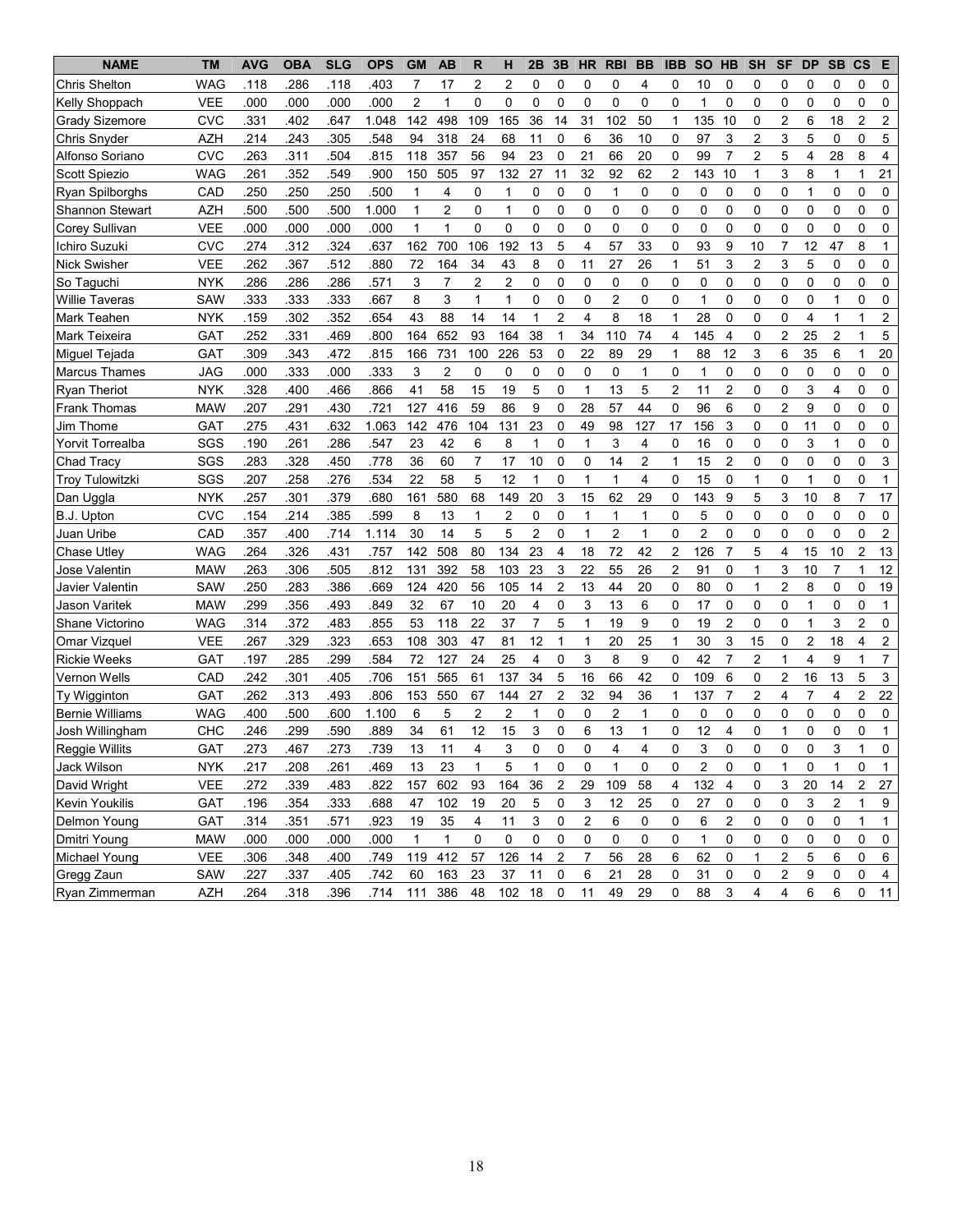# INDIVIDUAL PITCHING STATISTICS (BY ALPHA)

| <b>NAME</b>             | ТM         | <b>AVG</b> | <b>ERA</b> | W                   | <b>PCT</b> | G            | GS | CG             | <b>GF</b>      | <b>SH</b> | <b>SV</b>      | IP    | н              | R              | <b>ER</b>      | <b>HR</b>      | <b>BB</b>      | <b>SO</b> | K/BB                                | HR/9 |
|-------------------------|------------|------------|------------|---------------------|------------|--------------|----|----------------|----------------|-----------|----------------|-------|----------------|----------------|----------------|----------------|----------------|-----------|-------------------------------------|------|
| David Aardsma           | AZH        | .207       | 4.16       | 7<br>7              | 500        | 60           | 0  | 0              | 23             | 0         | 2              | 97.1  | 72             | 47             | 45             | 20             | 47             | 86        | 1.83                                | 1.8  |
| Jeremy Accardo          | CAD        | .255       | 4.33       | 5<br>$\overline{c}$ | .714       | 47           | 0  | 0              | 23             | 0         | $\overline{2}$ | 70.2  | 70             | 35             | 34             | 8              | 25             | 49        | 1.96                                | 1.0  |
| <b>Bronson Arroyo</b>   | CAD        | .274       | 4.49       | 13<br>17            | .433       | 34           | 34 | 15             | 0              | 2         | 0              | 250.1 | 266            | 130            | 125            | 38             | 87             | 157       | 1.80                                | 1.4  |
| <b>Brian Bannister</b>  | SAW        | .194       | 2.79       | 0<br>0              | ----       | 3            | 0  | 0              | $\overline{c}$ | 0         | $\mathbf 0$    | 9.2   | 7              | 3              | 3              | $\overline{2}$ | 8              | 8         | 1.00                                | 1.9  |
| Josh Beckett            | <b>AZH</b> | 272        | 6.20       | 5<br>7              | 417        | 17           | 17 | 2              | 0              | 0         | 0              | 97.1  | 103            | 67             | 67             | 30             | 36             | 57        | 1.58                                | 2.8  |
| Eric Bedard             | SGS        | .297       | 5.37       | 13<br>12            | 520        | 32           | 32 | 1              | 0              | 1         | $\mathbf 0$    | 191.0 | 227            | 118            | 114            | 20             | 78             | 144       | 1.85                                | 0.9  |
| Joaquin Benoit          | GAT        | .231       | 3.35       | 12<br>11            | 522        | 83           | 0  | 0              | 31             | 0         | 5              | 172.0 | 149            | 70             | 64             | 19             | 75             | 161       | 2.15                                | 1.0  |
| Rafael Betancourt       | <b>CVC</b> | .258       | 5.36       | $\overline{c}$<br>4 | 667        | 28           | 0  | 0              | 14             | 0         | 3              | 50.1  | 50             | 33             | 30             | 10             | 9              | 43        | 4.78                                | 1.8  |
| <b>Chad Billingsley</b> | SGS        | .319       | 10.33      | 2<br>5              | .286       | 17           | 11 | 0              | 2              | 0         | $\mathbf 0$    | 54.0  | 72             | 63             | 62             | 17             | 46             | 41        | .89                                 | 2.8  |
| Jeremy Bonderman        | <b>AZH</b> | .287       | 5.39       | 14<br>14            | 500        | 40           | 40 | 4              | 0              | 2         | 0              | 263.2 | 302            | 167            | 158            | 36             | 98             | 232       | 2.37                                | 1.2  |
| <b>Boof Bonser</b>      | SAW        | .318       | 5.72       | 2<br>8              | .200       | 17           | 16 | $\overline{2}$ | 1              | 0         | 0              | 96.0  | 127            | 65             | 61             | 21             | 25             | 79        | 3.16                                | 2.0  |
| Chad Bradford           | JAG        | .270       | 4.34       | 5<br>3              | 625        | 65           | 0  | 0              | 27             | 0         | 6              | 85.0  | 88             | 44             | 41             | 5              | 24             | 58        | 2.42                                | 0.5  |
| Jonathan Broxton        | SAW        | .270       | 6.67       | 3<br>1              | 750        | 50           | 0  | 0              | 21             | 0         | 2              | 81.0  | 89             | 61             | 60             | 19             | 55             | 113       | 2.05                                | 2.1  |
| <b>Taylor Buchholz</b>  | CAD        | 251        | 4.01       | 3<br>5              | 375        | 40           | 0  | 0              | 17             | 0         | 1              | 94.1  | 91             | 46             | 42             | 18             | 34             | 66        | 1.94                                | 1.7  |
| A.J. Burnett            | CAD        | .285       | 5.30       | 12<br>16            | 429        | 33           | 32 | 10             | 1              | 3         | 0              | 227.1 | 254            | 139            | 134            | 32             | 68             | 174       | 2.56                                | 1.3  |
| David Bush              | <b>CVC</b> | .243       | 3.93       | 15<br>13            | 536        | 32           | 32 | 13             | 0              | 1         | 0              | 238.1 | 222            | 108            | 104            | 40             | 42             | 203       | 4.83                                | 1.5  |
| <b>Matt Cain</b>        | GAT        | .249       | 5.25       | 15<br>11            | .577       | 36           | 35 | 6              | 1              | 1         | 0              | 233.0 | 221            | 155            | 136            | 25             | 132            | 197       | 1.49                                | 1.0  |
| <b>Kiko Calero</b>      | <b>NYK</b> | 264        | 5.24       | $\overline{c}$<br>0 | 1.000      | 50           | 0  | 0              | 16             | 0         | $\mathbf{1}$   | 55.0  | 56             | 37             | 32             | 5              | 23             | 71        | 3.09                                | 0.8  |
| Matt Capps              | <b>VEE</b> | 308        | 3.00       | 0<br>0              | ----       | 5            | 0  | 0              | 1              | 0         | $\mathbf 0$    | 6.0   | 8              | $\overline{c}$ | 2              | 1              | 2              | 9         | 4.50                                | 1.5  |
| Chris Capuano           | GAT        | 321        | 6.88       | 10<br>18            | 357        | 42           | 42 | 4              | 0              | 1         | $\mathbf 0$    | 248.2 | 337            | 205            | 190            | 40             | 78             | 178       | 2.28                                | 1.4  |
| <b>Chris Carpenter</b>  | <b>SAW</b> | .285       | 4.64       | 13<br>17            | .433       | 40           | 40 | 14             | 0              | 0         | 0              | 299.0 | 338            | 168            | 154            | 39             | 79             | 255       | 3.23                                | 1.2  |
| <b>Hector Carrasco</b>  | <b>CVC</b> | .258       | 4.05       | 3<br>4              | .571       | 38           | 2  | 1              | 18             | 0         | 2              | 93.1  | 92             | 48             | 42             | 17             | 30             | 58        | 1.93                                | 1.6  |
| <b>Fabio Castro</b>     | WAG        | .202       | 3.41       | 2<br>1              | 667        | 20           | 0  | 0              | 10             | 0         | $\mathbf{1}$   | 31.2  | 23             | 14             | 12             | 4              | 10             | 18        | 1.80                                | 1.1  |
| <b>Roger Clemens</b>    | <b>NYK</b> | .251       | 4.87       | 9<br>17             | 654        | 35           | 32 | $\overline{7}$ | 3              | 1         | 1              | 220.0 | 213            | 127            | 119            | 25             | 89             | 209       | 2.35                                | 1.0  |
| Jose Contreras          | <b>MAW</b> | .273       | 5.24       | 12<br>8             | 400        | 32           | 32 | 6              | 0              | 0         | 0              | 207.2 | 223            | 138            | 121            | 24             | 74             | 156       | 2.11                                | 1.0  |
| <b>Chad Cordero</b>     | CAD        | .279       | 5.17       | 4<br>1              | 200        | 24           | 0  | 0              | 11             | 0         | 0              | 31.1  | 34             | 19             | 18             | 7              | 13             | 22        | 1.69                                | 2.0  |
| Francisco Cordero       | GAT        | .583       | 18.00      | 0<br>0              | ----       | 3            | 0  | 0              | 1              | 0         | 0              | 2.0   | $\overline{7}$ | 4              | 4              | 1              | 0              | 3         | $\hspace{0.05cm}---\hspace{0.05cm}$ | 4.5  |
| Manny Corpas            | SGS        | .431       | 11.66      | 0<br>1              | .000       | 11           | 0  | 0              | 3              | 0         | 0              | 14.2  | 31             | 22             | 19             | 6              | $\overline{7}$ | 8         | 1.14                                | 3.7  |
| Kevin Correia           | JAG        | .293       | 5.34       | $\overline{7}$<br>6 | 462        | 75           | 0  | 0              | 32             | 0         | 3              | 111.1 | 132            | 73             | 66             | 13             | 45             | 82        | 1.82                                | 1.1  |
| Jesse Crain             | <b>NYK</b> | .288       | 4.19       | $\overline{7}$<br>8 | 533        | 77           | 0  | 0              | 31             | 0         | 4              | 146.0 | 168            | 74             | 68             | 15             | 38             | 112       | 2.95                                | 0.9  |
| Juan Cruz               | <b>AZH</b> | 279        | 6.39       | 8<br>8              | 500        | 26           | 25 | $\overline{2}$ | 0              | 0         | $\Omega$       | 138.0 | 151            | 109            | 98             | 28             | 89             | 124       | 1.39                                | 1.8  |
| <b>Scott Downs</b>      | JAG        | .315       | 5.88       | 2<br>3              | 400        | 17           | 9  | 0              | 1              | 0         | 0              | 56.2  | 70             | 41             | 37             | $\overline{7}$ | 22             | 34        | 1.55                                | 1.1  |
| Justin Duchscherer      | <b>VEE</b> | .262       | 4.13       | 8<br>1              | .111       | 63           | 0  | 0              | 21             | 0         | 5              | 85.0  | 87             | 39             | 39             | $\overline{7}$ | 19             | 95        | 5.00                                | 0.7  |
| Zach Duke               | CHC        | .375       | 6.35       | $\mathbf 0$<br>1    | .000       | $\mathbf{1}$ | 1  | 0              | 0              | 0         | $\Omega$       | 5.2   | 9              | 4              | $\overline{4}$ | 1              | 1              | 3         | 3.00                                | 1.6  |
| Kelvim Escobar          | CHC        | .247       | 4.37       | 5<br>11             | 688        | 23           | 23 | 6              | 0              | 3         | 0              | 154.1 | 144            | 80             | 75             | 24             | 57             | 103       | 1.81                                | 1.4  |
| Kyle Farnsworth         | <b>VEE</b> | .263       | 9.00       | 0<br>0              | ----       | 9            | 0  | 0              | 4              | 0         | $\mathbf{1}$   | 10.0  | 10             | 10             | 10             | 3              | 6              | 13        | 2.17                                | 2.7  |
| Pedro Feliciano         | <b>AZH</b> | .267       | 3.98       | 3<br>6              | 667        | 61           | 0  | 0              | 12             | 0         | 3              | 61.0  | 63             | 29             | 27             | 6              | 34             | 50        | 1.47                                | 0.9  |
| Jeff Francis            | <b>MAW</b> | .295       | 5.84       | 11<br>11            | 500        | 32           | 32 | 2              | 0              | 0         | $\Omega$       | 191.0 | 224            | 130            | 124            | 38             | 73             | 111       | 1.52                                | 1.8  |
| <b>Brian Fuentes</b>    | JAG        | .230       | 3.72       | 8<br>5              | 615        | 73           | 0  | 0              | 24             | 0         | 9              | 77.1  | 67             | 33             | 32             | 14             | 31             | 95        | 3.06                                | 1.6  |
| Jon Garland             | SAW        | .339       | 6.72       | 14<br>8             | 364        | 26           | 26 | 3              | 0              | 1         | 0              | 154.0 | 225            | 127            | 115            | 38             | 41             | 76        | 1.85                                | 2.2  |
| Chad Gaudin             | SGS        | .300       | 8.47       | 0<br>1              | .000       | 11           | 0  | 0              | 0              | 0         | 0              | 17.0  | 21             | 18             | 16             | 1              | 11             | 9         | .82                                 | 0.5  |
| <b>Tom Glavine</b>      | <b>CVC</b> | .308       | 6.28       | 2<br>1              | 667        | 5            | 5  | 0              | 0              | 0         | 0              | 28.2  | 36             | 21             | 20             | 6              | 4              | 13        | 3.25                                | 1.9  |
| Mike Gonzalez           | <b>CHC</b> | .287       | 4.12       | 3<br>1              | .250       | 57           | 0  | 0              | 11             | 0         | 5              | 54.2  | 62             | 25             | 25             | 4              | 36             | 79        | 2.19                                | 0.7  |
| Tom Gorzelanny          | <b>AZH</b> | .247       | 3.54       | 4<br>1              | .800       | 8            | 8  | 0              | 0              | 0         | 0              | 48.1  | 45             | 19             | 19             | 2              | 26             | 23        | .88                                 | 0.4  |
| <b>Matt Guerrier</b>    | <b>CHC</b> | .231       | 8.31       | 0<br>1              | .000       | 3            | 0  | 0              | 1              | 0         | 0              | 4.1   | 3              | 4              | 4              | $\mathbf{1}$   | 1              | 2         | 2.00                                | 2.1  |
| Roy Halladay            | <b>AZH</b> | .268       | 4.25       | 13 10               | 565        | 33           | 33 | 10             | 0              | 0         | 0              | 243.1 | 253            | 121            | 115            | 39             | 47             | 150       | 3.19                                | 1.4  |
| Cole Hamels             | <b>MAW</b> | .278       | 5.58       | 11<br>15            | .423       | 32           | 32 | 4              | 0              | 0         | 0              | 209.2 | 231            | 138            | 130            | 50             | 96             | 248       | 2.58                                | 2.1  |
| Aaron Harang            | <b>WAG</b> | .302       | 4.84       | 15 13               | .536       | 41           | 40 | 6              | 1              | 3         | 0              | 260.1 | 320            | 156            | 140            | 39             | 63             | 255       | 4.05                                | 1.3  |
| Rich Harden             | SGS        | .262       | 7.99       | 3<br>1              | .250       | 5            | 5  | 1              | 0              | 0         | 0              | 32.2  | 34             | 30             | 29             | 11             | 26             | 30        | 1.15                                | 3.0  |
| Dan Haren               | CHC        | .271       | 4.53       | 15<br>17            | .531       | 40           | 40 | 9              | 0              | 2         | 0              | 266.1 | 286            | 148            | 134            | 52             | 55             | 219       | 3.98                                | 1.8  |
| Aaron Heilman           | <b>AZH</b> | .217       | 3.30       | $\mathbf{1}$<br>4   | .800       | 53           | 0  | 0              | 28             | 0         | 8              | 95.1  | 73             | 37             | 35             | 9              | 41             | 83        | 2.02                                | 0.8  |
| <b>Brad Hennessey</b>   | <b>NYK</b> | .298       | 6.62       | 8<br>9              | .471       | 25           | 25 | 0              | 0              | 0         | 0              | 133.1 | 157            | 100            | 98             | 26             | 90             | 57        | .63                                 | 1.8  |
| Clay Hensley            | <b>CHC</b> | .375       | 9.80       | 0<br>1              | .000       | 19           | 0  | 0              | 10             | 0         | 0              | 37.2  | 63             | 42             | 41             | 17             | 19             | 29        | 1.53                                | 4.1  |
| Felix Hernandez         | SGS        | .287       | 5.79       | 11<br>15            | 423        | 34           | 34 | 6              | 0              | 0         | 0              | 214.2 | 247            | 150            | 138            | 37             | 75             | 194       | 2.59                                | 1.6  |
| Rich Hill               | <b>GAT</b> | .289       | 6.16       | 7<br>4              | .364       | 16           | 14 | 2              | 1              | 0         | 0              | 92.0  | 105            | 69             | 63             | 18             | 37             | 88        | 2.38                                | 1.8  |
| Trevor Hoffman          | <b>MAW</b> | .234       | 4.06       | 3<br>8              | .273       | 71           | 0  | 0              | 47             | 0         | 27             | 93.0  | 81             | 42             | 42             | 17             | 31             | $72\,$    | 2.32                                | 1.6  |
| <b>Bobby Howry</b>      | <b>MAW</b> | .311       | 6.04       | $\overline{2}$<br>6 | .250       | 57           | 0  | 0              | 22             | 0         | 0              | 82.0  | 105            | 57             | 55             | 12             | 24             | 77        | 3.21                                | 1.3  |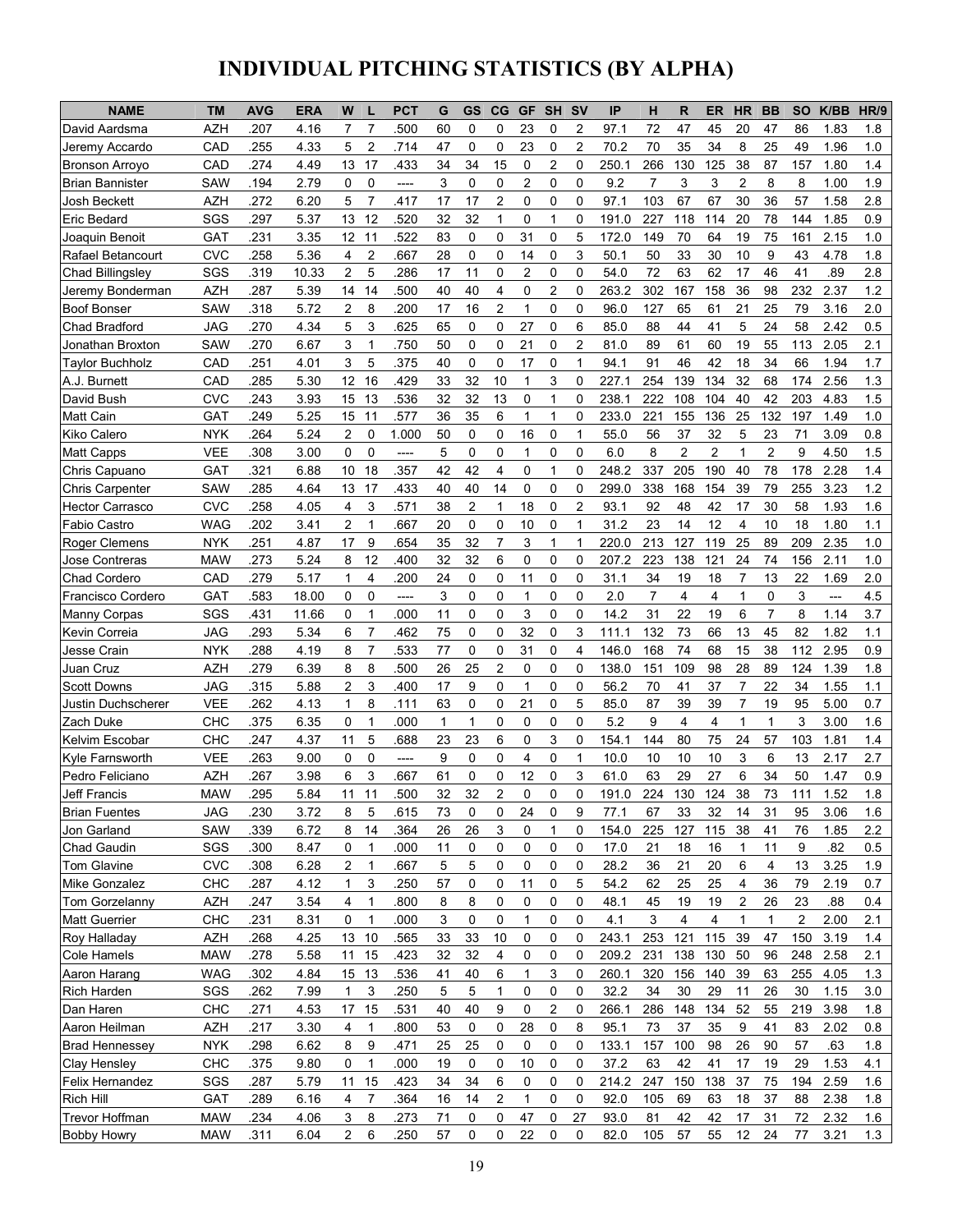| <b>NAME</b>            | <b>TM</b>  | <b>AVG</b> | <b>ERA</b> | W<br>L                         | <b>PCT</b> | G  | GS | $_{\rm CG}$    | GF             | <b>SH</b>      | <b>SV</b>               | IP             | н       | R   | <b>ER</b>      | <b>HR</b>      | <b>BB</b> | <b>SO</b> | K/BB | HR/9    |
|------------------------|------------|------------|------------|--------------------------------|------------|----|----|----------------|----------------|----------------|-------------------------|----------------|---------|-----|----------------|----------------|-----------|-----------|------|---------|
| Tim Hudson             | SGS        | 282        | 5.72       | 15<br>10                       | 400        | 37 | 37 | 4              | 0              | 1              | 0                       | 231.1          | 265     | 165 | 147            | 47             | 103       | 164       | 1.59 | 1.8     |
| Bobby Jenks            | <b>MAW</b> | 315        | 5.52       | 3<br>1                         | .750       | 38 | 0  | 0              | 10             | 0              | 1                       | 44.0           | 58      | 31  | 27             | 12             | 16        | 61        | 3.81 | $2.5\,$ |
| Jason Jennings         | <b>VEE</b> | 267        | 5.08       | $\overline{7}$<br>19           | .731       | 40 | 40 | 5              | 0              | $\overline{2}$ | 0                       | 260.1          | 264     | 161 | 147            | 45             | 128       | 184       | 1.44 | 1.6     |
| Josh Johnson           | CHC        | 208        | 3.26       | 3<br>17                        | .850       | 25 | 23 | 8              | 2              | 3              | $\mathbf 0$             | 171.0          | 127     | 64  | 62             | 25             | 57        | 142       | 2.49 | 1.3     |
| Randy Johnson          | SGS        | .318       | 7.45       | 6<br>24                        | .200       | 40 | 40 | 5              | 0              | 0              | $\mathbf 0$             | 227.0          | 302     | 198 | 188            | 60             | 82        | 188       | 2.29 | 2.4     |
| Jorge Julio            | <b>CVC</b> | .188       | 3.57       | 3<br>5                         | 375        | 55 | 0  | 0              | 36             | 0              | 17                      | 58.0           | 38      | 23  | 23             | 8              | 31        | 60        | 1.94 | 1.2     |
| Scott Kazmir           | GAT        | .288       | 5.79       | 8<br>14                        | .364       | 33 | 33 | 4              | 0              | 0              | $\mathbf 0$             | 214.2          | 249     | 148 | 138            | 41             | 101       | 224       | 2.22 | 1.7     |
| John Lackey            | <b>CVC</b> | .255       | 3.89       | 13<br>10                       | .565       | 32 | 32 | 11             | 0              | 0              | 0                       | 242.2          | 237     | 108 | 105            | 29             | 75        | 199       | 2.65 | 1.1     |
| <b>Brandon League</b>  | <b>NYK</b> | .223       | 3.45       | 10<br>11                       | .524       | 87 | 0  | 0              | 58             | 0              | 24                      | 130.1          | 108     | 59  | 50             | 15             | 38        | 96        | 2.53 | 1.0     |
| <b>Ted Lilly</b>       | <b>AZH</b> | .234       | 5.18       | 3<br>$\mathbf{1}$              | .750       | 4  | 4  | 0              | 0              | $\mathbf 0$    | 0                       | 24.1           | 22      | 14  | 14             | $\overline{7}$ | 12        | 21        | 1.75 | 2.6     |
| <b>Scott Linebrink</b> | <b>VEE</b> | .160       | 1.16       | 2<br>0                         | 1.000      | 23 | 0  | 0              | 11             | 0              | 1                       | 31.0           | 17      | 5   | 4              | 0              | 10        | 30        | 3.00 | 0.0     |
| Francisco Liriano      | CHC        | .239       | 4.70       | 13<br>11                       | .542       | 32 | 32 | 11             | 0              | 0              | 0                       | 220.1          | 199     | 128 | 115            | 26             | 105       | 258       | 2.46 | 1.1     |
| Derek Lowe             | VEE        | .281       | 4.90       | 9<br>18                        | 667        | 41 | 40 | 6              | 1              | 1              | $\Omega$                | 249.2          | 273     | 139 | 136            | 31             | 96        | 122       | 1.27 | 1.1     |
| Noah Lowry             | GAT        | .343       | 7.78       | 10<br>5                        | .333       | 21 | 21 | 3              | 0              | 0              | 0                       | 122.2          | 184     | 111 | 106            | 28             | 52        | 57        | 1.10 | 2.1     |
| Greg Maddux            | GAT        | 326        | 6.12       | 6<br>$\overline{7}$            | 462        | 20 | 20 | 5              | 0              | 1              | $\mathbf 0$             | 129.1          | 173     | 91  | 88             | 28             | 33        | 65        | 1.97 | 1.9     |
| John Maine             | <b>NYK</b> | 242        | 5.35       | 10<br>14                       | 417        | 33 | 33 | 6              | 0              | 2              | $\mathbf 0$             | 218.2          | 200     | 144 | 130            | 52             | 103       | 171       | 1.66 | 2.1     |
| Damaso Marte           | CAD        | 232        | 3.95       | 3<br>0                         | 1.000      | 54 | 0  | 0              | 9              | 0              | $\mathbf 0$             | 41             | 36      | 18  | 18             | 6              | 22        | 37        | 1.68 | 1.3     |
| Pedro Martinez         | <b>NYK</b> | 235        | 4.60       | 11<br>11                       | .500       | 33 | 32 | 8              | 1              | 2              | 1                       | 223.0          | 200     | 121 | 114            | 40             | 92        | 230       | 2.50 | 1.6     |
| Gil Meche              | <b>CVC</b> | .262       | 5.29       | 12<br>12                       | .500       | 33 | 33 | 3              | 0              | 0              | $\mathbf 0$             | 200.2          | 206     | 126 | 118            | 50             | 92        | 176       | 1.91 | 2.2     |
| <b>Brandon Medders</b> | <b>AZH</b> | .272       | 3.63       | 3<br>4                         | 571        | 44 | 0  | 0              | 14             | $\pmb{0}$      | $\mathbf 0$             | 69.1           | 70      | 33  | 28             | 8              | 25        | 37        | 1.48 | 1.0     |
| Cla Meredith           | <b>AZH</b> | .211       | 3.97       | 8<br>$\mathbf{1}$              | .889       | 72 | 0  | 0              | 32             | 0              | 12                      | 77.0           | 59      | 35  | 34             | 8              | 17        | 44        | 2.59 | 0.9     |
| <b>Trever Miller</b>   | <b>CVC</b> | .288       | 4.53       | 3<br>3                         | .500       | 47 | 0  | 0              | 10             | 0              | $\mathbf{1}$            | 47.2           | 53      | 29  | 24             | 10             | 23        | 46        | 2.00 | 1.9     |
| Kevin Millwood         | <b>VEE</b> | .299       | 4.53       | 4<br>6                         | .600       | 17 | 17 | 0              | 0              | $\mathbf 0$    | $\mathbf 0$             | 97.1           | 116     | 55  | 49             | 18             | 23        | 65        | 2.83 | 1.7     |
| <b>Matt Morris</b>     | <b>JAG</b> | 340        | 4.76       | 0<br>0                         | $---$      | 3  | 3  | 0              | 0              | 0              | 0                       | 11.1           | 17      | 7   | 6              | 1              | 4         | 5         | 1.25 | 0.8     |
| Mike Mussina           | JAG        | 266        | 4.45       | 11<br>6                        | 647        | 30 | 30 | $\overline{2}$ | 0              | $\mathbf{1}$   | 0                       | 198.0          | 204     | 103 | 98             | 35             | 53        | 143       | 2.70 | 1.6     |
| <b>Brett Myers</b>     | <b>CVC</b> | .194       | 4.05       | $\overline{c}$<br>1            | .333       | 3  | 3  | 1              | 0              | 0              | 0                       | 20.0           | 14      | 9   | 9              | 5              | 6         | 18        | 3.00 | 2.3     |
| Mike Myers             | JAG        | .259       | 4.50       | 4<br>4                         | 500        | 54 | 0  | 0              | 13             | $\mathbf 0$    | $\overline{c}$          | 68.0           | 68      | 38  | 34             | $\overline{7}$ | 27        | 33        | 1.22 | 0.9     |
| Joe Nathan             | <b>WAG</b> | .191       | 1.69       | 8<br>4                         | .667       | 73 | 0  | 0              | 52             | 0              | 26                      | 106.1          | 73      | 26  | 20             | 6              | 26        | 140       | 5.38 | 0.5     |
| Pat Neshek             | SGS        | .237       | 4.83       | 0<br>$\mathbf{1}$              | .000       | 23 | 0  | 0              | 6              | 0              | 0                       | 31.2           | 28      | 17  | 17             | 5              | 14        | 42        | 3.00 | 1.4     |
| <b>Ricky Nolasco</b>   | SGS        | 303        | 6.45       | 0<br>$\mathbf{1}$              | .000       | 5  | 3  | 0              | 0              | 0              | 0                       | 22.1           | 27      | 16  | 16             | 4              | 9         | 9         | 1.00 | 1.6     |
| Wil Ohman              | SGS        | 265        | 4.35       | $\overline{7}$<br>4            | 636        | 57 | 0  | 0              | 14             | $\mathbf 0$    | $\overline{c}$          | 62.0           | 65      | 33  | 30             | 9              | 37        | 54        | 1.46 | 1.3     |
| <b>Scott Olsen</b>     | CAD        | .294       | 7.76       | 3<br>16                        | .158       | 32 | 32 | 5              | 0              | 0              | $\mathbf 0$             | 164.2          | 196     | 152 | 142            | 38             | 104       | 154       | 1.48 | 2.1     |
| <b>Roy Oswalt</b>      | <b>WAG</b> | .299       | 4.83       | 21<br>15                       | .583       | 46 | 40 | 12             | 6              | $\mathbf{1}$   | $\mathbf 0$             | 289.0          | 347     | 166 | 155            | 40             | 64        | 216       | 3.38 | 1.2     |
| Akinori Otsuka         | CHC        | .356       | 7.08       | 3<br>3                         | .500       | 22 | 0  | 0              | $\overline{7}$ | $\pmb{0}$      | 0                       | 20.1           | 32      | 17  | 16             | $\mathbf{1}$   | 9         | 25        | 2.78 | 0.4     |
| Jonathan Papelbon      | <b>VEE</b> | 215        | 2.76       | $\overline{7}$<br>8            | 467        | 81 | 0  | 0              | 55             | 0              | 27                      | 114.0          | 89      | 40  | 35             | 9              | 38        | 119       | 3.13 | 0.7     |
| Chad Paronto           | <b>CVC</b> | .279       | 3.65       | $\mathbf{1}$<br>1              | .500       | 40 | 0  | 0              | 15             | $\mathbf 0$    | 3                       | 49.1           | 53      | 24  | 20             | $\overline{7}$ | 11        | 42        | 3.82 | 1.3     |
| Jake Peavy             | CHC        | 296        | 6.59       | 6<br>14                        | .300       | 28 | 28 | $\overline{2}$ | 0              | 0              | 0                       | 164.0          | 195     | 126 | 120            | 35             | 59        | 171       | 2.90 | 1.9     |
| <b>Andy Pettitte</b>   | <b>JAG</b> | 323        | 8.22       | $\overline{c}$<br>0            | .000       | 3  | 3  | $\Omega$       | 0              | $\Omega$       | $\Omega$                | 15.1           | 21      | 17  | 14             | 1              | 7         | 12        | 1.71 | 0.6     |
| J.J. Putz              | SGS        | .175       | 2.75       | 0<br>3                         | .000       | 46 | 0  | 0              | 34             | 0              | 20                      | 52.1           | 30      | 17  | 16             | 4              | 11        | 59        | 5.36 | 0.7     |
| <b>Chad Qualls</b>     | CHC        | .274       | 3.51       | 3<br>2                         | .400       | 39 | 0  | 0              | 22             | 0              | 5                       | 66.2           | 69      | 27  | 26             | 7              | 34        | 39        | 1.15 | 0.9     |
| Chris Ray              | SGS        | .219       | 4.62       | $\ensuremath{\mathsf{3}}$<br>1 | .750       | 56 | 0  | 0              | 18             | 0              | $\overline{\mathbf{c}}$ | 76.0           | 60      | 40  | 39             | 14             | 43        | 62        | 1.44 | 1.7     |
| Dennys Reyes           | <b>NYK</b> | .230       | 2.19       | 6<br>3                         | .667       | 71 | 0  | 0              | 28             | 0              | 12                      | 82.1           | 67      | 23  | 20             | 5              | 24        | 82        | 3.42 | 0.5     |
| Juan Rincon            | SAW        | .230       | 2.90       | $\mathsf 3$<br>6               | .667       | 47 | 0  | 0              | 26             | 0              | $\overline{7}$          | 59.0           | 49      | 21  | 19             | 3              | 20        | 45        | 2.25 | 0.5     |
| Mariano Rivera         | <b>WAG</b> | 233        | 2.60       | $\overline{7}$<br>3            | .700       | 86 | 0  | 0              | 28             | 0              | 8                       | 117.2          | 100     | 39  | 34             | 10             | 20        | 86        | 4.30 | 0.8     |
| Nate Robertson         | CAD        | .296       | 5.58       | 18<br>10 <sup>°</sup>          | 357        | 31 | 31 | 6              | 0              | 0              | 0                       | 196.2          | 232     | 129 | 122            | 39             | 85        | 127       | 1.49 | 1.8     |
| Fernando Rodney        | CHC        | .223       | 4.01       | 5<br>5                         | .500       | 57 | 0  | 0              | 28             | 0              | 4                       | 98.2           | 78      | 48  | 44             | 14             | 61        | 97        | 1.59 | 1.3     |
| Francisco Rodriguez    | CAD        | .198       | 2.39       | $\mathbf{1}$<br>1              | .500       | 41 | 0  | 0              | 35             | 0              | 20                      | 49             | 35      | 13  | 13             | $\overline{7}$ | 14        | 73        | 5.21 | 1.3     |
| Wandy Rodriguez        | CAD        | .471       | 9.00       | 0<br>1                         | .000       | 9  | 0  | 0              | 3              | 0              | $\mathbf 0$             | $\overline{7}$ | 16      | 7   | $\overline{7}$ | 1              | 2         | 4         | 2.00 | 1.3     |
| Kenny Rogers           | <b>CVC</b> | .306       | 6.17       | 12<br>5                        | .294       | 23 | 23 | $\mathbf{1}$   | 0              | 0              | 0                       | 138.2          | 172     | 100 | 95             | 29             | 63        | 63        | 1.00 | 1.9     |
| B.J. Ryan              | GAT        | .161       | 1.81       | $\overline{\mathbf{4}}$<br>8   | .667       | 76 | 0  | 0              | 62             | 0              | 22                      | 109.1          | 59      | 28  | 22             | $\overline{7}$ | 35        | 138       | 3.94 | 0.6     |
| C.C. Sabathia          | <b>VEE</b> | .260       | 4.40       | 14<br>14                       | .500       | 32 | 32 | 10             | 0              | 1              | 0                       | 223.0          | 222     | 119 | 109            | 38             | 74        | 172       | 2.32 | 1.5     |
| Takashi Saito          | <b>CHC</b> | .250       | 5.34       | 3<br>8                         | .273       | 60 | 0  | 0              | 40             | 0              | 18                      | 62.1           | 61      | 38  | 37             | 5              | 29        | 89        | 3.07 | 0.7     |
| Chris Sampson          | <b>CVC</b> | .281       | 6.65       | 0<br>$\overline{c}$            | .000       | 20 | 0  | 0              | 13             | 0              | 6                       | 21.2           | 25      | 17  | 16             | 6              | 5         | 5         | 1.00 | 2.5     |
| <b>Anibal Sanchez</b>  | <b>VEE</b> | .259       | 5.31       | 17<br>12                       | .414       | 33 | 33 | 5              | 0              | 0              | 0                       | 210.1          | 211     | 144 | 124            | 32             | 128       | 123       | .96  | 1.4     |
| Duaner Sanchez         | <b>MAW</b> | 272        | 4.01       | $\overline{7}$<br>6            | 538        | 76 | 0  | 0              | 37             | 0              | 4                       | 114.1          | 121     | 55  | 51             | 9              | 40        | 106       | 2.65 | 0.7     |
| Jonathan Sanchez       | SAW        | .296       | 8.16       | $\mathbf{1}$<br>1              | .500       | 10 | 0  | 0              | 9              | 0              | $\mathbf{1}$            | 14.1           | 16      | 13  | 13             | $\mathbf{1}$   | 13        | 12        | .92  | 0.6     |
| Ervin Santana          | <b>JAG</b> | .286       | 5.81       | 12 12                          | .500       | 36 | 36 | 3              | 0              | 1              | 0                       | 203.0          | 232     | 141 | 131            | 40             | 108       | 133       | 1.23 | 1.8     |
| Johan Santana          | <b>JAG</b> | 229        | 3.78       | 25 11                          | .694       | 41 | 41 | 19             | 0              | 2              | 0                       | 321.2          | 277     | 139 | 135            | 50             | 80        | 329       | 4.11 | 1.4     |
| <b>Curt Schilling</b>  | <b>MAW</b> | .306       | 5.54       | 13<br>13                       | .500       | 33 | 33 | 5              | 0              | 0              | 0                       | 226.0          | 287     | 149 | 139            | 49             | 51        | 208       | 4.08 | 2.0     |
| Jason Schmidt          | CAD        | .254       | 4.71       | 9<br>14                        | .391       | 33 | 33 | 9              | 0              | 0              | 0                       | 227.1          | 219 131 |     | 119            | 41             | 99        | 200       | 2.02 | 1.6     |
|                        |            |            |            |                                |            |    |    |                |                |                |                         |                |         |     |                |                |           |           |      |         |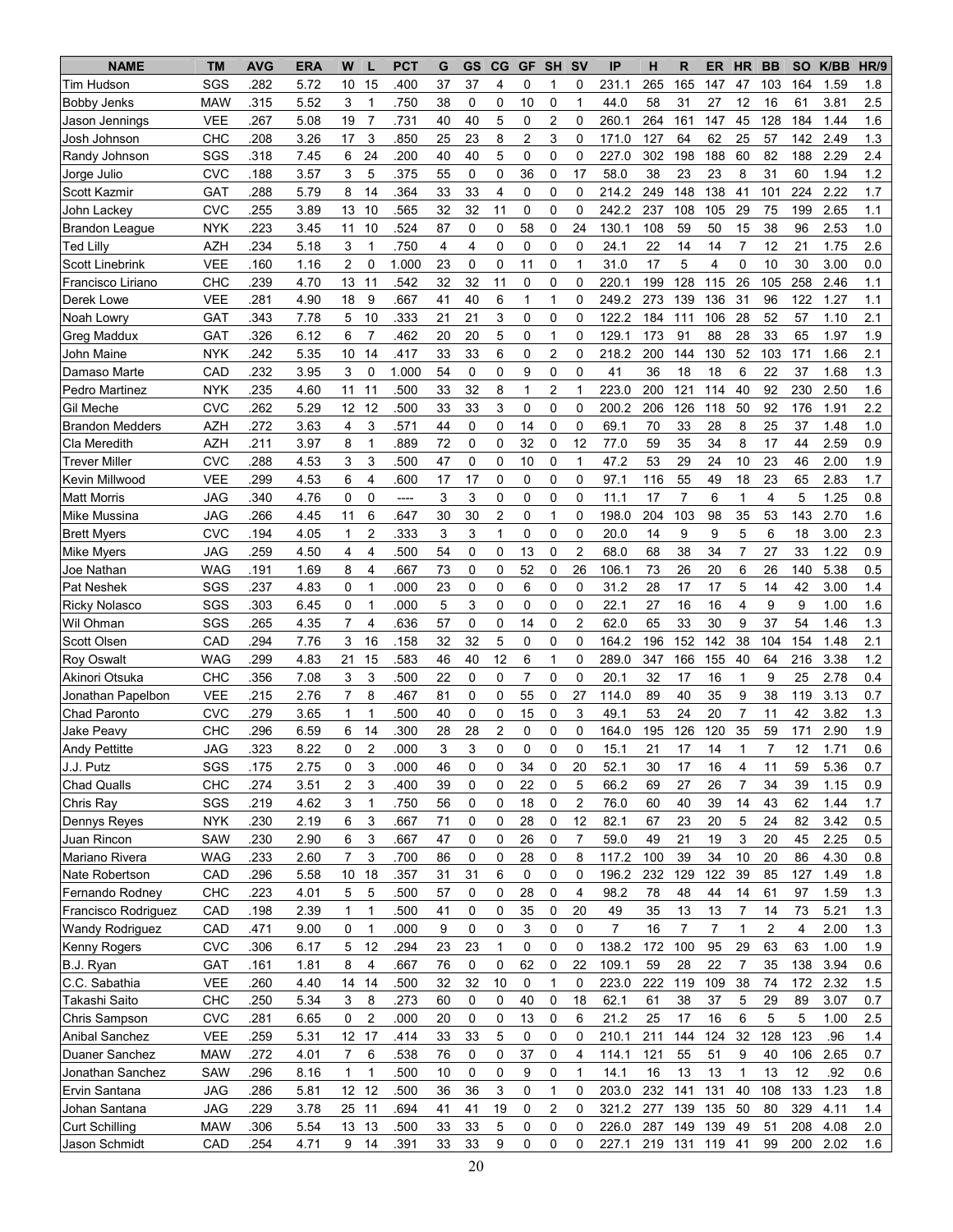| <b>NAME</b>          | <b>TM</b>  | <b>AVG</b> | <b>ERA</b> | W               | L                       | <b>PCT</b> | G              | <b>GS</b>    | CG             | <b>GF</b>      | <b>SH</b>      | <b>SV</b>      | IP             | н   | $\mathsf{R}$   | <b>ER</b>      | <b>HR</b>   | <b>BB</b>      | <b>SO</b>      | K/BB  | <b>HR/9</b> |
|----------------------|------------|------------|------------|-----------------|-------------------------|------------|----------------|--------------|----------------|----------------|----------------|----------------|----------------|-----|----------------|----------------|-------------|----------------|----------------|-------|-------------|
| <b>Ben Sheets</b>    | CHC        | .271       | 3.67       | $\overline{7}$  | 4                       | 636        | 15             | 15           | 5              | 0              | 1              | $\mathbf 0$    | 117.2          | 128 | 50             | 48             | 14          | 14             | 159            | 11.36 | 1.1         |
| George Sherrill      | <b>MAW</b> | 545        | 10.80      | 0               | $\Omega$                | ----       | 6              | 0            | $\Omega$       | 3              | 0              | $\mathbf{0}$   | 1.2            | 6   | 3              | $\overline{2}$ | 0           | $\overline{2}$ | 5              | 2.50  | 0.0         |
| <b>Scott Shields</b> | SGS        | .238       | 2.82       | 6               | 6                       | 500        | 70             | $\mathbf 0$  | $\Omega$       | 41             | $\Omega$       | 8              | 108.2          | 98  | 45             | 34             | 9           | 36             | 102            | 2.83  | 0.7         |
| John Smoltz          | <b>JAG</b> | .289       | 5.60       | 10              | 18                      | .357       | 40             | 40           | 5              | 0              | 0              | 0              | 247.2          | 290 | 169            | 154            | 40          | 103            | 224            | 2.17  | 1.5         |
| lan Snell            | <b>AZH</b> | 556        | 18.90      | 0               | $\Omega$                | ----       | $\mathbf{1}$   | 1            | $\Omega$       | 0              | $\mathbf 0$    | $\mathbf{0}$   | 3.1            | 10  | $\overline{7}$ | $\overline{7}$ | 3           | 3              | 4              | 1.33  | 8.1         |
| Rafael Soriano       | <b>CVC</b> | .209       | 4.03       | $\overline{7}$  | 4                       | 636        | 57             | 0            | $\mathbf 0$    | 23             | 0              | 5              | 80.1           | 62  | 36             | 36             | 12          | 36             | 80             | 2.22  | 1.3         |
| <b>Justin Speier</b> | <b>WAG</b> | 254        | 3.43       | 6               | $\overline{2}$          | .750       | 62             | 0            | $\mathbf 0$    | 26             | 0              | $\overline{2}$ | 94.1           | 90  | 42             | 36             | 11          | 30             | 107            | 3.57  | 1.0         |
| Russ Springer        | GAT        | .284       | 5.26       | 3               | $\overline{\mathbf{4}}$ | .429       | 59             | $\mathbf{0}$ | $\Omega$       | 21             | 0              | 3              | 77.0           | 86  | 46             | 45             | 18          | 21             | 59             | 2.81  | 2.1         |
| <b>Huston Street</b> | <b>VEE</b> | 280        | 2.85       | 4               | 3                       | .571       | 75             | $\mathbf 0$  | $\mathbf 0$    | 20             | 0              | 5              | 94.2           | 106 | 38             | 30             | 9           | 21             | 88             | 4.19  | 0.9         |
| Jeff Suppan          | <b>CVC</b> | .287       | 5.75       | 10              | 12                      | .455       | 32             | 32           | 3              | 0              | 0              | $\mathbf 0$    | 184.2          | 207 | 124            | 118            | 30          | 72             | 102            | 1.42  | 1.5         |
| John Thomson         | <b>WAG</b> | .250       | 0.00       | 0               | $\Omega$                | ----       | 1              | 0            | $\mathbf 0$    | 1              | $\Omega$       | $\mathbf 0$    | 4.0            | 3   | 0              | 0              | 0           | 1              | 1              | 1.00  | 0.0         |
| <b>Matt Thornton</b> | <b>VEE</b> | .227       | 4.30       | 5               | 4                       | 556        | 62             | $\mathbf 0$  | $\mathbf 0$    | 23             | 0              | 4              | 67.0           | 56  | 33             | 32             | 9           | 34             | 74             | 2.18  | 1.2         |
| Jose Valverde        | SGS        | 330        | 7.30       | $\overline{2}$  | 3                       | .400       | 22             | $\mathbf 0$  | $\mathbf 0$    | 8              | 0              | $\mathbf 0$    | 24.2           | 33  | 20             | 20             | 6           | 12             | 29             | 2.42  | 2.2         |
| Javier Vazquez       | <b>WAG</b> | .301       | 5.52       | $\overline{7}$  | 6                       | 538        | 16             | 16           | $\overline{2}$ | 0              | $\Omega$       | $\Omega$       | 102.2          | 126 | 69             | 63             | 23          | 37             | 95             | 2.57  | 2.0         |
| Justin Verlander     | <b>AZH</b> | .266       | 4.45       | 14              | 10                      | .583       | 33             | 33           | 8              | 0              | 2              | 0              | 218.2          | 226 | 127            | 108            | 30          | 89             | 146            | 1.64  | 1.2         |
| Carlos Villanueva    | CAD        | .250       | 6.14       | 0               | $\Omega$                | ----       | 8              | 0            | 0              | $\overline{c}$ | 0              | $\Omega$       | 22             | 21  | 15             | 15             | 8           | 10             | 19             | 1.90  | 3.3         |
| Luis Vizcaino        | SGS        | 216        | 3.58       | 4               | $\overline{2}$          | 667        | 54             | $\mathbf 0$  | $\mathbf 0$    | 19             | 0              | $\overline{2}$ | 78.0           | 61  | 31             | 31             | 10          | 31             | 78             | 2.52  | 1.2         |
| <b>Billy Wagner</b>  | <b>AZH</b> | .273       | 4.19       | 1               | 4                       | .200       | 45             | $\mathbf 0$  | 0              | 27             | 0              | 21             | 38.2           | 41  | 20             | 18             | 3           | 20             | 41             | 2.05  | 0.7         |
| Adam Wainwright      | CAD        | .230       | 4.00       | 5               | $\overline{2}$          | .714       | 59             | $\Omega$     | $\Omega$       | 15             | $\Omega$       | $\mathbf 0$    | 63             | 51  | 28             | 28             | 9           | 23             | 69             | 3.00  | 1.3         |
| Jamie Walker         | GAT        | .313       | 6.01       | $\overline{7}$  | 1                       | .875       | 67             | 0            | $\Omega$       | 24             | $\Omega$       | $\overline{2}$ | 91.1           | 117 | 62             | 61             | 25          | 16             | 54             | 3.38  | 2.5         |
| Chien-Ming Wang      | <b>SAW</b> | 279        | 4.00       | 20              | 15                      | 571        | 40             | 40           | 12             | 0              | 1              | 0              | 296.2          | 321 | 161            | 132            | 26          | 88             | 95             | 1.08  | 0.8         |
| Jered Weaver         | <b>WAG</b> | .231       | 4.57       | 12 <sup>°</sup> | 13                      | .480       | 33             | 33           | 11             | 0              | 0              | $\Omega$       | 228.1          | 198 | 136            | 116            | 51          | 64             | 196            | 3.06  | 2.0         |
| <b>Brandon Webb</b>  | <b>SAW</b> | .293       | 5.35       | 15              | 20                      | .429       | 40             | 40           | 15             | 0              | 1              | $\mathbf 0$    | 279.1          | 332 | 184            | 166            | 30          | 94             | 210            | 2.23  | 1.0         |
| Jake Westbrook       | <b>AZH</b> | .364       | 8.22       | 1               | 0                       | 1.000      | $\mathbf{1}$   | 1            | 0              | 0              | 0              | $\mathbf 0$    | 7.2            | 12  | $\overline{7}$ | 7              | 0           | 3              | 8              | 2.67  | 0.0         |
| Dan Wheeler          | <b>SAW</b> | .272       | 4.03       | 4               | 1                       | .800       | 48             | $\mathbf 0$  | $\Omega$       | 28             | 0              | 8              | 60.1           | 64  | 32             | 27             | 8           | 14             | 43             | 3.07  | 1.2         |
| <b>Bob Wickman</b>   | <b>JAG</b> | 242        | 2.94       | $\overline{2}$  | 6                       | .250       | 60             | 0            | 0              | 36             | 0              | 15             | 64.1           | 59  | 22             | 21             | 4           | 29             | 63             | 2.17  | 0.6         |
| <b>Brian Wilson</b>  | CAD        | .500       | 31.50      | 0               | $\mathbf{1}$            | .000       | $\overline{c}$ | 0            | $\mathbf 0$    | 1              | 0              | $\mathbf 0$    | $\overline{2}$ | 6   | $\overline{7}$ | $\overline{7}$ | $\mathbf 0$ | 4              | $\overline{4}$ | 1.00  | 0.0         |
| <b>Mike Wuertz</b>   | <b>MAW</b> | .251       | 4.49       | 1               | 8                       | .111       | 57             | $\mathbf 0$  | $\Omega$       | 21             | $\mathbf 0$    | 3              | 102.1          | 98  | 53             | 51             | 13          | 38             | 102            | 2.68  | 1.1         |
| Chris Young          | <b>WAG</b> | .233       | 4.84       | 17              | 9                       | 654        | 33             | 33           | 6              | 0              | 1              | $\mathbf 0$    | 227.0          | 196 | 132            | 122            | 49          | 102            | 196            | 1.92  | 1.9         |
| Carlos Zambrano      | <b>MAW</b> | 246        | 5.96       | 14              | 9                       | .609       | 33             | 33           | 5              | 0              | $\overline{2}$ | $\Omega$       | 193.1          | 180 | 141            | 128            | 27          | 140            | 162            | 1.16  | 1.3         |
| <b>Barry Zito</b>    | <b>NYK</b> | .291       | 4.85       | 17              | 9                       | 654        | 40             | 40           | 4              | 0              | 0              | 0              | 241.0          | 276 | 145            | 130            | 39          | 129            | 163            | 1.26  | 1.5         |
| Joel Zumaya          | SAW        | .211       | 3.70       | $\overline{7}$  | 3                       | .700       | 58             | 0            | $\Omega$       | 29             | $\mathbf 0$    | 8              | 109.1          | 87  | 63             | 45             | 13          | 73             | 149            | 2.04  | 1.1         |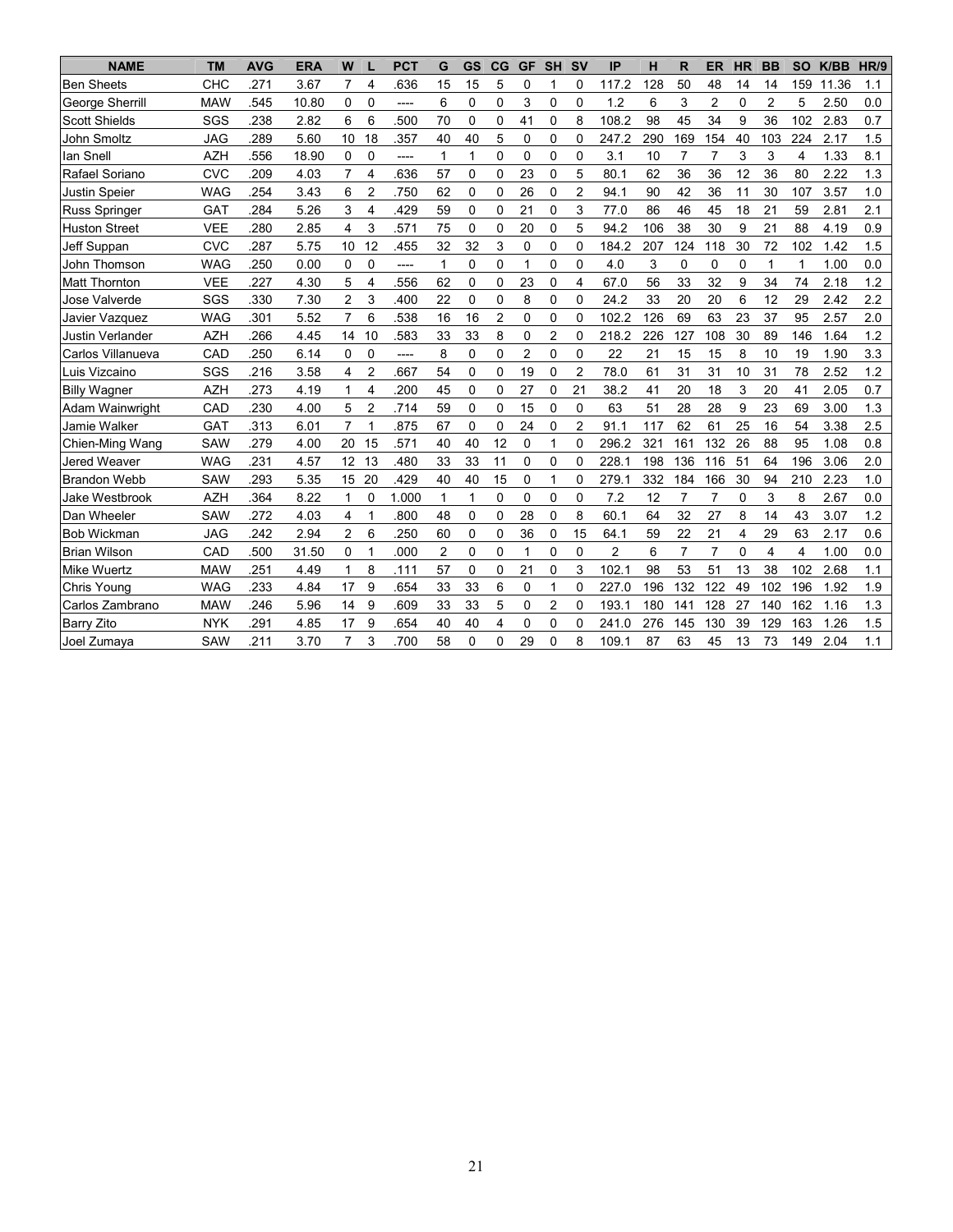# 2007 ARIZONA HEAT

| <b>NAME</b>            | <b>TM</b>  | <b>AVG</b> | <b>OBA</b> | <b>SLG</b> | <b>OPS</b> | <b>GM</b> | AB           | R              | н   | 2B       | 3B | <b>HR</b> | <b>RBI</b> | <b>BB</b> | <b>IBB</b> | <b>SO</b> | <b>HB</b> | <b>SH</b> | <b>SF</b>      | <b>DP</b> | <b>SB</b>   | $\mathsf{CS}$ | E            |
|------------------------|------------|------------|------------|------------|------------|-----------|--------------|----------------|-----|----------|----|-----------|------------|-----------|------------|-----------|-----------|-----------|----------------|-----------|-------------|---------------|--------------|
| <b>Shannon Stewart</b> | <b>AZH</b> | .500       | .500       | .500       | .000       |           |              | 0              |     |          |    |           |            | 0         | ი          | ი         |           | 0         |                |           |             | 0             | 0            |
| Josh Bard              | <b>AZH</b> | .372       | .418       | 598        | 1.015      | 46        | 164          | 32             | 61  | 16       |    |           | 28         | 11        | 0          | 31        | 4         | 0         | 3              | 4         | $\mathbf 0$ | 0             |              |
| Paul Lo Duca           | <b>AZH</b> | .333       | .340       | .471       | .811       | 46        | 138          | 18             | 46  | 10       | 0  | 3         | 20         |           | 0          | 15        |           | 2         |                | 3         | 0           | 0             | 2            |
| Lance Berkman          | <b>AZH</b> | .330       | .416       | .639       | 1.056      | 139       | 488          | 95             | 161 | 30       |    | 39        | 106        | 70        | 9          | 114       |           | 0         |                | 18        |             | 0             | 6            |
| <b>Steven Drew</b>     | <b>AZH</b> | .308       | .343       | 501        | .844       | 162       | $62^{\circ}$ | 81             | 191 | 39       | 24 |           | 84         | 35        |            | 178       |           | 4         | 2              |           | 2           | 0             | 16           |
| Miguel Cabrera         | <b>AZH</b> | .306       | .369       | .511       | .880       | 159       | 664          | 103            | 203 | 64       | 3  | 22        | 103        | 58        | 4          | 152       | 12        | 0         | 5              | 20        | 5           | 2             | 3            |
| <b>Marlon Anderson</b> | <b>AZH</b> | 299        | .355       | .517       | .872       | 128       | 462          | 66             | 138 | 25       | 14 | 16        | 70         | 41        | 3          | 88        |           |           | 3              | 12        | 3           | 3             | 9            |
| <b>Pat Burrell</b>     | <b>AZH</b> | .285       | .404       | .576       | .980       | 54        | 158          | 33             | 45  | 8        |    | 12        | 30         | 33        | 0          | 48        |           | 0         | $\overline{2}$ | 5         | 0           | 0             |              |
| Nick Johnson           | <b>AZH</b> | .277       | .409       | .510       | .919       | 154       | 588          | 108            | 163 | 54       |    | 27        | 96         | 116       | 0          | 115       | 18        | 6         | 4              | 12        | 4           |               | 17           |
| Olmedo Saenz           | <b>AZH</b> | 276        | .359       | .547       | .906       | 54        | 170          | 34             | 47  | 13       | 0  | 11        | 35         | 13        |            | 55        | 10        | 0         | 2              | 3         | 0           | 0             | 2            |
| <b>Scott Rolen</b>     | <b>AZH</b> | .274       | .357       | 571        | .929       | 40        | 84           | 22             | 23  | 10       | 0  | 5         | 16         | 10        | 0          | 18        | 2         | 0         | 2              | 3         |             | 0             | <sup>0</sup> |
| Chris Burke            | <b>AZH</b> | .273       | .385       | 455        | .839       | 5         |              | $\overline{2}$ | 3   | 2        |    | 0         |            | $\Omega$  | 0          |           | 2         | 0         | 0              |           | $\Omega$    | 0             | 0            |
| Mark Derosa            | <b>AZH</b> | .268       | .319       | .474       | .792       | 105       | 209          | 32             | 56  | 16       | 0  | 9         | 37         | 14        | 0          | 48        |           | 3         |                | 3         |             | 0             |              |
| Ryan Zimmerman         | AZH        | .264       | .318       | .396       | .714       | 111       | 386          | 48             | 102 | 18       |    | 11        | 49         | 29        | 0          | 88        | 3         | 4         | 4              | 6         | 6           | 0             | 11           |
| Carlos Beltran         | <b>AZH</b> | 259        | 363        | .577       | .940       | 161       | 633          | 141            | 164 | 53       |    | 48        | 109        | 101       |            | 156       | 5         | 10        | 4              | 8         | 16          | 3             | 3            |
| <b>Alex Rios</b>       | <b>AZH</b> | .257       | .304       | .436       | .740       | 128       | 452          | 67             | 116 | 24       | 9  | 13        | 64         | 29        | 0          | 99        | 3         | 3         | 3              | 11        | 16          | 3             | 0            |
| Eric Byrnes            | <b>AZH</b> | .228       | .264       | .394       | .658       | 81        | 246          | 43             | 56  | 18       |    |           | 33         | 10        | 0          | 46        |           |           | 0              | 5         | 6           |               | 0            |
| Chris Snyder           | <b>AZH</b> | .214       | 243        | .305       | .548       | 94        | 318          | 24             | 68  | 11       | 0  | 6         | 36         | 10        | 0          | 97        | 3         | 2         | 3              | 5         | $\Omega$    | 0             | 5            |
| James Lonev            | <b>AZH</b> | .191       | 235        | .383       | .618       | 17        | 47           | 5              | 9   | 4        |    |           | 5          | 2         | 0          | 6         |           | 0         |                | 5         | 0           | 0             | 0            |
| Jeff Cirillo           | <b>AZH</b> | .125       | .125       | .125       | .250       | 2         | 8            | 0              |     | 0        | 0  | 0         | 0          | 0         | 0          | 5         |           | 0         | 0              | 0         | 0           | 0             | 0            |
| Carlos Ruiz            | AZH        |            |            |            | .000       |           | 0            | 0              | 0   | $\Omega$ |    | 0         | 0          | 0         | 0          | 0         | O         | 0         | 0              | 0         | $\Omega$    | 0             | 0            |

| <b>NAME</b>             | ТM         | <b>AVG</b> | <b>ERA</b> | W  |    | <b>PCT</b> | G  | GS | CG | <b>GF</b> | <b>SH</b> | <b>SV</b> | IP    | н   | R   | ER  | HR | BB | SΟ  | K/BB | HR/9 |
|-------------------------|------------|------------|------------|----|----|------------|----|----|----|-----------|-----------|-----------|-------|-----|-----|-----|----|----|-----|------|------|
| Aaron Heilman           | <b>AZH</b> | .217       | 3.30       | 4  |    | .800       | 53 |    | 0  | 28        |           | 8         | 95.1  | 73  | 37  | 35  | 9  | 41 | 83  | 2.02 | 0.8  |
| Tom Gorzelannv          | <b>AZH</b> | .247       | 3.54       | 4  |    | .800       | 8  | 8  | 0  | 0         | 0         | $\Omega$  | 48.1  | 45  | 19  | 19  | 2  | 26 | 23  | .88  | 0.4  |
| <b>Brandon Medders</b>  | <b>AZH</b> | 272        | 3.63       | 4  | 3  | 57         | 44 |    |    | 14        |           |           | 69.1  | 70  | 33  | 28  | 8  | 25 | 37  | .48  | 1.0  |
| ICla Meredith           | <b>AZH</b> | .211       | 3.97       | 8  |    | .889       | 72 | 0  | 0  | 32        |           | 12        | 77.0  | 59  | 35  | 34  | 8  | 17 | 44  | 2.59 | 0.9  |
| IPedro Feliciano        | <b>AZH</b> | .267       | 3.98       | 6  | 3  | .667       | 61 | 0  | 0  | 12        | 0         | 3         | 61.0  | 63  | 29  | 27  | 6  | 34 | 50  | 1.47 | 0.9  |
| David Aardsma           | <b>AZH</b> | 207        | 4.16       |    |    | 500        | 60 | 0  |    | 23        |           | 2         | 97.1  | 72  | 47  | 45  | 20 | 47 | 86  | 1.83 | 1.8  |
| <b>Billy Wagner</b>     | <b>AZH</b> | 273        | 4.19       |    | 4  | 200        | 45 | 0  | 0  | 27        |           | 21        | 38.2  | 41  | 20  | 18  | 3  | 20 | 41  | 2.05 | 0.7  |
| Roy Halladay            | <b>AZH</b> | 268        | 4.25       | 13 | 10 | 565        | 33 | 33 | 10 | 0         | 0         | 0         | 243.1 | 253 | 121 | 15  | 39 | 47 | 150 | 3.19 | 1.4  |
| <b>Justin Verlander</b> | <b>AZH</b> | .266       | 4.45       | 14 | 10 | 583        | 33 | 33 | 8  | 0         | 2         |           | 218.2 | 226 | 127 | 108 | 30 | 89 | 146 | .64  | 1.2  |
| <b>Ted Lilly</b>        | <b>AZH</b> | 234        | 5.18       | 3  |    | .750       | 4  | 4  | 0  | 0         |           |           | 24.1  | 22  | 14  | 14  |    | 12 | 21  | 1.75 | 2.6  |
| Jeremy Bonderman        | <b>AZH</b> | 287        | 5.39       | 14 | 14 | 500        | 40 | 40 | 4  | 0         | 2         | 0         | 263.2 | 302 | 167 | 58  | 36 | 98 | 232 | 2.37 | 1.2  |
| Josh Beckett            | <b>AZH</b> | .272       | 6.20       | 5  |    | .417       | 17 | 17 | 2  | ი         |           |           | 97.1  | 103 | 67  | 67  | 30 | 36 | 57  | .58  | 2.8  |
| Juan Cruz               | <b>AZH</b> | .279       | 6.39       | 8  | 8  | .500       | 26 | 25 | 2  | 0         |           | 0         | 138.0 | 151 | 109 | 98  | 28 | 89 | 124 | 1.39 | 1.8  |
| Jake Westbrook          | <b>AZH</b> | .364       | 8.22       |    | ი  | .000       |    |    | 0  | 0         |           | 0         | 7.2   | 12  |     |     | ŋ  | 3  | 8   | 2.67 | 0.0  |
| lan Snell               | <b>AZH</b> | 556        | 18.90      |    |    |            |    |    | O  | 0         |           | 0         | 3.1   | 10  |     |     | 3  | 3  | 4   | .33  | 8.1  |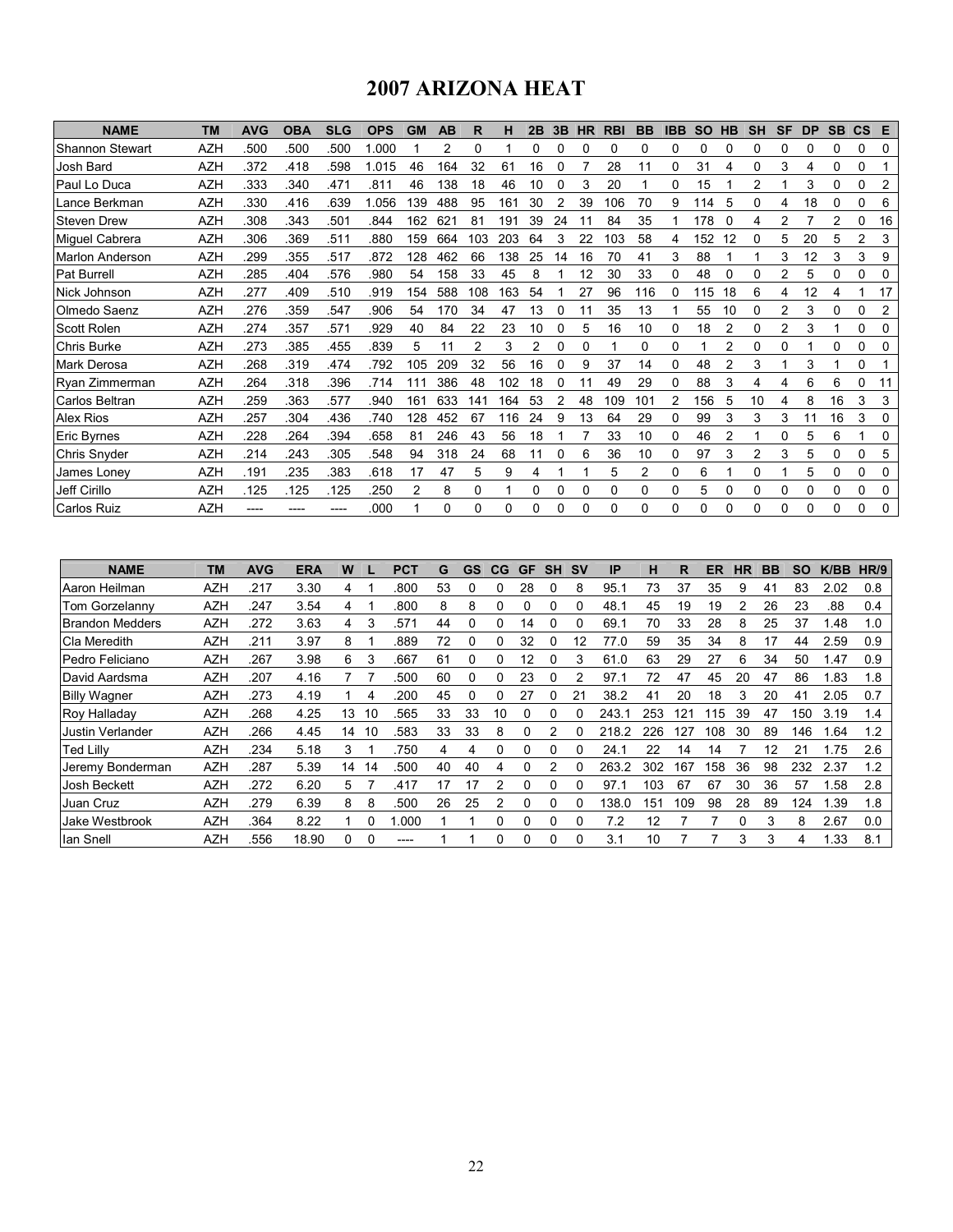# 2007 CALIFORNIA DRAGONS

| <b>NAME</b>               | <b>TM</b> | <b>AVG</b> | <b>OBA</b> | <b>SLG</b> | <b>OPS</b> | <b>GM</b> | AB       | R  | н        | 2B | 3B | <b>HR</b> | <b>RBI</b> | <b>BB</b>      | <b>IBB</b> | <b>SO</b> | <b>HB</b> | <b>SH</b> | <b>SF</b>      | <b>DP</b> | <b>SB</b>   | $\mathsf{cs}$ | E              |
|---------------------------|-----------|------------|------------|------------|------------|-----------|----------|----|----------|----|----|-----------|------------|----------------|------------|-----------|-----------|-----------|----------------|-----------|-------------|---------------|----------------|
| <b>Franklin Gutierrez</b> | CAD       | .400       | .400       | .600       | 1.000      | 5         | 5        | 0  | 2        |    | 0  | 0         | 0          | 0              | 0          |           | 0         | 0         | 0              | 0         | 0           | 0             | 0              |
| Juan Uribe                | CAD       | .357       | .400       | .714       | 1.114      | 30        | 14       | 5  | 5        | 2  | 0  |           | 2          |                | 0          | 2         | 0         | 0         | 0              | 0         | 0           | 0             | $\overline{c}$ |
| <b>Rich Aurilia</b>       | CAD       | .312       | .362       | .595       | .957       | 65        | 205      | 33 | 64       | 17 |    | 13        | 39         | 17             |            | 31        |           | 0         | 2              | 7         | 0           | 0             | 4              |
| Joe Mauer                 | CAD       | .308       | .369       | .463       | .832       | 151       | 561      | 70 | 173      | 36 | 3  | 15        | 78         | 55             | 13         |           |           | 0         | 2              | 22        | 6           |               | 8              |
| <b>Matt Diaz</b>          | CAD       | .294       | .321       | .467       | .788       | 62        | 197      | 25 | 58       | 13 | 3  | 5         | 25         | 4              | 0          | 40        | 5         | $\Omega$  | 3              | 4         | 0           |               | 2              |
| <b>Bill Hall</b>          | CAD       | .287       | .367       | .593       | .960       | 63        | 216      | 43 | 62       | 10 |    | 18        | 50         | 28             | 0          | 71        | 0         |           |                | 4         | 3           | 2             | 10             |
| Miguel Olivo              | CAD       | .279       | .290       | .485       | .775       | 18        | 68       | 9  | 19       | 3  |    | 3         | 9          |                | 0          | 21        |           |           | 0              |           | 0           | 0             |                |
| Mike Piazza               | CAD       | .279       | .330       | .599       | .929       | 48        | 172      | 24 | 48       | 8  |    | 15        | 35         | 10             | 0          | 26        | 3         | 0         | $\Omega$       | 8         | $\Omega$    | 0             | 0              |
| Carlos Lee                | CAD       | .272       | 328        | .482       | .810       | 127       | 463      | 66 | 126      | 20 |    | 25        | 76         | 39             | 6          | 60        | 3         | 0         |                | 14        |             |               | 0              |
| Luis Castillo             | CAD       | 260        | .303       | .308       | .610       | 159       | 634      | 79 | 165      | 14 | 5  | 2         | 54         | 40             | 0          | 99        | 0         | 5         | 3              | 10        | 37          |               | 5              |
| <b>Prince Fielder</b>     | CAD       | 257        | .349       | .376       | .725       | 39        | 109      | 10 | 28       | 4  | 0  | 3         | 12         | 13             |            | 24        | 4         | 0         | 3              | 3         | 0           | 0             | 2              |
| <b>Steve Finley</b>       | CAD       | 256        | 293        | .487       | .780       | 12        | 39       | 5  | 10       | 4  |    |           | 5          | $\overline{2}$ | 0          | 7         | $\Omega$  | $\Omega$  | 0              | 0         | $\mathbf 0$ | 0             | 0              |
| Richie Sexson             | CAD       | .256       | .317       | .530       | .847       | 102       | 328      | 50 | 84       | 21 |    | 23        | 46         | 26             | 0          | 82        |           | 0         | $\overline{2}$ | 4         |             |               | 2              |
| J.D. Drew                 | CAD       | .255       | .337       | .457       | .793       | 139       | 462      | 71 | 118      | 35 | 5  | 16        | 52         | 57             | 0          | 115       |           | 2         | 3              | 8         | 4           | 2             | 6              |
| Ryan Spilborghs           | CAD       | .250       | .250       | .250       | .500       |           | 4        | 0  |          | 0  | 0  | 0         |            | 0              | 0          | 0         |           | 0         | 0              |           | 0           | 0             | 0              |
| Vernon Wells              | CAD       | .242       | .301       | .405       | .706       | 151       | 565      | 61 | 137      | 34 | 5  | 16        | 66         | 42             | 0          | 109       | 6         | 0         | 2              | 16        | 13          | 5             | 3              |
| Wily Mo Pena              | CAD       | .241       | 284        | .426       | .710       | 111       | 427      | 44 | 103      | 22 | 6  | 15        | 56         | 19             |            | 147       |           | 0         |                | 12        | 0           | 0             | 3              |
| <b>Hanley Ramirez</b>     | CAD       | .234       | .291       | .409       | .701       | 161       | 591      | 88 | 138      | 41 | 12 | 13        | 50         | 47             | 0          | 137       |           | 4         |                | 11        | 44          |               | 22             |
| <b>Brent Clevlen</b>      | CAD       | .214       | .267       | .429       | .695       | 6         | 14       |    | 3        |    |    | 0         | 3          | 1              | 0          | 3         | 0         | 0         | $\Omega$       | 0         | $\Omega$    | 0             | 0              |
| <b>Matt Murton</b>        | CAD       | .197       | 257        | 276        | .534       | 56        | 152      | 14 | 30       | 6  | 0  | 2         | 19         | 9              | 0          | 24        | 4         | 0         | $\overline{2}$ | 4         | 2           | 0             |                |
| Eric Chavez               | CAD       | .189       | .308       | .318       | .626       | 138       | 381      | 40 | 72       | 16 | 0  | 11        | 35         | 66             |            | 86        | $\Omega$  |           |                | 16        | 2           |               | 5              |
| Jeremy Hermida            | CAD       | .167       | .167       | .167       | .333       | 12        | 30       |    | 5        | 0  | 0  | 0         |            | 0              | 0          | 9         | 0         | 0         | 0              |           | 0           | 0             | 0              |
| Dustin Pedroia            | CAD       | ----       |            | ----       | .000       |           | $\Omega$ | 0  | $\Omega$ | 0  | 0  | 0         | 0          | $\Omega$       | 0          | 0         | ŋ         | 0         | $\Omega$       | 0         | $\Omega$    | 0             | 0              |

| <b>NAME</b>            | <b>TM</b> | <b>AVG</b> | <b>ERA</b> | W  |    | <b>PCT</b> | G  | <b>GS</b> | CG <sub>1</sub> | <b>GF</b> | <b>SH</b> | <b>SV</b> | IP    | н   | R   | ER  | ΗR | BB  | <b>SO</b> | K/BB | HR/9 |
|------------------------|-----------|------------|------------|----|----|------------|----|-----------|-----------------|-----------|-----------|-----------|-------|-----|-----|-----|----|-----|-----------|------|------|
| Francisco Rodriguez    | CAD       | .198       | 2.39       |    |    | .500       | 41 | ŋ         | U               | 35        | 0         | 20        | 49    | 35  | 13  | 13  |    | 14  | 73        | 5.21 | 1.3  |
| Damaso Marte           | CAD       | 232        | 3.95       | 3  | 0  | .000       | 54 | 0         | 0               | 9         |           |           | 41    | 36  | 18  | 18  | 6  | 22  | 37        | 1.68 | 1.3  |
| Adam Wainwright        | CAD       | .230       | 4.00       | 5  | 2  | 714        | 59 | 0         | <sup>0</sup>    | 15        | 0         |           | 63    | 51  | 28  | 28  | 9  | 23  | 69        | 3.00 | 1.3  |
| <b>Taylor Buchholz</b> | CAD       | 251        | 4.01       | 3  | 5  | 375        | 40 | 0         | 0               | 17        |           |           | 94.1  | 91  | 46  | 42  | 18 | 34  | 66        | 1.94 | 1.7  |
| Jeremy Accardo         | CAD       | .255       | 4.33       | 5  |    | 714        | 47 | ŋ         | O               | 23        | 0         |           | 70.2  | 70  | 35  | 34  | 8  | 25  | 49        | 1.96 | 1.0  |
| <b>Bronson Arrovo</b>  | CAD       | 274        | 4.49       | 13 | 17 | .433       | 34 | 34        | 15              | υ         |           |           | 250.  | 266 | 130 | 125 | 38 | 87  | 157       | 1.80 | 1.4  |
| Jason Schmidt          | CAD       | 254        | 4.71       | 9  | 14 | .391       | 33 | 33        | 9               | 0         | 0         |           | 227.  | 219 | 131 | 119 | 41 | 99  | 200       | 2.02 | 1.6  |
| <b>Chad Cordero</b>    | CAD       | .279       | 5.17       |    | 4  | 200        | 24 | 0         | 0               |           |           |           | 31.1  | 34  | 19  | 18  |    | 13  | 22        | 1.69 | 2.0  |
| A.J. Burnett           | CAD       | 285        | 5.30       | 12 | 16 | .429       | 33 | 32        | 10              |           | 3         |           | 227.  | 254 | 139 | 134 | 32 | 68  | 174       | 2.56 | 1.3  |
| Nate Robertson         | CAD       | 296        | 5.58       | 10 | 18 | 357        | 31 | 31        | 6               | U         | 0         |           | 196.2 | 232 | 29  | 122 | 39 | 85  | 127       | l.49 | 1.8  |
| Carlos Villanueva      | CAD       | 250        | 6.14       | 0  | 0  | -----      | 8  | 0         | 0               | 2         | 0         |           | 22    | 21  | 15  | 15  | 8  | 10  | 19        | 1.90 | 3.3  |
| <b>Scott Olsen</b>     | CAD       | 294        | 7.76       | 3  | 16 | 158        | 32 | 32        | 5               | 0         | 0         |           | 164.2 | 196 | 152 | 142 | 38 | 104 | 154       | 1.48 | 2.1  |
| <b>Wandy Rodriguez</b> | CAD       | .471       | 9.00       | 0  |    | .000       | 9  | 0         | U               | 3         | 0         |           |       | 16  |     |     |    | 2   | 4         | 2.00 | 1.3  |
| <b>Brian Wilson</b>    | CAD       | .500       | 31.50      | 0  |    | .000       | 2  | 0         |                 |           | 0         |           | 2     | 6   |     |     |    | 4   | 4         | 1.00 | 0.0  |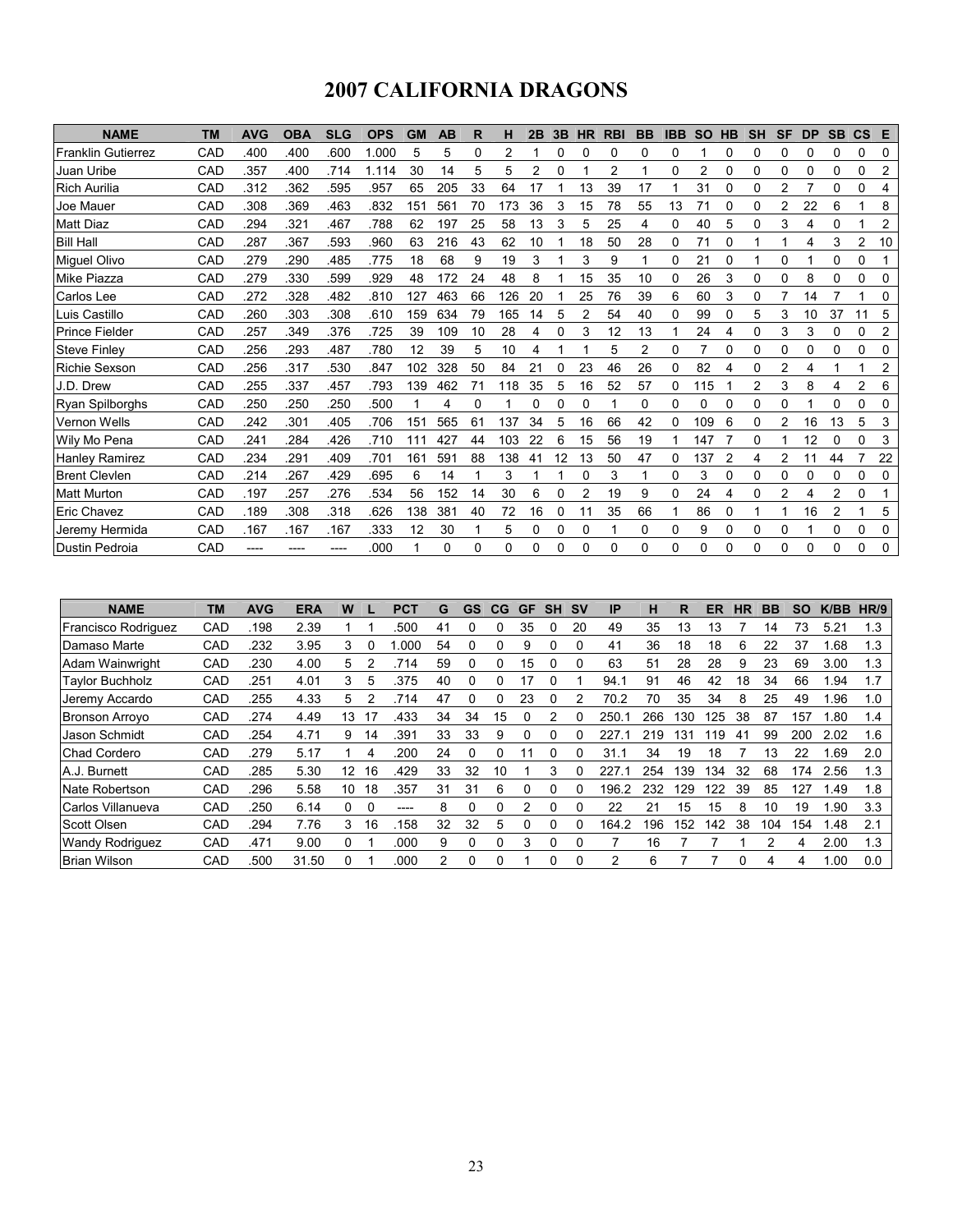# 2007 CHESAPEAKE CRABS

| <b>NAME</b>            | <b>TM</b> | <b>AVG</b> | <b>OBA</b> | <b>SLG</b> | <b>OPS</b> | <b>GM</b> | AB  | R              | н   | 2B | 3B | <b>HR</b> | <b>RBI</b> | <b>BB</b> | <b>IBB</b> | <b>SO</b> | <b>HB</b> | <b>SH</b> | SF | <b>DP</b> | <b>SB</b> | $\mathsf{cs}$ | Е  |
|------------------------|-----------|------------|------------|------------|------------|-----------|-----|----------------|-----|----|----|-----------|------------|-----------|------------|-----------|-----------|-----------|----|-----------|-----------|---------------|----|
| <b>Jason Bartlett</b>  | снс       | .361       | .424       | .443       | .867       | 45        | 122 | 15             | 44  | 10 |    | 0         | 21         | 9         | 0          | 14        | 6         |           |    |           | 6         | 3             | 10 |
| <b>Michael Barrett</b> | CHC       | .330       | .402       | .613       | 1.015      | 65        | 194 | 41             | 64  | 17 |    | 10        | 40         | 23        | 0          | 23        | 3         | 0         | 4  | 8         | 0         | 0             |    |
| Jacque Jones           | CHC       | .326       | .385       | 568        | .953       | 36        | 95  | 15             | 31  | 5  |    | 6         | 17         | 8         | 0          | 20        |           | 0         | 0  | 5         | 3         | 0             | 0  |
| Carlos Guillen         | CHC       | .313       | .382       | .509       | .891       | 132       | 521 | 88             | 163 | 55 |    |           | 81         | 51        | 0          | 104       | 8         | 0         |    | 22        | 22        | 2             | 27 |
| <b>Victor Martinez</b> | CHC       | .307       | .374       | .426       | .800       | 118       | 430 | 50             | 132 | 24 |    | 9         | 60         | 44        | 5          | 72        | 4         | 0         | 3  | 8         | 0         | 0             | 9  |
| Travis Hafner          | CHC       | 294        | .408       | .680       | 1.088      | 154       | 571 | 119            | 168 | 41 |    | 59        | 152        | 109       |            | 148       | 5         | 0         | 6  | 22        | 0         | 0             | 0  |
| Jeff Davanon           | CHC       | .283       | .380       | .380       | .760       | 53        | 166 | 18             | 47  | 10 | 3  | 0         | 21         | 26        |            | 34        |           | 0         | 0  | 4         | 8         |               | 0  |
| Justin Morneau         | CHC       | .282       | .335       | .399       | .734       | 143       | 561 | 76             | 158 | 23 |    | 13        | 58         | 40        | 3          | 109       | 6         | 0         | 2  | 13        |           | 0             | 6  |
| Esteban German         | снс       | .280       | .361       | .387       | .748       | 156       | 574 | 97             | 161 | 32 |    | 5         | 56         | 66        |            | 117       | 10        |           | 6  | 14        | 8         | 2             | 8  |
| <b>Bobby Abreu</b>     | CHC       | 268        | .389       | .442       | .831       | 151       | 563 | 115            | 15٬ | 39 |    | 17        | 73         | 110       | 3          | 152       | 5         | 0         | 6  | 8         | 28        | 6             | 6  |
| <b>Carl Crawford</b>   | CHC       | .257       | 296        | .398       | .695       | 143       | 502 | 60             | 129 | 12 | 10 | 13        | 72         | 26        | 2          | 80        | 5         | 2         |    |           | 38        | 3             |    |
| Jason Bay              | CHC       | .256       | .363       | .466       | .829       | 144       | 515 | 94             | 132 | 21 |    | 29        | 78         | 83        | 0          | 149       | 5         | 0         | 3  | 14        | 4         | 3             | 3  |
| Aramis Ramirez         | CHC       | 252        | .307       | .472       | .779       | 153       | 587 | 96             | 148 | 28 |    | 33        | 100        | 42        |            | 73        |           | 0         | 6  | 18        |           | 0             | 12 |
| Corey Hart             | CHC       | .250       | 250        | 250        | .500       | 3         | 8   | 0              | 2   | 0  | 0  | 0         | 0          | 0         | 0          |           |           | 0         | 0  |           | 0         |               | 0  |
| Josh Willingham        | CHC       | .246       | 299        | .590       | .889       | 34        | 61  | 12             | 15  | 3  | 0  | 6         | 13         |           | 0          | 12        | 4         | $\Omega$  |    | 0         | $\Omega$  | 0             |    |
| Josh Barfield          | CHC       | .204       | 250        | .429       | .679       | 27        | 49  | 6              | 10  |    | 0  | 3         | 5          | 3         | 0          | 12        |           | 0         | 0  |           | 0         | 2             | 0  |
| Johnny Estrada         | CHC       | .190       | .190       | 238        | .429       | 9         | 21  |                | 4   |    | 0  | 0         | 0          | 0         | 0          | 2         | 0         | 0         | 0  |           | 0         | 0             | 0  |
| J.J. Hardy             | CHC       | .167       | 246        | 389        | .635       | 22        | 54  | 6              | 9   | 0  | 0  | 4         | 12         | 6         | 0          | 9         | 0         |           |    | 2         | $\Omega$  | 0             | 2  |
| Mike Lamb              | CHC       | .146       | 200        | 220        | .420       | 15        | 41  | $\overline{2}$ | 6   | 3  | 0  | 0         | 4          | 3         | 0          | 5         | O         | 0         |    | 2         | 0         | 0             |    |
| Scott Hatteberg        | CHC       | .143       | 250        | 286        | .536       | 8         | 14  |                | 2   |    | 0  | 0         | 2          | 2         | 0          | 3         | 0         | 0         | 0  | 2         | 0         | 0             | 0  |
| Coco Crisp             | CHC       | .083       | .154       | .083       | 237        | 3         | 12  | 2              |     | 0  |    | 0         | 0          |           | 0          | 5         |           | 0         | 0  |           | 0         | 0             | 0  |

| <b>NAME</b>              | <b>TM</b>  | <b>AVG</b> | <b>ERA</b> | W  |    | <b>PCT</b> | G  | GS | CG | GF | <b>SH</b> | <b>SV</b> | <b>IP</b> | н   | R   | ER  | HR | BB  | SΟ  | K/BB  | HR/9 |
|--------------------------|------------|------------|------------|----|----|------------|----|----|----|----|-----------|-----------|-----------|-----|-----|-----|----|-----|-----|-------|------|
| Josh Johnson             | <b>CHC</b> | 208        | 3.26       | 17 | 3  | .850       | 25 | 23 | 8  |    | 3         |           | 171.0     | 127 | 64  | 62  | 25 | 57  | 142 | 2.49  | 1.3  |
| <b>Chad Qualls</b>       | <b>CHC</b> | 274        | 3.51       | 2  | 3  | .400       | 39 | 0  | 0  | 22 |           | 5         | 66.2      | 69  | 27  | 26  |    | 34  | 39  | 1.15  | 0.9  |
| <b>Ben Sheets</b>        | <b>CHC</b> | 271        | 3.67       |    | 4  | .636       | 15 | 15 | 5  |    |           |           | 117.2     | 128 | 50  | 48  | 14 | 14  | 159 | 11.36 | 1.1  |
| Fernando Rodnev          | <b>CHC</b> | .223       | 4.01       | 5. | 5  | .500       | 57 | 0  | 0  | 28 |           | 4         | 98.2      | 78  | 48  | 44  | 14 | 61  | 97  | 1.59  | 1.3  |
| Mike Gonzalez            | <b>CHC</b> | .287       | 4.12       |    | 3  | .250       | 57 | 0  | 0  | 11 | 0         | 5         | 54.2      | 62  | 25  | 25  | 4  | 36  | 79  | 2.19  | 0.7  |
| Kelvim Escobar           | <b>CHC</b> | .247       | 4.37       | 11 | 5  | .688       | 23 | 23 | 6  | ი  | 3         |           | 154.      | 144 | 80  | 75  | 24 | 57  | 103 | 1.81  | 1.4  |
| Dan Haren                | <b>CHC</b> | .271       | 4.53       | 17 | 15 | .531       | 40 | 40 | 9  | 0  | 2         |           | 266.      | 286 | 148 | 134 | 52 | 55  | 219 | 3.98  | 1.8  |
| <b>Francisco Liriano</b> | <b>CHC</b> | 239        | 4.70       | 13 | 11 | .542       | 32 | 32 |    | 0  |           |           | 220.      | 199 | 128 | 115 | 26 | 105 | 258 | 2.46  | 1.1  |
| Takashi Saito            | <b>CHC</b> | 250        | 5.34       | 3  | 8  | .273       | 60 | 0  | 0  | 40 |           | 18        | 62.1      | 61  | 38  | 37  | 5  | 29  | 89  | 3.07  | 0.7  |
| Zach Duke                | <b>CHC</b> | .375       | 6.35       | 0  |    | .000       |    |    | 0  | 0  | 0         |           | 5.2       | 9   | 4   | 4   |    |     | 3   | 3.00  | 1.6  |
| Jake Peavv               | <b>CHC</b> | .296       | 6.59       | 6  | 14 | .300       | 28 | 28 | 2  | 0  | 0         |           | 164.0     | 195 | 126 | 120 | 35 | 59  | 171 | 2.90  | 1.9  |
| Akinori Otsuka           | <b>CHC</b> | .356       | 7.08       | 3  | 3  | .500       | 22 | 0  | 0  |    | 0         |           | 20.1      | 32  | 17  | 16  |    | 9   | 25  | 2.78  | 0.4  |
| <b>Matt Guerrier</b>     | <b>CHC</b> | 231        | 8.31       | 0  |    | .000       | 3  | 0  | 0  |    |           |           | 4.1       | 3   | 4   | 4   |    |     | 2   | 2.00  | 2.1  |
| <b>Clay Hensley</b>      | <b>CHC</b> | .375       | 9.80       | 0  |    | .000       | 19 | 0  | 0  | 10 |           |           | 37.2      | 63  | 42  | 41  | 17 | 19  | 29  | 1.53  | 4.1  |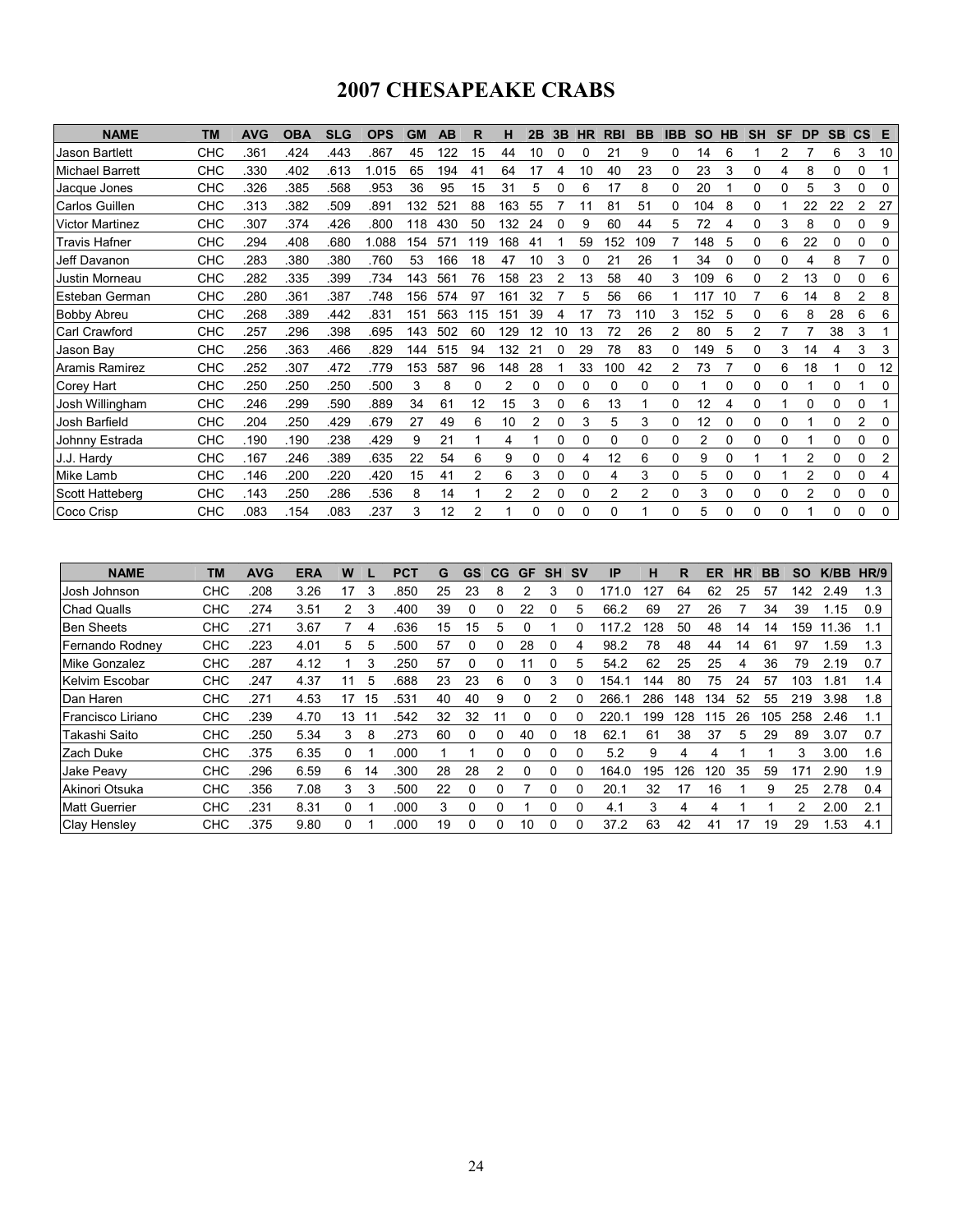# 2007 CENTRAL VALLEY CONDORS

| <b>NAME</b>           | <b>TM</b>  | <b>AVG</b> | <b>OBA</b> | <b>SLG</b> | <b>OPS</b> | <b>GM</b> | <b>AB</b> | R              | н        | 2B       | 3B | <b>HR</b> | <b>RBI</b> | <b>BB</b>      | <b>IBB</b>     | <b>SO</b> | <b>HB</b> | <b>SH</b>      | <b>SF</b>     | <b>DP</b>      | <b>SB</b> | $\mathbf{c}\mathbf{s}$ | E              |
|-----------------------|------------|------------|------------|------------|------------|-----------|-----------|----------------|----------|----------|----|-----------|------------|----------------|----------------|-----------|-----------|----------------|---------------|----------------|-----------|------------------------|----------------|
| Andy Marte            | CVC        | .400       | .400       | 1.000      | 1.400      | 3         | 5         |                | 2        | $\Omega$ | 0  |           |            | 0              | 0              |           | 0         | 0              | 0             | 0              | 0         | 0                      | 0              |
| <b>Freddy Sanchez</b> | <b>CVC</b> | .354       | .378       | .436       | .814       | 82        | 243       | 28             | 86       | 14       | 0  | 2         | 32         | 9              | $\overline{2}$ | 34        |           | 6              |               | 3              | 0         | 0                      |                |
| Pablo Ozuna           | CVC        | .344       | .409       | 448        | .857       | 61        | 163       | 13             | 56       | 10       | 2  |           | 11         | 12             | 2              | 20        | 6         | 1              | $\Omega$      | 4              | 5         |                        | $\overline{7}$ |
| <b>Grady Sizemore</b> | CVC        | .331       | .402       | .647       | 1.048      | 142       | 498       | 109            | 165      | 36       | 14 | 31        | 102        | 50             |                | 135       | 10        | 0              | 2             | 6              | 18        | 2                      | 2              |
| Jeff Baker            | CVC        | .328       | .397       | 738        | 1.135      | 33        | 61        | 13             | 20       | 4        | 0  |           | 21         | 7              | 4              | 9         | 0         | $\Omega$       | 0             |                | $\Omega$  | 0                      | 0              |
| Robinson Cano         | CVC        | .321       | .360       | .481       | .842       | 120       | 405       | 46             | 130      | 31       | 2  | 10        | 53         | 24             | $\overline{2}$ | 70        | 2         | $\overline{2}$ | $\mathcal{P}$ | 17             |           | 0                      | 10             |
| <b>Kenny Lofton</b>   | CVC        | .305       | .348       | .413       | .760       | 129       | 475       | 79             | 145      | 15       | 18 | 0         | 42         | 32             | 3              | 50        | 0         | 8              | 2             | 5              | 41        | 10                     | 0              |
| Tadahito Iguchi       | CVC        | .303       | .343       | .606       | .949       | 16        | 33        | 6              | 10       |          | 0  | 3         | 3          | 2              | 0              | 6         | 0         |                | 0             |                | 0         | 0                      | 0              |
| Orlando Cabrera       | <b>CVC</b> | 282        | .313       | 346        | .659       | 36        | 78        | 13             | 22       | 5        | 0  | 0         |            | 4              | 0              | 13        | 0         | 4              |               | 0              |           | 0                      | 5              |
| Ichiro Suzuki         | CVC        | .274       | .312       | .324       | .637       | 162       | 700       | 106            | 192      | 13       | 5  | 4         | 57         | 33             | 0              | 93        | 9         | 10             |               | 12             | 47        | 8                      |                |
| <b>Ryan Howard</b>    | <b>CVC</b> | .270       | .393       | .588       | .981       | 159       | 549       | 97             | 148      | 24       | 5  | 47        | 122        | 100            | 27             | 198       | 13        | 0              | 2             | 11             |           | 0                      |                |
| <b>Mike Lowell</b>    | CVC        | 267        | .319       | .408       | .727       | 129       | 424       | 40             | 113      | 25       |    | 11        | 59         | 28             | 0              | 52        |           | 0              | 5             | 13             | 0         | 0                      | 3              |
| <b>Xavier Nady</b>    | CVC        | 267        | .330       | .519       | .849       | 64        | 187       | 30             | 50       | 5        | 0  | 14        | 24         | 14             | 2              | 45        | 4         |                |               | 3              |           | 0                      | 2              |
| Doug Mientkiewicz     | CVC        | 263        | .317       | .362       | .679       | 65        | 152       | 17             | 40       | 12       |    |           | 11         | 12             | 0              | 28        |           | 0              | 0             | 2              | 0         | 0                      |                |
| Alfonso Soriano       | CVC        | 263        | .311       | 504        | .815       | 118       | 357       | 56             | 94       | 23       | 0  | 21        | 66         | 20             | 0              | 99        |           | 2              | 5             | 4              | 28        | 8                      | 4              |
| Jason Kendall         | CVC        | .254       | .328       | .298       | .625       | 153       | 484       | 51             | 123      | 18       | 0  |           | 44         | 41             |                | 65        | 14        | 19             | 4             | 19             | 5         | 3                      | 5              |
| Ronny Paulino         | CVC        | .250       | .250       | .250       | .500       | 9         | 20        | 0              | 5        | $\Omega$ | 0  | 0         |            | $\Omega$       | 0              | 3         | 0         | 0              | $\Omega$      |                | 0         | 0                      |                |
| <b>Mick Markakis</b>  | CVC        | .237       | .316       | .375       | .691       | 106       | 253       | 27             | 60       |          |    | 8         | 28         | 29             | 0              | 40        | 0         | 6              | 0             | 9              |           | 0                      | $\overline{c}$ |
| Jimmy Rollins         | <b>CVC</b> | .213       | .275       | .325       | .600       | 147       | 489       | 48             | 104      | 18       | 2  | 11        | 46         | 39             | 3              | 75        | 5         |                | 5             | 13             | 18        | 10                     | 7              |
| David Dellucci        | CVC        | .188       | .316       | .188       | .503       | 10        | 16        | $\overline{c}$ | 3        | 0        | 0  | 0         | $\Omega$   | $\overline{2}$ | 0              | 3         |           | 0              | 0             | 0              | 0         | 0                      | $\Omega$       |
| B.J. Upton            | <b>CVC</b> | .154       | 214        | 385        | .599       | 8         | 13        |                | 2        | $\Omega$ | 0  |           |            |                | 0              | 5         | 0         | 0              | $\Omega$      | 0              | 0         | 0                      | 0              |
| Henry Blanco          | CVC        | .152       | .171       | 333        | .505       | 23        | 33        | 4              | 5        | $\Omega$ | 0  | 2         |            | 1              | 0              | 3         | 0         | 5              |               |                | 0         | 0                      | 0              |
| <b>Scott Rolen</b>    | CVC        | .071       | .071       | .071       | .143       | 9         | 14        | 0              | 1        | 0        | 0  | 0         |            | $\Omega$       | 0              |           | 0         | $\Omega$       | 0             | $\overline{c}$ | 0         | 0                      | 0              |
| Nelson Cruz           | <b>CVC</b> | .000       | .125       | .000       | .125       | 7         |           | 0              | $\Omega$ | $\Omega$ | 0  | 0         | $\Omega$   |                | 0              |           | 0         | $\Omega$       | $\Omega$      |                | $\Omega$  | 0                      | 0              |

| <b>NAME</b>            | <b>TM</b>  | <b>AVG</b> | <b>ERA</b> | W  |    | <b>PCT</b> | G  | GS | CG | GF | <b>SH</b> | <b>SV</b> | IP    | н   | R   | ER  | HR | BB | SΟ  | K/BB | HR/9 |
|------------------------|------------|------------|------------|----|----|------------|----|----|----|----|-----------|-----------|-------|-----|-----|-----|----|----|-----|------|------|
| Uorge Julio            | <b>CVC</b> | 188        | 3.57       | 3  | 5  | .375       | 55 | 0  | 0  | 36 |           | 17        | 58.0  | 38  | 23  | 23  | 8  | 31 | 60  | 1.94 | 1.2  |
| Chad Paronto           | <b>CVC</b> | 279        | 3.65       |    |    | .500       | 40 | 0  | 0  | 15 |           |           | 49.1  | 53  | 24  | 20  |    |    | 42  | 3.82 | 1.3  |
| John Lackev            | <b>CVC</b> | 255        | 3.89       | 13 | 10 | .565       | 32 | 32 |    | U  |           |           | 242.2 | 237 | 108 | 105 | 29 | 75 | 199 | 2.65 | 1.1  |
| David Bush             | <b>CVC</b> | .243       | 3.93       | 15 | 13 | 536        | 32 | 32 | 13 |    |           |           | 238.  | 222 | 108 | 104 | 40 | 42 | 203 | 4.83 | 1.5  |
| Rafael Soriano         | <b>CVC</b> | 209        | 4.03       |    | 4  | .636       | 57 | 0  | 0  | 23 |           | 5         | 80.1  | 62  | 36  | 36  | 12 | 36 | 80  | 2.22 | 1.3  |
| <b>Hector Carrasco</b> | <b>CVC</b> | .258       | 4.05       | 4  | 3  | .571       | 38 | 2  |    | 18 |           |           | 93.1  | 92  | 48  | 42  | 17 | 30 | 58  | 1.93 | 1.6  |
| <b>Brett Myers</b>     | <b>CVC</b> | .194       | 4.05       |    | 2  | .333       | 3  | 3  |    | 0  |           |           | 20.0  | 14  | 9   | 9   | 5  | 6  | 18  | 3.00 | 2.3  |
| <b>Trever Miller</b>   | <b>CVC</b> | .288       | 4.53       | 3  | 3  | .500       | 47 | 0  | 0  | 10 |           |           | 47.2  | 53  | 29  | 24  | 10 | 23 | 46  | 2.00 | 1.9  |
| <b>Gil Meche</b>       | <b>CVC</b> | .262       | 5.29       | 12 | 12 | .500       | 33 | 33 | 3  | 0  |           |           | 200.2 | 206 | 126 | 118 | 50 | 92 | 176 | 1.91 | 2.2  |
| Rafael Betancourt      | <b>CVC</b> | 258        | 5.36       | 4  | 2  | .667       | 28 | 0  | 0  | 14 | 0         |           | 50.1  | 50  | 33  | 30  | 10 | 9  | 43  | 4.78 | 1.8  |
| Jeff Suppan            | <b>CVC</b> | 287        | 5.75       | 10 | 12 | .455       | 32 | 32 | 3  | 0  |           |           | 184.2 | 207 | 124 | 118 | 30 | 72 | 102 | 1.42 | 1.5  |
| <b>Kenny Rogers</b>    | <b>CVC</b> | .306       | 6.17       | 5. | 12 | 294        | 23 | 23 |    | 0  | 0         |           | 138.2 | 172 | 100 | 95  | 29 | 63 | 63  | 1.00 | 1.9  |
| Tom Glavine            | <b>CVC</b> | .308       | 6.28       | 2  |    | .667       | 5  | 5  | 0  | 0  |           |           | 28.2  | 36  | 21  | 20  | 6  | 4  | 13  | 3.25 | 1.9  |
| Chris Sampson          | <b>CVC</b> | 281        | 6.65       | 0  | 2  | .000       | 20 | 0  | O  | 13 |           | 6         | 21.2  | 25  | 17  | 16  | 6  | 5  | 5   | 1.00 | 2.5  |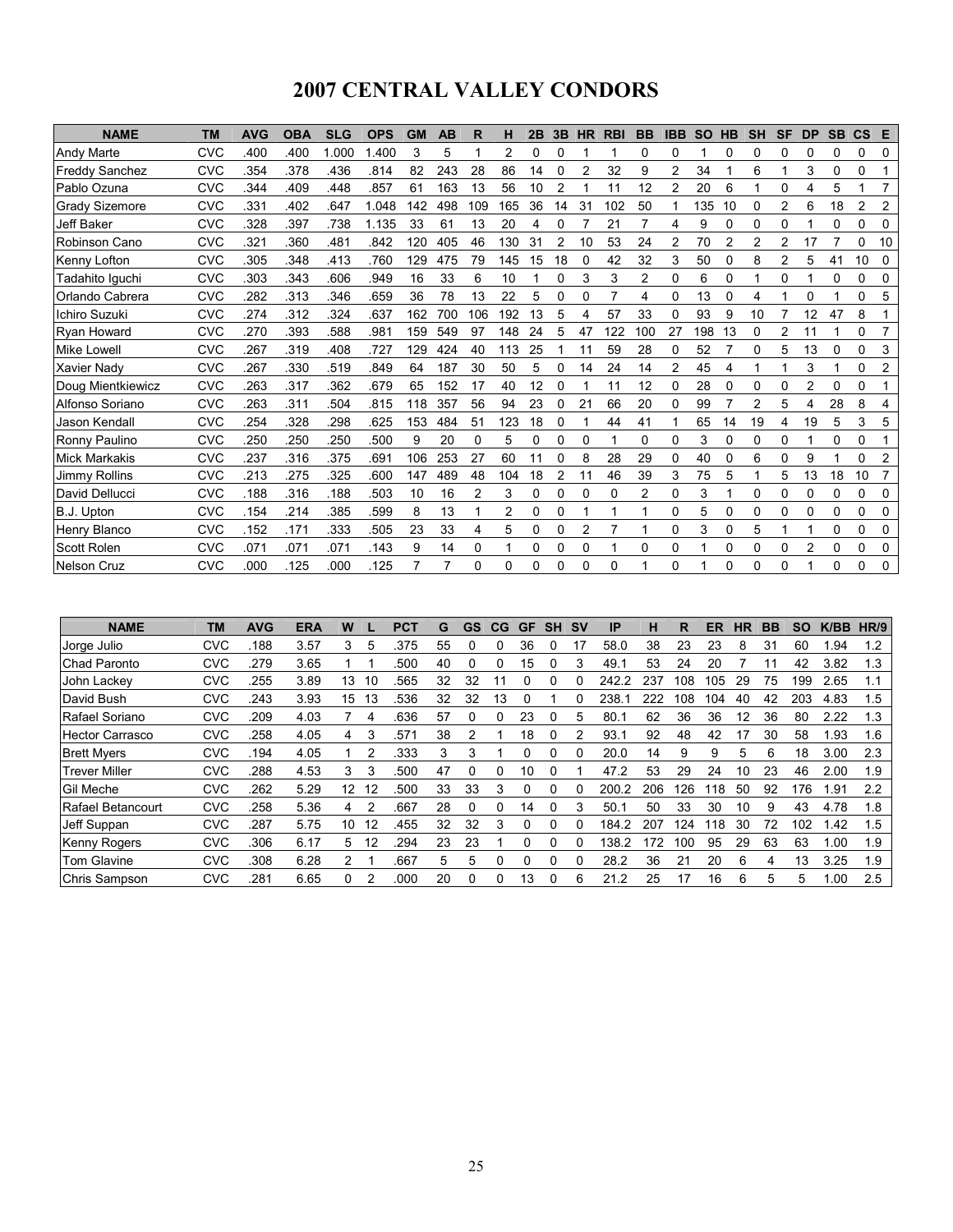# 2007 GALAPAGOS TORTOISES

| <b>NAME</b>           | <b>TM</b>  | <b>AVG</b> | <b>OBA</b> | <b>SLG</b> | <b>OPS</b> | <b>GM</b> | AB  | R   | н   | 2Β | 3B       | <b>HR</b> | <b>RBI</b> | <b>BB</b> | <b>IBB</b> | <b>SO</b>      | HB             | <b>SH</b> | <b>SF</b> | <b>DP</b> | <b>SB</b>      | $\mathsf{cs}$ | Е              |
|-----------------------|------------|------------|------------|------------|------------|-----------|-----|-----|-----|----|----------|-----------|------------|-----------|------------|----------------|----------------|-----------|-----------|-----------|----------------|---------------|----------------|
| Ivan Rodriguez        | GAT        | 348        | .364       | 509        | .873       | 52        | 161 | 17  | 56  | 5  | 3        | 5         | 23         | 4         | 0          | 22             | $\mathbf 0$    | 3         | $\Omega$  | 9         |                |               | 1              |
| <b>Howie Kendrick</b> | <b>GAT</b> | .319       | .338       | 594        | .932       | 23        | 69  | 12  | 22  | 8  |          | 3         | 10         |           | 0          | 7              |                |           | 0         | $\Omega$  | 0              | 0             | 4              |
| Josh Bard             | <b>GAT</b> | .314       | .409       | .458       | .866       | 86        | 306 | 46  | 96  | 29 | 0        | 5         | 40         | 49        | 0          | 69             | 3              | 0         | 4         | 10        | 0              | 0             |                |
| Delmon Young          | <b>GAT</b> | .314       | .351       | .571       | .923       | 19        | 35  | 4   | 11  | 3  | 0        | 2         | 6          | 0         | 0          | 6              | 2              | 0         | 0         | 0         | 0              |               |                |
| Miguel Tejada         | <b>GAT</b> | .309       | .343       | .472       | .815       | 166       | 731 | 100 | 226 | 53 |          | 22        | 89         | 29        |            | 88             | 12             | 3         | 6         | 35        | 6              |               | 20             |
| <b>Ryan Church</b>    | <b>GAT</b> | .296       | .382       | .622       | 1.004      | 139       | 548 | 115 | 162 | 51 | 4        | 40        | 99         | 76        | 0          | 165            | 3              | 2         | 4         | 11        | 10             | 3             | 6              |
| <b>Russell Martin</b> | <b>GAT</b> | .290       | .351       | 444        | .795       | 62        | 207 | 26  | 60  | 13 |          | 5         | 33         | 17        |            | 33             |                | 0         | 3         | 10        | 5              | 0             | 3              |
| <b>Ryan Garko</b>     | GAT        | 284        | .354       | 447        | .801       | 52        | 141 | 29  | 40  | 5  | $\Omega$ | 6         | 24         | 8         |            | 26             | 8              | 0         |           |           | 0              | 0             | $\Omega$       |
| <b>Milton Bradley</b> | <b>GAT</b> | 279        | .351       | 453        | .804       | 68        | 172 | 32  | 48  | 4  |          | 8         | 21         | 18        | 0          | 29             | $\overline{2}$ | 0         | 2         | 5         | 6              | 0             | $\overline{c}$ |
| Jim Thome             | <b>GAT</b> | 275        | .431       | .632       | 1.063      | 142       | 476 | 104 | 131 | 23 | 0        | 49        | 98         | 127       | 17         | 156            | 3              | 0         | $\Omega$  | 11        | 0              | 0             | 0              |
| Reggie Willits        | <b>GAT</b> | 273        | .467       | .273       | .739       | 13        | 11  | 4   | 3   | 0  | 0        | 0         | 4          | 4         | 0          | 3              | 0              | 0         | 0         | 0         | 3              |               | 0              |
| Ty Wigginton          | <b>GAT</b> | 262        | .313       | .493       | .806       | 153       | 550 | 67  | 144 | 27 | 2        | 32        | 94         | 36        |            | 137            |                | 2         | 4         |           | 4              | 2             | 22             |
| Mark Teixeira         | <b>GAT</b> | 252        | .331       | 469        | .800       | 164       | 652 | 93  | 164 | 38 |          | 34        | 110        | 74        | 4          | 145            |                | 0         | 2         | 25        | $\overline{2}$ |               | 5              |
| <b>Craig Monroe</b>   | GAT        | .250       | .250       | .375       | .625       | 4         | 8   |     | 2   |    | 0        | 0         |            | 0         | 0          | 4              | 0              | 0         | 0         | 0         | 0              | 0             | 0              |
| <b>Andre Ethier</b>   | <b>GAT</b> | 246        | 324        | .409       | .734       | 134       | 464 | 64  | 114 | 29 |          | 11        | 47         | 43        | 0          | 104            | 13             | 0         | 4         | 16        | 7              | 5             | 6              |
| Macier Izturis        | <b>GAT</b> | .245       | 326        | 385        | .711       | 124       | 387 | 49  | 95  | 17 | 5        | 9         | 38         | 42        | 2          | 61             | 5              | 6         | 2         | 10        | 16             |               |                |
| <b>Mike Cuddver</b>   | <b>GAT</b> | .241       | .313       | 448        | .760       | 156       | 594 | 86  | 143 | 35 |          | 28        | 81         | 47        | 0          | 176            | 16             | 0         | 2         | 20        |                | 0             |                |
| Jeff Francoeur        | <b>GAT</b> | .237       | .280       | 422        | .702       | 54        | 135 | 22  | 32  |    |          |           | 24         | 8         | 2          | 29             | 0              | 0         | 0         | 4         |                | 0             | $\overline{2}$ |
| Yadier Molina         | <b>GAT</b> | 200        | .200       | .200       | .400       | 4         | 5   | 0   |     | 0  | 0        | 0         | 0          | 0         | 0          | $\overline{2}$ | 0              | 0         | 0         |           | 0              | 0             | 0              |
| <b>Rickie Weeks</b>   | <b>GAT</b> | .197       | .285       | 299        | .584       | 72        | 127 | 24  | 25  | 4  | 0        | 3         | 8          | 9         | 0          | 42             |                | 2         |           | 4         | 9              |               |                |
| Kevin Youkilis        | <b>GAT</b> | .196       | .354       | .333       | .688       | 47        | 102 | 19  | 20  | 5  | 0        | 3         | 12         | 25        | 0          | 27             | 0              | 0         | $\Omega$  | 3         | $\overline{2}$ |               | 9              |
| Aaron Boone           | <b>GAT</b> | .000       | .000       | .000       | .000       |           |     | 0   | 0   | 0  | $\Omega$ | 0         | $\Omega$   | 0         | 0          | 0              | 0              | 0         | $\Omega$  | 0         | 0              | 0             | $\Omega$       |
| Kevin Kouzmanoff      | <b>GAT</b> | .000       | .000       | .000       | .000       | 2         |     | 0   | 0   | 0  | 0        | 0         |            | 0         | 0          | $\Omega$       | 0              | 0         | $\Omega$  | 0         | 0              | 0             | 0              |
| <b>Mark Loretta</b>   | <b>GAT</b> | .000       | .000       | .000       | .000       |           | 1   | 0   | 0   | 0  | $\Omega$ | 0         | 0          | 0         | 0          | 0              | 0              | 0         | 0         | 0         | 0              | 0             | 0              |
| Jhonny Peralta        | <b>GAT</b> |            |            |            | .000       |           | 0   | 0   | 0   | 0  | 0        | 0         | 0          | $\Omega$  | 0          | 0              | 0              | 0         | $\Omega$  | 0         | 0              | 0             | 0              |

| <b>NAME</b>          | <b>TM</b>  | <b>AVG</b> | <b>ERA</b> | W  |    | PC1  | G  | GS | CG | GF | <b>SH</b> | <b>SV</b> | ΙP    | н   | R   | ER  | HR | BВ  | SO  | K/BB  | HR/9 |
|----------------------|------------|------------|------------|----|----|------|----|----|----|----|-----------|-----------|-------|-----|-----|-----|----|-----|-----|-------|------|
| B.J. Ryan            | <b>GAT</b> | .161       | 1.81       | 8  | 4  | .667 | 76 |    |    | 62 |           | 22        | 109.  | 59  | 28  | 22  |    | 35  | 138 | 3.94  | 0.6  |
| IJoaguin Benoit      | <b>GAT</b> | .231       | 3.35       | 12 |    | .522 | 83 |    |    | 31 |           |           | 172   | 149 | 70  | 64  | 19 | 75  | 161 | 2.15  | 1.0  |
| <b>Matt Cain</b>     | <b>GAT</b> | .249       | 5.25       | 15 |    | .57  | 36 | 35 | 6  |    |           |           | 233   | 221 | 155 | 36  | 25 | 132 | 197 | .49   | 1.0  |
| <b>Russ Springer</b> | <b>GAT</b> | .284       | 5.26       | 3  | 4  | .429 | 59 |    |    | 21 |           |           | 77.0  | 86  | 46  | 45  | 18 | 21  | 59  | 2.81  | 2.1  |
| Scott Kazmir         | GAT        | .288       | 5.79       | 8  | 14 | .364 | 33 | 33 | 4  |    |           |           | 214.2 | 249 | 148 | 38  | 41 | 101 | 224 | 2.22  |      |
| Jamie Walker         | <b>GAT</b> | .313       | 6.01       |    |    | .875 | 67 |    |    | 24 |           |           | 91.1  | -17 | 62  | 61  | 25 | 16  | 54  | 3.38  | 2.5  |
| <b>Greg Maddux</b>   | <b>GAT</b> | .326       | 6.12       | 6  |    | .462 | 20 | 20 | 5  |    |           |           | 129.  | 173 | 91  | 88  | 28 | 33  | 65  | 1.97  | 1.9  |
| <b>Rich Hill</b>     | GAT        | .289       | 6.16       | 4  |    | .364 | 16 | 14 |    |    |           |           | 92.0  | 105 | 69  | 63  | 18 | 37  | 88  | 2.38  | 1.8  |
| Chris Capuano        | <b>GAT</b> | .321       | 6.88       | 10 | 18 | .357 | 42 | 42 | 4  |    |           |           | 248.2 | 337 | 205 | 190 | 40 | 78  | 178 | 2.28  | 1.4  |
| Noah Lowry           | GAT        | .343       | 7.78       | 5  | 10 | .333 | 21 | 21 | 3  |    |           |           | 122.2 | 184 |     | 106 | 28 | 52  | 57  | .10   | 2.1  |
| Francisco Cordero    | <b>GAT</b> | .583       | 18.00      | 0  |    | ---- | 3  |    |    |    |           |           | 2.0   |     | 4   |     |    |     | 3   | $---$ | 4.5  |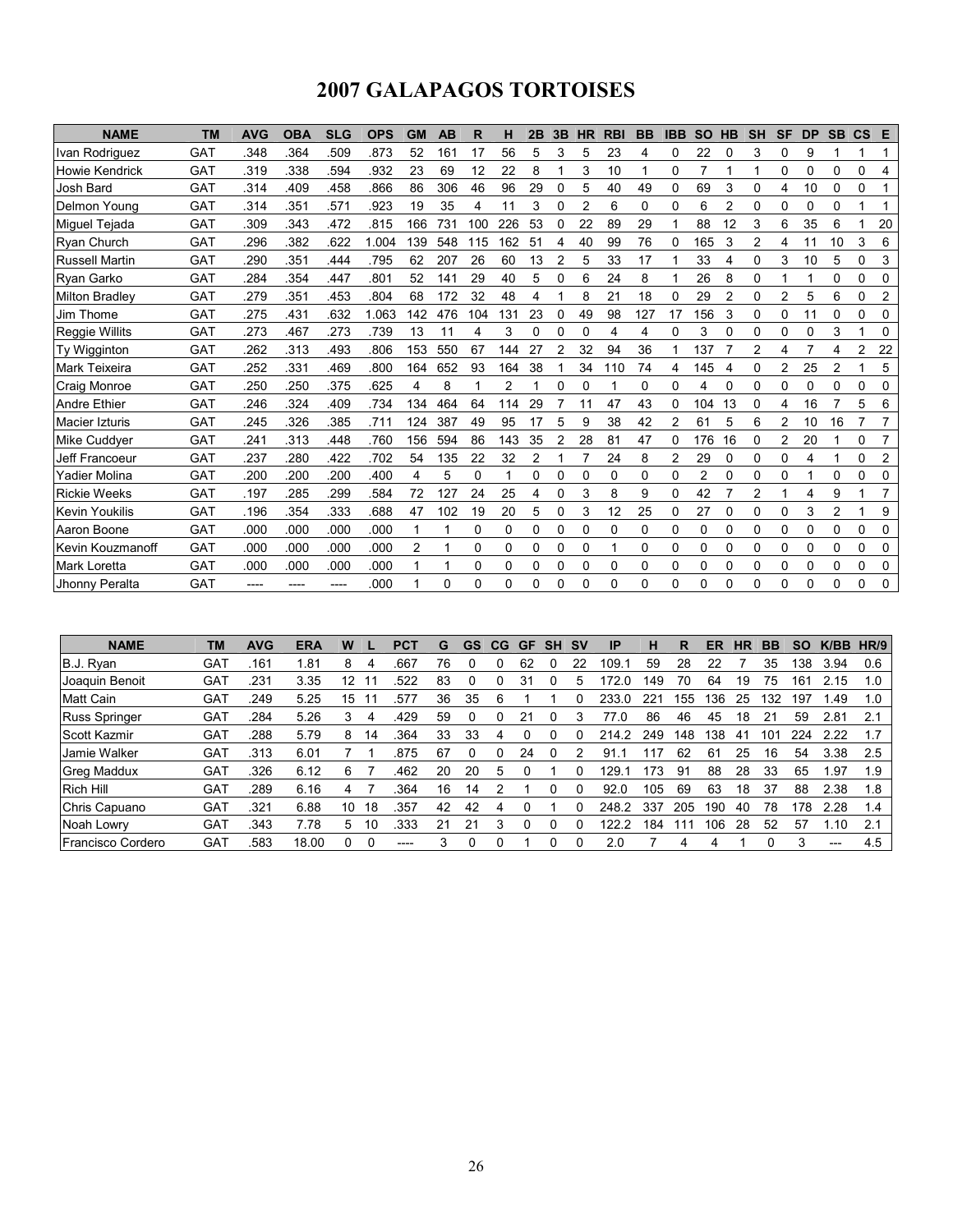# 2007 JACKSON HOLE GUIDES

| <b>NAME</b>          | <b>TM</b>  | <b>AVG</b> | <b>OBA</b> | <b>SLG</b> | <b>OPS</b> | <b>GM</b> | <b>AB</b> | R              | н              | 2B | 3B       | <b>HR</b>      | <b>RBI</b> | <b>BB</b>   | <b>IBB</b> | <b>SO</b> | <b>HB</b>      | <b>SH</b>      | <b>SF</b> | <b>DP</b> | <b>SB</b>      | $\mathbf{c}\mathbf{s}$ | Е  |
|----------------------|------------|------------|------------|------------|------------|-----------|-----------|----------------|----------------|----|----------|----------------|------------|-------------|------------|-----------|----------------|----------------|-----------|-----------|----------------|------------------------|----|
| Chris Iannetta       | <b>JAG</b> | .429       | .500       | .857       | 1.357      | 4         | 7         | 1              | 3              | 0  | $\Omega$ |                | 3          | 0           | 0          | 2         |                | 0              | 0         | 0         | 0              | 0                      | 0  |
| Alex Escobar         | <b>JAG</b> | .402       | .450       | .870       | 1.320      | 48        | 92        | 25             | 37             | 3  | 2        | 12             | 33         | 8           |            | 27        | 0              | 0              | 0         | 0         | $\overline{2}$ | 0                      | 2  |
| Ross Gload           | <b>JAG</b> | .325       | .358       | 474        | .832       | 47        | 114       | 15             | 37             | 5  | 0        | 4              | 18         | 4           |            | 9         | $\overline{2}$ | 1              | 0         | 3         | 3              | $\overline{c}$         | 3  |
| Jose Lopez           | <b>JAG</b> | .325       | 359        | .513       | .871       | 59        | 160       | 29             | 52             | 8  | 2        | 6              | 20         | 4           | 0          | 27        | 5              | 7              |           | 0         | $\overline{2}$ |                        | 6  |
| <b>Chris Coste</b>   | <b>JAG</b> | .308       | .338       | .439       | .777       | 121       | 428       | 52             | 132            | 25 | 2        | 9              | 44         | 14          |            | 59        | 7              | 1              | 4         | 16        | 0              | 0                      | 8  |
| Chris Duncan         | <b>JAG</b> | .301       | 370        | .621       | .991       | 127       | 425       | 69             | 128            | 17 | 4        | 37             | 82         | 44          | 2          | 114       | 5              | 0              | 4         | 8         | 0              | 0                      | 10 |
| <b>Albert Pujols</b> | JAG        | .289       | .375       | .650       | 1.025      | 153       | 585       | 108            | 169            | 35 |          | 58             | 132        | 78          | 15         | 81        | 5              | 0              | 4         | 18        | 4              |                        | 8  |
| <b>Clint Barmes</b>  | <b>JAG</b> | .286       | .286       | .714       | 1.000      | 6         | 7         | 1              | $\overline{2}$ | 0  | $\Omega$ | 1              | 5          | $\Omega$    | 0          | 4         | 0              | 2              | 0         | 0         | 0              | 0                      | 0  |
| Nomar Garciaparra    | JAG        | .283       | .343       | .414       | .757       | 74        | 198       | 24             | 56             | 14 | 0        | 4              | 26         | 14          | 0          | 26        | 4              | 0              | 0         | 6         | 0              | 1                      | 0  |
| <b>Chone Figgins</b> | <b>JAG</b> | .278       | .381       | .361       | .742       | 41        | 36        | 14             | 10             |    |          | 0              | 8          | 6           | 0          | 3         | 0              | $\overline{7}$ | 0         |           | 10             | $\overline{c}$         | 1  |
| Emil Brown           | <b>JAG</b> | .273       | .325       | .475       | .799       | 45        | 139       | 15             | 38             | 10 | 0        | 6              | 21         | 11          | 0          | 31        | 0              | 2              |           | 5         |                | 2                      | 1  |
| Yuniesky Betancourt  | <b>JAG</b> | .268       | 274        | .400       | .674       | 158       | 570       | 68             | 153            | 20 | 8        | 13             | 47         | 6           | 0          | 70        | 0              | 20             | 4         | 8         | 13             | 5                      | 17 |
| Roberto Hernandez    | <b>JAG</b> | .267       | .354       | .488       | .842       | 102       | 217       | 31             | 58             | 15 | 0        | 11             | 34         | 22          | 0          | 46        | 7              | 1              | 0         |           | 0              | 0                      | 6  |
| Rob Quinlan          | <b>JAG</b> | .263       | .320       | .432       | .752       | 38        | 95        | 12             | 25             | 2  |          | 4              | 11         | 5           | 0          | 15        | 3              | 1              | 0         |           | 0              | 0                      | 0  |
| Edwin Encarnacion    | <b>JAG</b> | .261       | .330       | .438       | .769       | 61        | 203       | 29             | 53             | 15 | 0        | $\overline{7}$ | 18         | 14          | 0          | 41        | $\overline{7}$ | 1              | 0         | 6         | 3              | 1                      | 11 |
| <b>Bobby Kielty</b>  | <b>JAG</b> | .256       | .293       | .472       | .765       | 93        | 180       | 28             | 46             | 8  | 2        | 9              | 30         | 9           | 0          | 30        |                | 0              |           | 9         | 0              | 0                      | 0  |
| Luis Gonzalez        | <b>JAG</b> | .250       | .308       | .833       | 1.141      | 10        | 12        | $\overline{2}$ | 3              | 1  | 0        | $\overline{2}$ | 5          | $\mathbf 0$ | 0          | 0         |                | 0              | 0         | 0         | 0              | 0                      | 0  |
| Jason Giambi         | <b>JAG</b> | .249       | .410       | .603       | 1.013      | 133       | 398       | 88             | 99             | 21 | $\Omega$ | 40             | 97         | 94          | 0          | 117       | 17             | 0              | 3         | 5         | 2              | 0                      | 0  |
| <b>Geoff Jenkins</b> | <b>JAG</b> | .242       | .310       | .451       | .761       | 85        | 273       | 33             | 66             | 18 | 0        | 13             | 33         | 19          | 0          | 70        | 8              | 1              | 0         | 13        | 0              | 1                      | 3  |
| <b>Marcus Giles</b>  | <b>JAG</b> | .241       | .300       | .360       | .660       | 140       | 494       | 71             | 119            | 27 |          | 10             | 45         | 40          |            | 111       | 3              | 18             | 3         | 6         | 6              | 2                      | 14 |
| Nook Logan           | <b>JAG</b> | .240       | .284       | .430       | .714       | 62        | 100       | 20             | 24             | 8  | 1        | 3              | 14         | 7           | 0          | 19        | 0              | 5              | 2         | 0         | 3              | 1                      | 1  |
| <b>Trot Nixon</b>    | <b>JAG</b> | .230       | .325       | .363       | .688       | 43        | 135       | 20             | 31             | 6  | 0        | 4              | 13         | 17          | 0          | 26        | $\overline{2}$ | 1              | 0         |           | 0              | 0                      | 0  |
| <b>Mike Cameron</b>  | <b>JAG</b> | .228       | .309       | 384        | .693       | 151       | 521       | 71             | 119            | 26 | 5        | 15             | 75         | 56          |            | 153       |                | 3              | 5         | 9         | 19             | 7                      | 8  |
| Aubrey Huff          | <b>JAG</b> | .214       | 214        | .286       | .500       | 9         | 14        | 0              | 3              |    | 0        | 0              | 0          | 0           | 0          | 1         | 0              | 0              | 0         | 2         | 0              | 0                      | 0  |
| Omar Infante         | <b>JAG</b> | .190       | .247       | .295       | .542       | 74        | 200       | 15             | 38             | 6  | 6        | 1              | 14         | 9           | 0          | 53        | 6              | $\overline{2}$ | 0         | 4         | 0              | 0                      | 6  |
| Jose Bautista        | <b>JAG</b> | .171       | .306       | .488       | .794       | 13        | 41        | 11             | 7              |    | 0        | 4              | 6          | 5           | 0          | 18        | 3              | 1              | 0         |           | 0              | 0                      | 1  |
| <b>Marcus Thames</b> | <b>JAG</b> | .000       | .333       | .000       | .333       | 3         | 2         | $\Omega$       | 0              | 0  | $\Omega$ | 0              | 0          | 1           | 0          | 1         | 0              | 0              | 0         | 0         | 0              | 0                      | 0  |

| <b>NAME</b>          | <b>TM</b> | <b>AVG</b> | <b>ERA</b> | W                 |    | <b>PCT</b> | G  | GS | $_{\rm CG}$ | GF | <b>SH</b> | <b>SV</b> | IP       | н   | R   | ER  | ΗR | BB  | <b>SO</b> | K/BB | HR/9 |
|----------------------|-----------|------------|------------|-------------------|----|------------|----|----|-------------|----|-----------|-----------|----------|-----|-----|-----|----|-----|-----------|------|------|
| <b>Bob Wickman</b>   | JAG       | .242       | 2.94       |                   | 6  | 250        | 60 |    |             | 36 |           | 15        | 64       | 59  | 22  |     |    | 29  | 63        | 2.17 | 0.6  |
| <b>Brian Fuentes</b> | JAG       | .230       | 3.72       | 8                 | 5  | .615       | 73 |    |             | 24 |           | 9         | 77.      | 67  | 33  | 32  | 14 | 31  | 95        | 3.06 | 1.6  |
| Johan Santana        | JAG       | .229       | 3.78       | 25                |    | 694        | 41 | 41 | 19          |    |           |           | 321<br>2 |     | 39  | 35  | 50 | 80  | 329       | 4.11 | 1.4  |
| Chad Bradford        | JAG       | .270       | 4.34       | 5                 | 3  | 625        | 65 | 0  | O           | 27 |           | 6         | 85.0     | 88  | 44  | 41  | 5  | 24  | 58        | 2.42 | 0.5  |
| Mike Mussina         | JAG       | .266       | 4.45       | 11                | 6  | 647        | 30 | 30 | 2           |    |           |           | 198.0    | 204 | 103 | 98  | 35 | 53  | 143       | 2.70 | 1.6  |
| Mike Mvers           | JAG       | .259       | 4.50       | 4                 | 4  | .500       | 54 |    | 0           | 13 |           |           | 68.0     | 68  | 38  | 34  |    | 27  | 33        | .22  | 0.9  |
| <b>Matt Morris</b>   | JAG       | .340       | 4.76       | 0                 |    | -----      | 3  | 3  |             | 0  |           |           | 11.1     | 17  |     |     |    |     | 5         | .25  | 0.8  |
| Kevin Correia        | JAG       | .293       | 5.34       | 6                 |    | .462       | 75 |    |             | 32 |           | 3         | 11،      | 132 | 73  | 66  | 13 | 45  | 82        | 1.82 | 1.1  |
| John Smoltz          | JAG       | .289       | 5.60       | 10                | 18 | .357       | 40 | 40 | 5           |    |           |           | 247      | 290 | 69  | 54  | 40 | 103 | 224       | 2.17 | 1.5  |
| Ervin Santana        | JAG       | .286       | 5.81       | $12 \overline{ }$ | 12 | .500       | 36 | 36 | 3           |    |           |           | 203.0    | 232 | 141 | 131 | 40 | 108 | 133       | 1.23 | 1.8  |
| <b>Scott Downs</b>   | JAG       | .315       | 5.88       | 2                 | 3  | .400       | 17 | 9  |             |    |           |           | 56.2     | 70  | 41  | 37  |    | 22  | 34        | .55  | 1.1  |
| <b>Andy Pettitte</b> | JAG       | .323       | 8.22       | 0                 |    | 000        | 3  | 3  | 0           | 0  |           |           | 15.1     | 21  | 17  | 14  |    |     | 12        | .71  | 0.6  |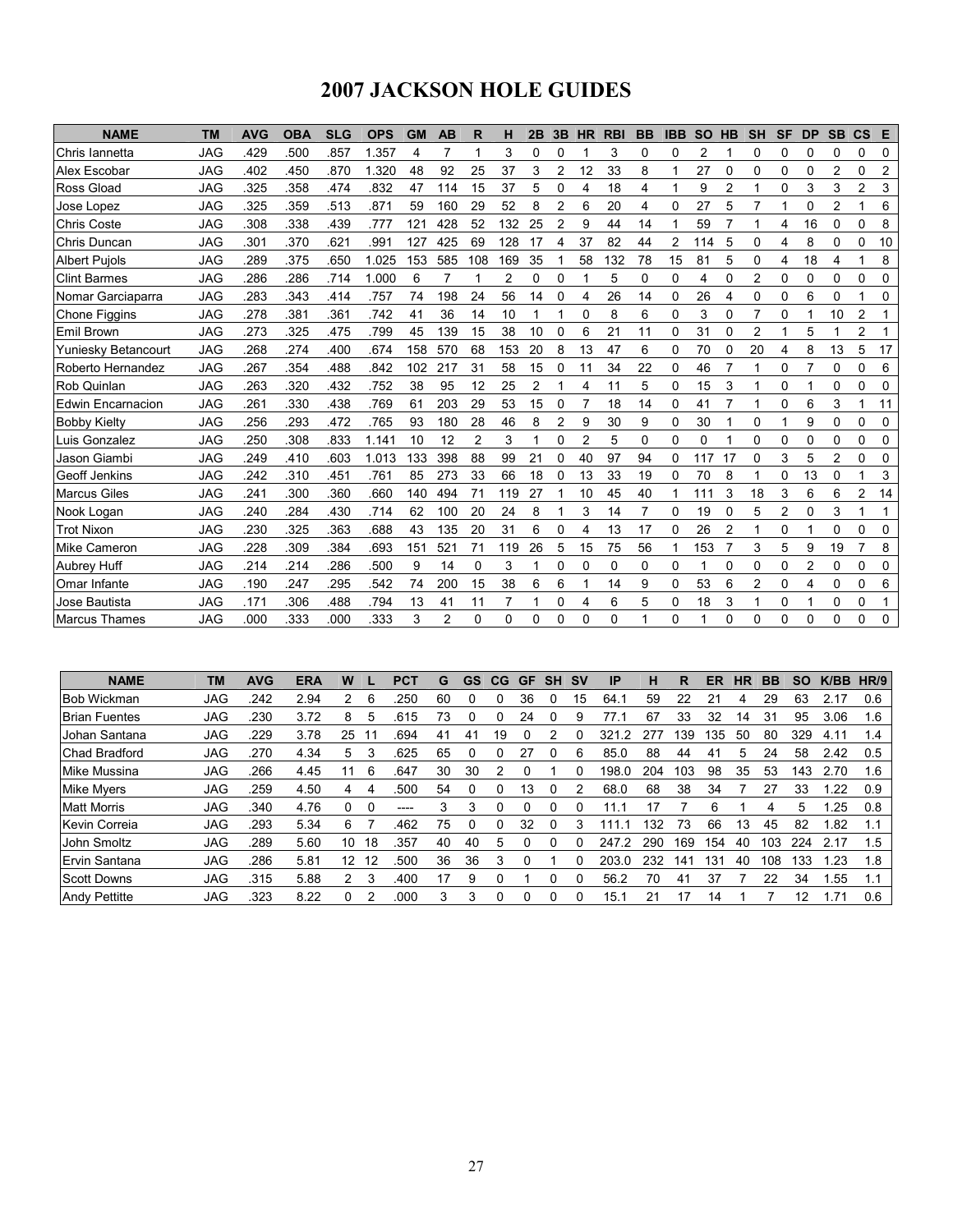## 2007 MALIBU WAVE

| <b>NAME</b>          | <b>TM</b>  | <b>AVG</b> | <b>OBA</b> | <b>SLG</b> | <b>OPS</b> | <b>GM</b> | <b>AB</b> | R  | н   | 2B       | 3B | <b>HR</b>      | <b>RBI</b> | <b>BB</b> | <b>IBB</b>     | <b>SO</b> | <b>HB</b> | <b>SH</b> | <b>SF</b> | <b>DP</b>      | <b>SB</b> | $\mathbf{c}\mathbf{s}$ | E              |
|----------------------|------------|------------|------------|------------|------------|-----------|-----------|----|-----|----------|----|----------------|------------|-----------|----------------|-----------|-----------|-----------|-----------|----------------|-----------|------------------------|----------------|
| David Eckstein       | <b>MAW</b> | .350       | 350        | .400       | .750       | 10        | 20        | 5  | 7   |          | 0  | 0              | 2          | 0         | 0              | 2         | 0         | 0         | 0         |                |           | 0                      |                |
| <b>Brad Hawpe</b>    | <b>MAW</b> | .314       | .457       | .571       | 1.028      | 21        | 35        | 8  | 11  | 3        | 0  | $\overline{2}$ | 9          | 10        | 0              | 8         | 0         | $\Omega$  |           | 0              |           | 0                      |                |
| Raul Ibanez          | <b>MAW</b> | .312       | 357        | .594       | .951       | 146       | 507       | 77 | 158 | 29       | 6  | 34             | 114        | 39        | 5              | 78        | 0         | 0         | 6         | 20             | 3         | 0                      | 0              |
| Jim Edmonds          | <b>MAW</b> | 299        | .413       | .572       | .985       | 145       | 418       | 72 | 125 | 27       | 0  | 29             | 66         | 81        | $\overline{2}$ | 119       | 0         | 0         | 0         | 9              | 3         | 0                      | 6              |
| <b>Johnny Gomes</b>  | <b>MAW</b> | 299        | .433       | .654       | 1.087      | 62        | 127       | 24 | 38  | 16       | 4  | 7              | 28         | 28        | 0              | 39        | 2         | 0         | 0         | 4              | 1         | 1                      | 1              |
| <b>Jason Varitek</b> | <b>MAW</b> | 299        | 356        | .493       | .849       | 32        | 67        | 10 | 20  | 4        | 0  | 3              | 13         | 6         | 0              | 17        | 0         | $\Omega$  | 0         |                | $\Omega$  | 0                      |                |
| Chipper Jones        | <b>MAW</b> | 289        | .368       | .510       | .878       | 138       | 457       | 80 | 132 | 24       |    | 25             | 80         | 59        | 3              | 89        | $\Omega$  | $\Omega$  | 3         | 8              | 6         | $\overline{2}$         | 22             |
| Rocco Baldelli       | <b>MAW</b> | 285        | 329        | .494       | .823       | 73        | 158       | 29 | 45  | 16       |    | 5              | 17         | 4         | $\overline{2}$ | 44        |           | $\Omega$  |           | 0              | $\Omega$  | 0                      | 0              |
| Dave Roberts         | <b>MAW</b> | .282       | .350       | .385       | .736       | 146       | 475       | 92 | 134 | 18       | 14 |                | 35         | 47        | 0              | 74        | 3         | 10        | 0         | 7              | 64        | 9                      | 0              |
| A.J. Pierzynski      | <b>MAW</b> | .277       | 319        | .429       | .749       | 116       | 354       | 42 | 98  | 12       | 0  | 14             | 42         | 10        | 0              | 59        | 13        |           | 2         | 9              |           | 0                      | 2              |
| <b>Adrian Beltre</b> | <b>MAW</b> | .266       | .338       | .486       | .824       | 98        | 173       | 24 | 46  | 13       | 2  |                | 22         | 16        | 0              | 34        | 4         | 1         | 2         | 6              | 3         | 1                      | 4              |
| <b>Austin Kearns</b> | <b>MAW</b> | .265       | .380       | .485       | .866       | 81        | 136       | 27 | 36  | 9        |    |                | 24         | 21        | 0              | 33        | 5         | $\Omega$  |           | 5              | 2         | 0                      | 0              |
| Paul Konerko         | <b>MAW</b> | .264       | .345       | .454       | .798       | 155       | 575       | 79 | 152 | 28       |    | 27             | 97         | 63        | 3              | 121       | 10        | $\Omega$  | 5         | 27             |           |                        | 9              |
| Jose Valentin        | <b>MAW</b> | .263       | .306       | .505       | .812       | 131       | 392       | 58 | 103 | 23       | 3  | 22             | 55         | 26        | 2              | 91        |           |           | 3         | 10             |           |                        | 12             |
| Jamey Carroll        | <b>MAW</b> | .260       | .340       | .383       | .723       | 96        | 227       | 27 | 59  | 11       |    | 5              | 24         | 28        | 0              | 30        | 0         | 4         |           | $\overline{2}$ | 2         | 0                      |                |
| <b>Gerald Laird</b>  | <b>MAW</b> | .255       | .282       | .401       | .683       | 77        | 157       | 14 | 40  | 8        | 0  | 5              | 10         | 6         |                | 30        | 0         | 2         | 0         | 4              | 3         | 0                      | 4              |
| Edgar Renteria       | <b>MAW</b> | .251       | .304       | .375       | .679       | 158       | 682       | 96 | 171 | 33       | 2  | 16             | 82         | 50        |                | 128       | 3         | 4         | 3         | 13             | 17        | 3                      | 14             |
| Ken Griffey Jr       | <b>MAW</b> | .245       | .297       | .489       | .786       | 39        | 94        | 15 | 23  | 5        | 0  | 6              | 12         |           | 0              | 12        |           | 0         | 0         | 4              | 0         | 0                      | $\overline{c}$ |
| Magglio Ordonez      | <b>MAW</b> | .220       | .265       | .398       | .663       | 76        | 191       | 17 | 42  | 13       | 0  | 7              | 32         | 11        | $\overline{2}$ | 49        |           | $\Omega$  |           | 4              | $\Omega$  | 0                      | 2              |
| Juan Pierre          | <b>MAW</b> | .215       | .239       | .292       | .531       | 34        | 65        | 13 | 14  |          | 2  | 0              | 3          |           | 0              | 3         |           | 3         | 0         |                | 10        | 0                      | 0              |
| <b>Frank Thomas</b>  | <b>MAW</b> | .207       | .291       | .430       | .721       | 127       | 416       | 59 | 86  | 9        | 0  | 28             | 57         | 44        | 0              | 96        | 6         | 0         | 2         | 9              | 0         | 0                      | 0              |
| <b>Ben Broussard</b> | <b>MAW</b> | .000       | .000       | .000       | .000       | 4         | 10        | 0  | 0   | 0        | 0  | 0              | 0          | 0         | 0              | 6         | 0         | 0         | 0         | 0              | 0         | 0                      | 0              |
| <b>Kaz Matsui</b>    | <b>MAW</b> | .000       | .000       | .000       | .000       | 4         |           | 2  | 0   | 0        | 0  | 0              | 0          | 0         | 0              |           | 0         | 0         | 0         | 0              | 0         |                        | 0              |
| <b>IDmitri Young</b> | <b>MAW</b> | .000       | .000       | .000       | .000       |           |           | 0  | 0   | $\Omega$ | 0  | 0              | 0          | 0         | 0              |           | 0         | 0         | 0         | 0              | 0         | 0                      | 0              |

| <b>NAME</b>           | <b>TM</b>  | <b>AVG</b> | <b>ERA</b> | W  |    | <b>PCT</b> | G  | <b>GS</b> | CG | <b>GF</b> | <b>SH</b> | .SV | ΙP              | н            | R   | ER              | НR | <b>BB</b> | <b>SO</b> | K/BB | HR/9 |
|-----------------------|------------|------------|------------|----|----|------------|----|-----------|----|-----------|-----------|-----|-----------------|--------------|-----|-----------------|----|-----------|-----------|------|------|
| Duaner Sanchez        | <b>MAW</b> | .272       | 4.01       |    | 6  | .538       | 76 |           |    | 37        |           |     | 114.            | $2^{\prime}$ | 55  | -51             | 9  | 40        | 106       | 2.65 | 0.7  |
| Trevor Hoffman        | <b>MAW</b> | .234       | 4.06       | 3  | 8  | 273        |    |           |    | 47        |           | 27  | 93.0            | 81           | 42  | 42              | 17 | 31        | 72        | 2.32 | 1.6  |
| Mike Wuertz           | <b>MAW</b> | 251        | 4.49       |    | 8  |            | 57 |           |    | 21        |           |     | 102.            | 98           | 53  | -51             | 13 | 38        | 102       | 2.68 |      |
| <b>Jose Contreras</b> | <b>MAW</b> | .273       | 5.24       | 8  |    | .400       | 32 | 32        | 6  |           |           |     | 207             | 223          | 38  | 12 <sup>1</sup> | 24 | 74        | 156       | 2.11 |      |
| <b>Bobby Jenks</b>    | <b>MAW</b> | .315       | 5.52       | 3  |    | 750        | 38 |           |    | 10        |           |     | 44.0            | 58           | 31  | 27              | 12 | 16        | 61        | 3.81 | 2.5  |
| Curt Schilling        | <b>MAW</b> | .306       | 5.54       | 13 | 13 | .500       | 33 | 33        | 5  |           |           |     | 226.0           | 287          | 149 | 139             | 49 | 51        | 208       | 4.08 | 2.0  |
| Cole Hamels           | <b>MAW</b> | .278       | 5.58       | 11 | 15 | .423       | 32 | 32        | 4  |           |           |     | 209.2           | 231          | 38  | 130             | 50 | 96        | 248       | 2.58 | 2.1  |
| Jeff Francis          | <b>MAW</b> | .295       | 5.84       | 11 |    | .500       | 32 | 32        |    |           |           |     | 191<br>$\Omega$ | 224          | 30  | 124             | 38 | 73        | 111       | .52  | 1.8  |
| Carlos Zambrano       | <b>MAW</b> | 246        | 5.96       | 14 | 9  | .609       | 33 | 33        | 5  |           |           |     | 193.            | 180          | 141 | 128             | 27 | 140       | 162       | 1.16 | 1.3  |
| <b>Bobby Howry</b>    | <b>MAW</b> | .311       | 6.04       |    | 6  | 250        | 57 |           |    | 22        |           |     | 82.0            | 105          | 57  | 55              | 12 | 24        |           | 3.21 | 1.3  |
| George Sherrill       | <b>MAW</b> | 545        | 10.80      | 0  |    | -----      | 6  |           |    | 3         |           |     | I.2             | 6            | 3   | 2               |    | 2         | 5         | 2.50 | 0.0  |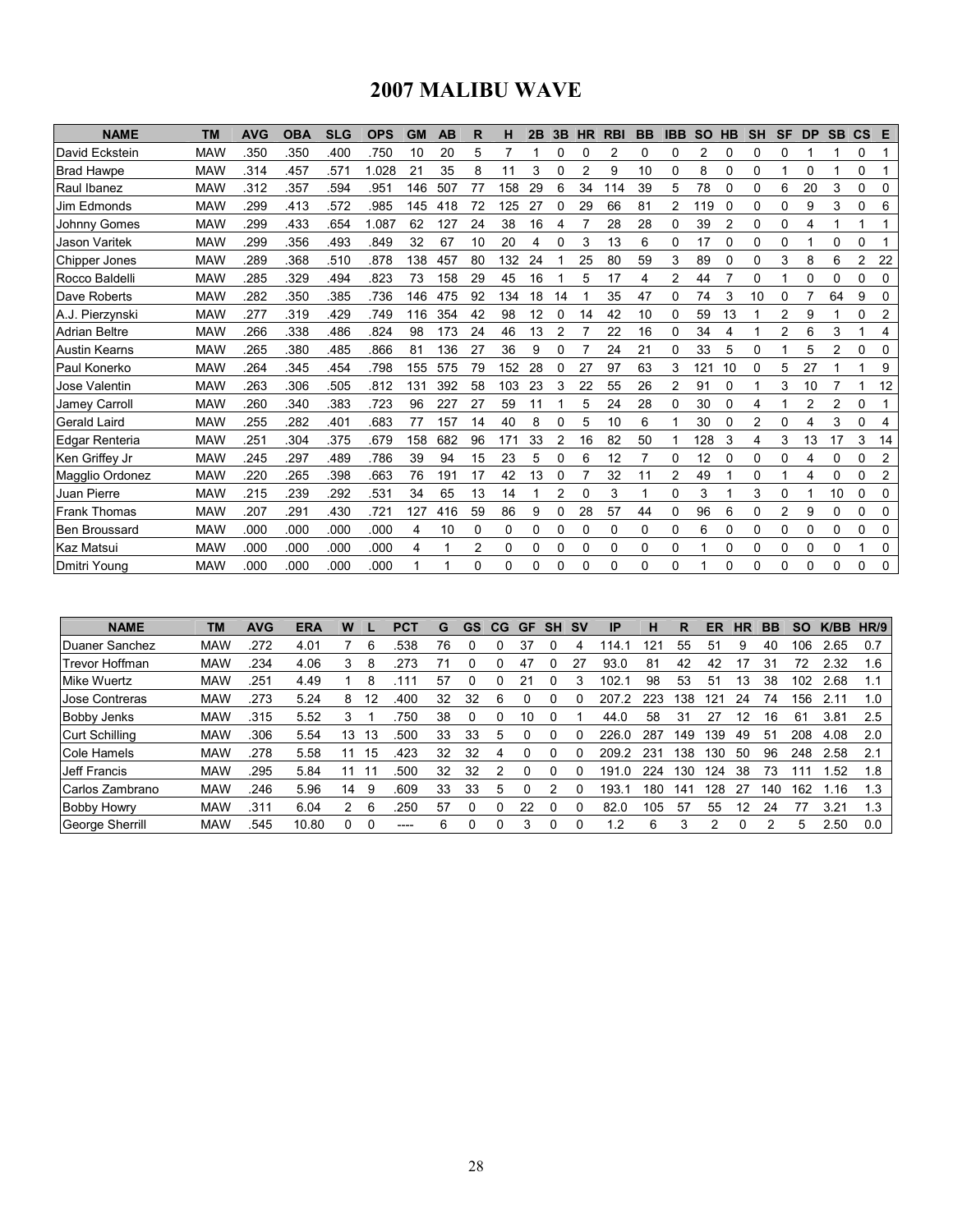# 2007 NEW YORK KNIGHTS

| <b>NAME</b>             | <b>TM</b>  | <b>AVG</b> | <b>OBA</b> | <b>SLG</b> | <b>OPS</b> | GМ  | AB  | R   | н   | 2B       | 3B | <b>HR</b> | <b>RBI</b> | <b>BB</b> | <b>IBB</b> | <b>SO</b>      | <b>HB</b> | <b>SH</b> | <b>SF</b> | <b>DP</b> | <b>SB</b> | $\mathsf{cs}$ | Е              |
|-------------------------|------------|------------|------------|------------|------------|-----|-----|-----|-----|----------|----|-----------|------------|-----------|------------|----------------|-----------|-----------|-----------|-----------|-----------|---------------|----------------|
| <b>Brian McCann</b>     | <b>NYK</b> | .336       | .387       | .591       | .978       | 155 | 604 | 103 | 203 | 37       |    | 39        | 14         | 46        | 5          | 87             | 6         |           | 3         | 21        | 0         | 0             | 13             |
| <b>Ryan Theriot</b>     | <b>NYK</b> | .328       | .400       | .466       | .866       | 41  | 58  | 15  | 19  | 5        |    |           | 13         | 5         | 2          | 11             | 2         | 0         | 0         | 3         | 4         | 0             | 0              |
| <b>Wes Helms</b>        | <b>NYK</b> | .327       | .370       | 598        | .968       | 149 | 600 | 108 | 196 | 51       | 11 | 30        | 118        | 38        | 0          | 135            | 10        | 0         | 12        | 12        | 0         | 0             | 24             |
| Lyle Overbay            | <b>NYK</b> | 299        | .367       | .525       | .892       | 126 | 442 | 75  | 132 | 33       |    | 21        | 74         | 50        | 2          | 87             |           |           | 5         | 10        | 3         | 2             |                |
| Vladimir Guerrero       | <b>NYK</b> | .290       | 326        | .508       | .834       | 151 | 604 | 80  | 175 | 29       |    | 33        | 82         | 32        |            | 85             |           | 0         |           | 25        | 12        |               | 5              |
| So Taguchi              | <b>NYK</b> | .286       | 286        | 286        | .571       | 3   |     | 2   | 2   | 0        | 0  | 0         | 0          | 0         | 0          | 0              | 0         | 0         | 0         | 0         | 0         | 0             | 0              |
| Morgan Ensberg          | <b>NYK</b> | .274       | 390        | .659       | .050       | 52  | 35  | 31  | 37  |          |    | 16        | 35         | 26        | 0          | 36             |           | 0         |           | 4         | 0         | ი             |                |
| <b>Gary Matthews Jr</b> | <b>NYK</b> | .274       | .327       | .436       | .763       | 154 | 66' | 103 | 181 | 31       |    | 24        | 97         | 51        | 0          | 123            |           | 0         | 6         |           | 16        | 4             |                |
| Jose Reyes              | <b>NYK</b> | .267       | .310       | .446       | .756       | 159 | 610 | 101 | 163 | 25       | 18 | 16        |            | 39        | 4          | 89             | 0         | 21        | 3         |           | 66        |               | 16             |
| David Ortiz             | <b>NYK</b> | .263       | .395       | .631       | 1.026      | 151 | 529 | 114 | 139 | 18       | 3  | 57        | 124        | 110       | 12         | 115            | 9         | 0         | 5         | 16        | 0         | 0             | 0              |
| Melky Cabrera           | <b>NYK</b> | .259       | .350       | .342       | .692       | 135 | 386 | 56  | 100 | 12       |    | 6         | 42         | 52        | 0          | 67             |           |           | 4         | 10        | 6         |               | 2              |
| David Dejesus           | <b>NYK</b> | .257       | .349       | .399       | .748       | 80  | 218 | 36  | 56  | 18       | 5  |           | 25         | 26        | 3          | 30             | 5         |           | 0         | 6         |           | 2             |                |
| Dan Uggla               | <b>NYK</b> | .257       | .301       | .379       | .680       | 161 | 580 | 68  | 149 | 20       | 3  | 15        | 62         | 29        | 0          | 143            | 9         | 5         | 3         | 10        | 8         |               | 17             |
| <b>Brian Schneider</b>  | <b>NYK</b> | .250       | .286       | .300       | .586       | 12  | 20  | 0   | 5   |          | 0  | 0         | 2          |           | 0          | 5              | 0         | 0         | 0         | 0         | 0         | 0             |                |
| Mark Grudzielanek       | <b>NYK</b> | 222        | 222        | 222        | .444       | 7   | 9   |     | 2   | 0        |    | 0         | Ω          | 0         | 0          | 3              | 0         | 0         | 0         | 0         | $\Omega$  | 0             | 0              |
| Jack Wilson             | <b>NYK</b> | .217       | 208        | .261       | .469       | 13  | 23  |     | 5   |          |    | 0         |            | 0         | 0          | $\overline{2}$ | 0         | $\Omega$  |           | 0         |           | 0             |                |
| Jason Michaels          | <b>NYK</b> | .216       | .273       | .275       | .547       | 30  | 51  | 6   | 11  | 3        | 0  | 0         | 6          | 4         | 0          | 12             |           |           | 0         | 0         |           | 0             | 0              |
| <b>Kevin Millar</b>     | <b>NYK</b> | .209       | 271        | 326        | .596       | 21  | 43  | 6   | 9   | 2        |    |           | 4          | 3         | 0          | 6              |           | 0         |           | 3         | $\Omega$  |               | $\overline{2}$ |
| <b>Mark Teahen</b>      | <b>NYK</b> | .159       | .302       | .352       | .654       | 43  | 88  | 14  | 14  |          | 2  | 4         | 8          | 18        |            | 28             | 0         | 0         | 0         | 4         |           |               | 2              |
| Jose Molina             | <b>NYK</b> | .125       | .125       | .500       | .625       | 4   | 8   |     |     | 0        |    |           |            | 0         | 0          | 0              | 0         | 3         | 0         | U         | 0         | 0             |                |
| Mike Jacobs             | <b>NYK</b> | .000       | .000       | .000       | .000       | 2   |     |     | 0   | $\Omega$ |    | O         | U          | 0         | 0          |                | 0         | 0         | 0         | 0         | 0         | 0             | 0              |

| <b>NAME</b>           | ΤM         | <b>AVG</b> | ERA  | W        | <b>PCT</b> | G  | GS | <b>CG</b> | <b>GF</b> | <b>SH</b> | .sv | ΙP              | н   | R     | ER  | HR | BВ  | SO  | K/BB | HR/9 |
|-----------------------|------------|------------|------|----------|------------|----|----|-----------|-----------|-----------|-----|-----------------|-----|-------|-----|----|-----|-----|------|------|
| Dennys Reyes          | <b>NYK</b> | .230       | 2.19 | 6        | .66        |    |    |           | 28        |           |     | 82.             | 67  | 23    | 20  | 5  | 24  | 82  | 3.42 | 0.5  |
| Brandon League        | <b>NYK</b> | .223       | 3.45 | 16       | .524       | 87 |    |           | 58        |           | 24  | 130.            | 108 | 59    | 50  | 15 | 38  | 96  | 2.53 |      |
| Jesse Crain           | <b>NYK</b> | .288       | 4.19 | 8        | .533       |    |    |           | 31        |           |     | 146.U           | 168 | 74    | 68  | 15 | 38  | 12  | 2.95 | 0.9  |
| <b>Pedro Martinez</b> | <b>NYK</b> | .235       | 4.60 | 11       | .500       | 33 | 32 | 8         |           |           |     | 223.0           | 200 | 21    | 14  | 40 | 92  | 230 | 2.50 | 1.6  |
| Barry Zito            | <b>NYK</b> | .291       | 4.85 | 17<br>9  | .654       | 40 | 40 | 4         |           |           |     | $\Omega$<br>241 | 276 | 145   | 130 | 39 | 129 | 163 | 1.26 | 1.5  |
| Roger Clemens         | <b>NYK</b> | 251        | 4.87 | 17<br>9  | .654       | 35 | 32 |           |           |           |     | 220 O           | 213 | 127   | 119 | 25 | 89  | 209 | 2.35 | 1.0  |
| Kiko Calero           | <b>NYK</b> | 264        | 5.24 |          | റററ        | 50 |    |           | 16        |           |     | 55.0            | 56  | 37    | 32  | 5  | 23  |     | 3.09 | 0.8  |
| John Maine            | <b>NYK</b> | 242        | 5.35 | 10<br>14 | .417       | 33 | 33 | 6         |           |           |     | 218             | 200 | 144   | 130 | 52 | 103 |     | .66  | 2.1  |
| <b>Brad Hennessey</b> | <b>NYK</b> | .298       | 6.62 | 8<br>9   | .471       | 25 | 25 |           |           |           |     | 133.            | 157 | 1 O C | 98  | 26 | 90  | 57  | .63  | 1.8  |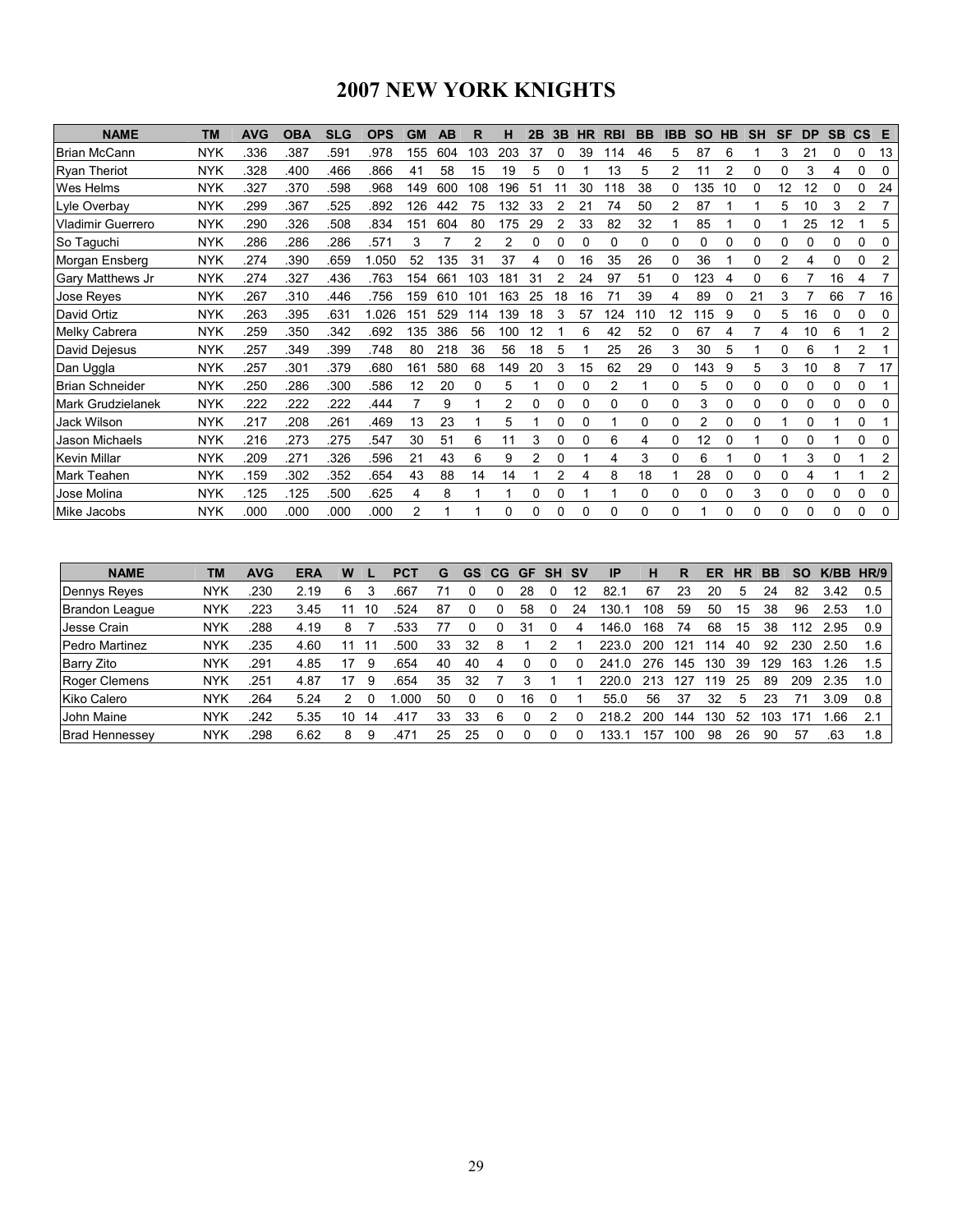# 2007 SANTA ANA WIND

| <b>NAME</b>           | <b>TM</b>  | <b>AVG</b> | <b>OBA</b> | <b>SLG</b> | <b>OPS</b> | <b>GM</b> | AB  | R  | н   | 2B       | 3B | <b>HR</b> | <b>RBI</b> | <b>BB</b> | <b>IBB</b> | <b>SO</b> | <b>HB</b> | <b>SH</b> | SF             | <b>DP</b>      | <b>SB</b> | $\mathsf{cs}$  | Е        |
|-----------------------|------------|------------|------------|------------|------------|-----------|-----|----|-----|----------|----|-----------|------------|-----------|------------|-----------|-----------|-----------|----------------|----------------|-----------|----------------|----------|
| Julio Lugo            | SAW        | .333       | .391       | .476       | .867       | 18        | 21  | 5  |     | 0        | 0  |           | 4          | 2         | 0          | 2         |           | 0         | 0              | 2              | 5         | 0              | 0        |
| <b>Willie Taveras</b> | SAW        | .333       | .333       | .333       | .667       | 8         | 3   |    |     | $\Omega$ | ი  | 0         | 2          | 0         | 0          |           | 0         | 0         | $\Omega$       | ი              |           | 0              | 0        |
| Juan Rivera           | <b>SAW</b> | .311       | .369       | .562       | .931       | 81        | 219 | 37 | 68  | 16       | 0  | 13        | 40         | 18        | 2          | 34        | 3         | 0         |                | 5              | 0         | 0              |          |
| <b>Casey Blake</b>    | SAW        | .293       | .380       | .524       | .904       | 67        | 191 | 39 | 56  | 8        |    | 12        | 42         | 23        | 0          | 43        | 5         | 0         |                | 6              |           | 0              | 2        |
| <b>Brian Roberts</b>  | <b>SAW</b> | 282        | .318       | .436       | .754       | 102       | 326 | 46 | 92  | 20       | 3  | 8         | 46         | 18        | 0          | 48        | 0         | 0         |                |                | 14        | 4              | 6        |
| <b>Garrett Atkins</b> | <b>SAW</b> | .279       | .371       | 435        | .806       | 162       | 630 | 76 | 176 | 42       |    | 18        | 91         | 88        | 9          | 96        | 6         |           | 3              | 18             | 3         | 0              | 20       |
| Rafael Furcal         | SAW        | 279        | .340       | .405       | .745       | 161       | 687 | 13 | 192 | 39       | 10 | 9         | 58         | 64        | 0          | 125       |           | 6         |                |                | 52        | 12             | 22       |
| Jose Castillo         | SAW        | .250       | .250       | 250        | .500       |           | 4   | 0  |     | 0        | 0  | 0         | 0          | 0         | 0          | 0         | 0         | 0         | $\Omega$       | 0              | 0         | 0              |          |
| Marco Scutaro         | <b>SAW</b> | 250        | .387       | .375       | .762       | 24        | 24  | 5  | 6   |          |    | 0         | 5          | 6         | 0          | 5         | 0         | 0         |                |                | 0         | 0              | 0        |
| Javier Valentin       | <b>SAW</b> | 250        | .283       | .386       | .669       | 124       | 420 | 56 | 105 | 14       | 2  | 13        | 44         | 20        | 0          | 80        |           |           |                | 8              | 0         | 0              | 19       |
| Jeff Kent             | <b>SAW</b> | .240       | 320        | .409       | .728       | 117       | 416 | 49 | 100 | 21       | 5  | 13        | 50         | 40        |            | 82        | 9         | 0         |                | 16             | 3         | 0              | 18       |
| Johnny Damon          | SAW        | 238        | .298       | .388       | .686       | 159       | 614 | 73 | 146 | 32       | 6  | 16        | 76         | 54        | 0          | 121       |           | 12        |                | 10             | 23        | 5              |          |
| Ray Durham            | SAW        | 230        | .285       | .403       | .688       | 93        | 335 | 43 | 77  | 18       | 2  | 12        | 45         | 25        |            | 57        |           | 0         |                | 16             |           | 3              | 11       |
| Gregg Zaun            | <b>SAW</b> | 227        | .337       | .405       | .742       | 60        | 163 | 23 | 37  |          | ი  | 6         | 21         | 28        | 0          | 31        |           | 0         |                | 9              | 0         | Ω              | 4        |
| <b>Troy Glaus</b>     | <b>SAW</b> | 220        | 337        | .488       | .825       | 54        | 168 | 24 | 37  | 6        | 0  | 13        | 30         | 28        | 0          | 43        |           | 0         |                | 4              |           | 0              | 6        |
| Russell Branyan       | SAW        | 215        | .313       | .496       | .809       | 120       | 377 | 43 | 81  | 31       | 0  | 25        | 67         | 45        | 0          | 142       | 10        | 0         |                | 4              | 2         |                | 8        |
| <b>Eric Hinske</b>    | <b>SAW</b> | .205       | .281       | .309       | .590       | 117       | 395 | 51 | 81  | 18       |    |           | 42         | 44        | 5          | 124       |           | 0         | 6              | 9              | 2         |                |          |
| Derrek Lee            | SAW        | 202        | 327        | .362       | .688       | 54        | 163 | 31 | 33  | 5        | 0  |           | 21         | 31        | 0          | 42        | 0         | 0         | $\overline{2}$ | $\overline{2}$ | 15        | $\overline{2}$ | 9        |
| Jose Cruz             | <b>SAW</b> | 200        | .344       | .360       | .704       | 13        | 25  | 5  | 5   |          | 0  |           | 3          | 6         | 0          | 11        |           |           |                |                | 0         | 0              | 0        |
| Adam Dunn             | <b>SAW</b> | .160       | .284       | .365       | .649       | 115       | 351 | 47 | 56  | 12       | 0  | 20        | 44         | 56        |            | 142       | 5         | 0         | 0              | 4              | 6         | 2              | 11       |
| Bengie Molina         | <b>SAW</b> | 150        | 227        | .150       | .377       | 13        | 20  |    | 3   | $\Omega$ | 0  | 0         | 0          |           | 0          | 3         |           | 0         | $\Omega$       | 4              | O         | $\Omega$       | $\Omega$ |

| <b>NAME</b>            | <b>TM</b>  | <b>AVG</b> | <b>ERA</b> | W  |    | PC1  | G  | GS | CG | GF | <b>SH</b> | .SV | ΙP    | н   | R   | ER  | HR | BВ | SO  | K/BB | HR/9 |
|------------------------|------------|------------|------------|----|----|------|----|----|----|----|-----------|-----|-------|-----|-----|-----|----|----|-----|------|------|
| <b>Brian Bannister</b> | <b>SAW</b> | .194       | 2.79       | 0  |    | ---- |    |    |    |    |           |     | 9.2   |     |     |     |    | 8  | 8   | .00  | 1.9  |
| Juan Rincon            | SAW        | .230       | 2.90       | 6  |    | .667 | 47 |    |    | 26 |           |     | 59.0  | 49  | 21  | 19  | 3  | 20 | 45  | 2.25 | 0.5  |
| Joel Zumaya            | <b>SAW</b> | .211       | 3.70       |    |    | 700  | 58 |    |    | 29 |           | 8   | 109.  | 87  | 63  | 45  | 13 | 73 | 149 | 2.04 | 1.1  |
| Chien-Ming Wang        | SAW        | 279        | 4.00       | 20 | 15 | .571 | 40 | 40 | 12 |    |           |     | 296.  | 321 | 161 | 132 | 26 | 88 | 95  | 1.08 | 0.8  |
| Dan Wheeler            | <b>SAW</b> | 272        | 4.03       | 4  |    | 800  | 48 |    |    | 28 |           | 8   | 60.1  | 64  | 32  | 27  | 8  | 14 | 43  | 3.07 | 1.2  |
| <b>Chris Carpenter</b> | <b>SAW</b> | .285       | 4.64       | 13 |    | 433  | 40 | 40 | 14 |    |           |     | 299   | 338 | 168 | 154 | 39 | 79 | 255 | 3.23 | 1.2  |
| <b>Brandon Webb</b>    | <b>SAW</b> | 293        | 5.35       | 15 | 20 | .429 | 40 | 40 | 15 |    |           |     | 279.  | 332 | 184 | 166 | 30 | 94 | 210 | 2.23 | 1.0  |
| <b>Boof Bonser</b>     | <b>SAW</b> | .318       | 5.72       | 2  | 8  | 200  | 17 | 16 |    |    |           |     | 96.0  | 127 | 65  | 61  | 21 | 25 | 79  | 3.16 | 2.0  |
| Jonathan Broxton       | SAW        | .270       | 6.67       | 3  |    | 750  | 50 |    |    | 21 |           |     | 81.0  | 89  | 61  | 60  | 19 | 55 | 113 | 2.05 | 2.1  |
| Jon Garland            | <b>SAW</b> | .339       | 6.72       | 8  | 14 | .364 | 26 | 26 | 3  |    |           |     | 154.0 | 225 | 127 | 115 | 38 | 41 | 76  | .85  | 2.2  |
| Jonathan Sanchez       | SAW        | 296        | 8.16       |    |    | .500 | 10 |    |    | 9  |           |     | 14.1  | 16  | 13  | 13  |    | 13 | 12  | .92  | 0.6  |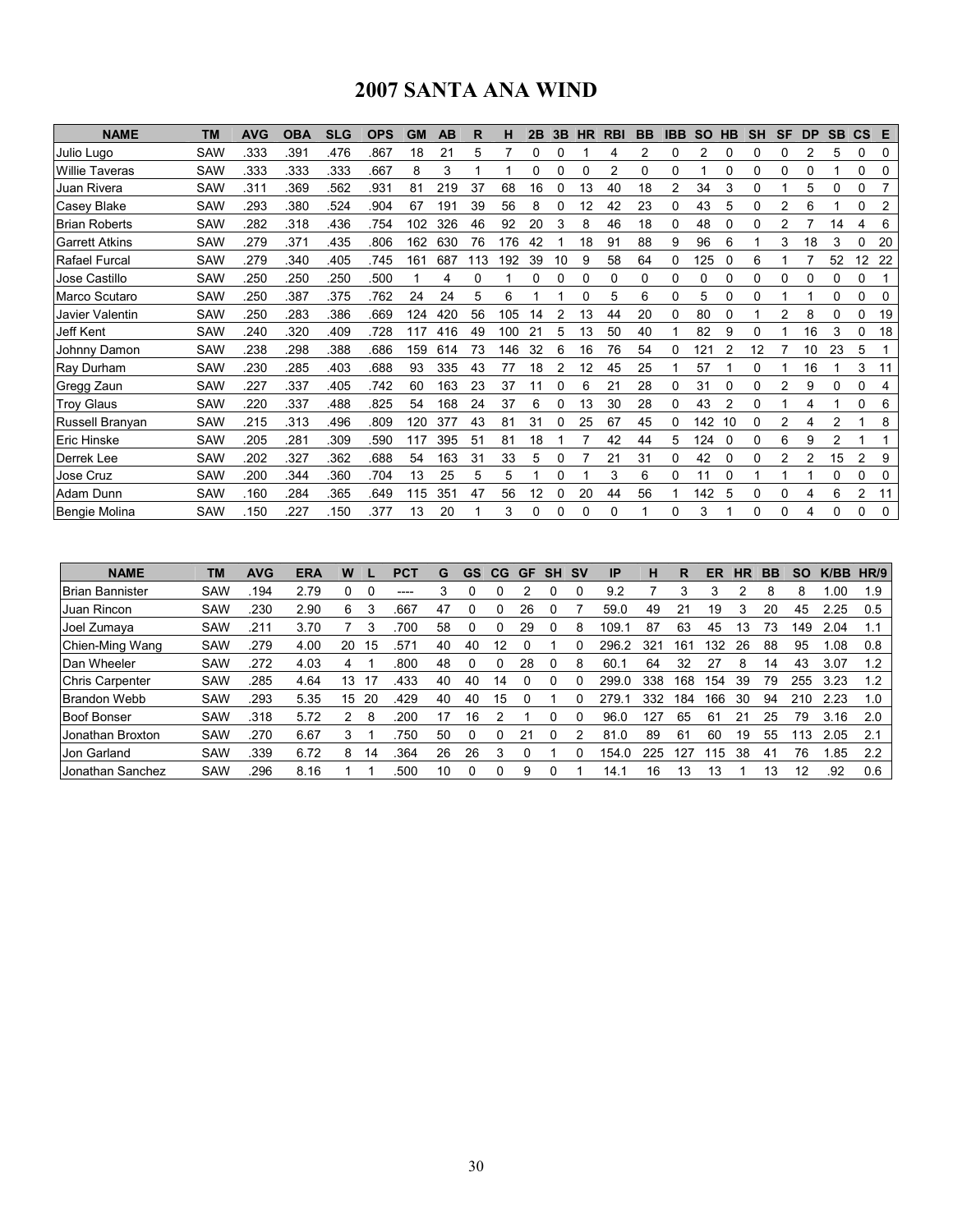# 2007 ST. GEORGE SUN RAYS

| <b>NAME</b>              | <b>TM</b> | <b>AVG</b> | <b>OBA</b> | <b>SLG</b> | <b>OPS</b> | <b>GM</b>      | AB  | R  | н        | 2B       | 3B | <b>HR</b> | <b>RBI</b> | <b>BB</b> | <b>IBB</b> | <b>SO</b> | HB | <b>SH</b> | <b>SF</b> | <b>DP</b> | <b>SB</b>   | $\mathsf{CS}$  | E  |
|--------------------------|-----------|------------|------------|------------|------------|----------------|-----|----|----------|----------|----|-----------|------------|-----------|------------|-----------|----|-----------|-----------|-----------|-------------|----------------|----|
| Adam Lind                | SGS       | .377       | .450       | 547        | .997       | 25             | 53  | 4  | 20       | 9        |    |           |            |           | 0          | 16        |    | 0         | 0         |           |             | 0              | 0  |
| Jay Payton               | SGS       | .303       | .331       | .436       | .768       | 54             | 165 | 19 | 50       |          | 0  | 5         | 22         | 3         | 0          | 24        |    | 2         | 0         | 3         | 3           | 0              |    |
| Luke Scott               | SGS       | .303       | .391       | .626       | 1.018      | 88             | 340 | 69 | 103      | 30       |    | 22        | 58         | 45        | 5          | 70        | 5  | 0         |           | 4         | 2           | 0              | 0  |
| Matt Holliday            | SGS       | .292       | .349       | .498       | .846       | 161            | 657 | 94 | 192      | 50       |    | 27        | 106        | 43        |            | 147       | 16 | 0         | 4         | 21        | 5           |                | 0  |
| <b>Chad Tracy</b>        | SGS       | .283       | .328       | .450       | .778       | 36             | 60  |    | 17       | 10       |    | 0         | 14         | 2         |            | 15        |    | 0         | 0         | 0         |             | 0              | 3  |
| Felipe Lopez             | SGS       | .264       | .305       | .340       | .645       | 37             | 53  | 13 | 14       |          | 0  |           |            | 3         | 0          | 11        |    | 3         | 2         | 0         | 8           | $\overline{2}$ | 4  |
| <b>Brian Giles</b>       | SGS       | .263       | .377       | .411       | .788       | 128            | 467 | 85 | 123      | 36       |    |           | 45         | 78        | 0          | 56        | 8  |           | 2         | 10        | 5           |                | 2  |
| Alex Rodriguez           | SGS       | .262       | .348       | .433       | .781       | 159            | 584 | 84 | 153      | 24       |    | 24        | 72         | 74        |            | 173       | 4  | 0         | 2         | 20        |             |                | 30 |
| Andruw Jones             | SGS       | 250        | ----       | ----       | .000       | 158            | 581 | 99 | 145      | 19       |    | 52        | 115        | 67        | 0          | 125       | 12 | 0         | 0         | 17        |             | 0              | 2  |
| Carlos Delgado           | SGS       | .248       | .334       | .535       | .869       | 159            | 592 | 89 | 147      | 32       | 3  | 44        | 110        | 68        | 3          | 148       | 10 | 0         |           | 29        |             | 0              | 10 |
| <b>Carlos Quentin</b>    | SGS       | .245       | 346        | .533       | .878       | 59             | 184 | 25 | 45       | 11       | 3  | 12        | 30         |           | 0          | 54        | 22 | 0         |           | 8         | 0           | 0              | 6  |
| David Ross               | SGS       | .238       | .303       | 522        | .825       | 148            | 517 | 67 | 123      | 34       | 4  | 35        | 86         | 45        | 4          | 179       | 5  | 4         | 4         | 10        | 0           | 0              | 14 |
| Khalil Greene            | SGS       | .235       | 294        | .433       | .727       | 141            | 464 | 67 | 109      | 29       | 3  | 19        | 48         | 32        | 0          | 114       |    | 4         |           | 16        | 2           | 0              | 13 |
| Orlando Hudson           | SGS       | .227       | 289        | .373       | .662       | 156            | 635 | 86 | 144      | 31       |    | 18        | 79         | 53        |            | 116       |    | 27        | 3         | 16        |             | 3              | 11 |
| <b>Troy Tulowitzki</b>   | SGS       | .207       | 258        | .276       | .534       | 22             | 58  | 5  | 12       |          |    |           |            | 4         | 0          | 15        |    |           | 0         |           | $\Omega$    | 0              |    |
| Yorvit Torrealba         | SGS       | .190       | .261       | 286        | .547       | 23             | 42  | 6  | 8        |          | 0  |           | 3          | 4         | 0          | 16        | 0  | 0         | 0         | 3         |             | 0              | 0  |
| Matt Kemp                | SGS       | .150       | .190       | .600       | .790       | 9              | 20  | 4  | 3        | 0        | 0  | 3         | 5          |           | 0          | 9         |    | 0         | 0         | 0         |             | 0              | 0  |
| <b>Curtis Granderson</b> | SGS       | .123       | .213       | .169       | .383       | 49             | 65  | 5  | 8        | 3        | 0  | 0         | 4          | 8         |            | 26        |    | 2         |           |           |             | 0              | 0  |
| John Buck                | SGS       | .100       | 240        | .150       | .390       | 12             | 20  | 2  | 2        |          | 0  | 0         |            | 3         | 0          | 5         |    | 0         |           |           | $\mathbf 0$ | 0              |    |
| Luis A. Gonzalez         | SGS       | .000       | .000       | .000       | .000       | $\overline{2}$ | 9   | 0  | $\Omega$ | $\Omega$ | 0  | 0         | 0          | $\Omega$  | 0          | 5         | 0  | 0         | $\Omega$  | 0         | $\Omega$    | 0              | 0  |

| <b>NAME</b>             | <b>TM</b> | <b>AVG</b> | <b>ERA</b> | W              |    | <b>PCT</b> | G  | GS | CG | <b>GF</b> | <b>SH</b> | <b>SV</b> | IP        | н   | R   | ER  | ΗR | <b>BB</b> | <b>SO</b> | K/BB | HR/9 |
|-------------------------|-----------|------------|------------|----------------|----|------------|----|----|----|-----------|-----------|-----------|-----------|-----|-----|-----|----|-----------|-----------|------|------|
| J.J. Putz               | SGS       | 175        | 2.75       | 0              | 3  | .000       | 46 | 0  |    | 34        |           | 20        | 52.1      | 30  | 17  | 16  | 4  | 11        | 59        | 5.36 | 0.7  |
| <b>Scott Shields</b>    | SGS       | .238       | 2.82       | 6              | 6  | .500       | 70 | 0  | 0  | 41        |           | 8         | 108.2     | 98  | 45  | 34  | 9  | 36        | 102       | 2.83 | 0.7  |
| Luis Vizcaino           | SGS       | .216       | 3.58       | 4              | 2  | .667       | 54 | 0  | 0  | 19        |           |           | 78.0      | 61  | 31  | 31  | 10 | 31        | 78        | 2.52 | 1.2  |
| Wil Ohman               | SGS       | 265        | 4.35       |                | 4  | .636       | 57 | 0  | 0  | 14        | 0         | 2         | 62.0      | 65  | 33  | 30  | 9  | 37        | 54        | 1.46 | 1.3  |
| Chris Ray               | SGS       | .219       | 4.62       | 3              |    | 750        | 56 | 0  | 0  | 18        |           |           | 76.0      | 60  | 40  | 39  | 14 | 43        | 62        | .44  | 1.7  |
| Pat Neshek              | SGS       | .237       | 4.83       | 0              |    | .000       | 23 | 0  | 0  | 6         |           |           | 31.2      | 28  | 17  | 17  | 5  | 14        | 42        | 3.00 | 1.4  |
| Eric Bedard             | SGS       | .297       | 5.37       | 13             | 12 | .520       | 32 | 32 |    | 0         |           | $\Omega$  | 191<br>.0 | 227 | 18  | 14  | 20 | 78        | 144       | 1.85 | 0.9  |
| Tim Hudson              | SGS       | .282       | 5.72       | 10             | 15 | .400       | 37 | 37 | 4  | 0         |           |           | 231       | 265 | 165 | 147 | 47 | 103       | 164       | .59  | 1.8  |
| Felix Hernandez         | SGS       | .287       | 5.79       | 11             | 15 | .423       | 34 | 34 | 6  | 0         | $\Omega$  | $\Omega$  | 214.2     | 247 | 150 | 138 | 37 | 75        | 194       | 2.59 | 1.6  |
| <b>Ricky Nolasco</b>    | SGS       | .303       | 6.45       | 0              |    | .000       | 5  | 3  | 0  | 0         | O         | 0         | 22.1      | 27  | 16  | 16  | 4  | 9         | 9         | 1.00 | 1.6  |
| Jose Valverde           | SGS       | .330       | 7.30       | $\overline{2}$ | 3  | .400       | 22 | 0  | 0  | 8         |           |           | 24.2      | 33  | 20  | 20  | 6  | 12        | 29        | 2.42 | 2.2  |
| Randy Johnson           | SGS       | .318       | 7.45       | 6              | 24 | 200        | 40 | 40 | 5  | 0         | 0         |           | 227<br>.0 | 302 | 198 | 188 | 60 | 82        | 188       | 2.29 | 2.4  |
| <b>Rich Harden</b>      | SGS       | .262       | 7.99       |                | 3  | .250       | 5  | 5  |    | 0         | 0         | 0         | 32.2      | 34  | 30  | 29  | 11 | 26        | 30        | 1.15 | 3.0  |
| <b>Chad Gaudin</b>      | SGS       | .300       | 8.47       | 0              |    | .000       | 11 | 0  | 0  | 0         | 0         | $\Omega$  | 17.0      | 21  | 18  | 16  |    | 11        | 9         | .82  | 0.5  |
| <b>Chad Billingsley</b> | SGS       | .319       | 10.33      | $\overline{2}$ | 5  | 286        | 17 | 11 | 0  | 2         | 0         | $\Omega$  | 54.0      | 72  | 63  | 62  | 17 | 46        | 41        | .89  | 2.8  |
| <b>Manny Corpas</b>     | SGS       | .431       | 11.66      | 0              |    | .000       | 11 | 0  |    | 3         |           |           | 14.2      | 31  | 22  | 19  | 6  |           | 8         | 1.14 | 3.7  |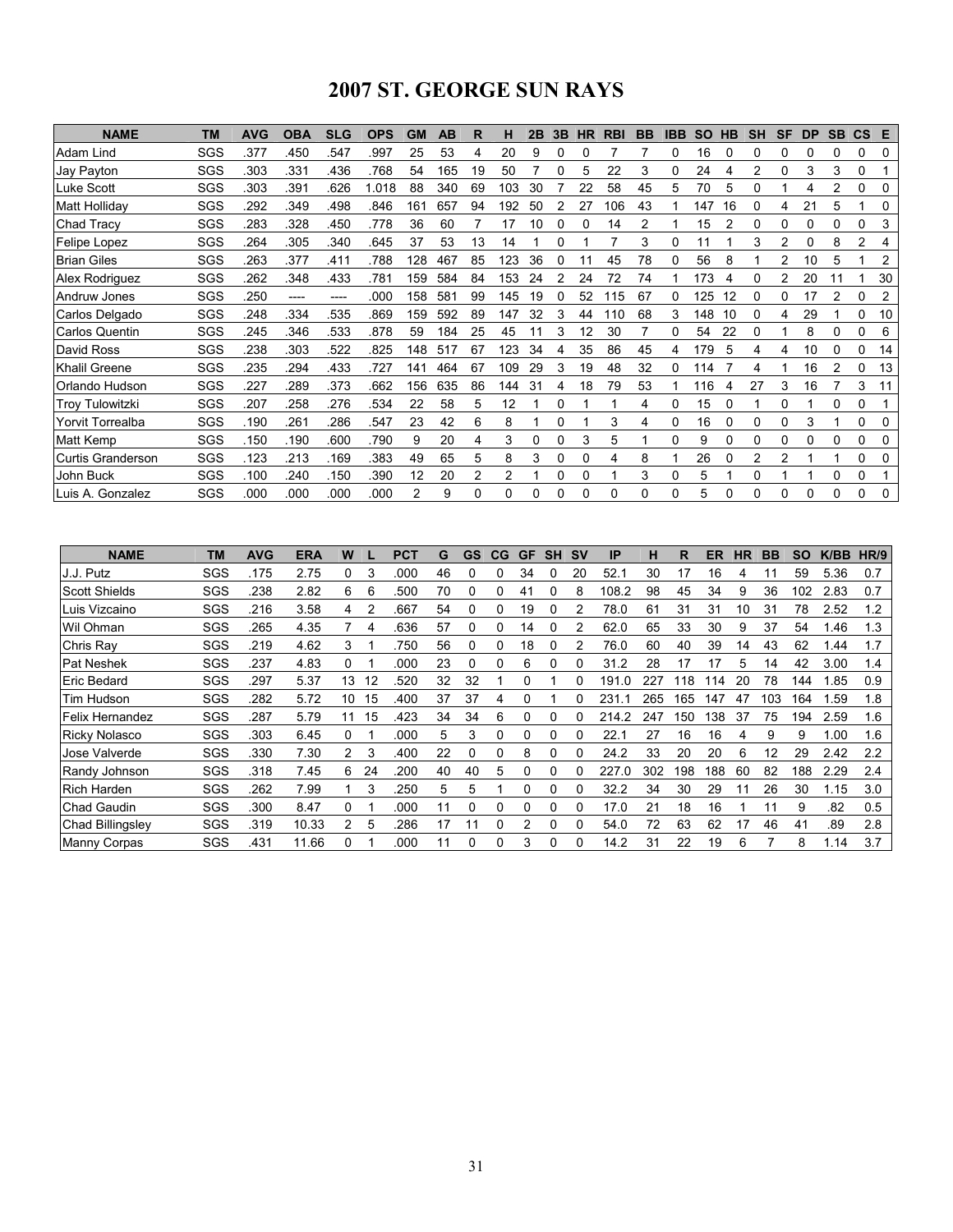# 2007 VERNAL EQUINOX

| <b>NAME</b>             | <b>TM</b>  | <b>AVG</b> | <b>OBA</b> | <b>SLG</b> | <b>OPS</b> | <b>GM</b> | <b>AB</b>    | R   | н   | 2B | 3B             | <b>HR</b> | <b>RBI</b> | <b>BB</b> | <b>IBB</b>     | <b>SO</b>      | <b>HB</b> | <b>SH</b>      | <b>SF</b>      | <b>DP</b> | <b>SB</b> | $\mathbf{c}\mathbf{s}$ | E              |
|-------------------------|------------|------------|------------|------------|------------|-----------|--------------|-----|-----|----|----------------|-----------|------------|-----------|----------------|----------------|-----------|----------------|----------------|-----------|-----------|------------------------|----------------|
| Shea Hillenbrand        | <b>VEE</b> | .409       | .471       | 523        | .993       | 20        | 44           | 5   | 18  | 2  | 0              |           | 14         | 5         | 0              | 9              |           | $\Omega$       |                |           | 0         | 0                      | 0              |
| <b>Brandon Phillips</b> | <b>VEE</b> | 364        | .364       | 500        | .864       | 14        | 22           | 4   | 8   | 0  | 0              |           |            | 0         | 0              | 3              | 0         |                | $\Omega$       | 0         | $\Omega$  | 0                      | $\overline{c}$ |
| Mike Redmond            | <b>VEE</b> | 342        | 382        | 432        | .814       | 65        | 146          | 17  | 50  | 13 | 0              | 0         | 23         | 7         |                | 16             | 3         | 0              |                | 6         | $\Omega$  | 0                      | 0              |
| <b>Corey Patterson</b>  | <b>VEE</b> | .331       | .359       | 500        | .859       | 114       | 338          | 64  | 112 | 18 | 6              | 9         | 42         | 10        | 2              | 74             | 5         | $\overline{c}$ |                | 5         | 32        | 9                      | 2              |
| Kenji Johjima           | <b>VEE</b> | 326        | .354       | .501       | .855       | 137       | 439          | 52  | 143 | 21 |                | 18        | 82         | 5         | $\overline{c}$ | 45             | 16        |                | 3              | 11        | 7         | 0                      | 6              |
| <b>Luke Scott</b>       | <b>VEE</b> | 322        | .404       | .652       | 1.056      | 66        | 233          | 45  | 75  | 19 | 11             | 12        | 46         | 28        | 0              | 41             | 4         | 0              | $\Omega$       | 5         |           | 0                      | 0              |
| Michael Young           | <b>VEE</b> | 306        | 348        | .400       | .749       | 119       | 412          | 57  | 126 | 14 | 2              |           | 56         | 28        | 6              | 62             | 0         | 1              | $\overline{2}$ | 5         | 6         | 0                      | 6              |
| <b>Moises Alou</b>      | <b>VEE</b> | .304       | .389       | .608       | .996       | 35        | 79           | 13  | 24  | 6  | 0              | 6         | 19         | 10        | 0              | 13             |           | 0              | $\Omega$       | 3         | 0         | 0                      | 0              |
| Hideki Matsui           | <b>VEE</b> | 292        | .381       | .498       | .878       | 124       | 408          | 80  | 119 | 18 |                | 22        | 67         | 61        | 5              | 45             | 0         | $\Omega$       | 4              | 16        | 4         | 0                      | 0              |
| Manny Ramirez           | <b>VEE</b> | 284        | 390        | 504        | .894       | 149       | 556          | 101 | 158 | 17 | 3              | 33        | 109        | 100       | 2              | 169            | 0         | 0              | 5              | 16        | $\Omega$  | 0                      |                |
| <b>Greg Norton</b>      | <b>VEE</b> | 280        | 346        | .423       | .769       | 69        | 189          | 19  | 53  | 12 | 0              | 5         | 25         | 19        | 0              | 45             | 2         | $\Omega$       | 4              | 8         | $\Omega$  | 0                      | 6              |
| <b>Nick Punto</b>       | <b>VEE</b> | 277        | 344        | 350        | .695       | 71        | 137          | 18  | 38  | 6  | 2              | 0         | 17         | 15        | 0              | 23             | 0         | 9              | 2              | 2         | 2         | 2                      | 6              |
| Reed Johnson            | <b>VEE</b> | 272        | 323        | .405       | 728        | 124       | 383          | 48  | 104 | 21 | 0              | 10        | 48         | 17        | 0              | 90             | 13        | 2              | 2              |           | 2         |                        |                |
| David Wright            | <b>VEE</b> | 272        | .339       | .483       | .822       | 157       | 602          | 93  | 164 | 36 | 2              | 29        | 109        | 58        | 4              | 132            | 4         | 0              | 3              | 20        | 14        | 2                      | 27             |
| <b>Adrian Gonzalez</b>  | <b>VEE</b> | .267       | 300        | .453       | .754       | 148       | 547          | 71  | 146 | 25 | 4              | 23        | 69         | 27        |                | 113            | 0         | $\Omega$       | 2              | 22        | $\Omega$  | 0                      | 5              |
| <b>Omar Vizquel</b>     | <b>VEE</b> | .267       | .329       | .323       | .653       | 108       | 303          | 47  | 81  | 12 |                |           | 20         | 25        |                | 30             | 3         | 15             | $\Omega$       | 2         | 18        | 4                      | 2              |
| <b>Nick Swisher</b>     | <b>VEE</b> | 262        | .367       | .512       | .880       | 72        | 164          | 34  | 43  | 8  | 0              | 11        | 27         | 26        |                | 51             | 3         | $\overline{2}$ | 3              | 5         | $\Omega$  | 0                      | 0              |
| Joe Crede               | <b>VEE</b> | 261        | 320        | 304        | .624       | 38        | 23           | 2   | 6   |    | 0              | 0         | 4          | 1         | 0              | $\overline{2}$ |           | $\Omega$       | 0              | 0         | 0         | 0                      |                |
| Torii Hunter            | <b>VEE</b> | 254        | .301       | 554        | .855       | 104       | 213          | 35  | 54  | 9  | $\overline{2}$ | 17        | 41         | 14        | 0              | 52             |           | 0              |                | 12        |           | 3                      | 0              |
| Adam Kennedy            | <b>VEE</b> | .249       | .301       | 369        | .670       | 135       | 507          | 87  | 126 | 28 | 6              |           | 38         | 33        | 2              | 81             | 5         | 3              | 0              | 13        | 19        | 8                      | 9              |
| Mike Lieberthal         | <b>VEE</b> | .000       | .000       | .000       | .000       | 1         | 2            | 0   | 0   | 0  | 0              | 0         | 0          | $\Omega$  | 0              | 1              | 0         | 0              | $\Omega$       | 0         | $\Omega$  | 0                      | 0              |
| Kelly Shoppach          | <b>VEE</b> | .000       | .000       | .000       | .000       | 2         |              | 0   | 0   | 0  | 0              | 0         | 0          | 0         | 0              |                | 0         | 0              | 0              | 0         | 0         | 0                      | 0              |
| Corey Sullivan          | <b>VEE</b> | .000       | .000       | .000       | .000       |           |              | 0   | 0   | 0  | 0              | 0         | 0          | 0         | 0              | 0              | 0         | 0              | 0              | 0         | 0         | 0                      | 0              |
| Adam Jones              | <b>VEE</b> |            |            |            | .000       |           | <sup>0</sup> | 0   | 0   | 0  | 0              | 0         | 0          | $\Omega$  | 0              | 0              | ŋ         | 0              | 0              | 0         | 0         | 0                      | 0              |

| <b>NAME</b>            | <b>TM</b>  | <b>AVG</b> | <b>ERA</b> | w                 |    | <b>PCT</b> | G  | GS | CG | GF | <b>SH</b> | .SV | <b>IP</b> | н   | R   | ER  | ΗR | BВ  | SO  | K/BB | HR/9 |
|------------------------|------------|------------|------------|-------------------|----|------------|----|----|----|----|-----------|-----|-----------|-----|-----|-----|----|-----|-----|------|------|
| <b>Scott Linebrink</b> | VEE        | 160        | 1.16       |                   |    | .000       | 23 |    |    |    |           |     | 31.0      |     | 5   |     |    | 10  | 30  | 3.00 | 0.0  |
| Jonathan Papelbon      | <b>VEE</b> | .215       | 2.76       |                   | 8  | .467       | 81 |    |    | 55 |           | 27  | 14.0      | 89  | 40  | 35  | 9  | 38  | 119 | 3.13 | 0.7  |
| <b>Huston Street</b>   | VEE        | 280        | 2.85       | 4                 | 3  | .57        | 75 | 0  | 0  | 20 |           | 5   | 94.2      | 106 | 38  | 30  | 9  | 21  | 88  | 4.19 | 0.9  |
| <b>Matt Capps</b>      | VEE        | .308       | 3.00       | 0                 |    | ----       | 5  | 0  | 0  |    |           |     | 6.0       | 8   | 2   |     |    | 2   | 9   | 4.50 | 1.5  |
| IJustin Duchscherer    | VEE        | .262       | 4.13       |                   | 8  |            | 63 | 0  | 0  | 21 |           | 5   | 85.0      | 87  | 39  | 39  |    | 19  | 95  | 5.00 | 0.7  |
| <b>Matt Thornton</b>   | VEE        | .227       | 4.30       | 5.                | 4  | .556       | 62 | 0  | 0  | 23 |           | 4   | 67.0      | 56  | 33  | 32  | 9  | 34  | 74  | 2.18 | 1.2  |
| IC.C. Sabathia         | VEE        | 260        | 4.40       | 14                | 14 | .500       | 32 | 32 | 10 |    |           |     | 223.0     | 222 | 119 | 109 | 38 | 74  | 172 | 2.32 | 1.5  |
| Kevin Millwood         | VEE        | .299       | 4.53       | 6                 | 4  | .600       | 17 | 17 | 0  | 0  |           |     | 97.1      | 16  | 55  | 49  | 18 | 23  | 65  | 2.83 | 1.7  |
| Derek Lowe             | VEE        | .281       | 4.90       | 18                | 9  | .667       | 41 | 40 | 6  |    |           |     | 249.2     | 273 | 139 | 136 | 31 | 96  | 122 | 1.27 | 1.1  |
| Jason Jennings         | VEE        | .267       | 5.08       | 19                |    | .731       | 40 | 40 | 5  |    |           |     | 260.      | 264 | 161 | 147 | 45 | 128 | 184 | 1.44 | 1.6  |
| Anibal Sanchez         | <b>VEE</b> | 259        | 5.31       | $12 \overline{ }$ |    | .414       | 33 | 33 | 5  |    |           |     | 210.      | 211 | 144 | 124 | 32 | 128 | 123 | .96  | 1.4  |
| Kyle Farnsworth        | VEE        | 263        | 9.00       | 0                 |    | ----       | 9  | 0  | O  | 4  |           |     | 10.0      | 10  | 10  | 10  | 3  | 6   | 13  | 2.17 | 2.7  |